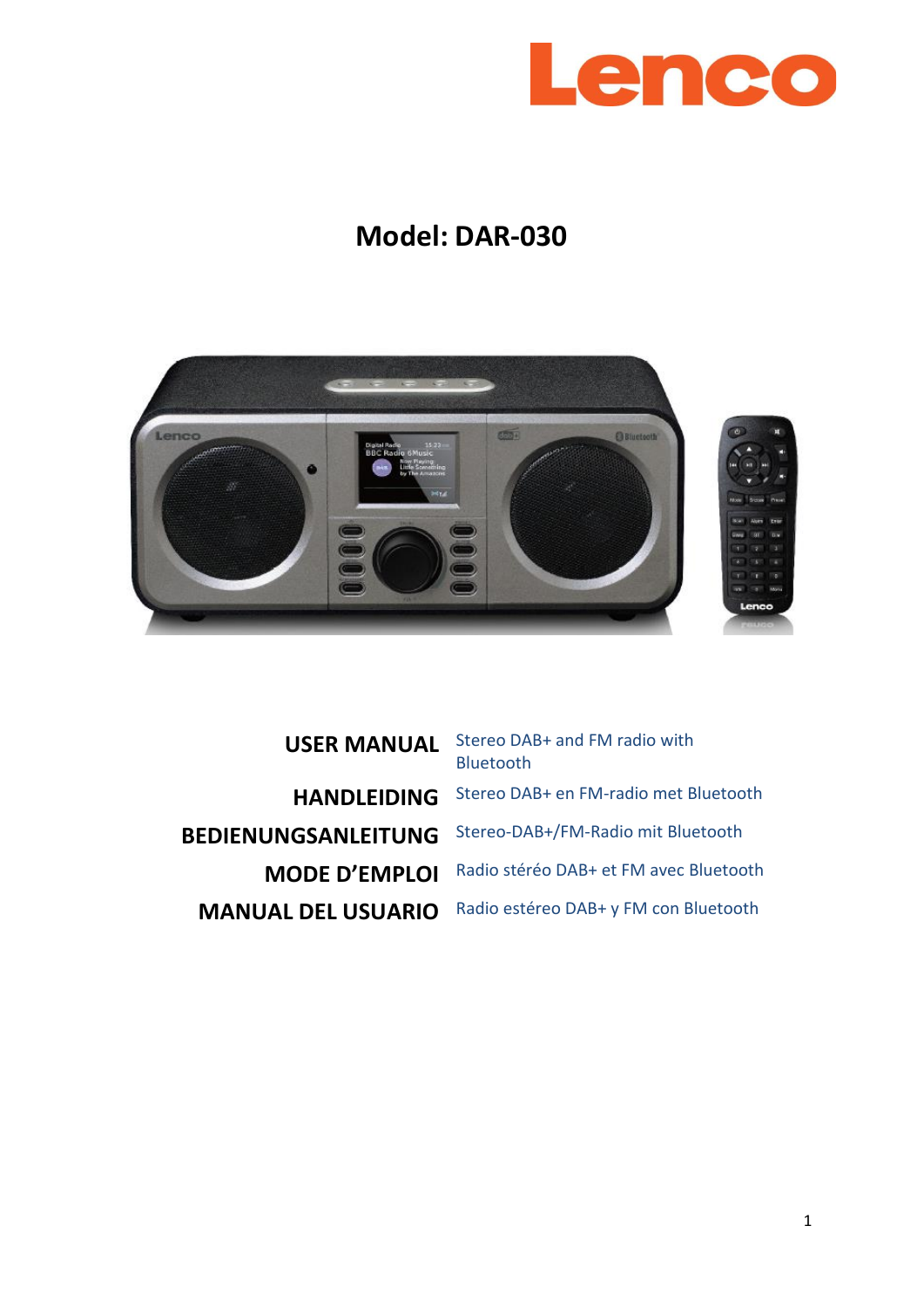# Index: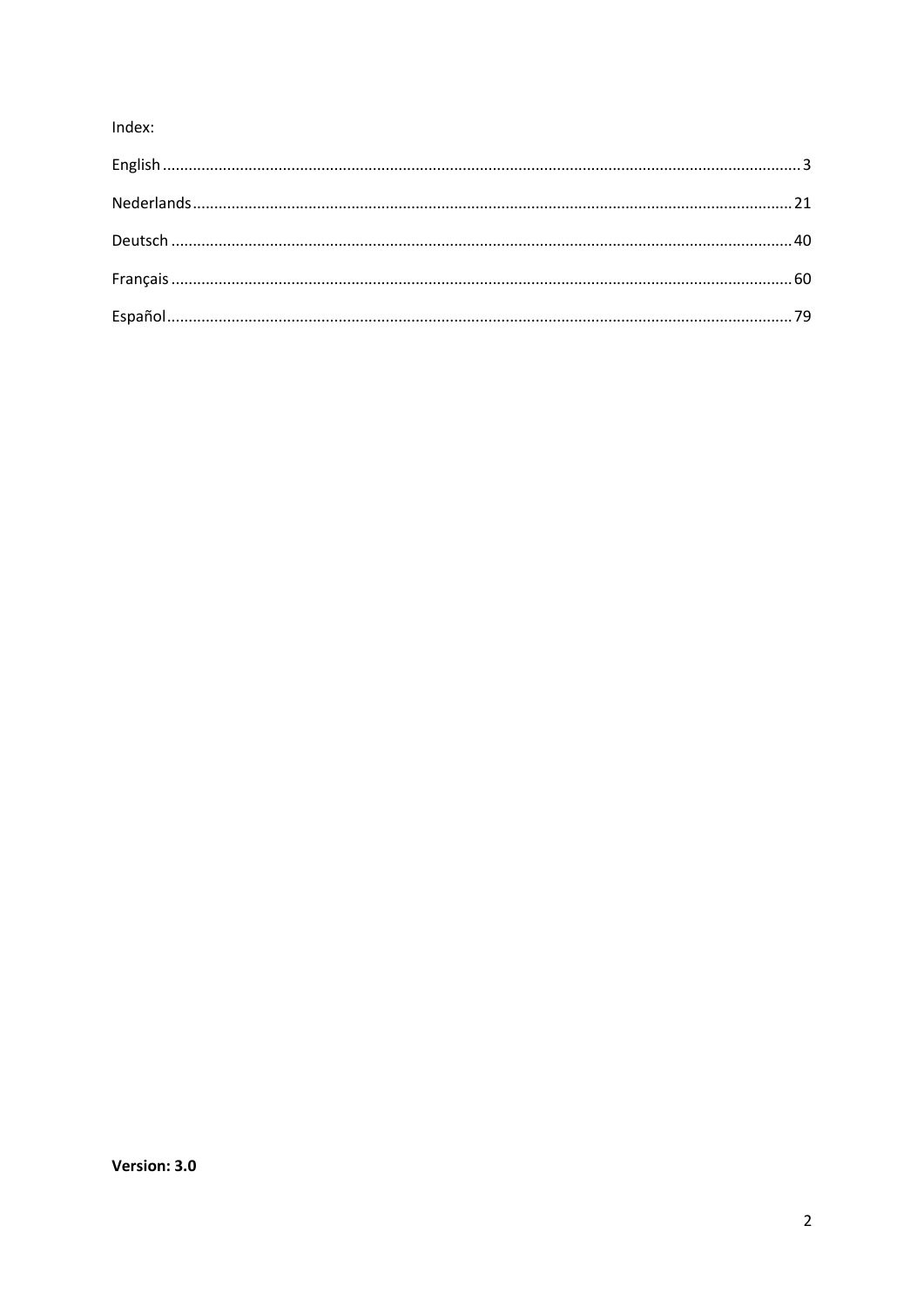### <span id="page-2-0"></span>**CAUTION:**

Usage of controls or adjustments or performance of procedures other than those specified herein may result in hazardous radiation exposure.

### **PRECAUTIONS BEFORE USE**

### **KEEP THESE INSTRUCTIONS IN MIND:**

- 1. Do not cover or block any ventilation openings. When placing the device on a shelf, leave 5 cm (2") free space around the whole device.
- 2. Install in accordance with the supplied user manual.
- 3. Keep the device away from heat sources such as radiators, heaters, stoves, candles and other heat-generating products or naked flame. The device can only be used in moderate climates. Extremely cold or warm environments should be avoided. Working temperature between 0° and 35°C.
- 4. Avoid using the device near strong magnetic fields.
- 5. Electrostatic discharge can disturb normal usage of this device. If so, simply reset and restart the device following the instruction manual. During file transmission, please handle with care and operate in a static-free environment.
- 6. Warning! Never insert an object into the product through the vents or openings. High voltage flows through the product and inserting an object can cause electric shock and/or short circuit internal parts. For the same reason, do not spill water or liquid on the product.
- 7. Do not use in wet or moist areas such as bathrooms, steamy kitchens or near swimming pools.<br>8. The device shall not be exposed to dripping or splashing and make sure that no objects filled
- The device shall not be exposed to dripping or splashing and make sure that no objects filled with liquids, such as vases, are placed on or near the apparatus.
- 9. Do not use this device when condensation may occur. When the unit is used in a warm wet room with damp, water droplets or condensation may occur inside the unit and the unit may not function properly; let the unit stand in power OFF for 1 or 2 hours before turning on the power: the unit should be dry before getting any power.
- 10. Although this device is manufactured with the utmost care and checked several times before leaving the factory, it is still possible that problems may occur, as with all electrical appliances. If you notice smoke, an excessive build-up of heat or any other unexpected phenomena, you should disconnect the plug from the main power socket immediately.
- 11. This device must operate on a power source as specified on the specification label. If you are not sure of the type of power supply used in your home, consult your dealer or local power company.
- 12. Keep away from animals. Some animals enjoy biting on power cords.
- 13. To clean the device, use a soft dry cloth. Do not use solvents or petrol based fluids. To remove severe stains, you may use a damp cloth with dilute detergent.
- 14. The supplier is not responsible for damage or lost data caused by malfunction, misuse, modification of the device or battery replacement.
- 15. Do not interrupt the connection when the device is formatting or transferring files. Otherwise, data may be corrupted or lost.
- 16. If the unit has USB playback function, the USB memory stick should be plugged into the unit directly. Don't use an USB extension cable because it can cause interference resulting in failing of data.
- 17. The rating label has been marked on the bottom or back panel of the device.
- 18. This device is not intended for use by people (including children) with physical, sensory or mental disabilities, or a lack of experience and knowledge, unless they're under supervision or have received instructions about the correct use of the device by the person who is responsible for their safety.
- 19. This product is intended for non professional use only and not for commercial or industrial use.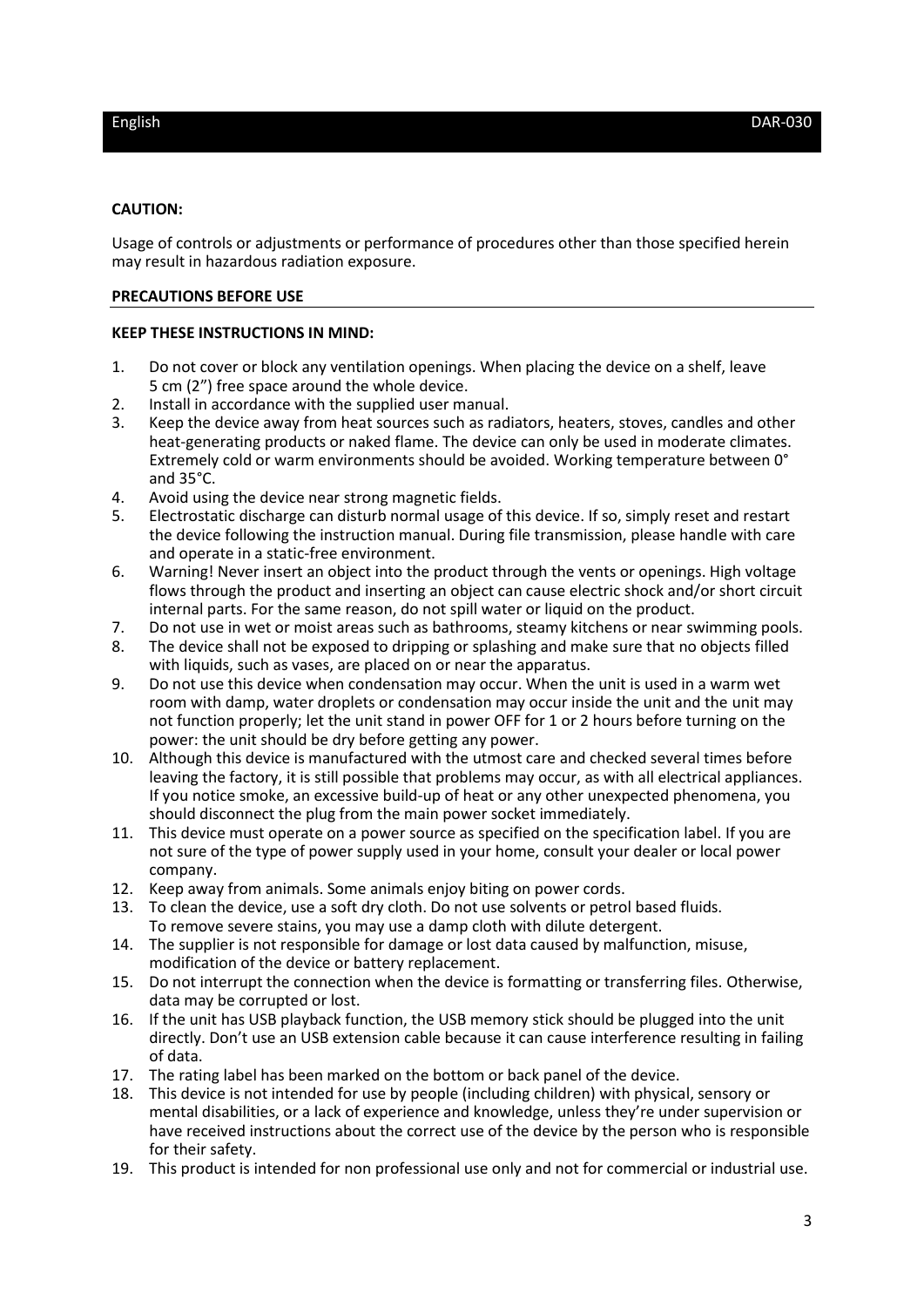- 20. Make sure the unit is adjusted to a stable position. Damage caused by using this product in an unstable position vibrations or shocks or by failure to follow any other warning or precaution contained within this user manual will not be covered by warranty.
- 21. Never remove the casing of this device.
- 22. Never place this device on other electrical equipment.
- 23. Do not allow children access to plastic bags.
- 24. Only use attachments/accessories specified by the manufacturer.
- 25. Refer all servicing to qualified service personnel. Servicing is required when the device has been damaged in any way, such as the power supply cord or the plug, when liquid has been spilled or objects have fallen into the device, when the device has been exposed to rain or moisture, does not operate normally, or has been dropped.
- 26. Long exposure to loud sounds from personal music players may lead to temporary or permanent hearing loss.
- 27. If the product is delivered with power cable or AC power adaptor:
	- If any trouble occur, disconnect the AC power cord and refer servicing to qualified personnel.
	- ⚫ Don't step on or pinch the power adaptor. Be very careful, particularly near the plugs and the cable's exit point. Do not place heavy items on the power adaptor, which may damage it. Keep the entire device out of children's reach! When playing with the power cable, they can seriously injure themselves.
	- Unplug this device during lightning storms or when unused for a long period.
	- ⚫ The socket outlet must be installed near the equipment and must be easily accessible.
	- ⚫ Do not overload ac outlets or extension cords. Overloading can cause fire or electric shock.
	- ⚫ Devices with class 1 construction should be connected to a main socket outlet with a protective earthed connection.
	- ⚫ Devices with class 2 construction do not require a earthed connection.
	- ⚫ Always hold the plug when pulling it out of the main supply socket. Do not pull the power cord. This can cause a short circuit.
	- ⚫ Do not use a damaged power cord or plug or a loose outlet. Doing so may result in fire or electric shock.
- 28. If the product contains or is delivered with a remote control containing coin/cell batteries: Warning:
	- ⚫ "Do not ingest battery, Chemical Burn Hazard" or equivalent working.
	- ⚫ [The remote control supplied with] This product contains a coin/button cell battery. If the battery is swallowed, it can cause severe internal burns in just 2 hours and can lead to death.
	- ⚫ Keep new and used batteries away from children.
	- ⚫ If the battery compartment does not close securely, stop using the product and keep it away from children.
	- If you think batteries might have been swallowed or placed inside any part of the body, seek immediate medical attention.
- 29. Caution about the use of Batteries:
	- ⚫ Danger of explosion if battery is incorrectly replaced. Replace only with the same or equivalent type.
	- ⚫ Battery cannot be subjected to high or low extreme temperatures, low air pressure at high altitude during use, storage or transportation.
	- ⚫ Replacement of a battery with an incorrect type that can result in an explosion or the leakage of flammable liquid or gas.
	- ⚫ Disposal of a battery into fire or a hot oven, or mechanically crushing or cutting of a battery, that can result in an explosion.
	- ⚫ Leaving a battery in an extremely high temperature surrounding environment that can result in an explosion or that leakage of flammable liquid or gas.
	- ⚫ A battery subjected to extremely low air pressure that may result in an explosion or the leakage of flammable liquid or gas.
	- ⚫ Attention should be drawn to the environmental aspects of battery disposal.

# **INSTALLATION**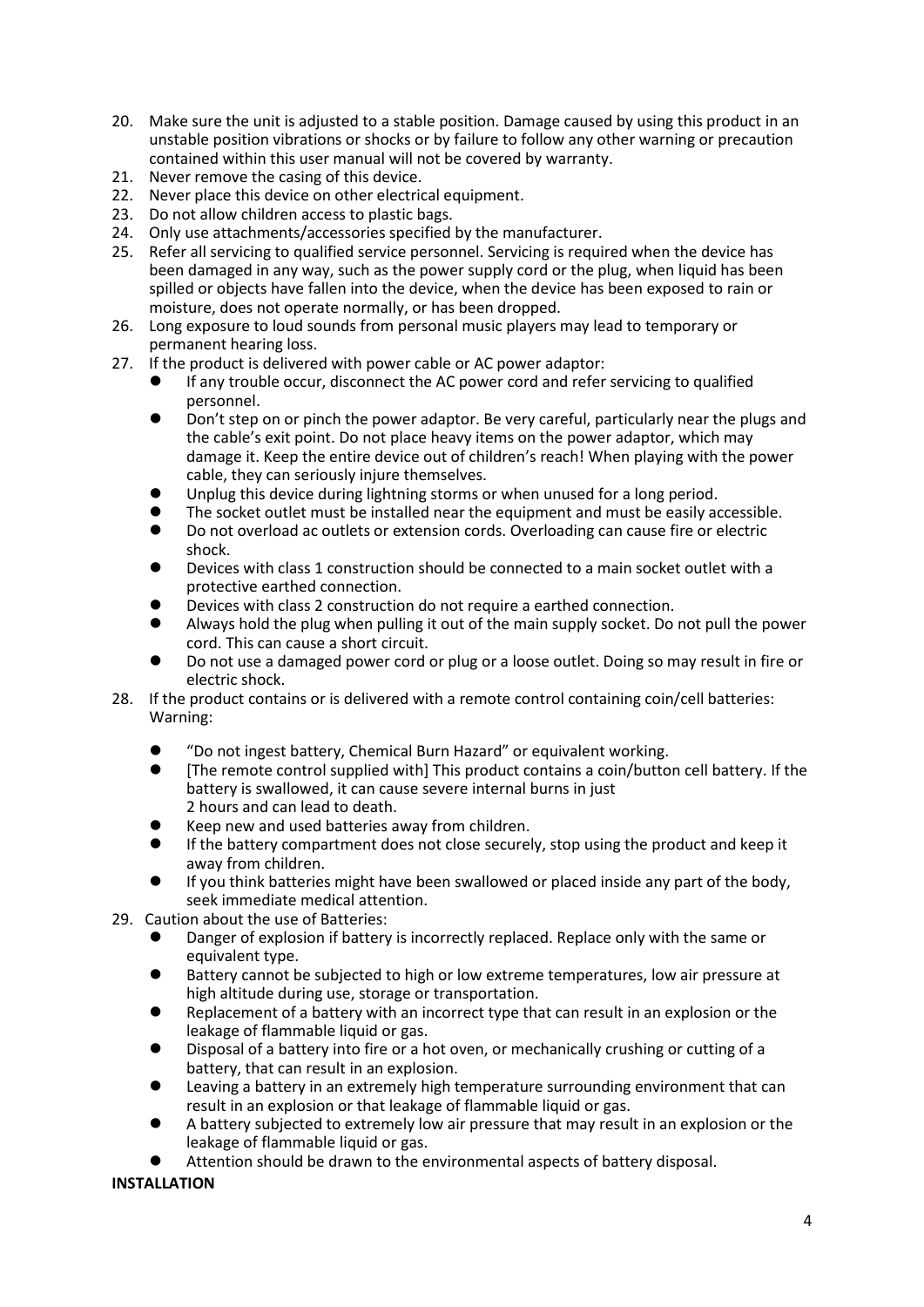- Unpack all parts and remove protective material.
- Do not connect the unit to the mains before checking the mains voltage and before all other connections have been made.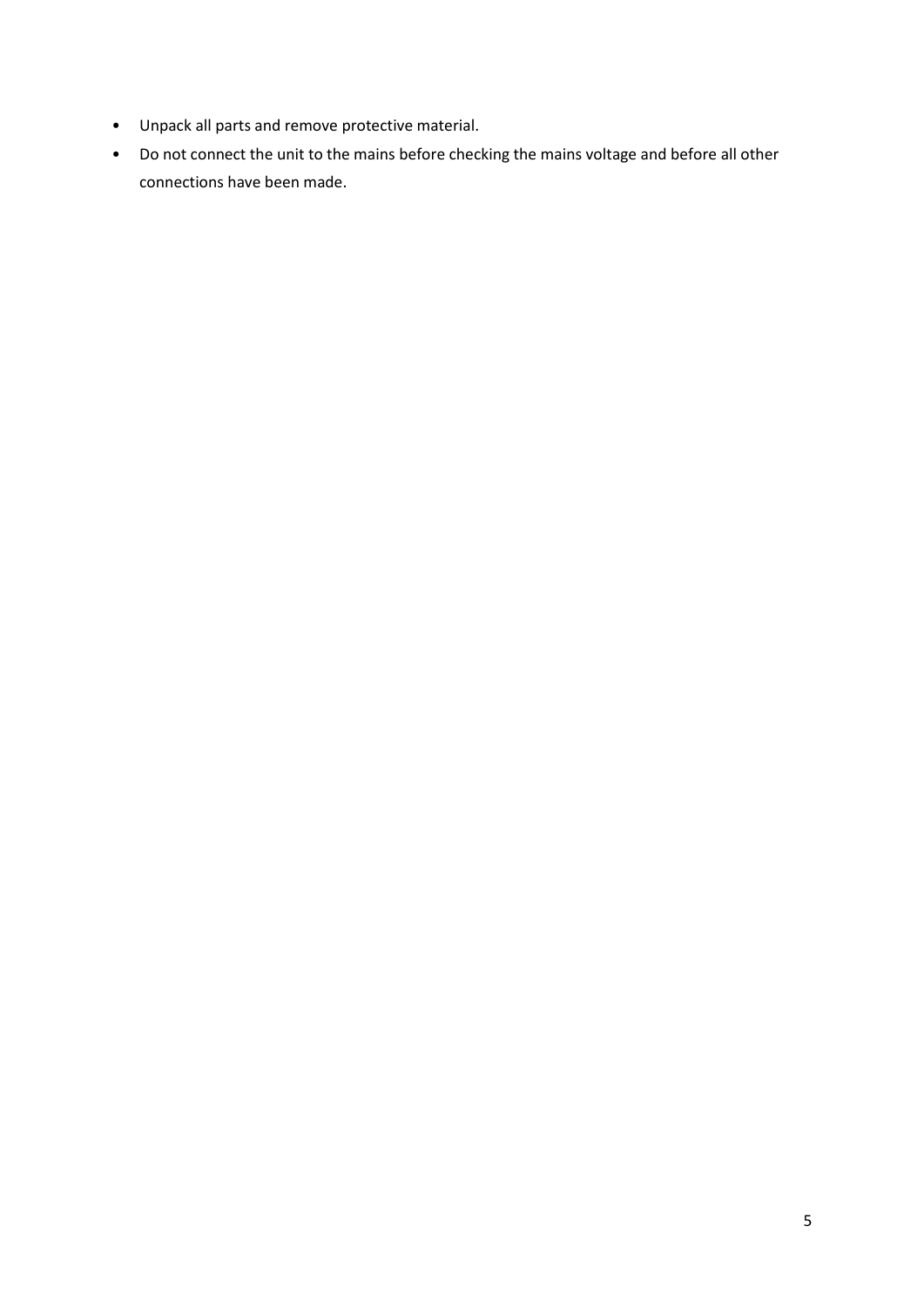# **Accessories:**

1. User manual



2. Power adaptor



**3. Remote control**

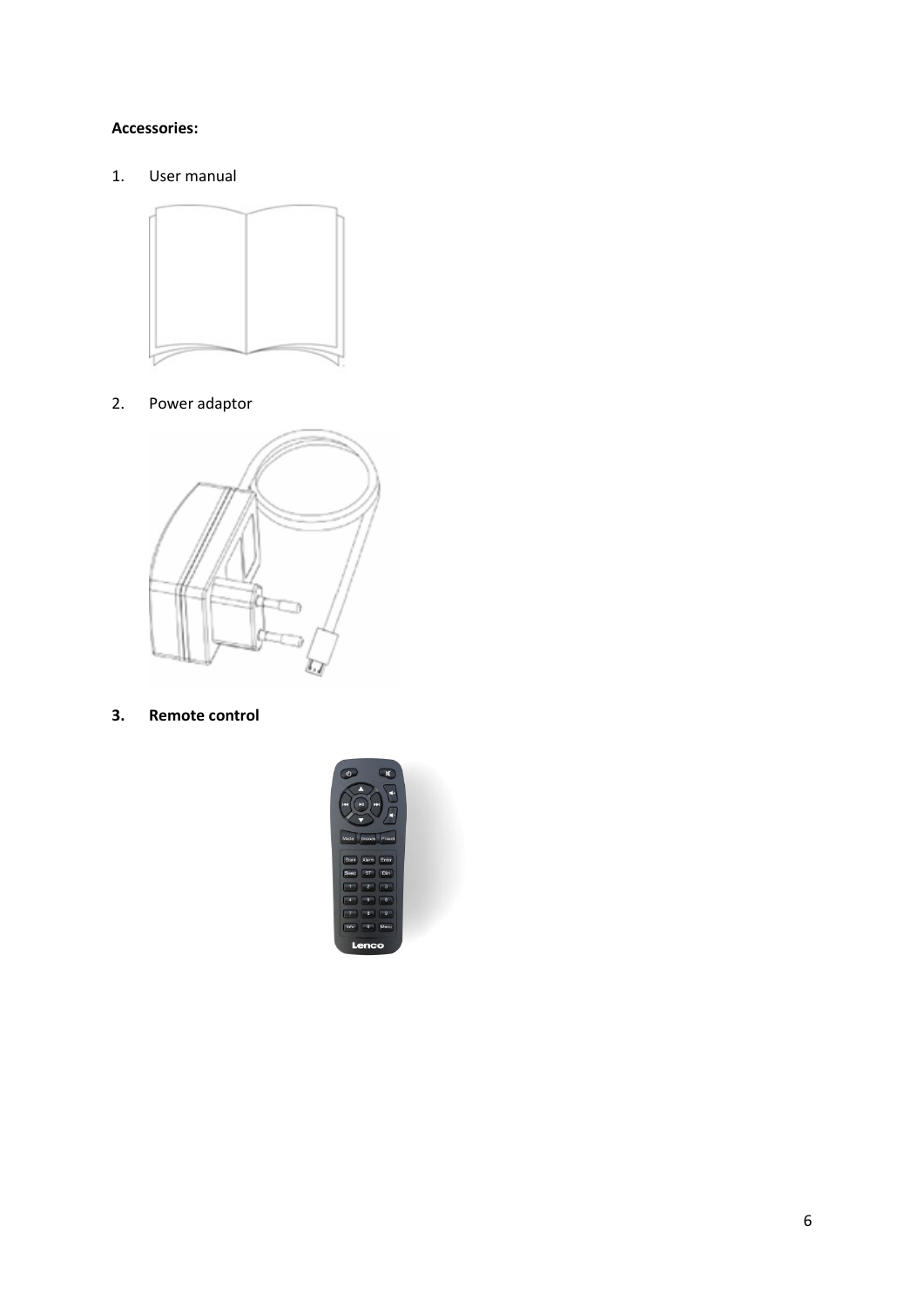# **Product Front Overview**



- 1. Left/Stations button
- 2. Menu button
- 3. Standby button
- 4. Mode button
- 5. Preset button
- 6. Sleep button
- 7. Back/Right button
- 8. Alarm button
- 9. OK/Vol+/Vol-/Nagivate/play/pause/Snooze/Info knob
- 10. Color display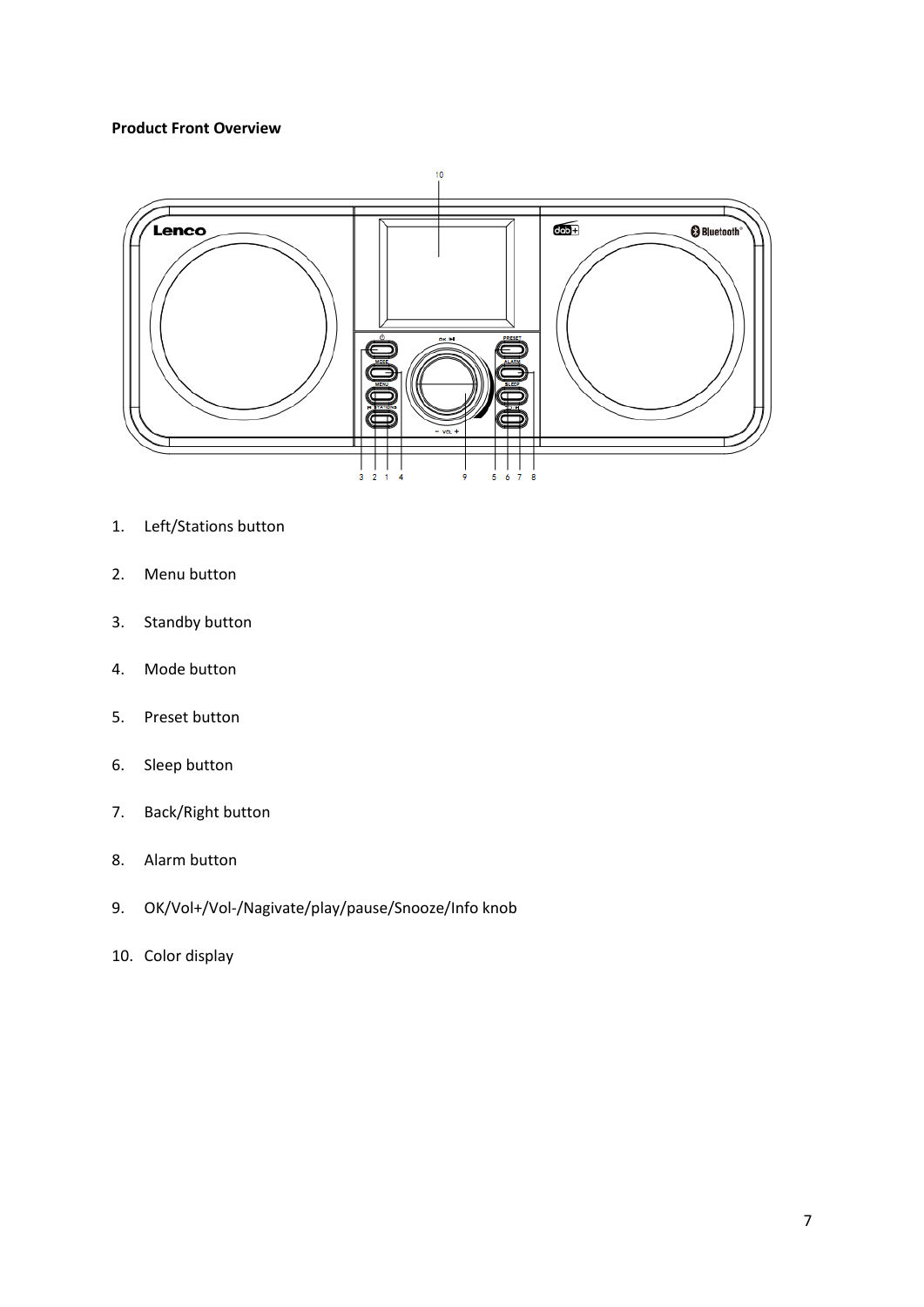# **Product Top Overview**



# 11. 5 preset buttons

# **Product Rear Overview**



# 12. On/off switch button

- 13. DC IN socket
- 14. Headphone out socket
- 15. Telescopic antenna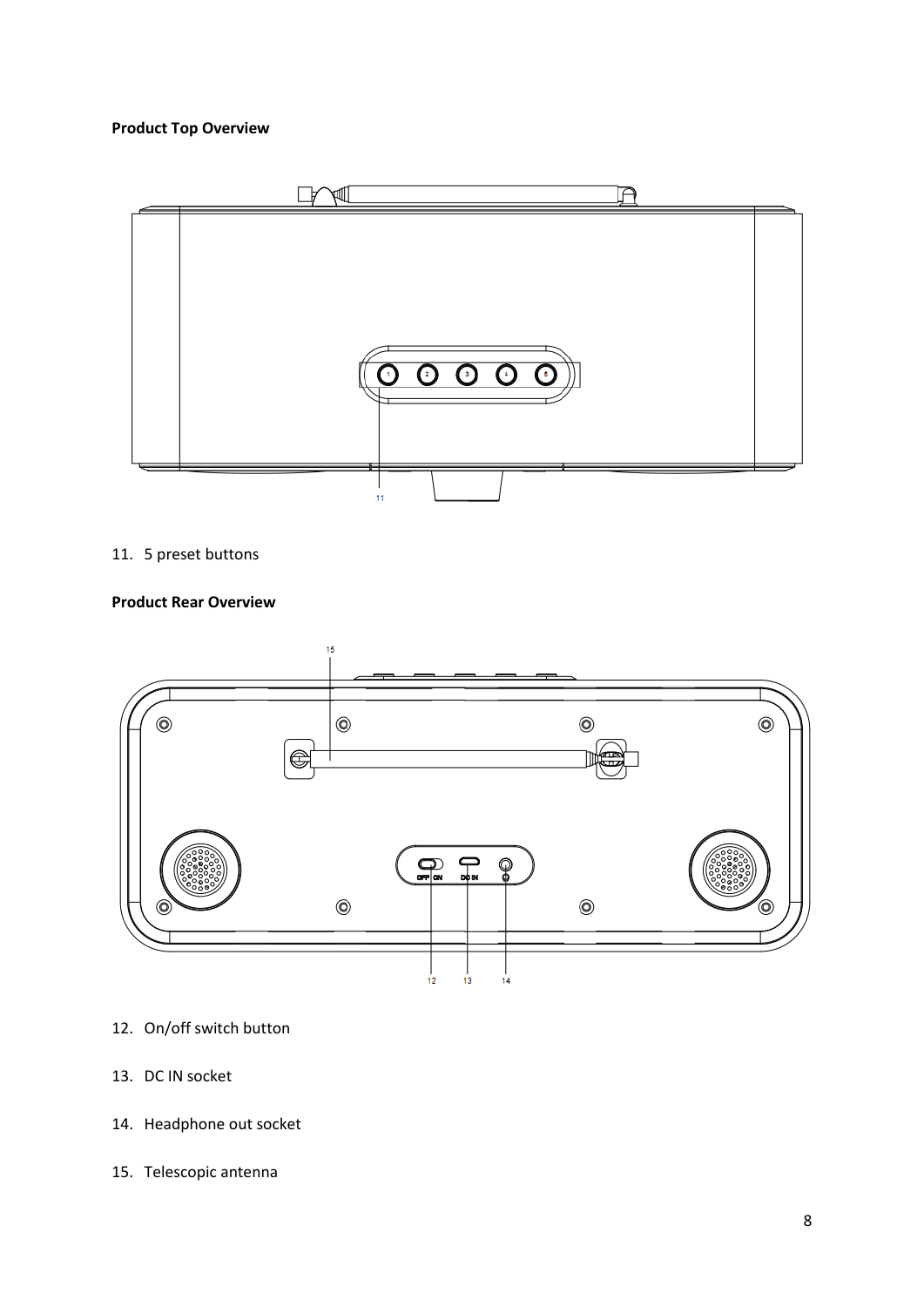# **Remote control Overview**



- 1. Standby button
- 2. Mute button
- 3. Up button
- 4. Left button
- 5. Right button
- 6. Down button
- 7. OK/play/pause button
- 8. Vol+ button
- 9. Vol- button
- 10. Mode button
- 11. Snooze button
- 12. Preset button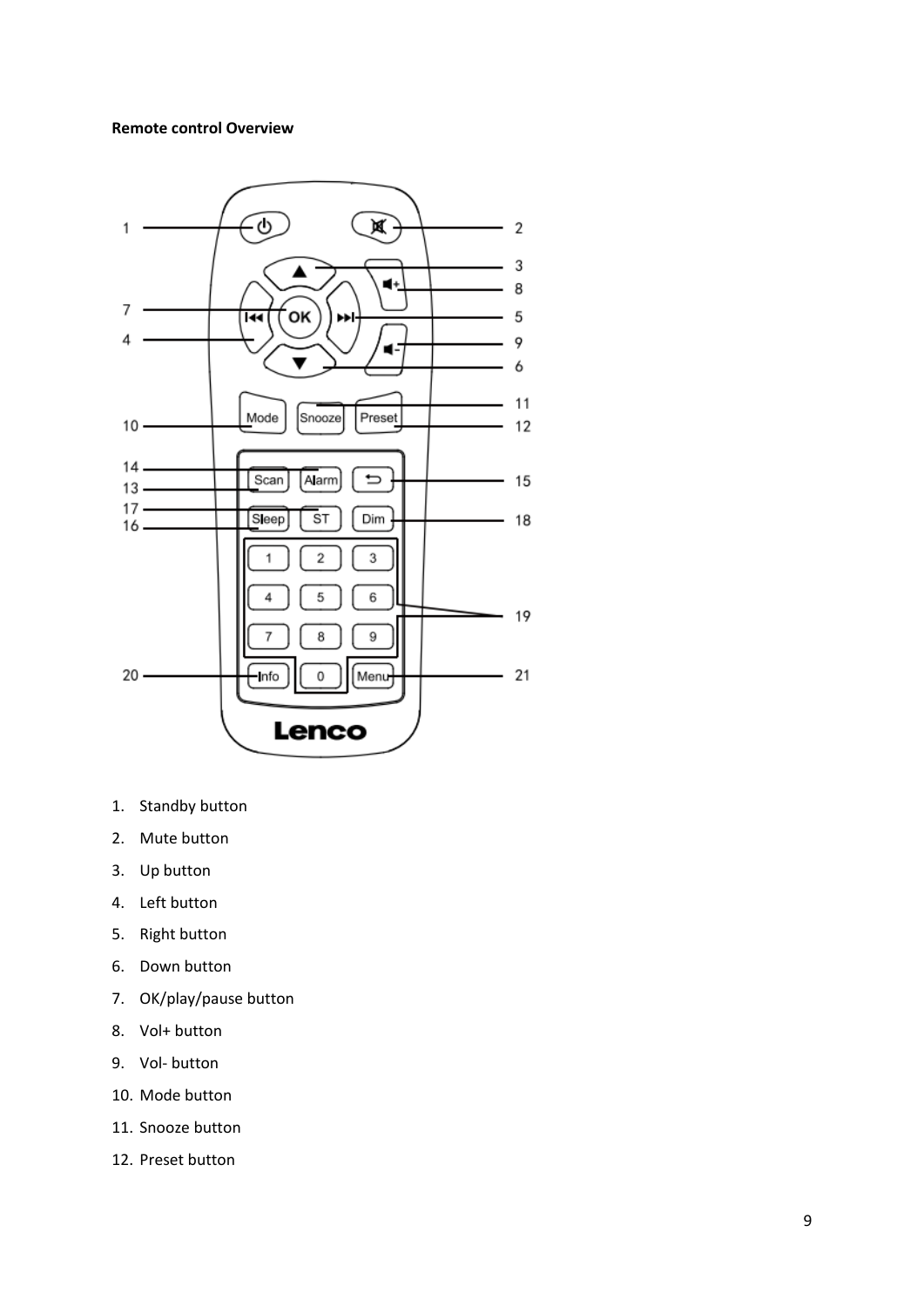- 13. Scan button
- 14. Alarm button
- 15. Back button
- 16. Sleep button
- 17. Stereo/Mono button
- 18. Dimmer button
- 19. Preset number buttons
- 20. Info button
- 21. Menu button

### **Initial use**

Before operation, please make sure that the VOLTAGE mentioned on the power supply is same as the voltage of your local area.

Use the supplied mains adaptor to connect the device to a household mains socket.

Switch the device on with the power switch on the rear.

# **Basic operation-getting started**

## **Basic operation-getting started**

- 1. Connect the mains adaptor to the micro USBjack, fully extend the telescopic antenna, plug in and switch on at the mains.
- 2. The display backlight will illuminateand the clock(00:00:00)(Time is not set) will flash
- 3. On the very first use The DAB mode will automatically be selected and the radio will perform a fullscan. The display will show 'Scanning'with a bar indicator showingthe scan progress and the total number of stations found.
- 4. When the scan is finished the radio will play the first alphanumerically found station. If the radio does not find any stations, 'No DAB Station' will be displayed.
- 5. Adjust the volume to the desired level using the VOL(+/-) knob.
- 6. Press the stations button and use knob to scroll through the stations list. Press the OK knob on your favorite station.
- 7. Pressthe Mode button to switch between DAB, FM, Bluetooth and Aux input mode,
- 8. Press and hold the Standby button to go into 'Standby' mode.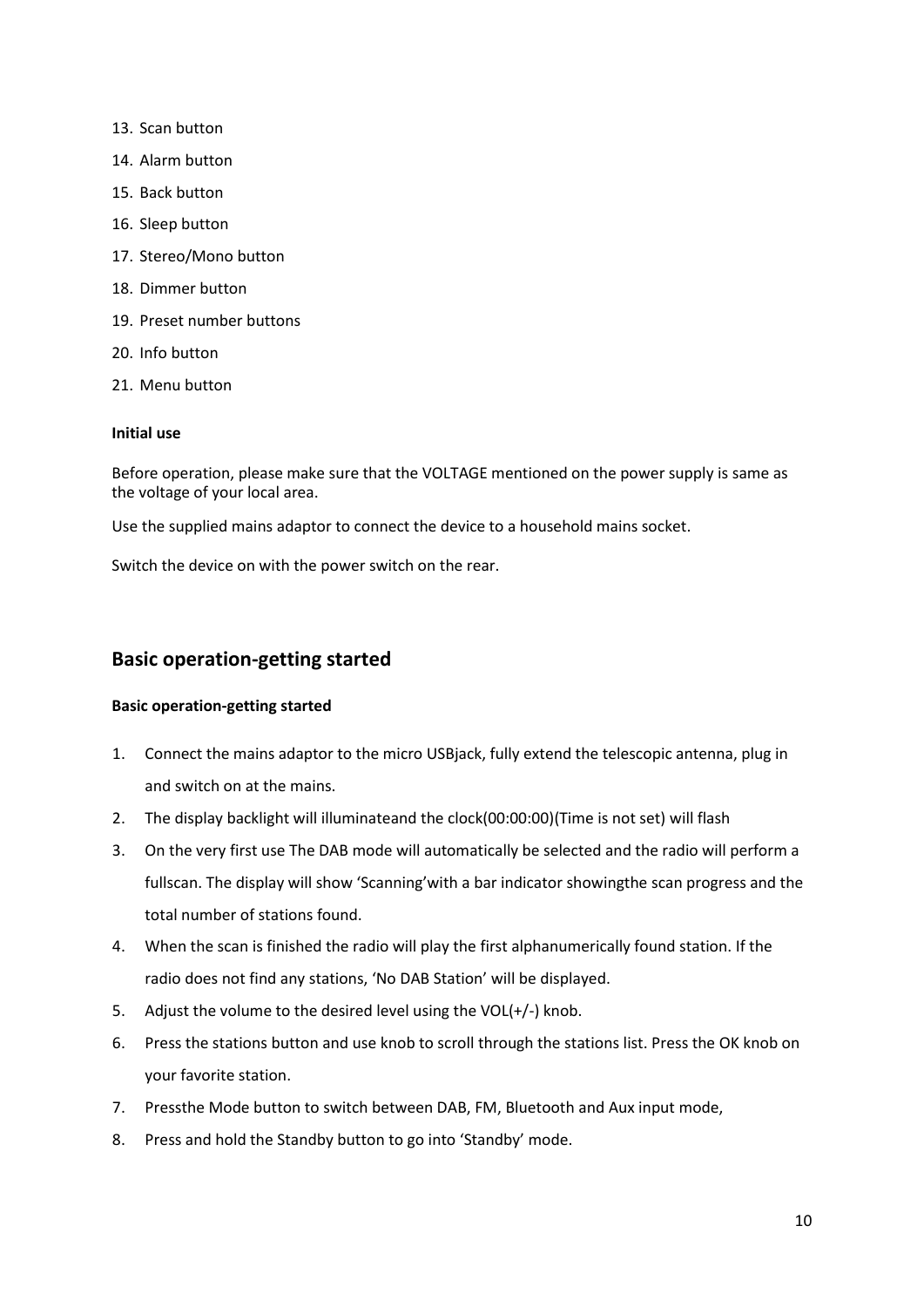9. Press Sleep to set the Set Sleep Timer:Use Volume knob and rotateto choose betweenSleep off-15 minutes-30 minutes-45 mintues-60 minutes-90 minutes. The radio will go into standby when the selected minutes have been counted down.

# **Using the radio- DAB mode**

### **DAB Mode- Full scan**

This function will scan for all available DAB stations, Band III channels.

In DAB mode, press Menu button and rotate the ok knob to select 'Full Scan'then short press the ok knob to start the DAB full scan. When the scan is finished, the radio will return to the last played DAB radio station. All stations found will be listed in the station list, which is show when pressing the 'stations' button.

### **Please note that the available DAB+ radio stations differ per region/city**

### **DAB Mode- Manual tune**

This function allows a specific or new ensemble to be manually added to the stations already available on the radio.

In DAB mode, press the Menu button and use the ok knob to navigateuntil "Manual tune" is highlighted, press the ok knob to confirm.

Use the okknob to navigate until the desired frequency is selected and then press the okknob, the frequency and name of the ensemble and the signal strength will be displayed.

Press the okknob again to add the ensemble and automatically tune to that station.

### **DAB Mode- Prune Invalid**

This function will remove unavailable stations from the station list. Press the Menu button. Use the ok knob to navigate to the "Prune Invalid" option and press the ok knob to confirm.

Rotate the ok knob to select (yes) to proceed to prune the invalid/unavailable stations.If (No) is selected the operation will be cancelled.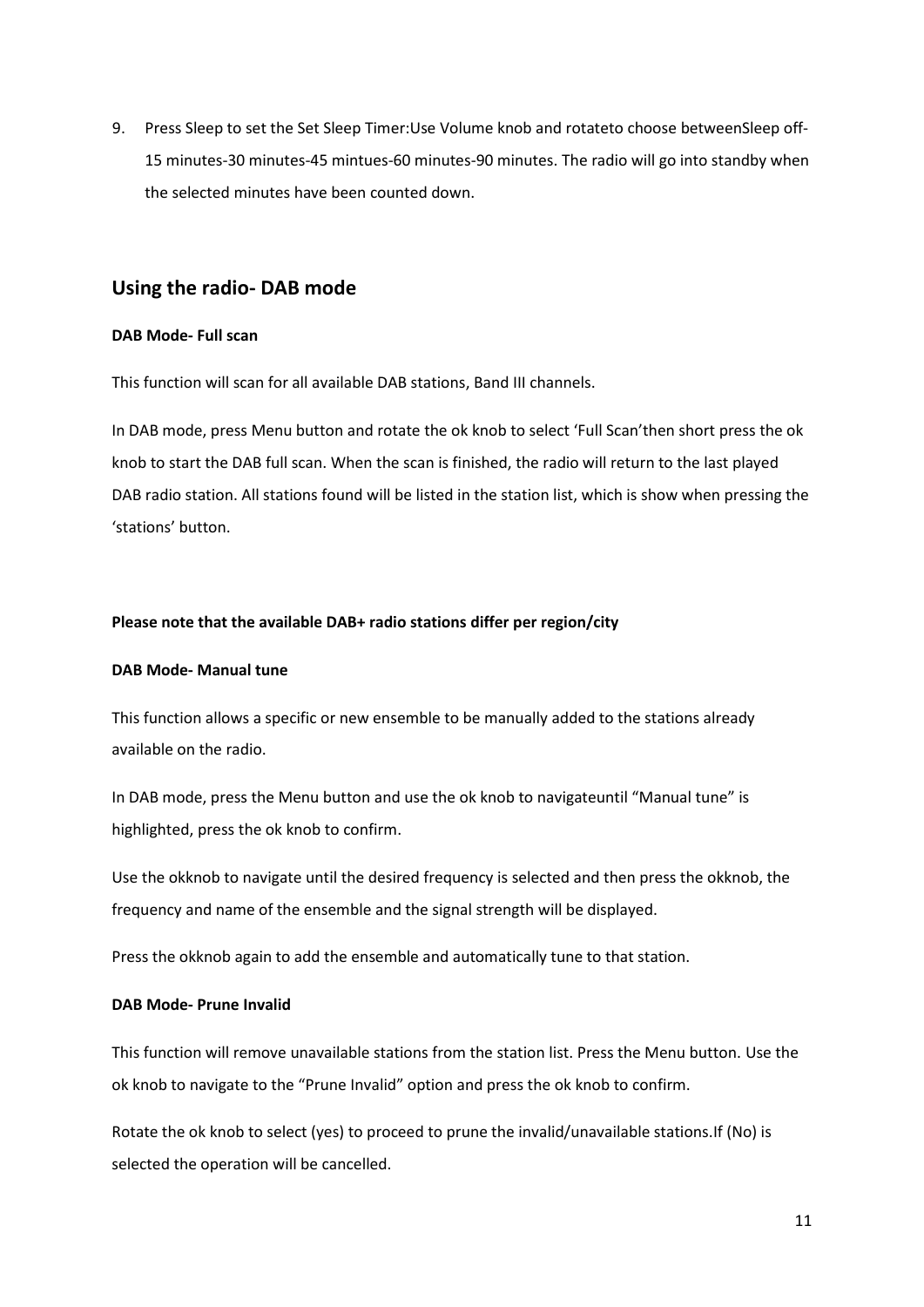### **DAB Mode- DRC**

**DRC is dynamic range compression, and it is about increasing the loudness of the quieter parts of the audio signal, and decreasing the loudness of the louder parts.**

In DAB mode, press the Menu button, then use the ok knob to navigate until "DRC" is highlighted. Press the ok knob to confirm.

Now use the ok knob to cycle through off, high, low level. Press the ok knobto confirm your choice

#### **DAB Mode- display mode**

This function will display various information about the current station.

Press the ok knob repeatedly to scroll through the following information:

**DLS(dynamic label segment)**/ Radio text- The radio station may include a scrolling message about the current program.

**Ensemble/Multiplex(Group name):** The ensemble/multiplex is a group of stations that are bundled and transmitted together in one single frequency. There are national and local multiplexes, local ones contain stations that are specific to the local area.

**Frequency:** The display will show the frequency of the station being broadcast.

**Signal strength:** The display will show a slide bar to indicate the strength of the signal. The stronger the signal, the longer the bar.

**Signal error:** This is displayed as number between 0-99. It would not be possible to satisfactorily listen to a radio station with a signal error rate of 30 or above.

**Audio bit rate:** The display will show the digital audio bit rate being received.

**Time and date:** the time and date will be automatically updated by the radio.

**DAB mode- System settings**

**Equalizer:** Rotatethe ok knob to choose between -Normal-Classic-Jazz-Pop-Rock-Speech, My EQ, My EQ set up(Treble, Bass)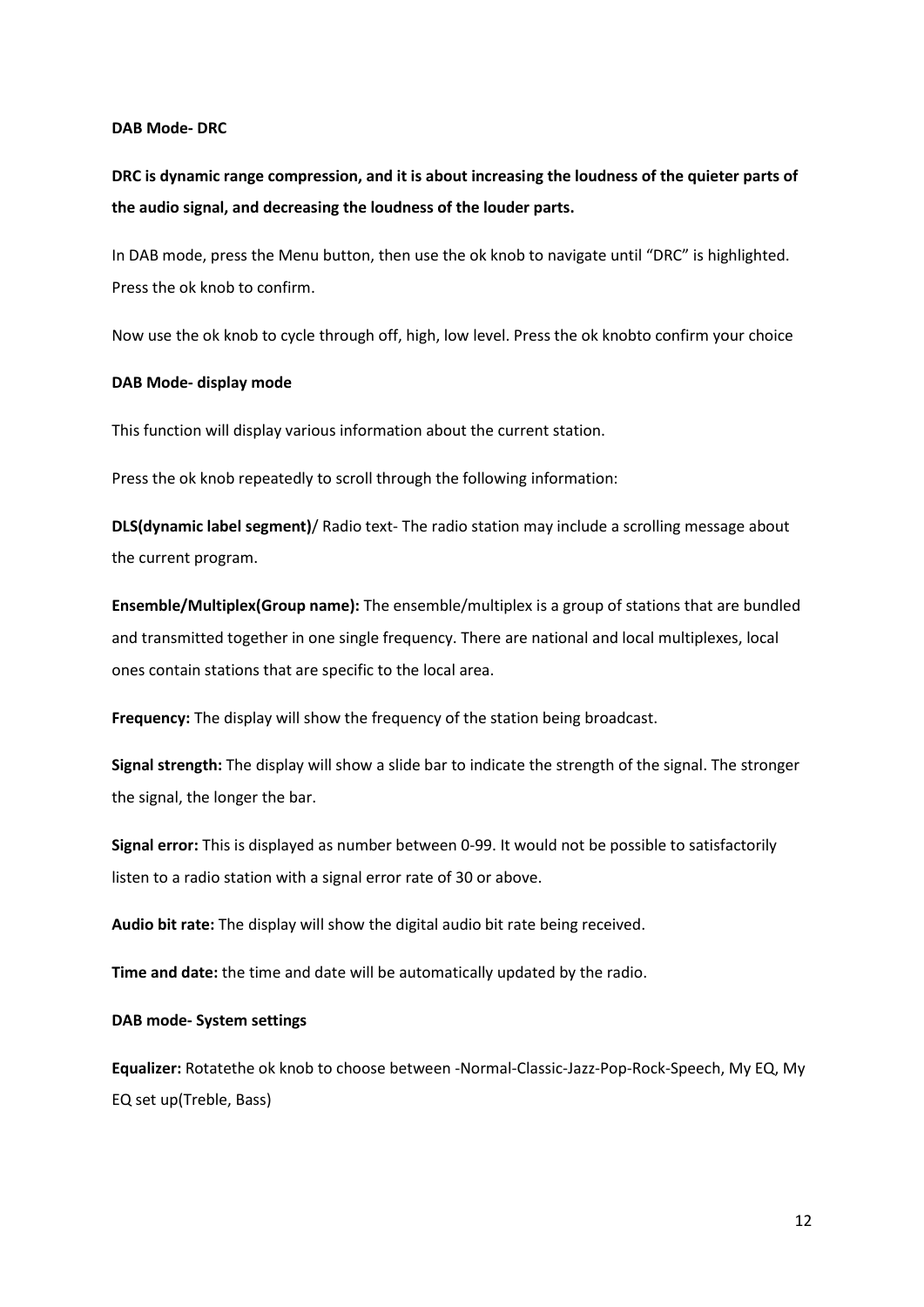## **Time/Date:** Set Time/Date

Press the ok knob, the Date digit will flash, rotate the ok knob to choose correct date and press the ok knob to confirm.

The Month digit will start to flash. Rotate the ok knob to choose correct month and press the ok knob to confirm.

The Year digit will start to flash. Rotate the ok knob to choose correct year and press the okknob to confirm.

The Hour digit will start to flash. Rotate the ok knob to choose correct hour and press the okknob to confirm.

The Minute digit will start to flash. Rotate the ok knob to choosethe correct minute and press the ok knob to confirm.

Now you have finished the time/date configuration.

**Auto update:** Choose from what source the radio will update the time automatically.

You can choose the following options:

- **Any:**updates the time from DAB or FM signal
- **From Digital Radio-update:**updates the time from the DAB signal
- **From FM:** updates the time from an RDS channel
- **No update:** If you want to set the time manually

**Set 12/24 hour:**Rotate the ok knob to choose to set 24 hour- or 12 hour time display

**Set date format:** Rotate the ok knob to choose DD-MM-YYYY or MM-DD-YYYY.

**Backlight:** Timeout: on-10 sec-20 sec-30 sec-45 sec-60 sec-90 sec-120 sec-180 sec

On level: High-Medium-Low

Dim level: High-Medium-Low

**Language:** English, Nederlands, Deutsch, Italiano, Francais, Dansk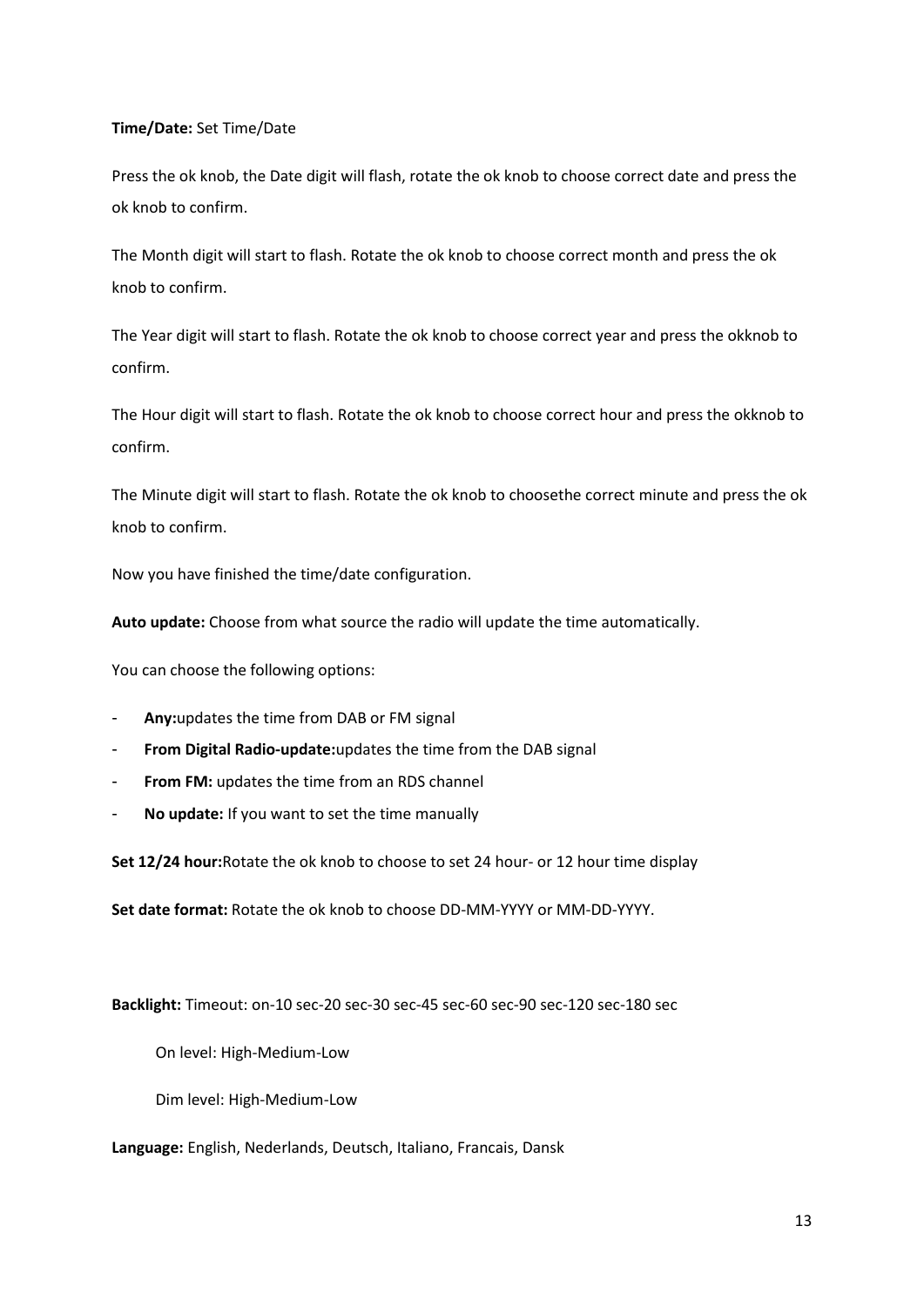**Factory reset:** Press the Ok knob and choose 'Yes' to start factory reset.

**Software update:** Press the ok knob and choose "yes"to update the software if needed. Updating can only be done with a micro usb cable.

**Remark:** only select the software update option if you have an update for this unit. (if you accidently selected this option, use the power off/on the restart the radio)

**SW version:** Press OKto view system version.

### **Using the radio- FM MODE**

Turn the radio on, press the Mode button repeatedly and select the FM mode. The display will show 'FM' and the current station name or frequency if RDS is not available.

### **Manual search**

To search manually, first short press the stations button and then turn the ok knob right to scan upwards or turn the ok knob left to scan downwards.

#### **Auto search**

To initiate auto search, press and hold the ok knob.The radio starts to scan the frequency band. It will stop automatically when a station has been found.

If you want the radio to auto search downwards or upwardsthen you have to do a manual search downwards or upwards prior to long pressing the ok button.

#### **FM mode- Scan settings**

Press the menu button and rotate the ok knob to select 'Scan setting'. Short press the ok knoband choose between 'Strong stations only' or 'All stations' by turning the ok knob. Press the ok knob to confirm your choice. If choose 'Strong station only', the radio will only scan and play stations with a strong signal. If selecting 'All stations', the radio will also scan and play stations with a weak signal.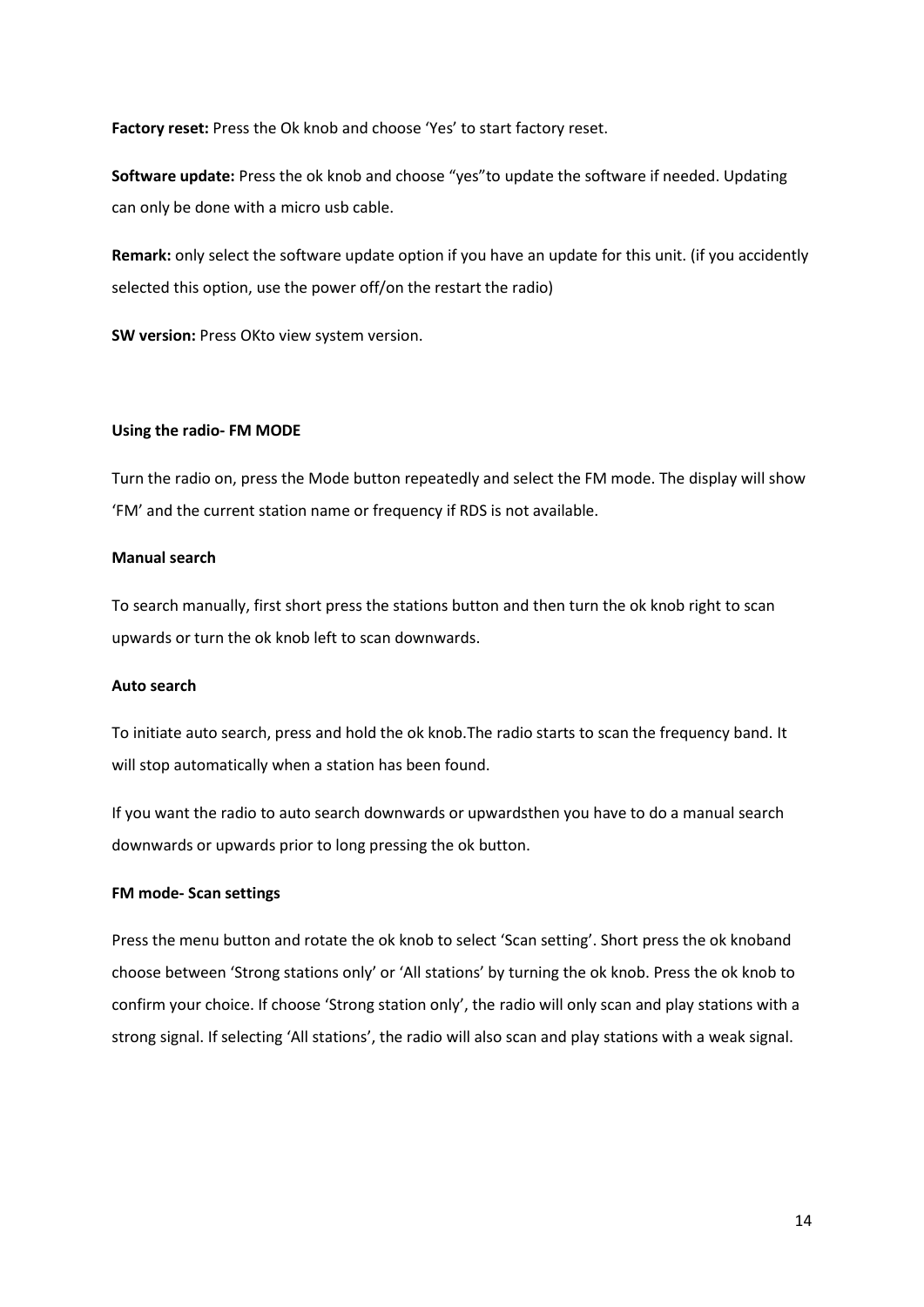#### **FM mode- Audio setting**

Press the menu button and rotate the ok knob. Choose 'Forced mono' 'Yes' or 'No' and short press the ok knob to confirm. If your favorite radio stations signal is weak, then choose 'Forced mono 'Yes''to get better sound quality.

**FM mode-System settings** (see DAB mode 'system settings)

#### **FM Display Modes**

This function allows information relating to the current station to be shown in the display, short press the okknob repeatedly to scroll through the following information screens

**RDS (scrolling text):** The current selected Radio station may include a scrolling message about the current program.

**Program type:** This describes the style of the program being broadcast.

**Station name:** such as BBC RD of the Frequency in Mhz

**Audio Mode:** The display will show if the station being received is stereo or mono

**Time/date:** the time and date will be automatically updated by the radio time signal (if RDS is available).

### **Using the radio- preset station function**

This radio allows you to store up to 10 DAB and 10 FM radio stations as preset. Presets are quickly selectable radio stations by using the 'preset' button on the Radio.

### **Storing DAB station as preset**

Follow the instructions above to select a DAB radio station.

Press and hold the 'Preset' button. '1:(Empty)' is displayed. If no previous station has been stored.

Rotate the ok knob to scroll through the preset location that you would like to store the radio stations to (1-10).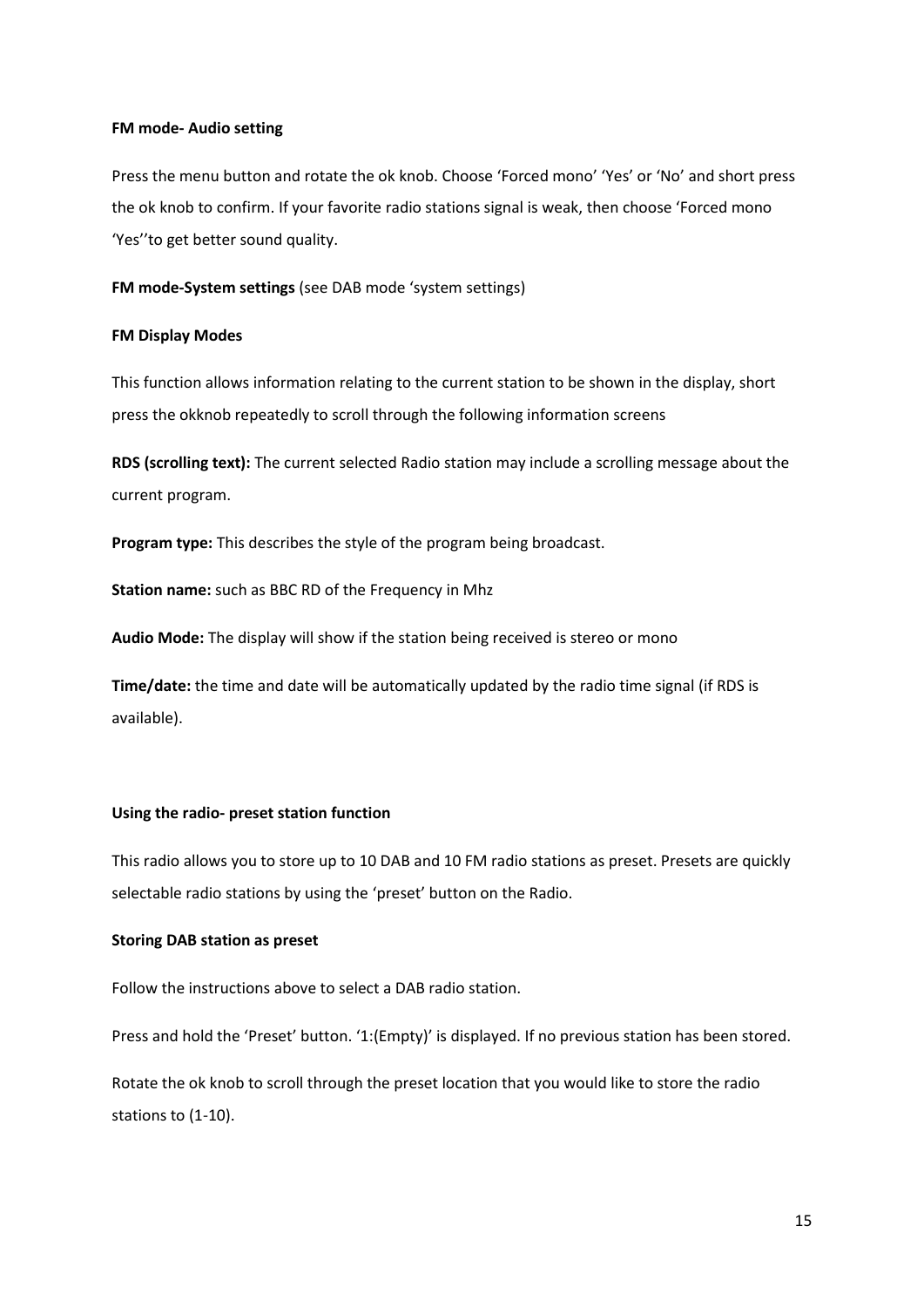Short press the Select knob to store the station. The message "Preset XX saved" will appear on the display.

Note: There are 5 separate preset buttons on top of the Radio. You can press and hold each button to store a station. You can also press and hold the number buttons on the remote control to store a station. (button 0 = preset 10)

#### **Recalling DAB Preset stations**

You can quickly select your presets by pressing the Preset button, then rotatethe ok knob to scrollthrough the stored presets. Short press the ok knob to choose to the selected station.

If you choose an empty preset, then "Preset empty" will be displayed.

To quickly select preset 1 till 5, you can short press the buttons  $1 - 5$  on top of the radio butit's also possible to press the numbers 0-9 on the remote control to select a preset (where 0 = preset 10)

#### **Alarm Setting**

Note: Check that the radio has the correct time and date before you set an alarm.

In DAB or FM mode:

Press the 'Alarm' button on the front of the radio, 'Alarm 1off 6:00' is displayed. Short press theok knob.

'Alarm 1 info' is displayed. Rotate the ok knobto"Alarm" and short press the ok knob to switch the alarm on- or off.

Rotate the ok knob to scroll to 'frequency'. You can chooseDaily, Once, Weekends or Weekdays. Short press the ok knob to confirm you selection

Rotate the ok knob to scroll to 'Wake Up Time'and short press the ok knob. The Hour digits will start to flash.

Rotate the ok knob to set the desired hour and then short press the ok knob to confirm.

The minute digits will start to flash.

Rotate the ok knob to set the minutes and short press the ok knob to confirm.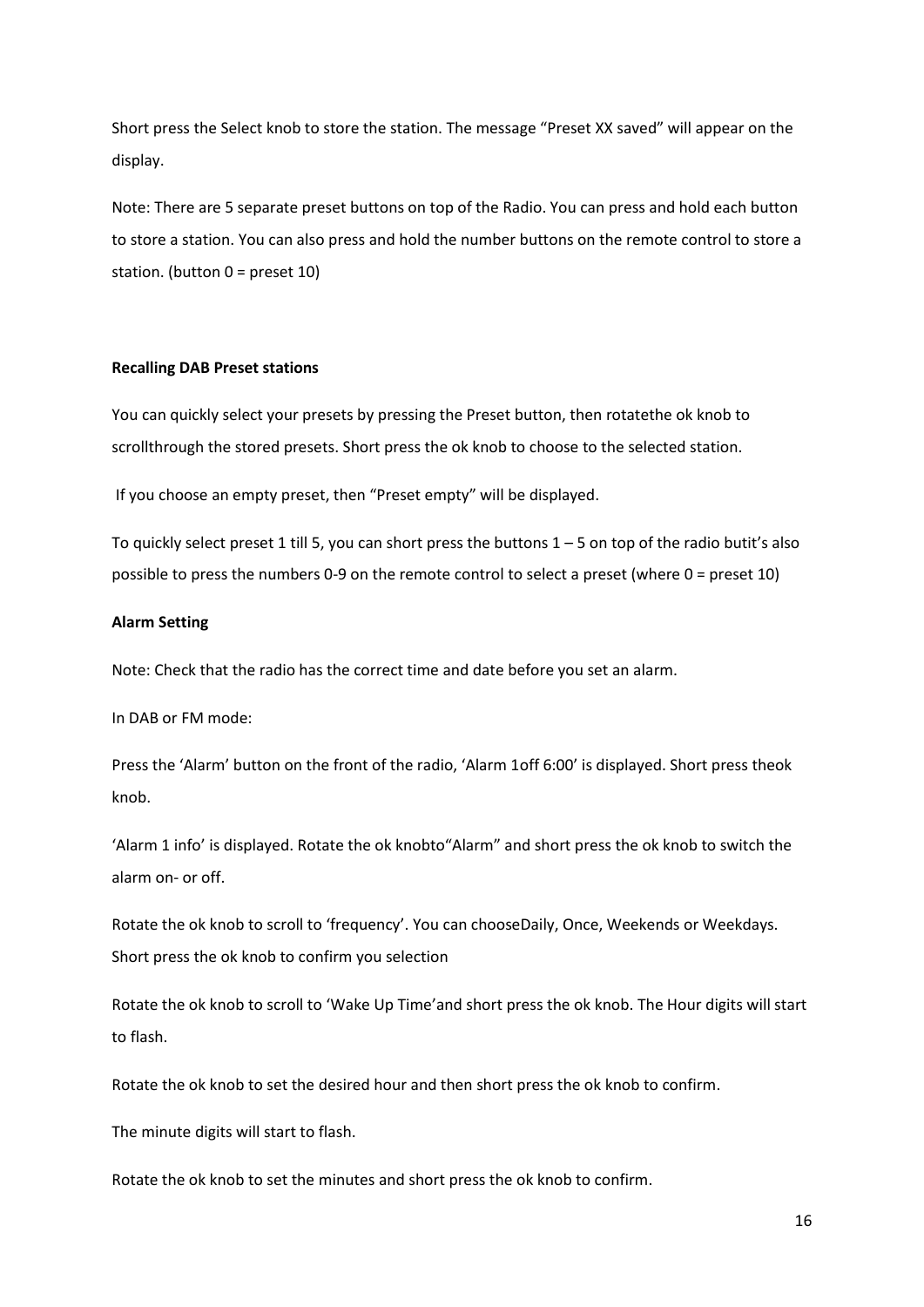Rotate the ok knob to scroll to the Alarm sound 'source'. You can choose between Buzzer, DAB+ Radio or FM.Short press the ok button to confirm.

Rotate the ok knob to scroll to 'duration'.You can choose15, 30, 45, 60, 90 or 120 minutes. Short press the ok knob to confirm.

Rotate the ok knob and select 'Volume' to set the volume for your alarm. Rotate the ok knob to set the volume. (The minimum volume you can select is 4). Short press the ok knobto confirm.Your Alarm is now ready for use.

**Note:** The alarm volume will increase progressively until it reaches the alarm volume you have set.

# **Repeat the above steps to set Alarm 2.**

### **Snooze Function**

When the alarm sounds, you can press the ok knobto snooze. The default snooze timeis 9 minutes.

To stop the alarm, press the 'on/off-Mode' button.

# **Bluetooth function**

Turn on the radio and short press the Mode button until Bluetooth mode is selected. Turn on the Bluetooth on your Bluetooth device, search for devices and then select "Lenco DAR-030". Click it to pair. When connected successfully you will hear a voice"connected".

You can press the Stations button to select previous track or the back button to go to the next track.

You can press the ok knob to play or pause the music playback.

The volume can be adjusted by turning the ok knob up- or downwards (note that the volume level is not synced with the Bluetooth device, meaning you have to turn up the volume of your Bluetooth device manually first)

To disconnect the existing pairing and pair with new device just press and hold the ok knob.

"This product has a bluetooth**reception** function, **you can'ttransmit any bluetooth sound with it**: this means that you can receive wirelessly a bluetooth sound signal from an external source like a smartphone."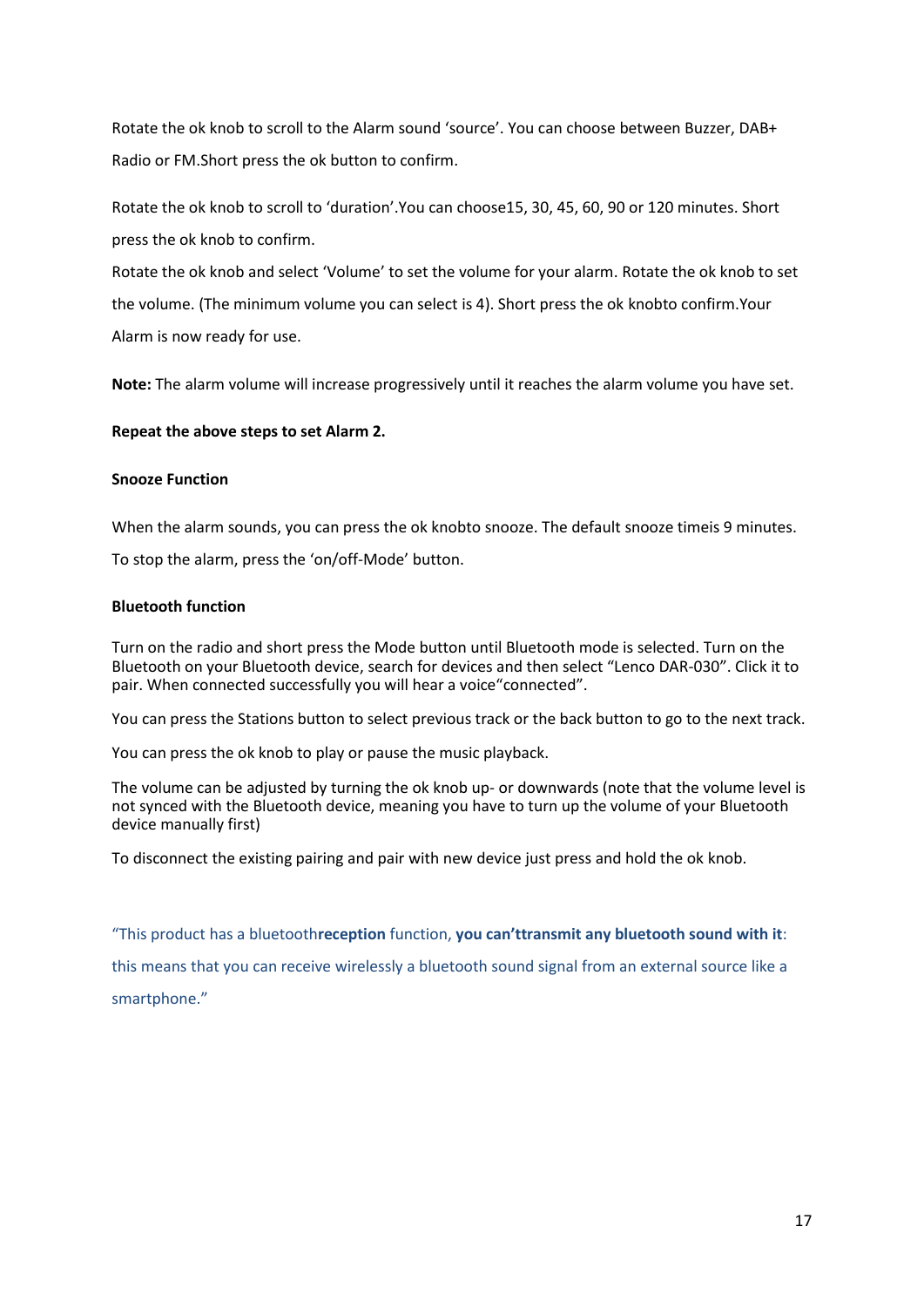# **Technical Specifications**

| Connections                                                                                                                                                                                                                                                                                    | Micro usb for power adapter, 3.5mm headphone out |  |
|------------------------------------------------------------------------------------------------------------------------------------------------------------------------------------------------------------------------------------------------------------------------------------------------|--------------------------------------------------|--|
| Power adaptor Input                                                                                                                                                                                                                                                                            | 100-240V~50/60 Hz, 0.2A max                      |  |
| Pwer adaptor Output                                                                                                                                                                                                                                                                            | 5.0V/1.5A                                        |  |
| Power consumption                                                                                                                                                                                                                                                                              | 10W (max)                                        |  |
| Power consumption (standby)                                                                                                                                                                                                                                                                    | < 1W                                             |  |
| <b>Operating Temperature</b>                                                                                                                                                                                                                                                                   | $0^{\circ}$ C-35 $^{\circ}$ C                    |  |
| Operating position                                                                                                                                                                                                                                                                             | Horizontal                                       |  |
| Power supply adaptor: (For EU only)<br>Manufacturer: Shenzhen Adition Audio Science and Technology Co., Ltd<br>Model Number: AD080A0501500EU-MICROUSB<br>Use only original AC adaptor<br>Use only the power supply listed in the user instructions.<br>Dim. unit<br>280 x 110 x 110 mm (WxDxH) |                                                  |  |

Weight 890g

NOTE: Only use the power supply listed in this manual.

| Information                                  | Value and and precision |
|----------------------------------------------|-------------------------|
| Manufacturers name or trade mark, commercial | Adition                 |
| registration and address                     |                         |
| Model Identifier                             | AD080A0501500EU-        |
|                                              | MicroUSB                |
| Input voltage                                | 100-240V                |
| Input AC frequency                           | 50/60Hz                 |
| Output voltage                               | 5.0V                    |
| Output current                               | 1.5A                    |
| <b>Output Power</b>                          | 7.5W                    |
| Average active efficiency                    | 77.33%                  |
| Efficiency at low load (10%)                 | 71.82%                  |
| No load Power consumption                    | 0.04W                   |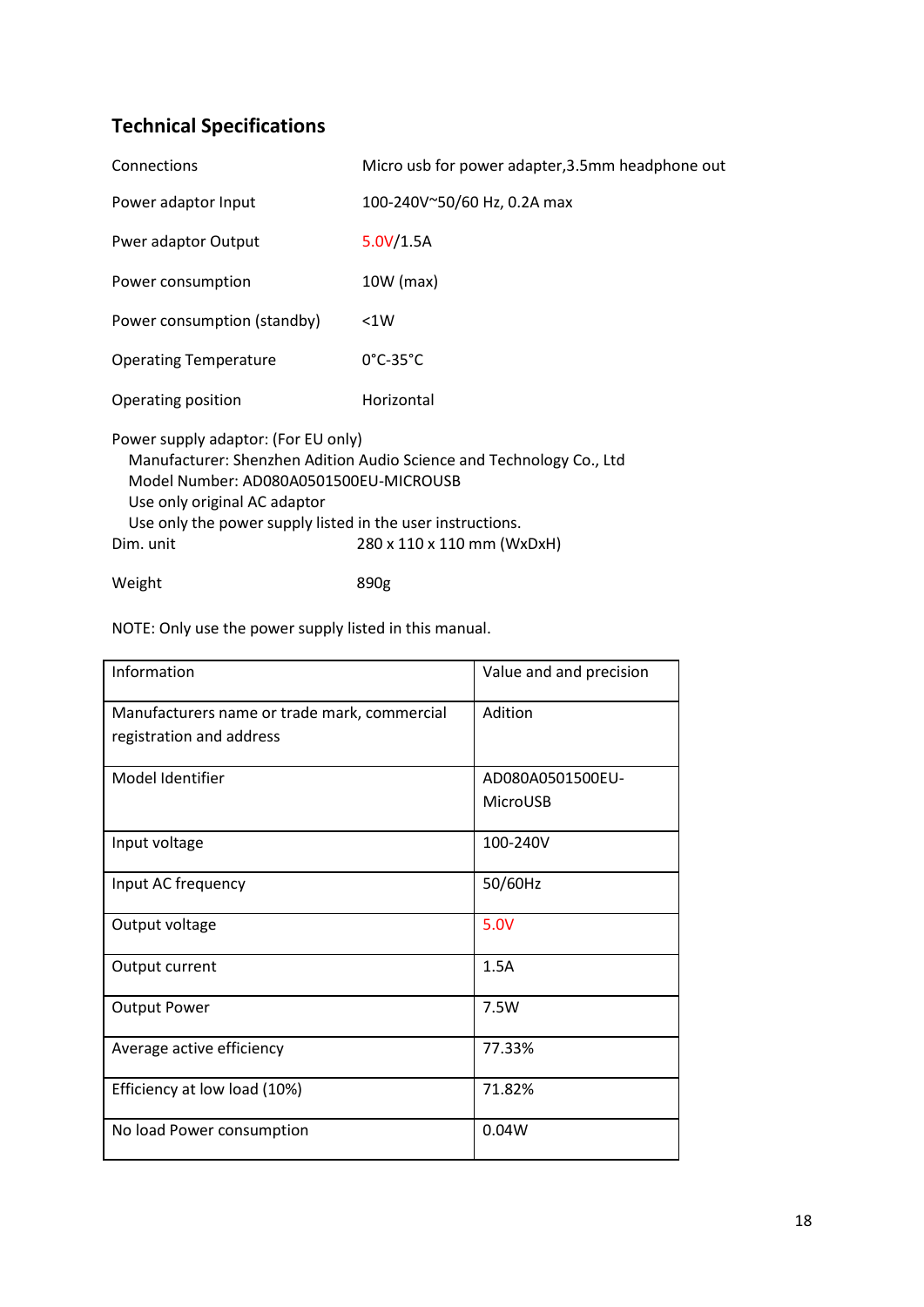# **Guarantee**

Lenco offers service and warranty in accordance to European law, which means that in case of repairs (both during and after the warranty period) you should contact your local dealer.

Important note: It is not possible to send products that need repairs to Lenco directly.

Important note: If this unit is opened or accessed by a non-official service center in any way, the warranty expires.

This device is not suitable for professional use. In case of professional use, all warranty obligations of the manufacturer will be voided.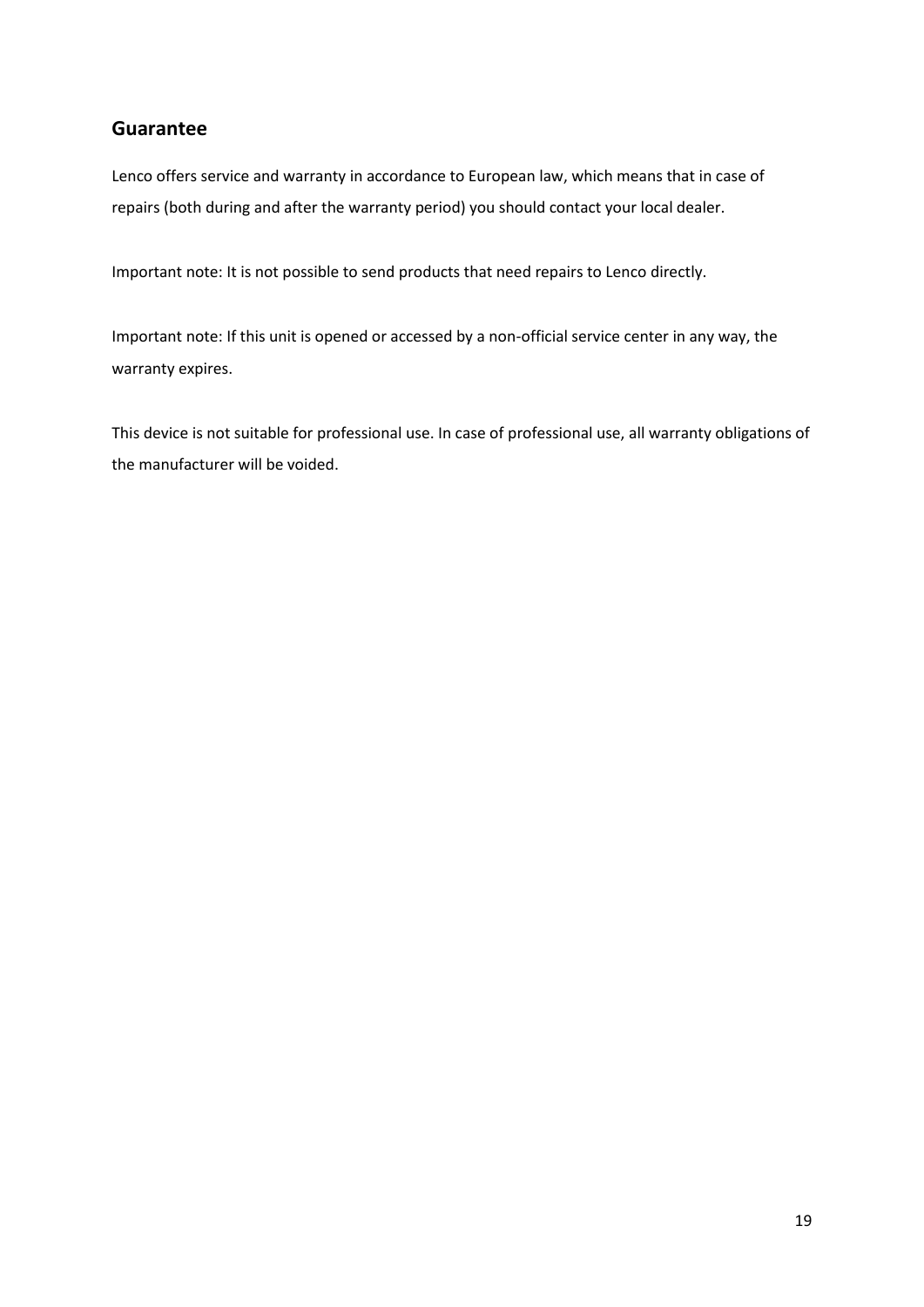# **Disclaimer**

Updates to Firmware and/or hardware components are made regularly. Therefore some of the instruction, specifications and pictures in this documentation may differ slightly from your particular situation. All items described in this guide for illustration purposes only and may not apply to particular situation. No legal right or entitlements may be obtained from the description made in this manual.

# **Disposal of the Old Device**



This symbol indicates that the relevant electrical product or battery should not be disposed of as general household waste in Europe. To ensure the correct waste treatment of the product and battery, please dispose them in accordance to any applicable local laws of requirement for disposal of electrical equipment or batteries. In so doing, you will help to conserve natural resources and improve standards of environmental protection in treatment and disposal of electrical waste (Waste Electrical and Electronic Equipment Directive).

# **CE Marking**

Hereby, Commaxx B.V. Wiebachstraat 37, 6466 NG Kerkrade, The Netherlands, declares that this product is in compliance with the essential EU directive requirements.

The declaration of conformity may be consulted via [techdoc@commaxxgroup.com](mailto:techdoc@commaxxgroup.com)



# **Service**

For more information and helpdesk support, please visit [www.lenco.com](http://www.lenco.com/) Commaxx B.V. Wiebachstraat 37, 6466 NG Kerkrade, The Netherlands.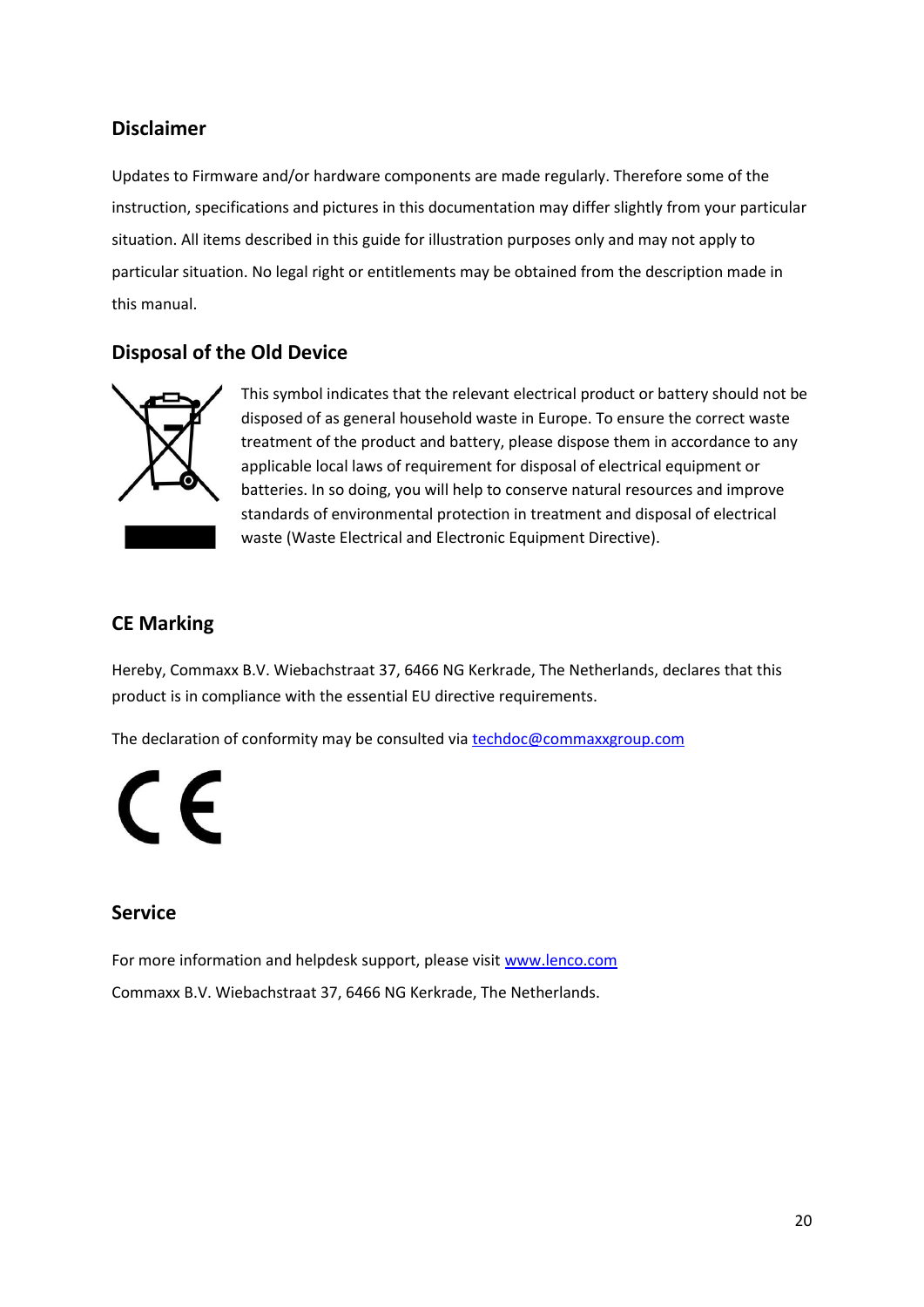### <span id="page-20-0"></span>**LET OP:**

Het gebruik van afstandsbedieningen of aanpassingen of de uitvoering van procedures die niet in dit document zijn gespecificeerd, kan leiden tot gevaarlijke blootstelling aan straling.

### **VOORZORGSMAATREGELEN VOOR GEBRUIK**

### **ONTHOUD DE VOLGENDE INSTRUCTIES:**

- 30. Bedek of blokkeer de ventilatieopeningen niet. Wanneer u het apparaat op een schap plaatst, dient u 5 cm (2") vrije ruimte rondom het gehele apparaat te behouden.
- 31. Installeer het product volgens de meegeleverde gebruikershandleiding.
- 32. Houd het apparaat uit de buurt van hittebronnen, zoals radiatoren, verwarmingen, kachels, kaarsen en andere hittegenererende producten of open vuur. Het apparaat kan alleen worden gebruikt in een gematigd klimaat. Extreem koude of warme omgevingen dienen te worden vermeden. Het bedrijfstemperatuurbereik ligt tussen 0 °C en 35 °C.
- 33. Gebruik dit apparaat niet in de buurt van krachtige magnetische velden.
- 34. Elektrostatische ontlading kan normaal gebruik van dit apparaat verstoren. U hoeft het apparaat in dit geval slechts te resetten en opnieuw op te starten volgens de gebruikershandleiding. Wees voorzichtig tijdens bestandsoverdracht en gebruik het product in een omgeving zonder statische interferentie.
- 35. Waarschuwing! Steek nooit een voorwerp via de ventilatie- of andere openingen in het product. Er is hoogspanning in het product aanwezig en als u er een object insteekt, kan dat een elektrische schok veroorzaken en/of kortsluiting in de interne onderdelen. Mors om dezelfde reden geen water of vloeistof op het product.
- 36. Gebruik het toestel niet in vochtige ruimtes, zoals badkamers, stomende keukens of in de buurt van zwembaden.
- 37. Het apparaat mag niet worden blootgesteld aan druppels en spetters en zorg ervoor dat er geen met vloeistof gevulde voorwerpen, zoals vazen, op of in de buurt van het apparaat worden geplaatst.
- 38. Gebruik dit apparaat niet wanneer condensatie kan optreden. Wanneer het apparaat in een warme, natte ruimte wordt gebruikt, kunnen zich waterdruppels of condens vormen in het apparaat en kan het apparaat niet goed functioneren. Laat het apparaat 1 of 2 uur uit staan voordat u het inschakelt: het apparaat dient droog te zijn voordat deze stroom ontvangt.
- 39. Alhoewel dit apparaat met grote zorg gefabriceerd en verschillende keren geïnspecteerd is voordat het de fabriek verlaat, is het nog steeds mogelijk dat er problemen optreden, zoals met alle elektrische apparaten. Als u rook, een overmatige hitteontwikkeling of enig ander onverwacht verschijnsel opmerkt, moet u onmiddellijk de stekker van het netsnoer uit het stopcontact halen.
- 40. Dit apparaat moet worden gebruikt met een voedingsbron zoals gespecificeerd op het specificatielabel. Als u twijfelt over het type voeding dat gebruikt wordt in uw huis, raadpleeg dan uw dealer of plaatselijk energiebedrijf.
- 41. Buiten bereik van dieren houden. Sommige dieren kauwen graag op voedingskabels.
- 42. Gebruik een zacht, droog doekje om het apparaat te reinigen. Gebruik geen oplosmiddelen of op benzine gebaseerde vloeistoffen. U kunt een vochtig doekje met verdund schoonmaakmiddel gebruiken om hardnekkige vlekken te verwijderen.
- 43. De leverancier is niet verantwoordelijk voor schade of verloren gegevens veroorzaakt door storing, misbruik, modificatie van het apparaat of batterijvervanging.
- 44. Onderbreek nooit de verbinding wanneer het apparaat formatteert of bestanden overdraagt. De gegevens kunnen anders corrupt of verloren raken.
- 45. Indien het apparaat een USB-afspeelfunctie heeft, moet de USB-geheugenstick rechtstreeks op het apparaat worden aangesloten. Gebruik geen USB-verlengkabel, omdat die kan leiden tot storingen met foutieve gegevens als gevolg.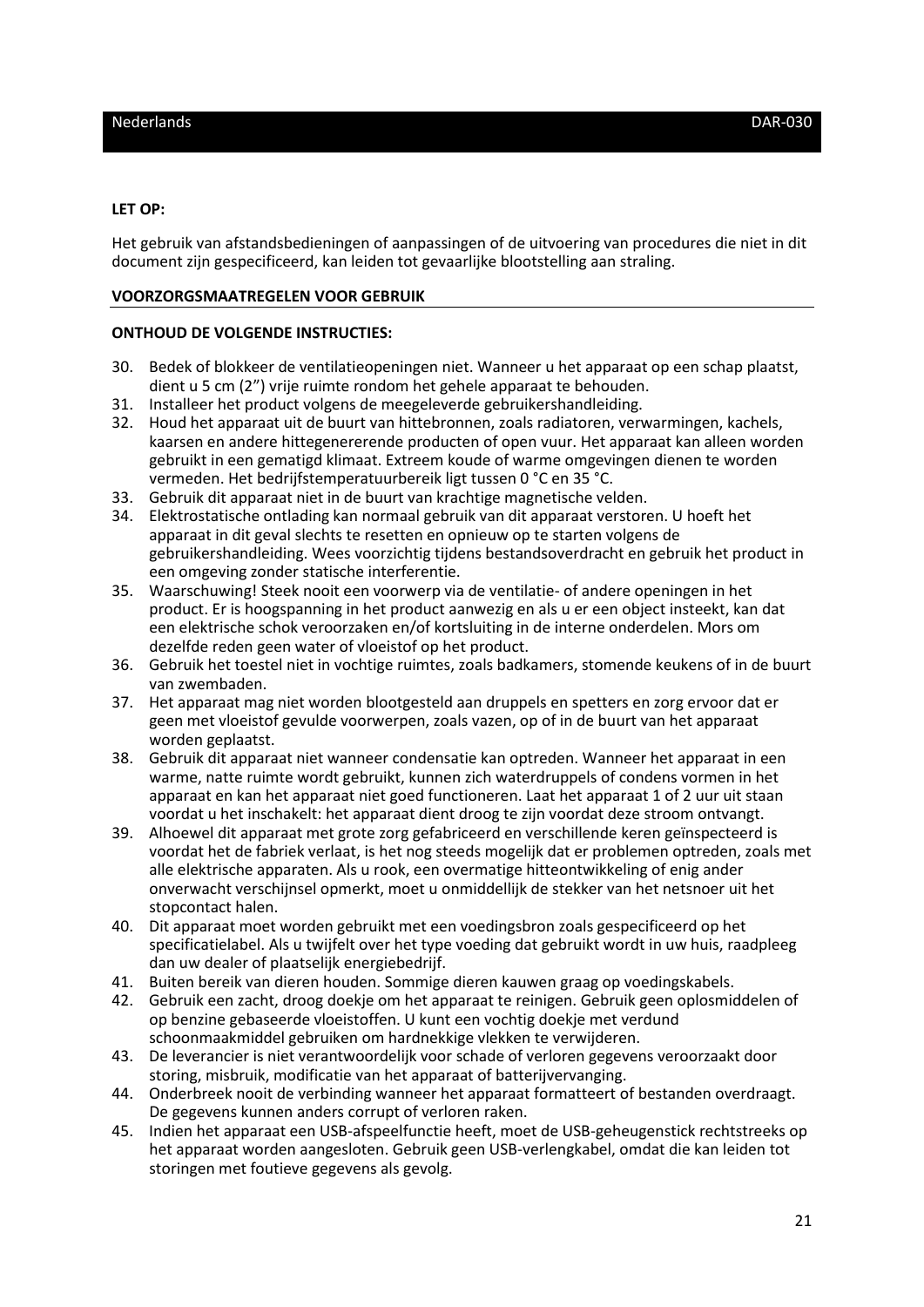- 46. Het classificatielabel bevindt zich op de onderkant of het achterpaneel van het apparaat.
- 47. Dit hulpmiddel is niet bedoeld voor gebruik door mensen (inclusief kinderen) met een fysieke, zintuiglijke of mentale handicap, of een gebrek aan ervaring en kennis, tenzij zij toezicht of instructies hebben gekregen over het juiste gebruik van het hulpmiddel door een persoon die verantwoordelijk is voor hun veiligheid.
- 48. Dit product is alleen voor niet-professioneel gebruik bedoeld en niet voor commercieel of industrieel gebruik.
- 49. Verzeker u ervan dat het apparaat in een stabiele positie staat opgesteld. Schade die wordt veroorzaakt door het gebruik van dit product in een onstabiele positie, trillingen of schokken of het niet opvolgen van de waarschuwingen of voorzorgsmaatregelen in deze gebruikershandleiding wordt niet gedekt door de garantie.
- 50. Verwijder nooit de behuizing van dit apparaat.
- 51. Plaats dit apparaat nooit op andere elektrische apparatuur.
- 52. Geef kinderen geen gelegenheid in aanraking met plastic zakken te komen.
- 53. Gebruik uitsluitend uitbreidingen/accessoires gespecificeerd door de fabrikant.
- 54. Laat alle reparaties over aan gekwalificeerd onderhoudspersoneel. Onderhoud is nodig als het apparaat is beschadigd, bijvoorbeeld als de voedingskabel of de stekker is beschadigd, als er vloeistof op het apparaat is gemorst, als er voorwerpen in het apparaat zijn gevallen, als het apparaat is blootgesteld aan regen of vocht, als het apparaat niet normaal werkt of als het is gevallen.
- 55. Langdurige blootstelling aan harde geluiden van persoonlijke muziekspelers kan leiden tot tijdelijk of permanent gehoorverlies.
- 56. Als het product wordt geleverd met voedingskabel of wisselstroomvoedingsadapter:
	- ⚫ Als er zich problemen voordoen, moet u de voedingskabel loskoppelen en het ter onderhoud aanbieden aan gekwalificeerd personeel.
	- ⚫ Nooit op de voedingsadapter stappen of deze indrukken. Wees zeer voorzichtig, vooral in het gebied rond de stekkers en de kabelaansluitingen. Plaats geen zware voorwerpen op de voedingsadapter, om beschadiging ervan te voorkomen. Houd het gehele apparaat buiten bereik van kinderen! Wanneer kinderen met de voedingskabel spelen, kunnen zij ernstig letsel oplopen.
	- ⚫ Haal de stekker uit het stopcontact tijdens onweer of wanneer u deze langere tijd niet gebruikt.
	- ⚫ Het stopcontact moet in de buurt van de apparatuur zijn geïnstalleerd en eenvoudig te bereiken zijn.
	- ⚫ Laat AC-stopcontacten of verlengsnoeren nooit overbelast raken. Overbelasting kan brand of een elektrische schok veroorzaken.
	- ⚫ Apparaten met een Klasse 1 structuur dienen te worden aangesloten op een stopcontact met een beschermende aardverbinding.
	- ⚫ Apparaten met een Klasse 2 structuur vereisen geen aardverbinding.
	- ⚫ Houd altijd de stekker vast wanneer u deze uit het stopcontact trekt. Trek nooit aan de voedingskabel. Dit kan tot een kortsluiting leiden.
	- ⚫ Gebruik nooit een beschadigde voedingskabel of stekker of een los stopcontact. Dit vormt namelijk een risico op brand of elektrische schokken.
- 57. Indien het product knoopcelbatterijen bevat of wordt geleverd met een afstandsbediening die knoopcelbatterijen bevat: Waarschuwing:
	-
	- ⚫ "Batterij niet inslikken, chemisch brandgevaar" of gelijkwaardige werking.
	- ⚫ De meegeleverde afstandsbediening bevat een knoopcelbatterij. Als de batterij wordt ingeslikt, kan deze in slechts 2 uur ernstige interne brandwonden veroorzaken en tot de dood leiden.
	- ⚫ Houd nieuwe en gebruikte batterijen buiten bereik van kinderen.
	- ⚫ Als de batterijhouder niet goed kan worden gesloten, dient u het product niet meer te gebruiken en buiten bereik van kinderen te houden.
	- ⚫ Als u denkt dat batterijen zijn ingeslikt of binnenin een willekeurig lichaamsdeel terecht zijn gekomen, dient u onmiddellijk medische hulp te zoeken.
- 58. Waarschuwing m.b.t. het gebruik van batterijen: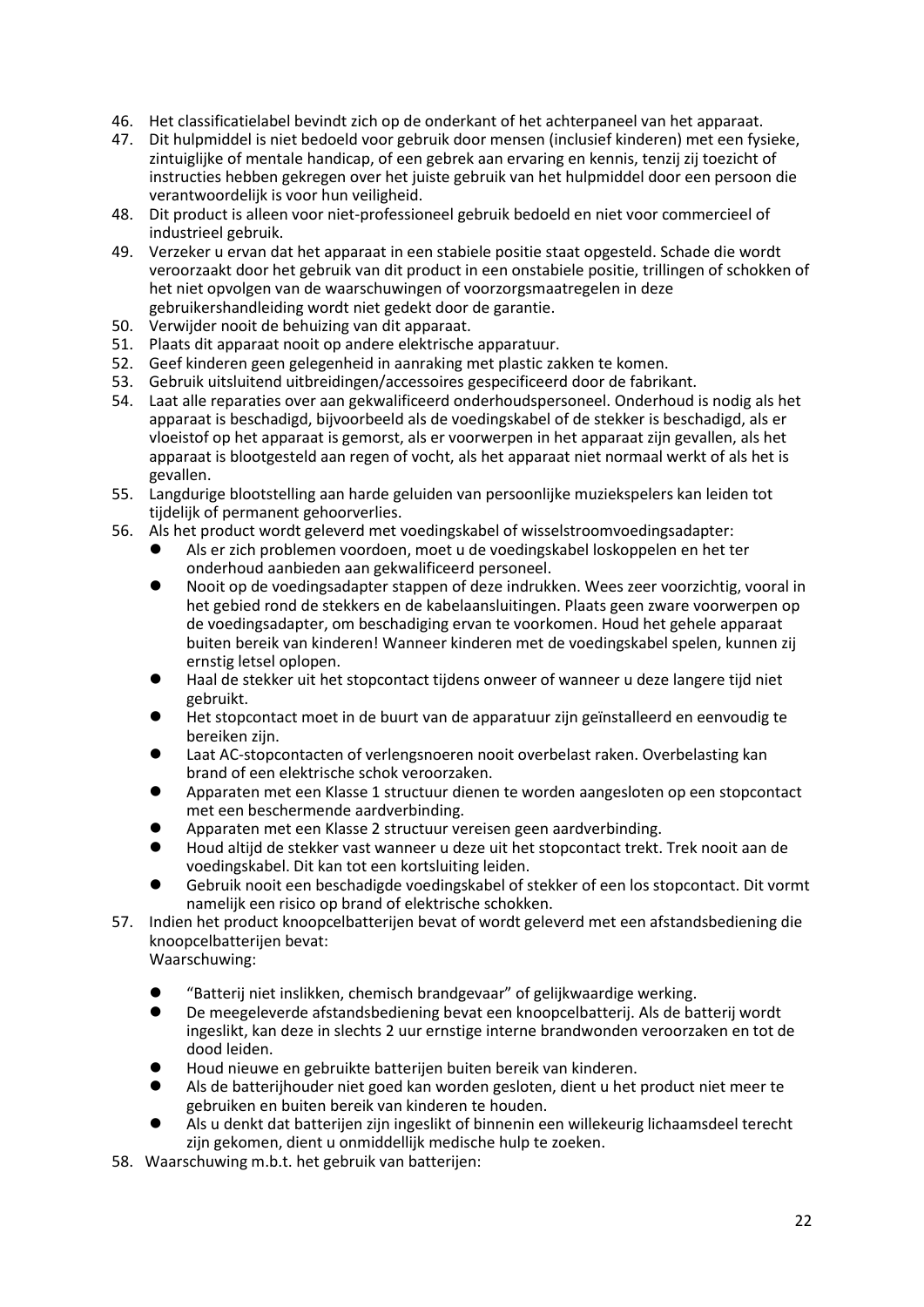- ⚫ Als de batterij onjuist wordt geplaatst, bestaat er explosiegevaar. Vervang de batterij alleen door een zelfde of vergelijkbare soort batterij.
- ⚫ Stel de batterij niet bloot aan extreem hoge of lage temperaturen of een lage luchtdruk op grote hoogte tijdens gebruik, opslag of transport.
- ⚫ Vervanging van een batterij door een incorrect type kan leiden tot een ontploffing of de lekkage van ontvlambare vloeistoffen of gas.
- ⚫ Het weggooien van een batterij in het vuur of een hete oven, of het mechanisch verpletteren of insnijden van een batterij, kan leiden tot een explosie.
- ⚫ Het achterlaten van een batterij in een omgeving met extreem hoge temperaturen kan leiden tot een explosie of het lekken van brandbare vloeistof of gas.
- ⚫ Een batterij die aan een extreem lage luchtdruk wordt blootgesteld, kan leiden tot een explosie of het lekken van brandbare vloeistof of gas.
- ⚫ Aandacht voor het milieu is nodig bij het verwijderen van de batterijen.

### **INSTALLATIE**

- Pak alle onderdelen uit en verwijder de beschermende materialen.
- Sluit het apparaat niet aan op het stopcontact, voordat u de netspanning hebt gecontroleerd en voordat alle andere aansluitingen zijn gemaakt.

### **Accessoires:**

### 1. Handleiding



2. Voedingsadapter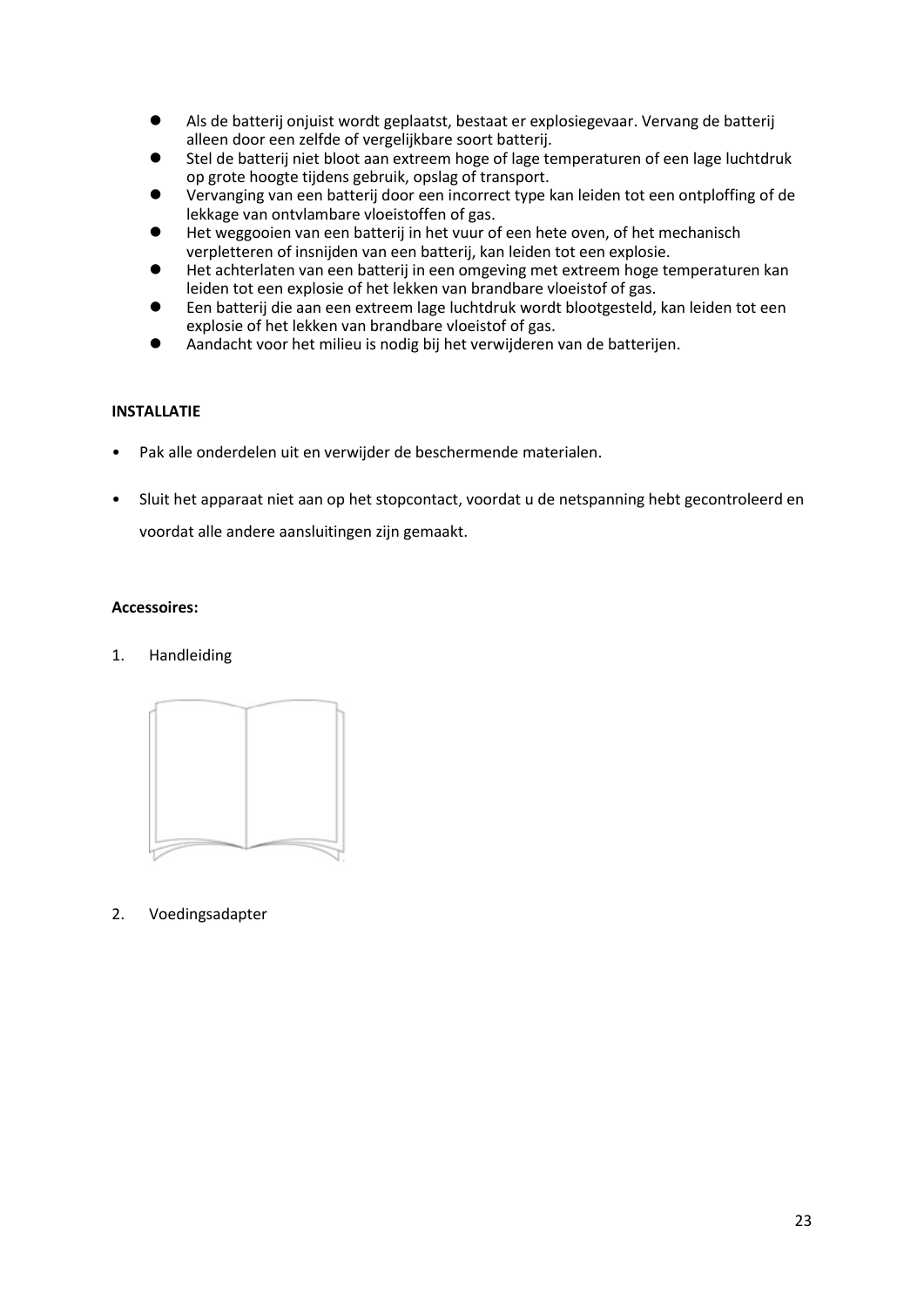

**3. Afstandsbediening**

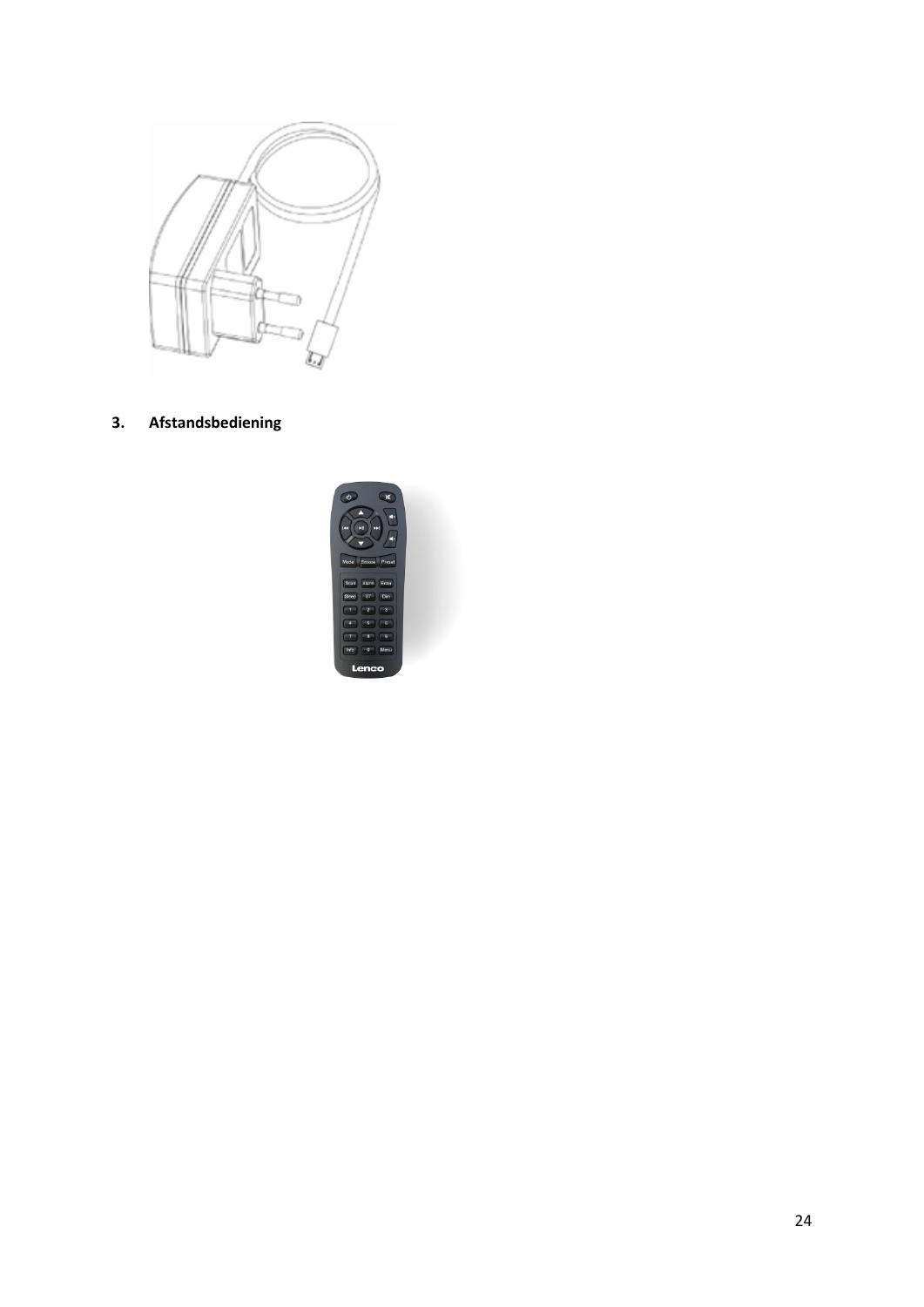# **Vooraanzicht van product**



- 1. Toets Links/Stations
- 2. Menu-toets
- 3. Stand-by-toets
- 4. Modus-toets
- 5. Voorkeuzetoets
- 6. Slaap-toets
- 7. Toets Terug/Rechts
- 8. Alarmtoets
- 9. Knop OK/Vol+/Vol-/Nagivatie/Start/pauze/Sluimer/Info
- 10. Kleurenscherm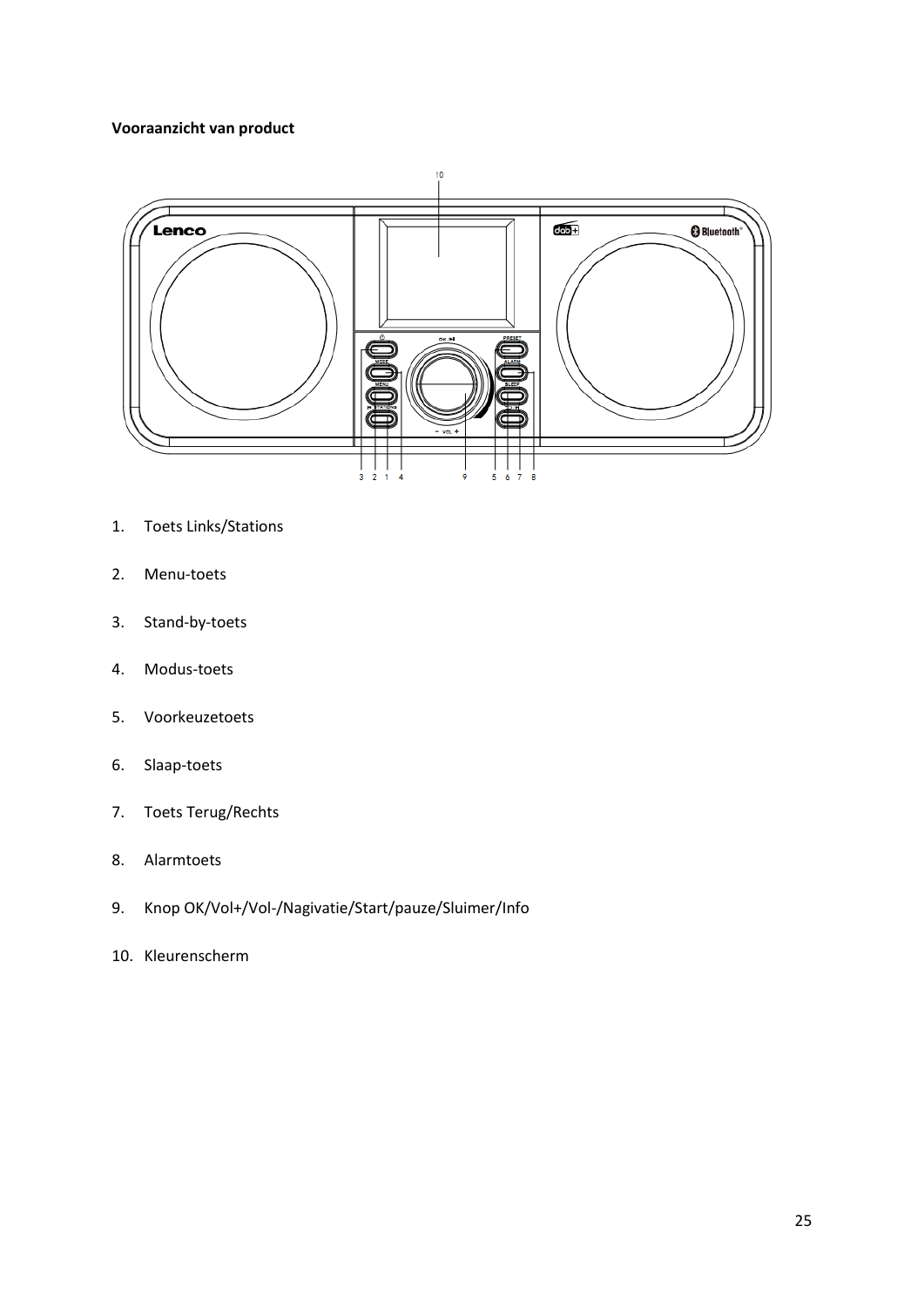# **Bovenaanzicht van product**



# 11. 5 voorkeuzetoetsen

# **Achteraanzicht van product**



- 12. AAN-/UIT-schakelaartoets
- 13. DC-ingang
- 14. Hoofdtelefoonuitgang
- 15. Uitschuifbare antenne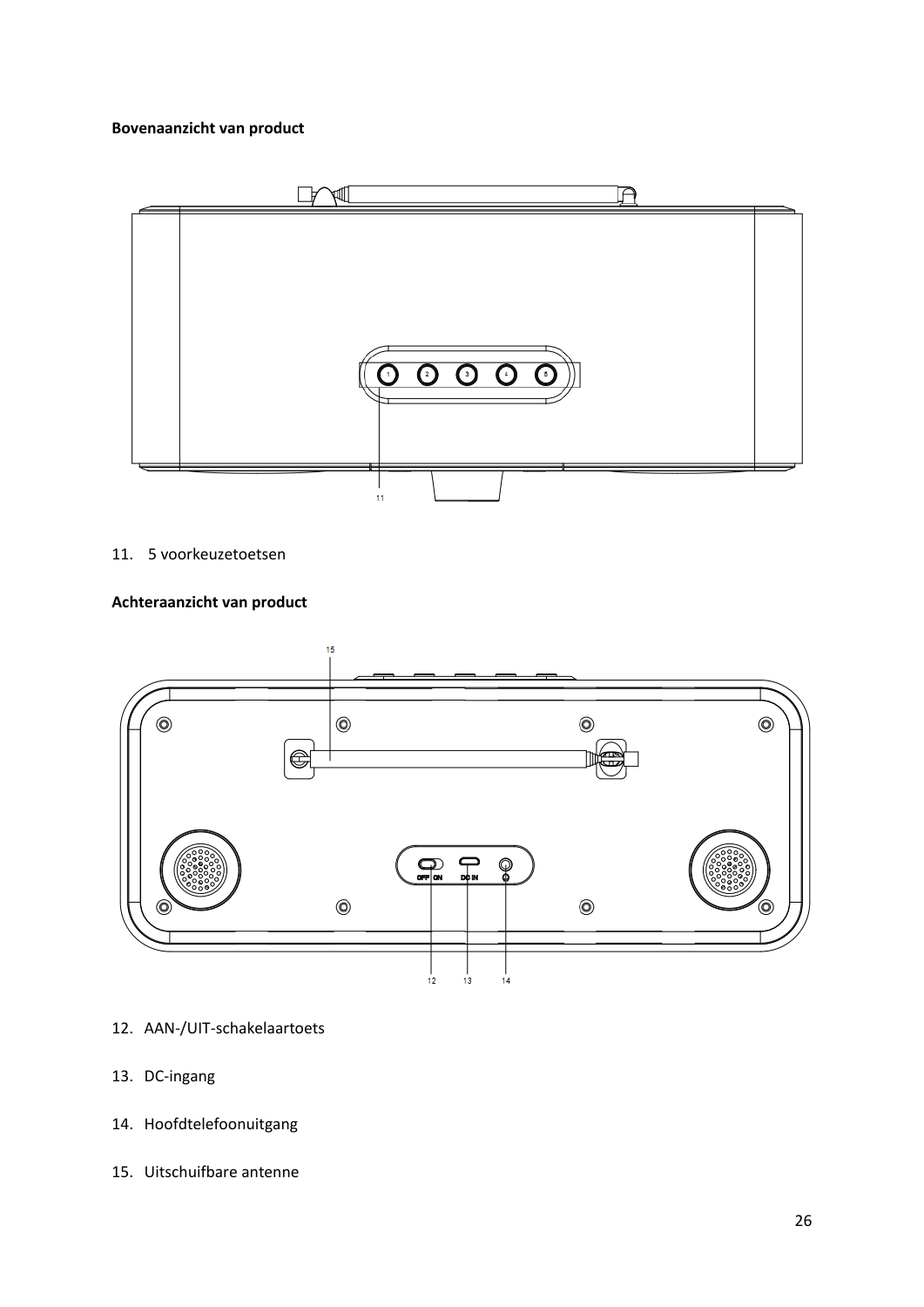# **Overzicht van afstandsbediening**



- 1. Stand-by-toets
- 2. Demptoets
- 3. Toets Omhoog
- 4. Toets Links
- 5. Toets Rechts
- 6. Toets Omlaag
- 7. Toets OK/Start/Pauze
- 8. Vol+ toets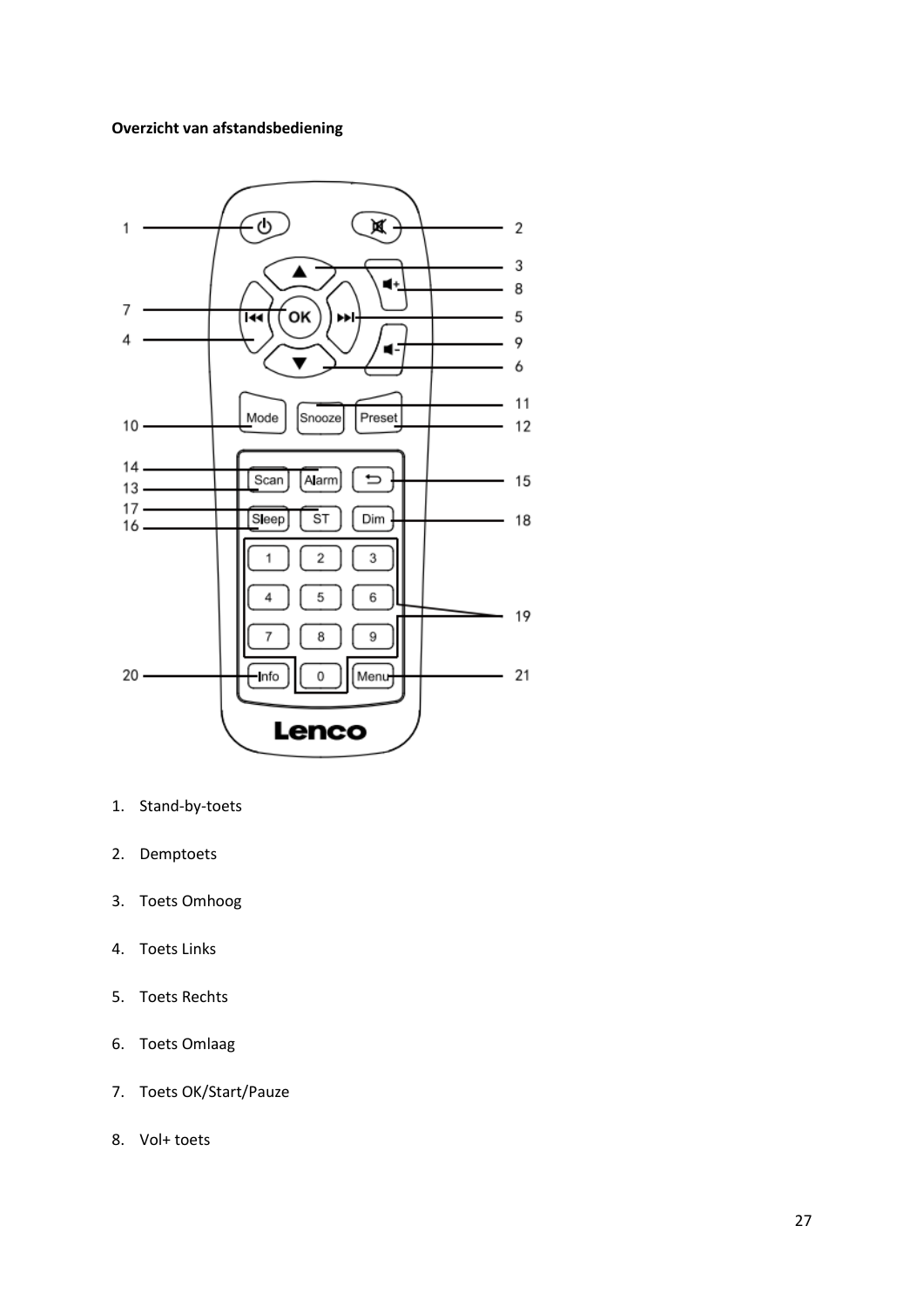- 9. Vol- toets
- 10. Modus-toets
- 11. Sluimertoets
- 12. Voorkeuzetoets
- 13. Scantoets
- 14. Alarmtoets
- 15. Terug-knop
- 16. Slaap-toets
- 17. Toets Stereo/Mono
- 18. Dimmertoets
- 19. Toetsen Voorkeuzenummer
- 20. Informatietoets
- 21. Menu-toets

### **Aanvankelijk gebruik**

Controleer a.u.b. voorafgaand aan gebruik dat de SPANNING aangegeven op de voedingsbron hetzelfde is als uw plaatselijke spanningstoevoer.

Gebruik de meegeleverde netadapter om het apparaat aan te sluiten op een huishoudelijk stopcontact.

Schakel het apparaat in met de aan-/uitschakelaar op de achterzijde.

# **Algemene bediening - Aan de slag**

# **Algemene bediening - Aan de slag**

1. Sluit de netadapter aan op de microUSB-ingang, trek de uitschuifbare antenne volledig uit en sluit aan op het stopcontact.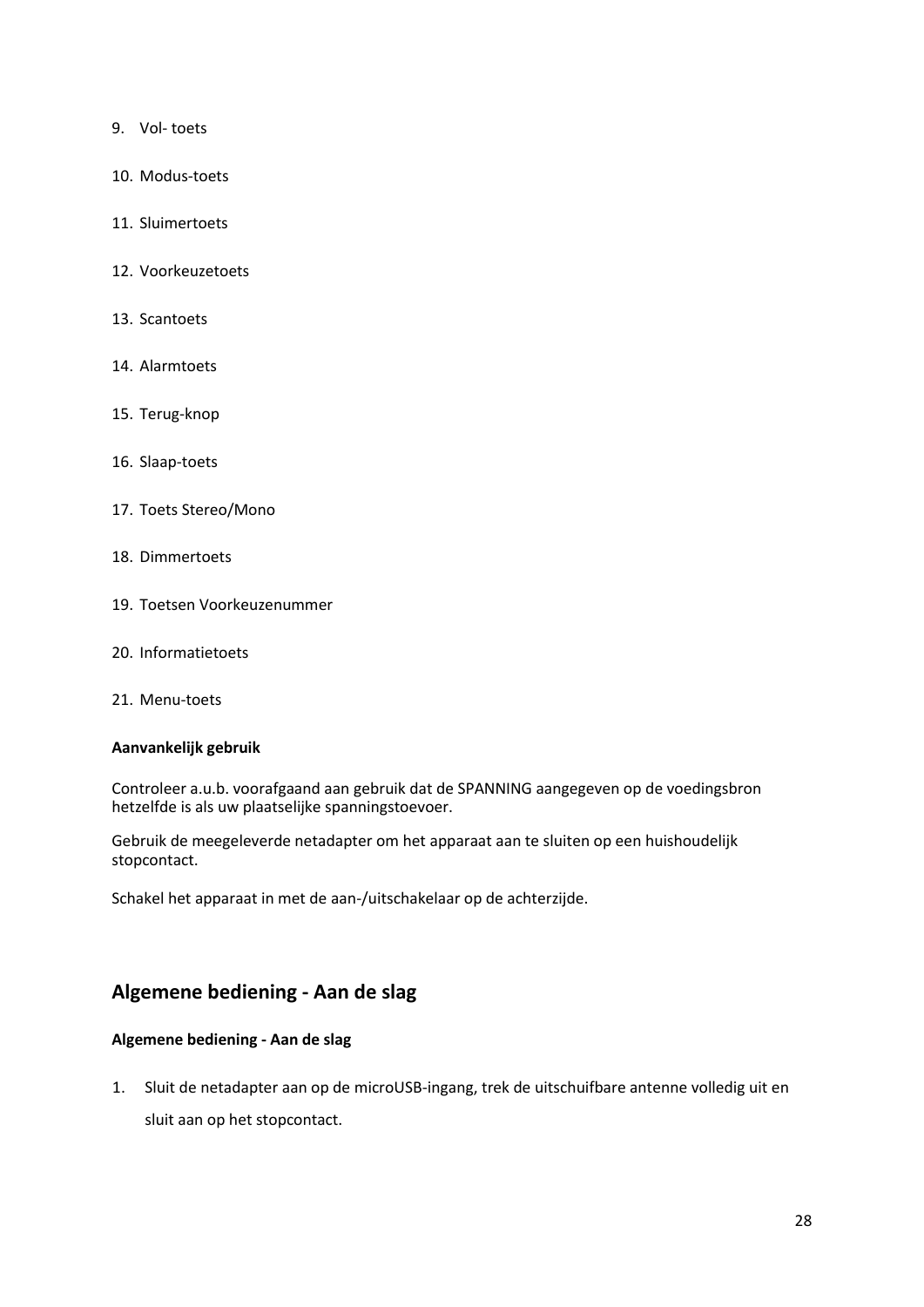- 2. Het achtergrondlicht van de display zal oplichten, terwijl de klok (00:00:00) (tijd is niet ingesteld) begint te knipperen.
- 3. Wanneer u het apparaat voor het eerst gebruikt, zal de DAB-modus automatisch worden geselecteerd en voert de radio een volledige scan uit. De display zal 'Scanning' (Scannen) en het totale aantal gevonden stations weergeven met een indicatiebalk die de voortgang van de scan aangeeft.
- 4. Als de scan is voltooid, zal de radio op alfanumerieke volgorde het eerst gevonden station gaan afspelen. Als de radio geen enkel station heeft gevonden, dan zal 'No DAB station' (Geen DAB-station) worden weergegeven.
- 5. Pas het volume aan tot het gewenste niveau met de knop VOL(+/-).
- 6. Druk op de stationstoets en gebruik de knop om de stationslijst te doorlopen. Druk op de OK-knop om het geselecteerde station te openen.
- 7. Druk op de toets Mode om de modus te wisselen tussen DAB, FM, Bluetooth en Aux-ingang.
- 8. Druk kort op de toets Stand-by om het apparaat op 'Stand-by' te schakele.
- 9. Druk op Sleep om de slaaptimer in te stellen: Draai de Volumeknop om te kiezen uit Slaap uit-15 minuten-30 minuten-45 minuten-60 minuten-90 minuten. De radio zal op stand-by schakelen zodra het geselecteerde aantal minuten is afgeteld.

# **De radio gebruiken - DAB-modus**

### **DAB-modus - Volledige scan**

Deze functie zal naar alle beschikbare DAB-stations, Band III kanalen zoeken.

Druk in de DAB-modus op de Menutoets, draai de OK-knop om 'Full Scan' (Volledige scan) te selecteren en druk vervolgens op de OK-knop om de volledige DAB-scan te starten. Wanneer de scan is voltooid, dan zal de radio terugkeren naar het laatst beluisterde DAB-radiostation. Alle gevonden stations zullen nu in de stationslijst staan, die u kunt oproepen met de Stationstoets.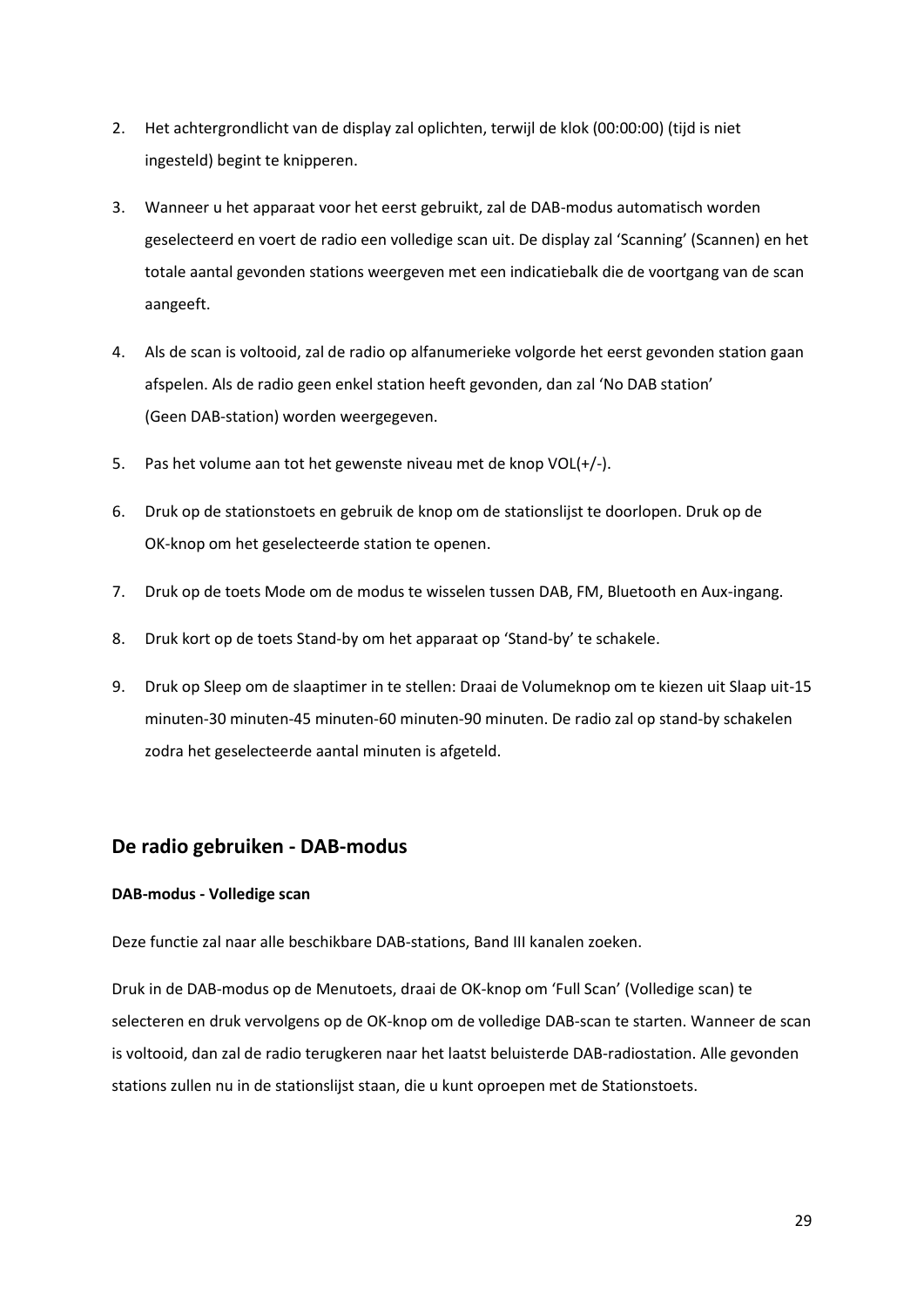### **Houd er a.u.b. rekening mee dat de beschikbare DAB+-radiostations per regio/stad verschillen.**

### **DAB-modus - Handmatig afstemmen**

Deze functie maakt het mogelijk dat u een specifiek of nieuw ensemble handmatig toevoegt aan de stations die reeds op de radio beschikbaar zijn.

Druk in de DAB-modus op de Menutoets, draai de OK-knop totdat 'Manual tune' (Handmatig afstemmen) staat gemarkeerd en druk ter bevestiging op de OK-knop.

Gebruik de OK-knop om te navigeren totdat de gewenste frequentie is geselecteerd en druk vervolgens op de OK-knop; de frequentie, groepsnaam en signaalsterkte zullen nu worden weergegeven.

Druk nogmaals op de OK-knop om de groep toe te voegen en automatisch af te stemmen op dat station.

### **DAB-modus - Opruimen**

Deze functie zal alle onbeschikbare stations uit de stationslijst verwijderen. Druk op de Menutoets. Gebruik de OK-knop om naar de optie 'Prune Invalid' (Opruimen) te navigeren en druk ter bevestiging op de OK-knop.

Draai de OK-knop om 'Yes' (Ja) te selecteren en de ongeldige/onbeschikbare stations op te ruimen. Als u 'No' (Nee) selecteert, dan zal deze actie worden geannuleerd.

### **DAB-modus - DRC**

**DRC staat voor dynamic range compression (dynamische bereikcompressie) en wordt gebruikt om de luidheid te verhogen van de zachtere delen van het audiosignaal en de luidheid van de luidere delen te verlagen.**

Druk in de DAB-modus op de Menutoets en draai vervolgens de OK-knop totdat 'DRC' staat gemarkeerd. Druk ter bevestiging op de OK-knop.

Gebruik nu de OK-knop om te kiezen uit Uit, Hoog niveau of Laag niveau. Druk op de OK-knop om uw keuze te bevestigen.

### **DAB-modus - Weergavemodus**

Deze functie zal verschillende informatie weergeven over het huidige station.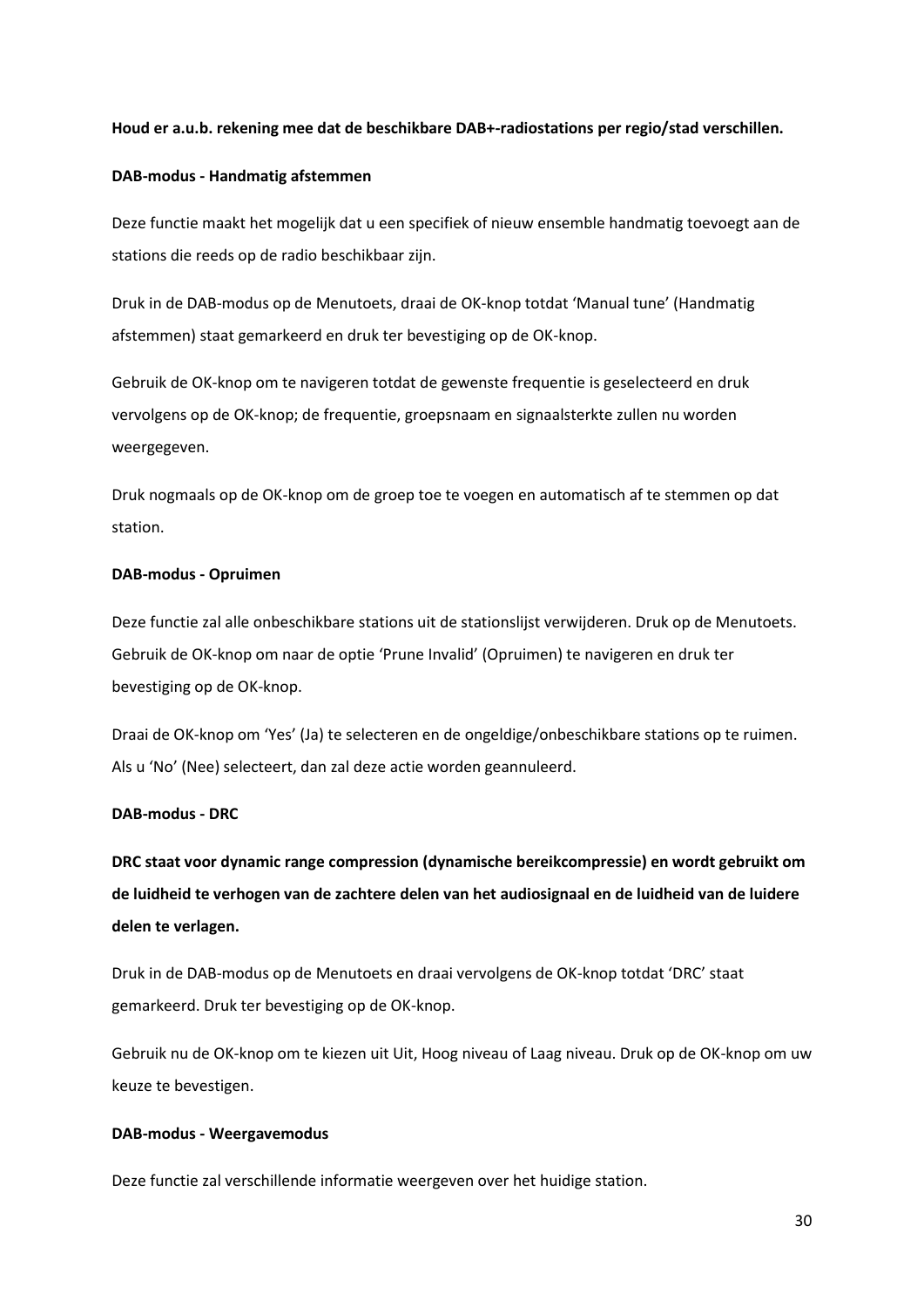Druk meerdere keren op de OK-knop om de volgende informatie te doorlopen:

**DLS (dynamisch labelsegment)**/Radiotekst- Het radiostation zendt mogelijk een scollende melding uit m.b.t. het huidige programma.

**Samengesteld/multiplex (naam groep):** Samengesteld/multiplex is een gebundelde groep van stations die samen op een enkele frequentie worden uitgezonden. Er zijn nationale en lokale multiplexen. De lokale multiplexen hebben stations die specifiek op de regio zijn gericht.

**Frequency (Frequentie):** De display zal de frequentie van het uitgezonden station weergeven.

**Signal strength (Signaalsterkte):** De display zal een schuifbalk weergeven die de sterkte van het signaal vertegenwoordigt. Hoe sterker het signaal, hoe langer het balkje.

**Signal error (Signaalfout):** Dit wordt weergegeven als een nummer tussen 0-99. Het zal niet mogelijk zijn om met plezier naar een radiostation te luisteren die een signaalfout heeft van 30 of hoger.

**Audio bit rate (Audio bitrate):** De display zal de digitale audiobitrate weergeven die wordt ontvangen.

**Time and date (Tijd en datum):** de tijd en datum worden automatisch bijgewerkt door de radio.

**DAB-modus - Systeeminstellingen**

**Equalizer (Equalizer):** Draai de OK-knop om te kiezen uit Normal-Classic-Jazz-Pop-Rock-Speech-My EQ-My EQ set up (Treble, Bass) (Normaal-Klassiek-Jazz-Pop-Rock-Gesproken woord, Mijn EQ, Mijn EQ-instelling (Hoge tonen, Lage tonen)).

# **Time/Date (Tijd/datum):** Instellen tijd en datum

Druk op de OK-knop en de Datumaanduiding begint te knipperen. Draai de OK-knop om de juiste datum te selecteren en druk ter bevestiging op de OK-knop.

De Maandaanduiding zal beginnen te knipperen. Draai de OK-knop om de juiste maand te selecteren en druk ter bevestiging op de OK-knop.

De Jaaraanduiding zal beginnen te knipperen. Draai de OK-knop om het juiste jaar te selecteren en druk ter bevestiging op de OK-knop.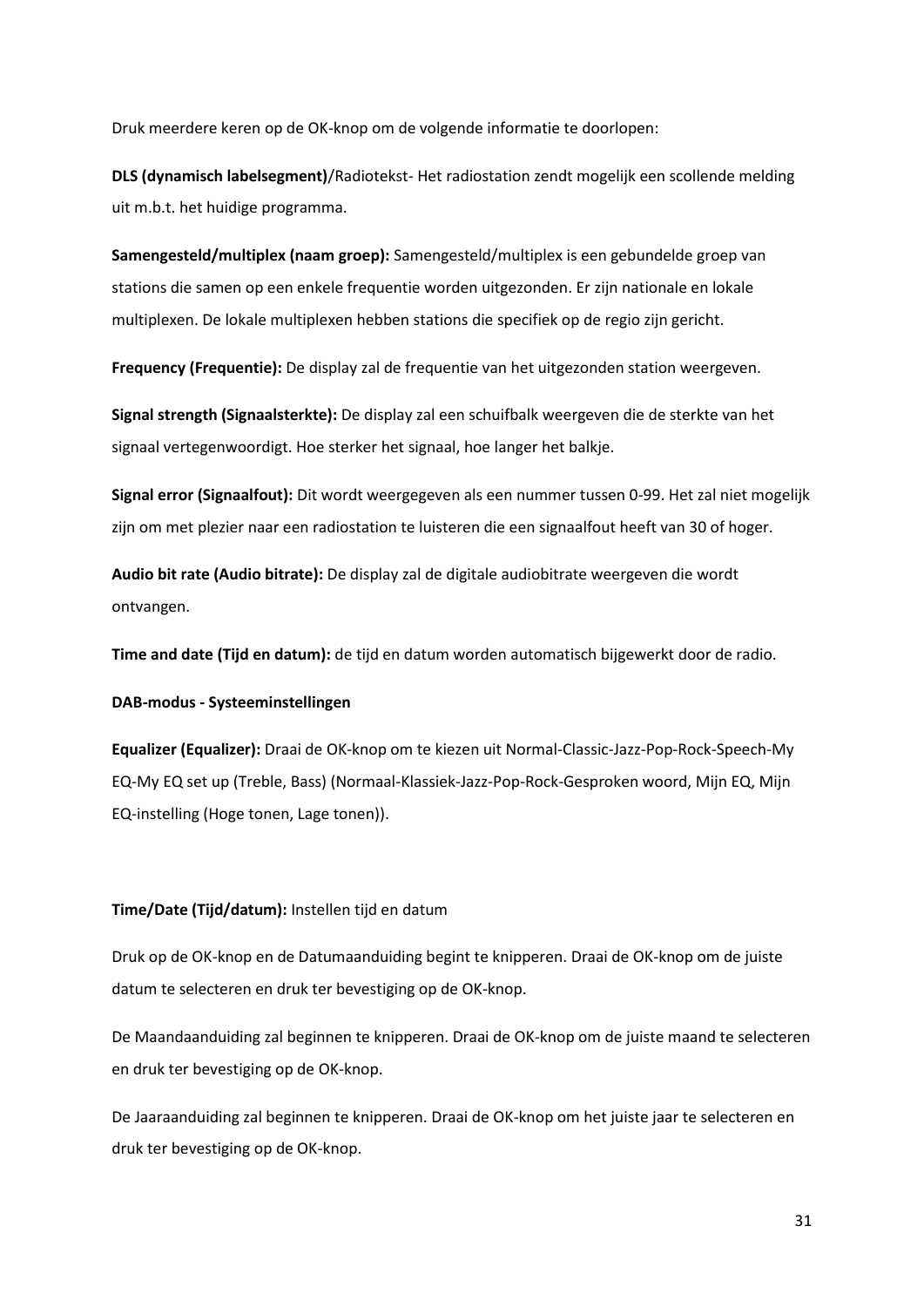De Uuraanduiding zal beginnen te knipperen. Draai de OK-knop om de juiste uren te selecteren en druk ter bevestiging op de OK-knop.

De Minuutaanduiding zal beginnen te knipperen. Draai de OK-knop om de juiste minuten te selecteren en druk ter bevestiging op de OK-knop.

De tijd-/datum-configuratie is nu voltooid.

**Auto update (Automatisch bijwerken):** Kies via welke bron de tijd van de radio automatisch moet worden bijgewerkt.

U kunt uit de volgende opties kiezen:

- **Any (willekeurig):** de tijd updaten via het DAB- of FM-signaal
- **From Digital Radio-update (via digitale radio-update):** de tijd updaten via het DAB-signaal
- **From FM (via FM):** de tijd updaten via een RDS-kanaal
- **No update (Geen update):** Voor als u de tijd handmatig wilt instellen

**Set 12/24 hour (Stel 12/24 uur in):** Draai de OK-knop om te kiezen uit het tijdsformaat 24 uur en 12 uur

**Set date format (Datumformaat instellen):** Draai de knop om te kiezen uit DD-MM-YYYY or MM-DD-YYYY (DD-MM-JJJJ of MM-DD-JJJJ).

**Backlight (Achtergrondverlichting):** Time-out: aan-10 sec-20 sec-30 sec-45 sec-60 sec-90 sec-120 sec-180 sec

Inschakelniveau: Hoog-Gemiddeld-Laag

Dimniveau: Hoog-Gemiddeld-Laag

**Language (Taal):** English, Nederlands, Deutsch, Italiano, Francais, Dansk

**Factory reset (Fabrieksinstellingen terugzetten):** Druk op de OK-knop en selecteer 'Yes' (Ja) om de fabrieksinstellingen te herstellen.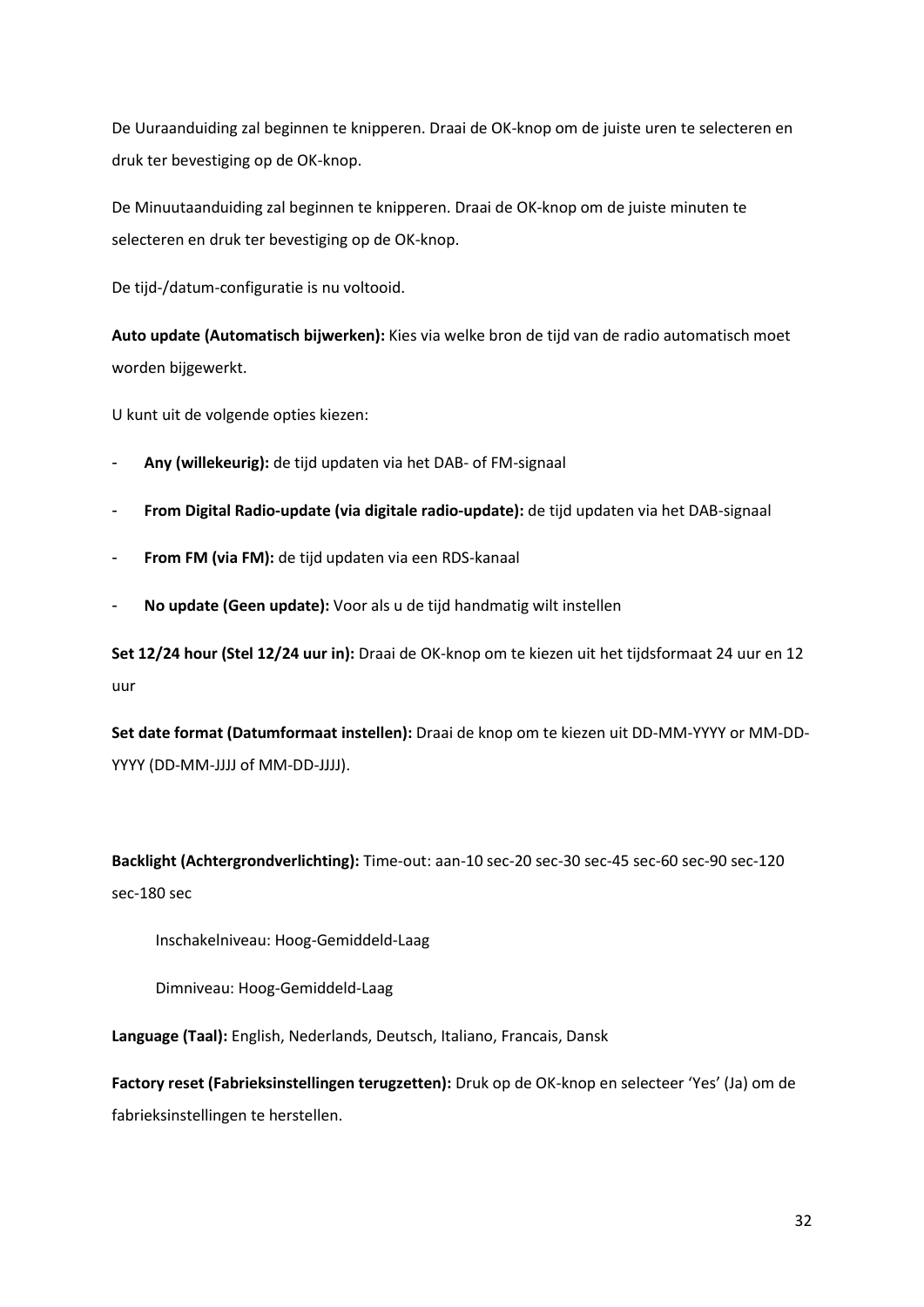**Software Update (Software-update):** Druk op de OK-knop en selecteer 'Yes' (Ja) om de software te updaten, indien nodig. De update kan alleen worden uitgevoerd via een microUSB-kabel.

**Remark:** selecteer de software-update alleen als u een update voor dit apparaat hebt. (als u deze optie onbedoeld hebt geselecteerd, schakel de radio dan opnieuw in met de aan-/uitschakelaar)

**SW version (SW-versie):** Druk op OK om de systeemversie te controleren.

#### **De radio gebruiken FM-modus**

Schakel de radio in, druk meerdere keren op de toets Mode en selecteer de FM-modus. De display zal 'FM' weergeven en de huidige stationsnaam of frequentie als RDS onbeschikbaar is.

### **Handmatig zoeken**

U kunt handmatig zoeken door eerst kort op de stationstoets te drukken en vervolgens de OK-knop rechtsom te draaien om in oplopende frequentie te scannen of linksom te draaien om in aflopende frequentie te scannen.

### **Automatisch zoeken**

Houd de OK-knop ingedrukt om de automatische scan te starten. De radio begint vervolgens de frequentieband te scannen. De radio stopt automatisch zodra er een station is gevonden.

Als u de radio automatisch in aflopende of oplopende frequentierichting wilt laten scannen,dan dient u een handmatige scan omlaag of omhoog uit te voeren voordat u de OK-knop ingedrukt houdt.

### **FM-modus - Scaninstellingen**

Druk op de Menutoets en draai de OK-knop om 'Scan setting' (Scaninstelling) te selecteren.Druk kort op de OK-knop en kies uit 'Strong stations only' (Alleen sterke stations) of 'All stations' (Alle stations) door de OK-knop te draaien. Druk op de OK-knop om uw keuze te bevestigen.Als u 'Strong stations only' (Alleen sterke stations) kiest, dan zal de radio alleen stations met een krachtig signaal scannen en afspelen. Als u 'All stations' (Alle stations) selecteert, dan zal de radio ook stations met een zwak signaal scannen en afspelen.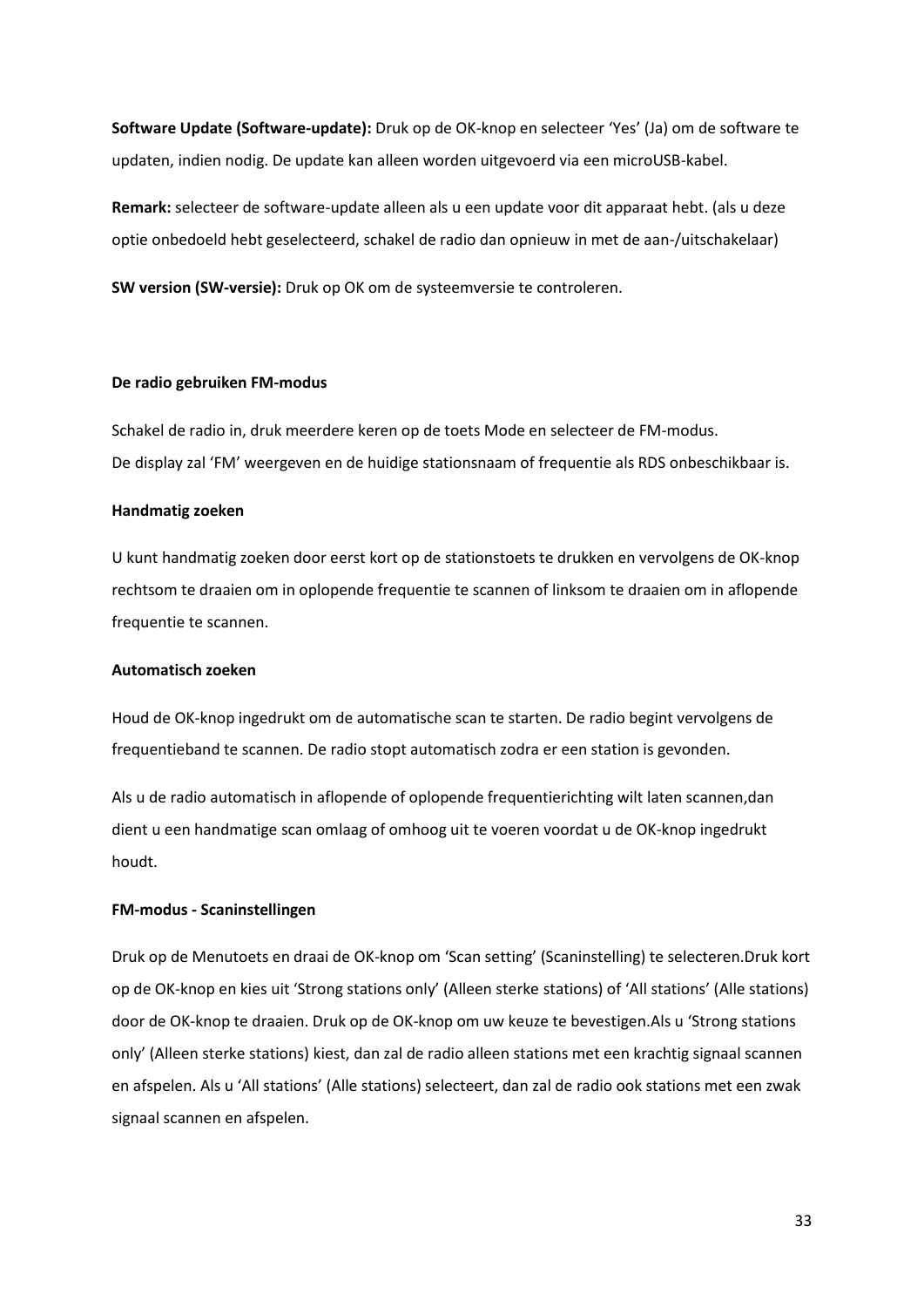### **FM-modus - Audio-instellingen**

Druk op de Menutoets en draai de OK-knop. Kies 'Forced mono' 'Yes' of 'No' (Geforceerd mono,Ja of Nee) en druk ter bevestiging kort op de OK-knop. Als het signaal van uw favoriete radiostations zwak is, selecteer dan 'Forced mono' 'Yes' (Geforceerd mono, Ja) voor een betere geluidskwaliteit.

**FM-modus - Systeeminstellingen** (zie DAB-modus - Systeeminstellingen)

### **FM-weergavemodi**

U kunt met deze functie informatie over het huidige station weergeven op de display, druk kort op de OK-knop om de volgende informatieschermen te doorlopen:

**RDS (scrollende tekst):** Het momenteel geselecteerde radiostation bevat mogelijk een scrollende melding m.b.t. het huidige programma.

**Program type (Soort programma):** Dit beschrijft de stijl van het uitgezonden programma.

**Station Name (Stationsnaam):** bijvoorbeeld BBC RD van de frequentie in Mhz

**Audio Mode (Audiomodus):** De display zal aangeven of het station in stereo of mono wordt ontvangen

**Time/date (Tijd/datum):** de tijd en datum worden automatisch bijgewerkt door de radiotijdsignaal (als RDS beschikbaar is).

### **De radio gebruiken - Voorkeuzestations**

U kunt in deze radio tot 10 DAB-radiostations en 10 FM-radiostations opslaan als voorkeuzestations. Voorkeuzestations zijn radiostations die u snel kunt selecteren met de toets 'Preset' op de radio.

#### **DAB-stations opslaan als voorkeuzestation**

Volg de bovengenoemde aanwijzingen om een DAB-radiostation te selecteren.

Houd de knop 'Preset' ingedrukt. '1: (Empty)' (Leeg) wordt weergegeven als er eerder nog geen station was opgeslagen.

Draai de OK-knop om de voorkeuzelocaties te doorlopen waar u de radiostations kunt opslaan (1- 10).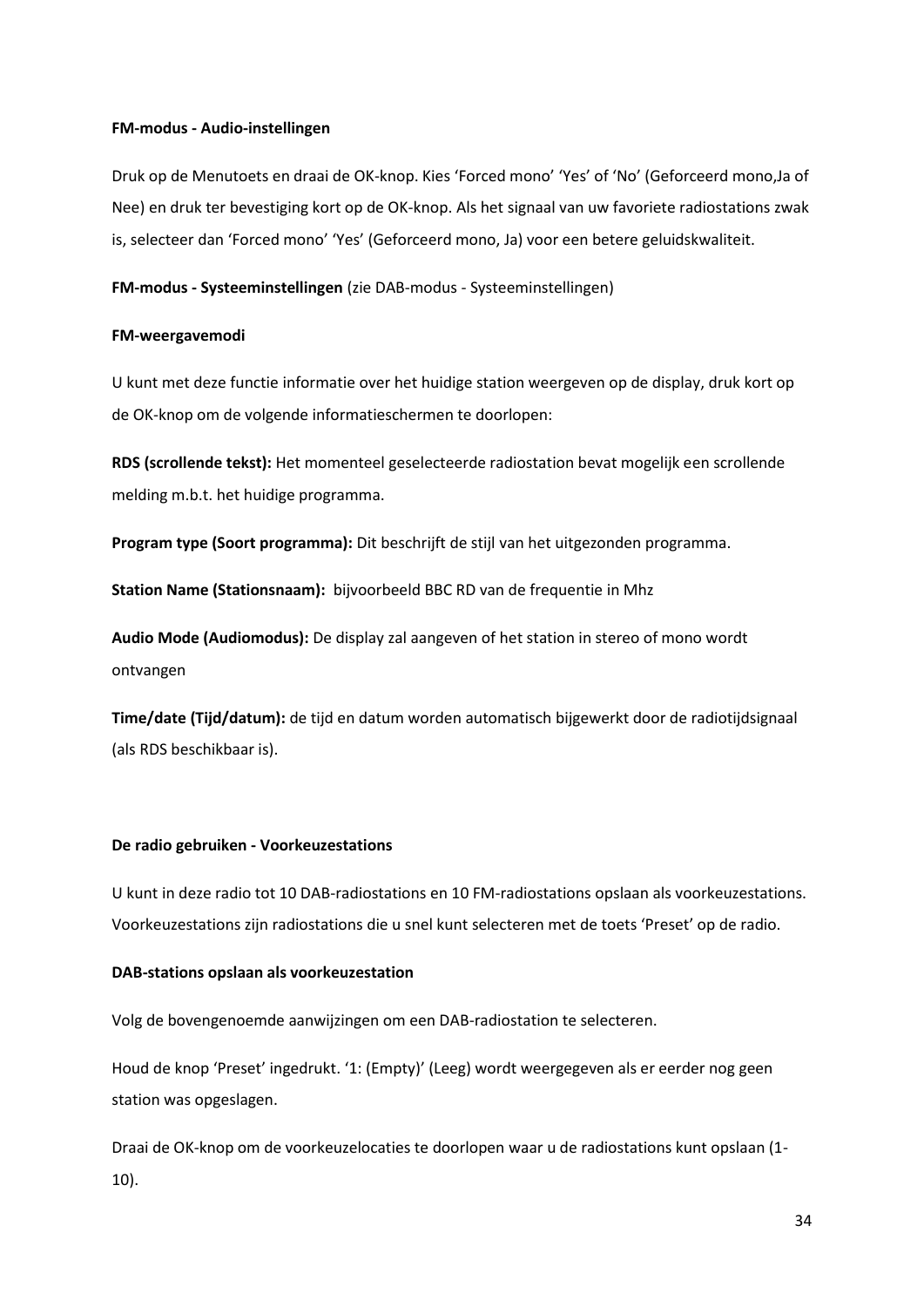Druk kort op de knop Select om het station op te slaan. De melding "Preset XX saved" (Voorkeuze XX opgeslagen) zal op de display verschijnen.

Opmerking: De bovenkant van de radio is voorzien van 5 afzonderlijke voorkeuzetoetsen. U kunt elk van deze toetsen ingedrukt houden om een station op te slaan. U kunt ook de cijfertoetsen op de afstandsbediening ingedrukt houden om een station op te slaan. (toets 0 = voorkeuze 10)

### **DAB-voorkeuzestations herroepen**

U kunt uw voorkeuzestations snel selecteren door op de toets Preset te drukken en vervolgens de OK-knop te draaien om de opgeslagen voorkeuzestations te doorlopen. Druk kort op de OK-knop om het geselecteerde station te kiezen.

Als u een lege voorkeuzelocatie kiest, dan zal 'Preset empty' (Voorkeuze leeg) worden weergegeven.

U kunt kort op de toetsen 1 - 5 bovenop de radio drukken om snel voorkeuzelocaties 1 tot 5 te selecteren, maar het is ook mogelijk om op de cijfertoetsen 0-9 op de afstandsbediening te drukken om een voorkeuzestation te selecteren (waar 0 = voorkeuze 10).

### **Alarminstelling**

Opmerking: Controleer of de juiste tijd en datum zijn opgeslagen in de radio voordat u een alarm instelt.

In DAB- of FM-modus:

Druk op de toets 'Alarm' op het voorpaneel van de radio en 'Alarm 1 off 6:00' (Alarm 1 uit 6:00) wordt weergegeven. Druk kort op de OK-knop.

'Alarm 1 info' wordt weergegeven. Draai de OK-knop om naar 'Alarm' te scrollen en druk kort op de OK-knop om het alarm in of uit te schakelen.

Draai de OK-knop om 'Frequency' (Frequentie) te selecteren. U kunt kiezen uit Daily, Once, Weekends of Weekdays (Dagelijks, Eenmaal, Weekends of Weekdagen). Druk kort op de OK-knop om uw selectie te bevestigen.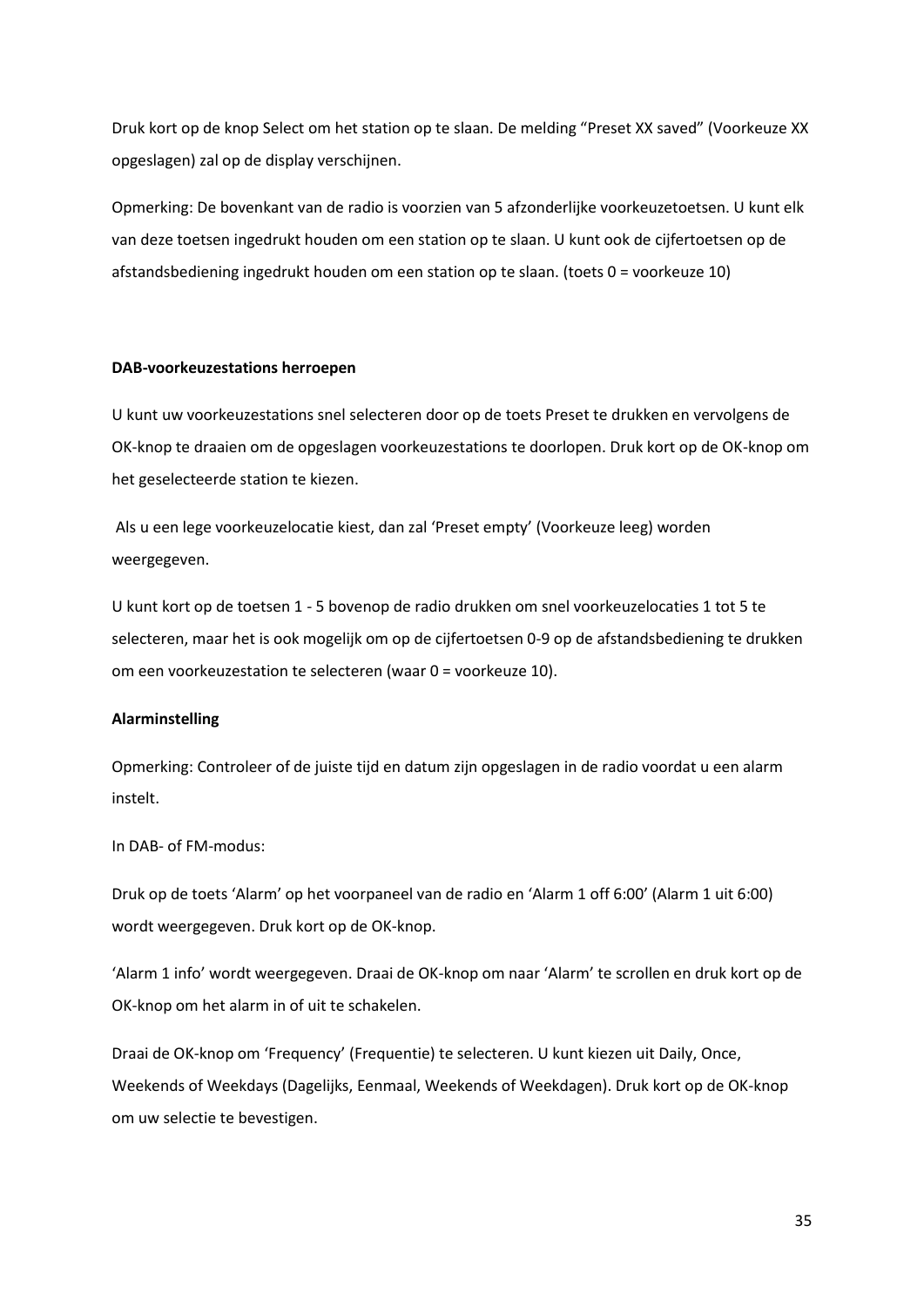Draai de OK-knop om naar 'Wake Up Time' (Wektijd) te scrollen en druk kort op de OK-knop. De Uuraanduiding zal beginnen te knipperen.

Draai de OK-knop om de juiste uren in te stellen en druk ter bevestiging kort op de OK-knop.

De Minuutaanduiding zal beginnen te knipperen.

Draai de OK-knop om de juiste minuten in te stellen en druk ter bevestiging kort op de OK-knop.

Draai de OK-knop om naar het alarmgeluid 'Source' (Bron) te scrollen. U kunt kiezen uit Buzzer (Zoemer), DAB+ Radio of FM. Druk ter bevestiging kort op de knop OK.

Draai de OK-knop om naar 'Duration' (Tijdsduur) te scrollen. U kunt kiezen uit 15, 30, 45, 60, 90 of 120 minuten. Druk ter bevestiging kort op de knop OK.

Draai de OK-knop en selecteer 'Volume' om het volume voor uw alarm in te stellen.

Draai de OK-knop om het volume in te stellen. (Het minimale volume dat u kunt selecteren is 4). Druk ter bevestiging kort op de knop OK. Uw alarm is nu gereed voor gebruik.

**Opmerking:** Het alarmvolume zal geleidelijk aan verhogen totdat het alarmvolume is bereikt dat u hebt ingesteld.

### **Herhaal de bovengenoemde stappen om Alarm 2 in te stellen.**

### **Sluimerfunctie**

Wanneer het alarm klinkt, dan kunt u op de OK-knop drukken om de sluimerfunctie te activeren.

De standaard sluimertijd is 9 minuten. Opmerking: Druk op de toets 'Standby' om de sluimerfunctie te stoppen.

### **Bluetooth-functie**

Schakel de radio in en druk kort op de toets Mode totdat de Bluetooth-modus is geselecteerd. Schakel de Bluetooth-functie in op uw Bluetooth-apparaat, zoek naar beschikbare apparatuur en selecteer vervolgens "Lenco DAR-030". Klik op deze naam om te koppelen. U zult na een geslaagde koppeling de gesproken melding "Connected" (Verbonden) horen.

U kunt op de Stationstoets drukken om de vorige track te selecteren of op de Terugtoets om naar de volgende track te gaan.

U kunt op de OK-knop drukken om de muziekweergave te starten of pauzeren.

Draai de OK-knop omhoog of omlaag om het volume aan te passen (houd er rekening mee dat het volumeniveau niet is gesynchroniseerd met het Bluetooth-apparaat, d.w.z. dat u het volume van uw Bluetooth-apparaat eerst handmatig dient te verhogen).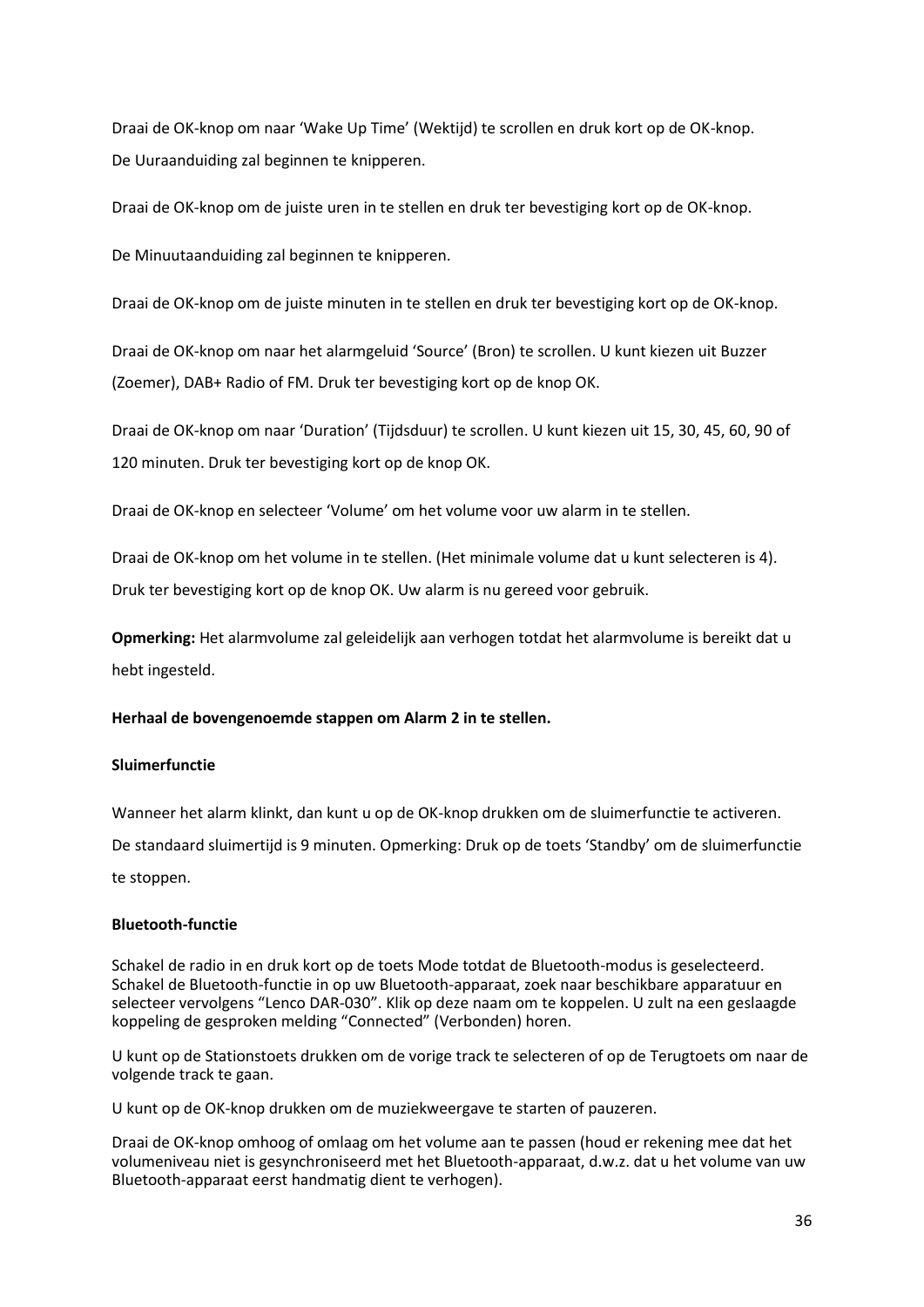U hoeft de OK-knop slechts ingedrukt te houden om de huidige verbinding te verbreken en een nieuw apparaat te koppelen.

"Dit product is voorzien van een Bluetooth-**ontvangstfunctie,u kunt er geen Bluetooth-audio mee sturen**: dit betekent dat u van een externe bron zoals een smartphone draadloos een Bluetooth-audiosignaal kunt ontvangen."

# **Technische specificaties**

| Aansluitingen                                                                                                                                                                                                                                                                                                                            | MicroUSB voor stroomadapter, 3,5mm hoofdtelefoonuitgang |  |
|------------------------------------------------------------------------------------------------------------------------------------------------------------------------------------------------------------------------------------------------------------------------------------------------------------------------------------------|---------------------------------------------------------|--|
| Ingang stroomadapter                                                                                                                                                                                                                                                                                                                     | 100-240 V~50/60 Hz, max 0,2 A                           |  |
| Uitgang stroomadapter                                                                                                                                                                                                                                                                                                                    | 5.0 $V/1,5 A$                                           |  |
| Energieverbruik                                                                                                                                                                                                                                                                                                                          | 10 W (max.)                                             |  |
| Stroomverbruik (in stand-by)                                                                                                                                                                                                                                                                                                             | < 1 W                                                   |  |
| Bedrijfstemperatuur                                                                                                                                                                                                                                                                                                                      | $0 °C-35 °C$                                            |  |
| Werkingspositie                                                                                                                                                                                                                                                                                                                          | Horizontaal                                             |  |
| Voedingsadapter: (Alleen voor EU)<br>Fabrikant: Shenzhen Adition Audio Science and Technology Co., Ltd<br>Modelnummer: AD080A0501500EU-MICROUSB<br>Gebruik alleen de originele wisselstroomadapter<br>Gebruik uitsluitend het voedingsapparaat dat in de gebruiksaanwijzingen staat vermeld.<br>280 x 110 x 110 mm (BxHxD)<br>Afmetingen |                                                         |  |

Gewicht 890 g

OPMERKING: Gebruik uitsluitend de voedingsbron gespecificeerd in deze handleiding.

| Informatie                                                           | Waarde en precisie           |
|----------------------------------------------------------------------|------------------------------|
| Naam of handelsmerk van de fabrikant,<br>handelsregistratie en adres | Adition                      |
| Modelaanduiding                                                      | AD080A0501500EU-<br>MicroUSB |
| Ingangsspanning                                                      | 100-240V                     |
| Ingangsfrequentie AC                                                 | 50/60Hz                      |
| Uitgangsspanning                                                     | 5.0V                         |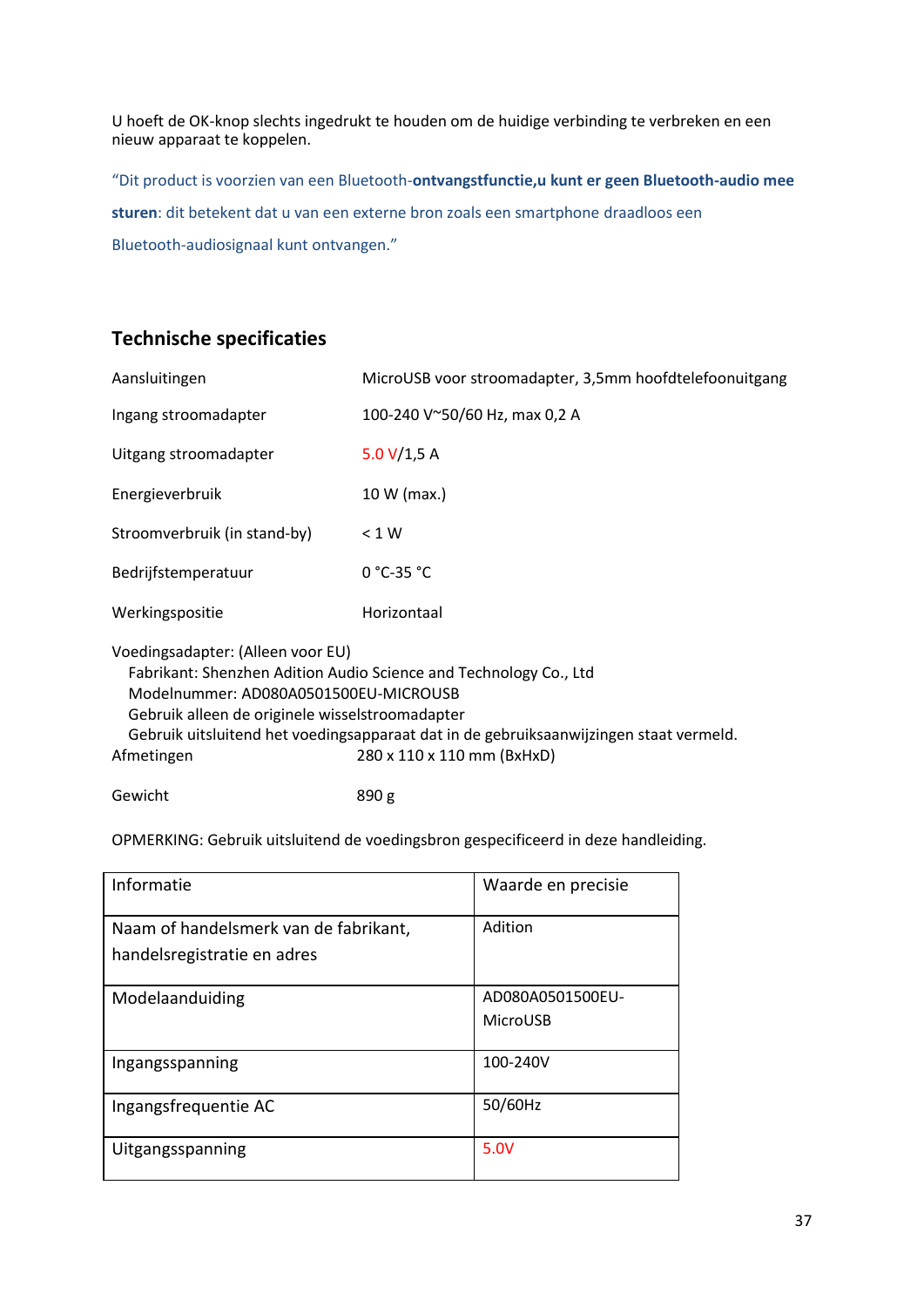| Uitgangsstroom                       | 1.5A   |
|--------------------------------------|--------|
| Uitgang                              | 7.5W   |
| Gemiddelde actieve efficiëntie       | 77.33% |
| Efficiëntie bij lage belasting (10%) | 71.82% |
| Verbruik onbelast vermogen           | 0.04W  |

# **Garantie**

Lenco biedt service en garantie aan overeenkomstig met de Europese wetgeving. Dit houdt in dat u, in het geval van reparaties (zowel tijdens als na de garantieperiode), uw lokale handelaar moet contacteren.

Belangrijke opmerking: Het is niet mogelijk om producten die moeten worden gerepareerd rechtstreeks naar Lenco te sturen.

Belangrijke opmerking: De garantie verloopt als een onofficieel servicecenter het apparaat op wat voor manier dan ook heeft geopend, of er toegang toe heeft gekregen.

Het apparaat is niet geschikt voor professioneel gebruik. In het geval van professioneel gebruik worden alle garantieverplichtingen van de fabrikant nietig verklaard.

# **Disclaimer**

Er worden regelmatig updates in de firmware en/of hardwarecomponenten gemaakt. Daardoor kunnen gedeelten van de instructie, de specificaties en afbeeldingen in deze documentatie enigszins verschillen van uw eigen situatie. Alle onderwerpen die staan beschreven in deze handleiding zijn bedoeld als illustratie en zijn niet van toepassing op specifieke situaties. Aan de beschrijving in dit document kunnen geen rechten worden ontleend.

# **Afvoer van het oude apparaat**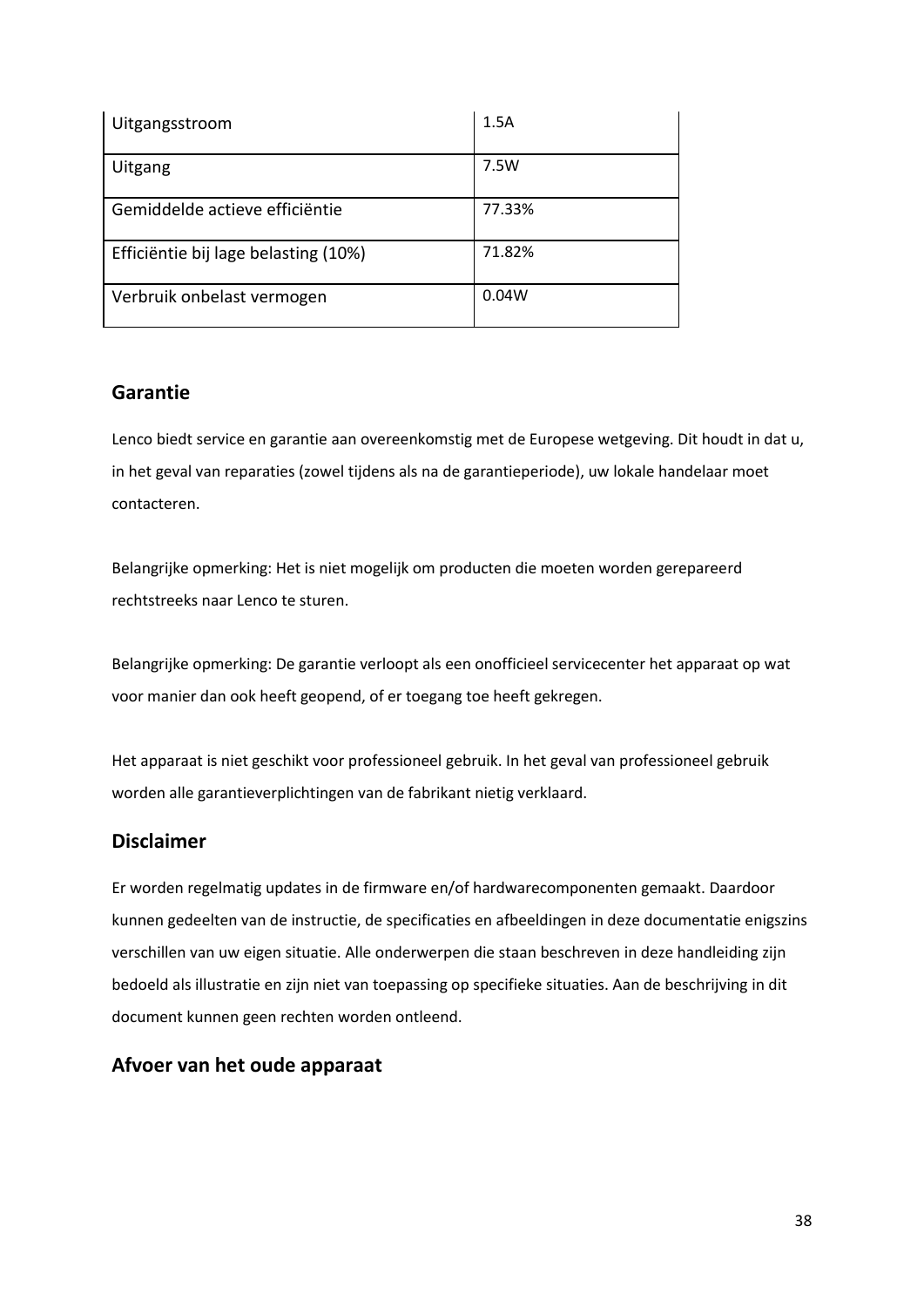

Dit symbool geeft aan dat het betreffende elektrische product of de accu/batterij niet mag worden verwijderd als algemeen huishoudelijk afval in Europa. Zorg voor een juiste afvalverwerking door het product en de accu/batterij in overeenstemming met alle van toepassing zijnde lokale wetten voor het verwijderen van elektrische apparatuur of accu's/batterijen te verwijderen. Als u dit doet, helpt u de natuurlijke hulpbronnen te behouden en de standaard van milieubescherming te verbeteren bij de behandeling en verwijdering van elektrisch afval (Afgedankte Elektrische en Elektronische Apparatuur).

# **CE-markering**

Commaxx B.V. Wiebachstraat 37, 6466 NG Kerkrade, Nederland, verklaart hierbij dat dit product voldoet aan de vereisten van de essentiële EU-richtlijnen.

De verklaring van conformiteit kan worden aangevraagd via [techdoc@commaxxgroup.com](mailto:techdoc@commaxxgroup.com)

 $\epsilon$ 

# **Service**

Bezoek voor meer informatie en helpdeskondersteuning [www.lenco.com](http://www.lenco.com/)

Commaxx B.V. Wiebachstraat 37, 6466 NG Kerkrade, Nederland.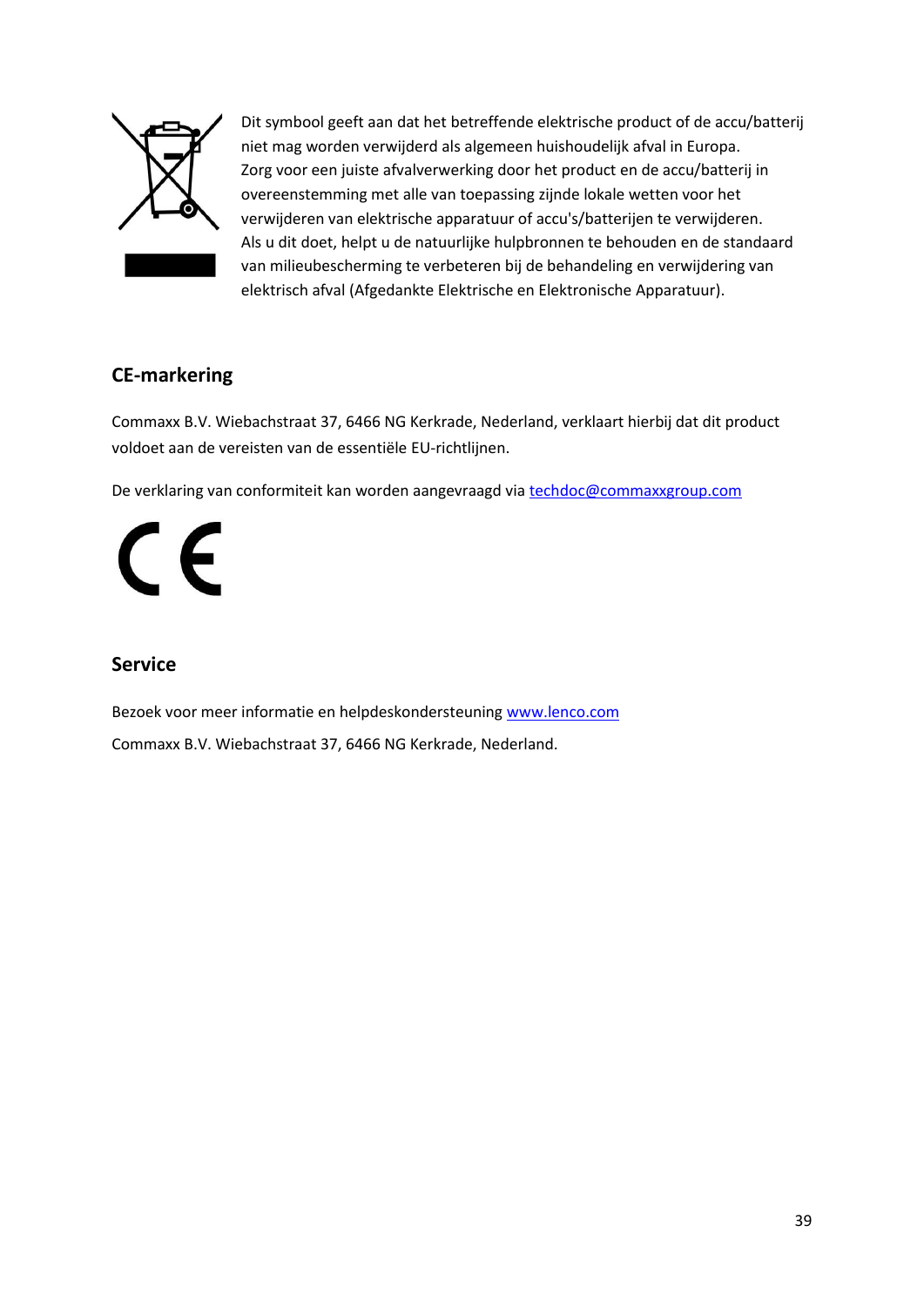### **ACHTUNG:**

Eine andere als die hier beschriebene Bedienung, Einstellung oder Verwendung der Funktionen kann zu gefährlicher Strahlenbelastung führen.

#### **VORSICHTSMASSNAHMEN VOR DER BENUTZUNG**

### **BEFOLGEN SIE IMMER FOLGENDE ANWEISUNGEN:**

- 1. Blockieren oder bedecken Sie keine Lüftungsöffnungen. Wenn Sie das Gerät auf ein Regal stellen, lassen Sie um das gesamte Gerät 5 cm (2") freien Platz.
- 2. Stellen Sie das Gerät entsprechend den Anweisungen der mitgelieferten Bedienungsanleitung auf.
- 3. Halten Sie das Gerät von Hitzequellen wie Radiatoren, Heizern, Öfen, Kerzen oder anderen hitzeerzeugenden Produkten oder offenen Flammen fern. Das Gerät darf nur bei gemäßigtem Klima verwendet werden. Sehr kalte oder heiße Umgebungen sind zu vermeiden. Der Betriebstemperaturbereich liegt zwischen 0 °C und 35 °C.
- 4. Meiden Sie bei der Nutzung des Produkts die Nähe starker Magnetfelder.
- 5. Elektrostatische Entladungen können die normale Verwendung von diesem Gerät stören. Sollte dies geschehen, führen Sie einfach einen Reset aus und starten Sie dann das Gerät entsprechend den Anweisungen dieser Bedienungsanleitung neu. Gehen Sie besonders bei Datenübertragungen mit dem Gerät vorsichtig um und führen Sie diese nur in einer antielektrostatischen Umgebung aus.
- 6. Warnung! Niemals Gegenstände durch die Lüftungsschlitze oder Öffnungen in das Gerät stecken. In diesem Gerät fließt Hochspannung und das Hineinstecken von Gegenständen kann zu elektrischem Schock und/oder Kurzschluss interner elektrischer Bauteile führen. Aus dem gleichen Grund kein Wasser oder Flüssigkeiten in das Gerät geben.
- 7. Benutzen Sie das Gerät nicht in nasser oder feuchter Umgebung wie Bad, Dampfküche oder in der Nähe von Schwimmbecken.
- 8. Das Gerät darf weder Tropf- noch Spritzwasser ausgesetzt werden und es dürfen keine mit Flüssigkeit gefüllten Behälter wie z.B. Vasen auf das Gerät oder in der Nähe des Gerätes gestellt werden.
- 9. Benutzen Sie das Gerät nicht bei Kondensationsgefahr. Wenn Sie das Gerät in einem warmen feuchten Raum benutzen, dann können sich im Inneren des Geräts Wassertropfen oder Kondensationen bilden und zu Fehlfunktionen des Geräts führen. Schalten Sie in diesem Fall das Gerät für 1 – 2 Stunden aus, bevor Sie es erneut einschalten: Das Gerät sollte vollständig getrocknet sein, wenn Sie es wieder einschalten.
- 10. Obwohl dieses Gerät unter größter Sorgfalt und vor Auslieferung mehrmals überprüft wurde, können trotzdem wie bei jedem anderen elektrischen Gerät auch Probleme auftauchen. Trennen Sie das Gerät im Falle einer Rauchentwicklung, starker Hitzeentwicklung oder jeden anderen unnatürlichen Erscheinung sofort vom Netz.
- 11. Dieses Gerät ist durch eine Stromquelle wie auf dem Typenschild angegeben zu betreiben. Halten Sie bei Unsicherheiten über die Art Ihrer Stromversorgung in Ihrer Wohnung Rücksprache mit Ihrem Händler oder Ihrer Stromzuliefererfirma.
- 12. Halten Sie es von Haustieren fern. Einige Nagetiere lieben es, an Netzkabeln zu nagen.
- 13. Benutzen Sie für die Reinigung ein weiches und trockenes Tuch. Benutzen Sie niemals Lösungsmittel oder Flüssigkeiten auf Ölbasis. Benutzen Sie zum Entfernen hartnäckiger Flecken ein feuchtes Tuch mit mildem Reinigungsmittel.
- 14. Der Hersteller haftet nicht für Schäden oder Verluste durch Fehlfunktion, Zweckentfremdung oder Modifikation des Geräts oder durch Wechseln der Batterien.
- 15. Unterbrechen Sie die Verbindung nicht während einer Formatierung oder einer Datenübertragung. Bei Unterbrechung drohen Datenverlust und Datenbeschädigung.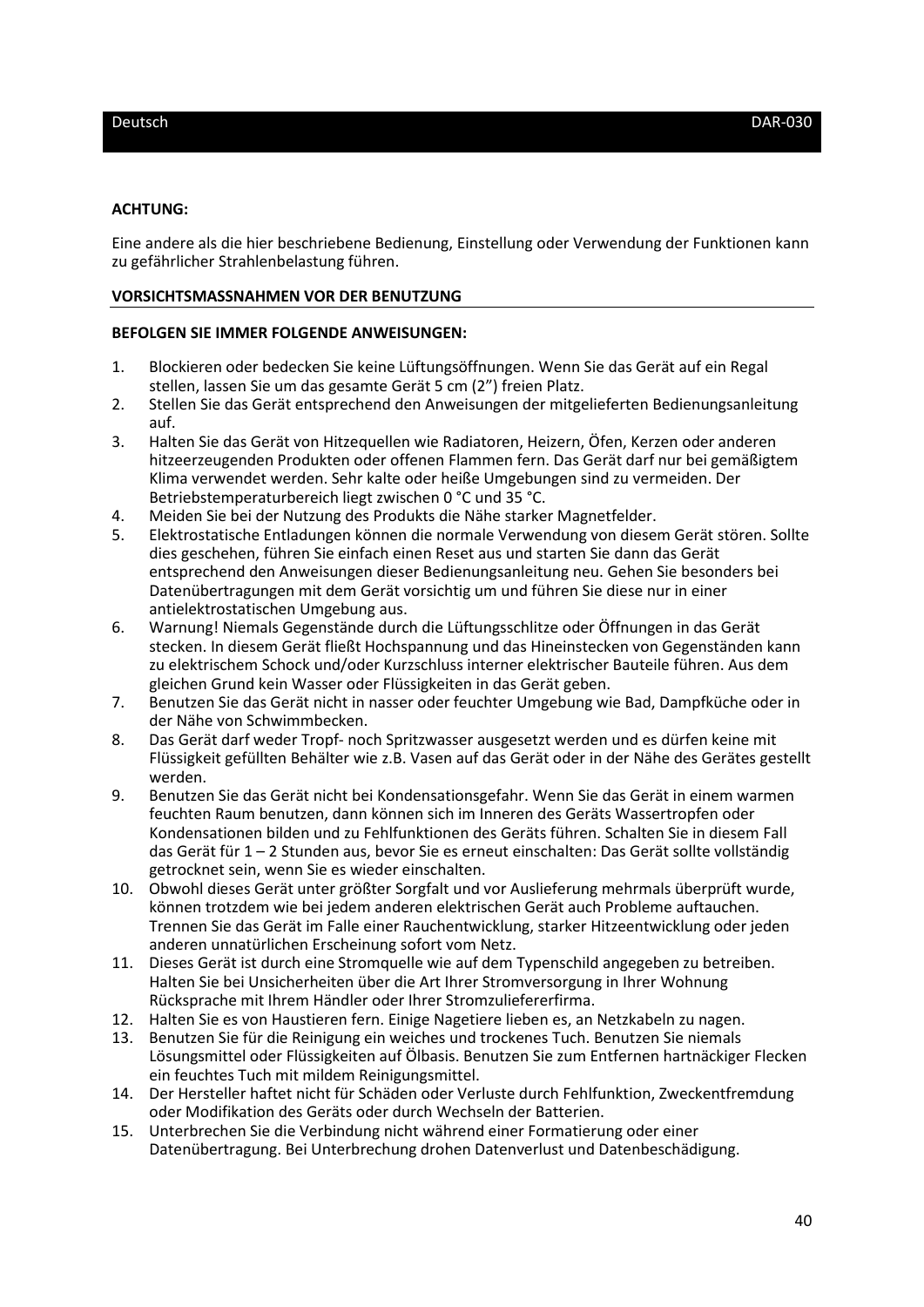- 16. Wenn das Gerät eine USB-Wiedergabefunktion besitzt, dann stecken Sie den USB-Stick direkt in das Gerät. Verwenden Sie kein USB-Verlängerungskabel, weil die erhöhte Störungsanfälligkeit zu Datenverlust führen könnte.
- 17. Das Typenschild befindet sich an der Unter- oder Rückseite des Geräts.
- 18. Dieses Gerät ist nicht zur Benutzung durch Personen (einschließlich Kinder) mit physischen, sensorischen oder mentalen Beeinträchtigungen oder ohne ausreichender Erfahrung vorgesehen, es sei denn, sie werden durch eine verantwortliche Person beaufsichtigt oder wurden in die ordnungsgemäße Bedienung des Gerätes durch eine für ihre Sicherheit verantwortliche Person eingewiesen.
- 19. Dieses Produkt ist nur für den nicht-professionellen Gebrauch und nicht für gewerbliche oder industrielle Zwecke bestimmt.
- 20. Stellen Sie sicher, dass das Gerät in einer stabilen Position aufgestellt ist. Schäden aufgrund Verwendung dieses Produkts in einer instabilen Position, Vibrationen, Stöße oder Nichtbeachtung der anderen in dieser Bedienungsanleitung enthaltenen Warnungen und Sicherheitshinweise werden nicht durch die Garantie abgedeckt.
- 21. Entfernen Sie niemals das Gehäuse dieses Produkts.
- 22. Stellen Sie das Produkt niemals auf andere elektrische Geräte.
- 23. Halten Sie Kinder von den Plastiktüten fern.
- 24. Benutzen Sie nur vom Hersteller spezifizierte Erweiterungen/Zubehörteile.
- 25. Lassen Sie alle Eingriffe von qualifiziertem Servicepersonal ausführen. Eingriffe werden notwendig, wenn das Gerät auf irgendeine Weise wie beispielsweise am Netzkabel oder am Netzstecker beschädigt wurde, Flüssigkeit in das Gerät eingedrungen ist, Gegenstände in das Gerät gefallen sind, das Gerät Regen oder Feuchtigkeit ausgesetzt war, es heruntergefallen ist oder nicht ordnungsgemäß funktioniert.
- 26. Langes Hören lauter Töne aus einem Musikgerät kann zum zeitweiligen oder permanenten Hörverlust führen.
- 27. Wenn zum Lieferumfang des Produkts ein Netzkabel oder ein Netzadapter gehört:
	- ⚫ Wenn irgendwelche Probleme auftreten, dann ziehen Sie den Netzstecker aus der Netzsteckdose und setzen Sie sich anschließend mit einer qualifizierten Fachkraft in Verbindung.
	- ⚫ Treten Sie nicht auf das Netzteil und klemmen Sie es auch nicht ein. Geben Sie besonders im näheren Bereich des Steckers und der Stelle acht, wo das Kabel aus dem Gerät herausgeführt wird. Stellen Sie keine schweren Gegenstände auf das Netzteil, weil es dadurch beschädigt werden könnte. Halten Sie das gesamte Gerät außerhalb der Reichweite von Kindern! Durch Spielen mit dem Netzkabel können sie sich ernsthafte Verletzungen zuziehen.
	- ⚫ Trennen Sie das Gerät während eines Gewitters oder bei längerer Nichtbenutzung vom Netz.
	- ⚫ Die Wandsteckdose muss sich in der Nähe des Geräts befinden und einfach zu erreichen sein.
	- ⚫ Steckdosen und Verlängerungsleitungen nicht überlasten. Eine Überlastung kann zu Brandgefahr bzw. Stromschlag führen.
	- ⚫ Geräte der Schutzklasse 1 sind an eine Netzsteckdose mit Schutzleiter anzuschließen.
	- ⚫ Geräte der Schutzklasse 2 benötigen keinen Schutzleiteranschluss.
	- ⚫ Halten Sie den Netzstecker in der Hand, wenn Sie ihn aus der Netzsteckdose ziehen. Ziehen Sie ihn nicht durch Zerren am Kabel heraus. Das kann zu einem Kurzschluss führen.
	- ⚫ Verwenden Sie weder ein beschädigtes Netzkabel noch einen beschädigten Stecker oder eine lockere Steckdose. Es besteht Brand- und Stromschlaggefahr.
- 28. Wenn das Produkt mit einer Fernbedienung mit Batterien/Knopfzellen geliefert wird oder das Produkt eine derartige Fernbedienung umfasst: Warnung:
	- ⚫ "Die Batterie nicht einnehmen, er besteht Verätzungsgefahr".
	- ⚫ [Die mit diesem Produkt mitgelieferte Fernbedienung] enthält eine Knopfbatterie. Das Verschlucken der Batterie kann innerhalb von nur 2 Stunden zu schwersten inneren Verbrennungen mit Todesfolge führen.
	- ⚫ Halten Sie neue und gebrauchte Batterien von Kindern fern.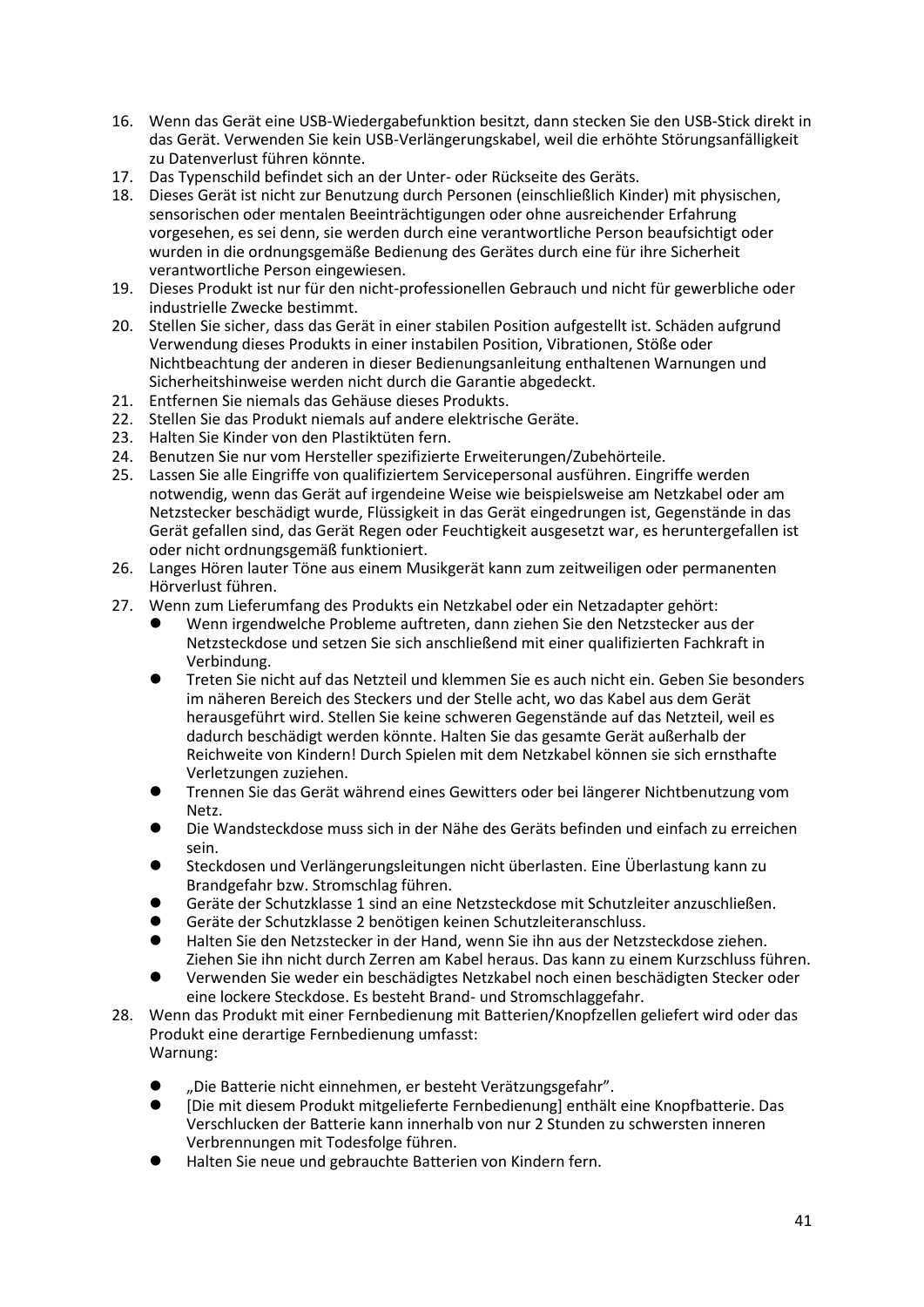- ⚫ Verwenden Sie dieses Produkt nicht weiter und halten Sie es von Kindern fern, wenn das Batteriefach nicht sicher schließt.
- ⚫ Suchen Sie umgehend ärztliche Hilfe auf, wenn Sie vermuten, dass Batterien verschluckt oder in Körperöffnungen eingeführt wurden.
- 29. Warnhinweise bzgl. der Verwendung von Batterien:
	- ⚫ Es besteht Explosionsgefahr, wenn die Batterien nicht korrekt eingelegt werden. Nur mit Batterien des gleichen oder entsprechenden Typs ersetzen.
	- ⚫ Die Batterie darf während der Benutzung, Aufbewahrung oder des Transports weder sehr hohen oder sehr niedrigen Temperaturen noch niedrigem Luftdruck in großen Höhenlagen ausgesetzt werden.
	- ⚫ Die Ersetzung der Batterie mit einem falschen Batterietyp kann zum Explodieren der Batterie oder dem Auslaufen von entflammbarem Gas oder entflammbarer Flüssigkeit aus der Batterie führen.
	- ⚫ Die Entsorgung der Batterie in Feuer oder einem heißen Ofen oder das mechanische Zerkleinern oder Zerteilen der Batterie kann zu Explosionen führen.
	- ⚫ Das Verbleiben der Batterie in einer Umgebung mit sehr hohen Temperaturen kann zum Explodieren der Batterie oder dem Auslaufen von entflammbarem Gas oder entflammbarer Flüssigkeit führen.
	- ⚫ Eine einem sehr niedrigen Luftdruck ausgesetzte Batterie kann explodieren oder es kann aus einer einem sehr niedrigen Luftdruck ausgesetzten Batterie entflammbares Gas oder entflammbare Flüssigkeit auslaufen.
	- ⚫ Augenmerk ist auf den ökologischen Aspekt der Batterieentsorgung zu legen.

### **ANSCHLUSS**

- Packen Sie alle Teile aus und entfernen Sie danach die Schutzmaterialien.
- Schließen Sie das Gerät nicht eher an das Netz an, bevor Sie die Netzspannung überprüft haben und alle anderen notwendigen Verbindungen hergestellt sind.

### **Zubehör:**

1. Bedienungsanleitung



2. Netzadapter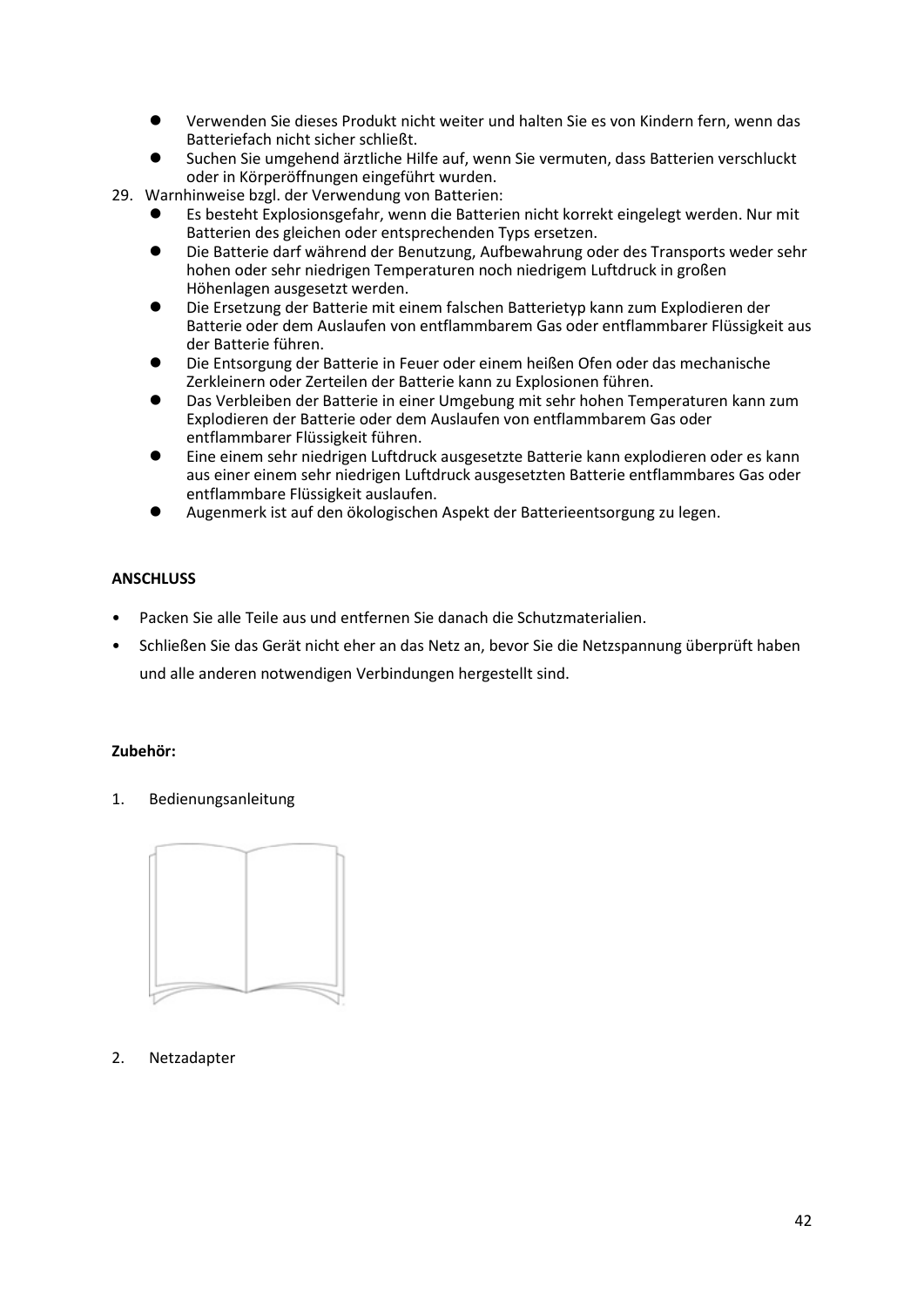

**3. Fernbedienung**

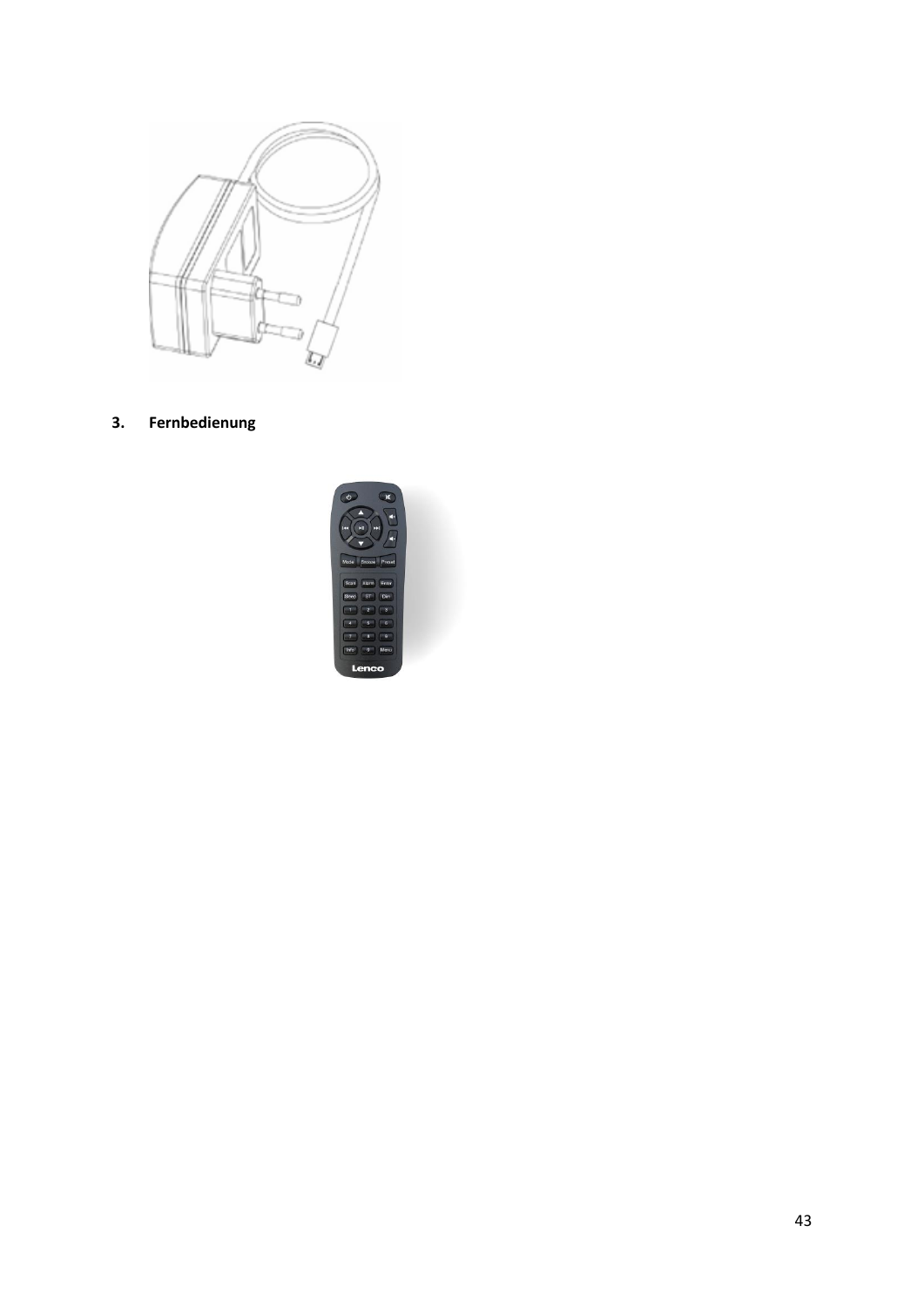## **Übersicht Produktvorderseite**



- 1. Nach-links-/Radiosender-Taste
- 2. Menü-Taste
- 3. Standby-Taste
- 4. Modus-Taste
- 5. Speicherplatz-Taste
- 6. Abschaltautomatik-Taste
- 7. Zurück-/Nach-rechts-Taste
- 8. Wecker-Taste
- 9. OK-/Lautstärkeregelungs-/Nagivations-/Wiedergabe-/Pause-/Schlummerautomatik-Drehdruckknopf
- 10. Farbdisplay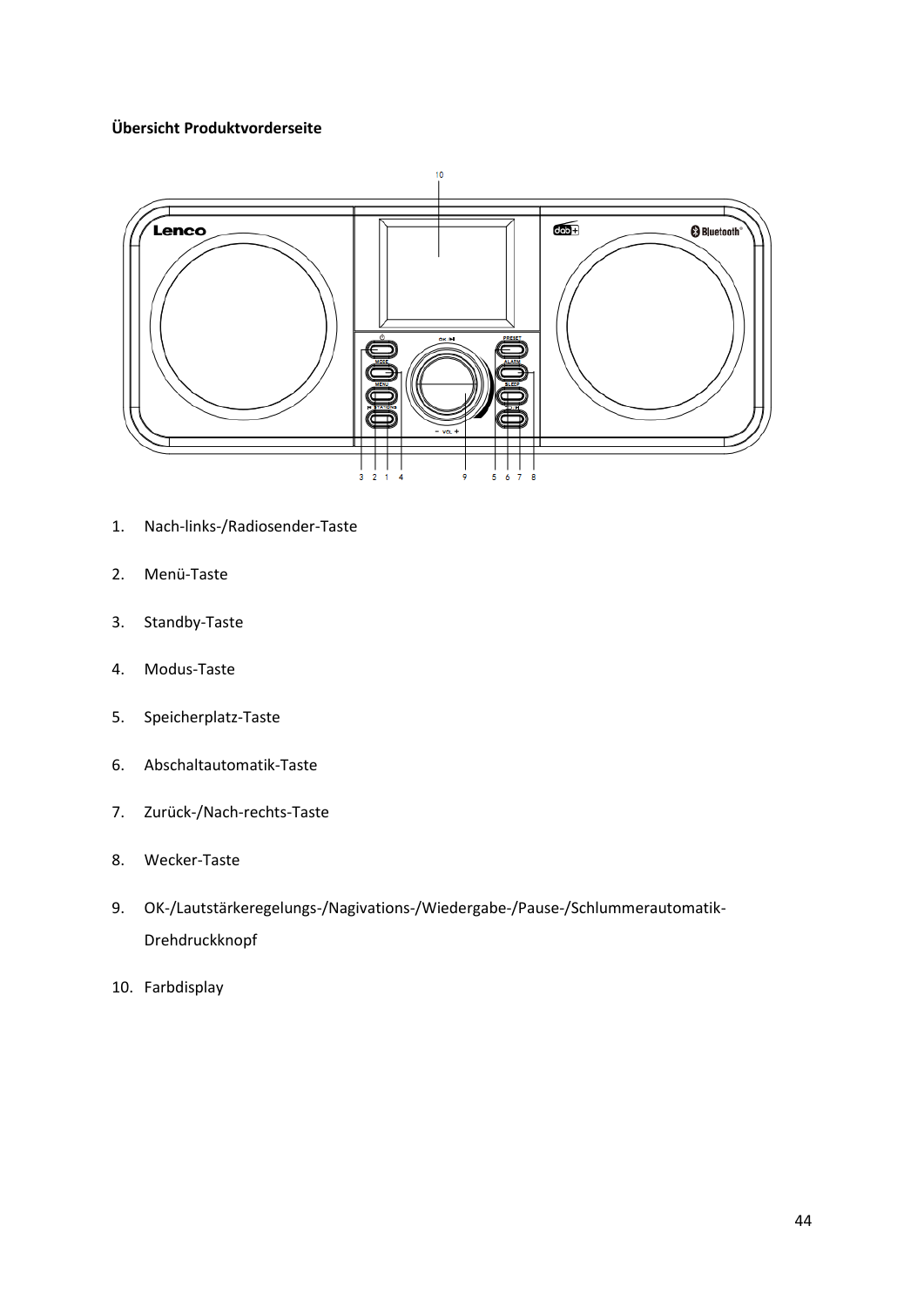## **Übersicht Produktoberseite**



## 11. 5 Speicherplatztasten

# **Übersicht Produktrückseite**



## 12. EIN/AUS-Schalter

- 13. DC-Eingangsbuchse
- 14. Kopfhörerausgangsbuchse
- 15. Teleskop-Antenne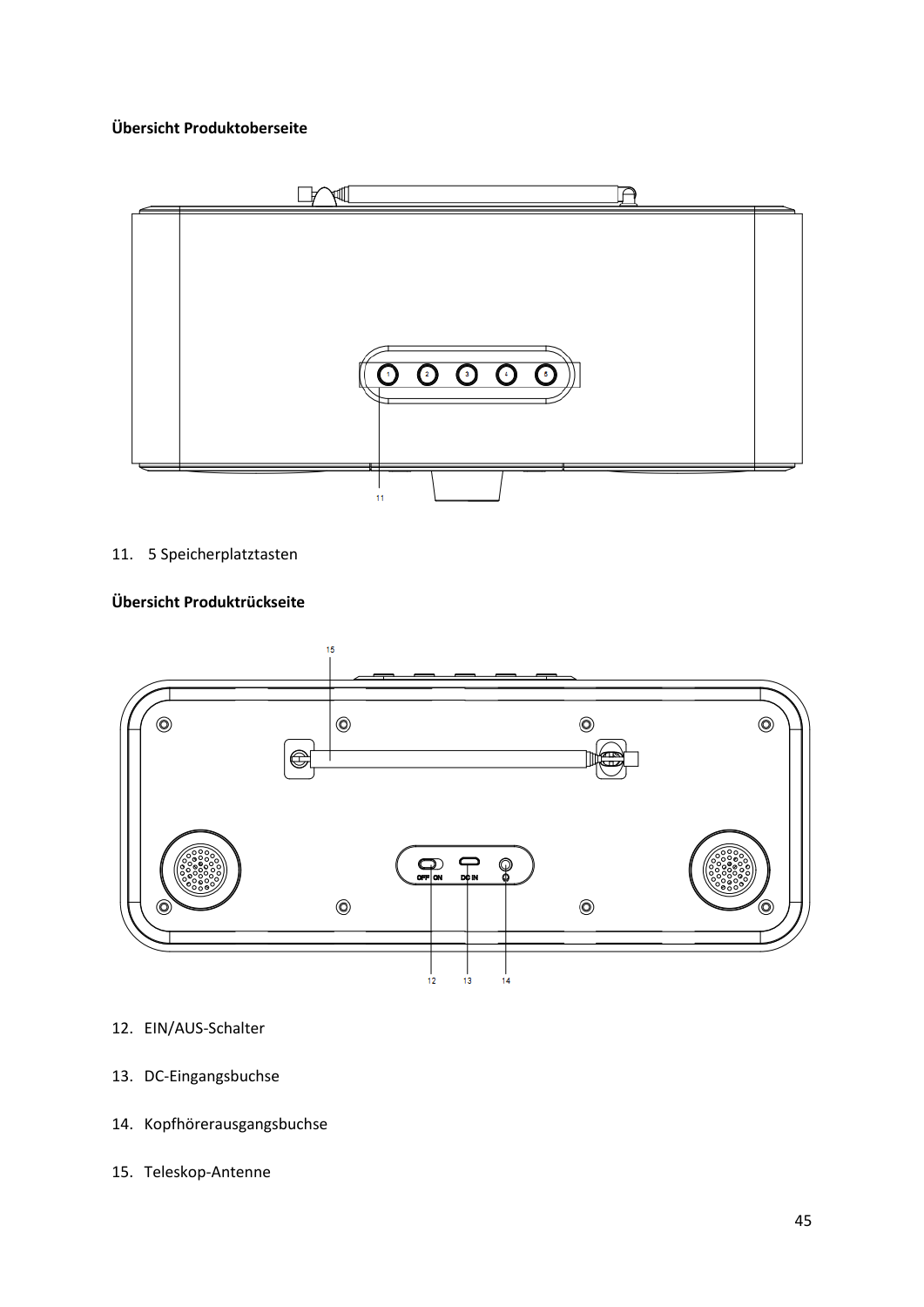## **Übersicht Fernbedienung**



- 1. Standby-Taste
- 2. Stummschaltungs-Taste
- 3. Nach-oben-Taste
- 4. Nach-links-Taste
- 5. Nach-rechts-Taste
- 6. Nach-unten-Taste
- 7. OK-/Wiedergabe-/Pause-Taste
- 8. Lautstärke+-Taste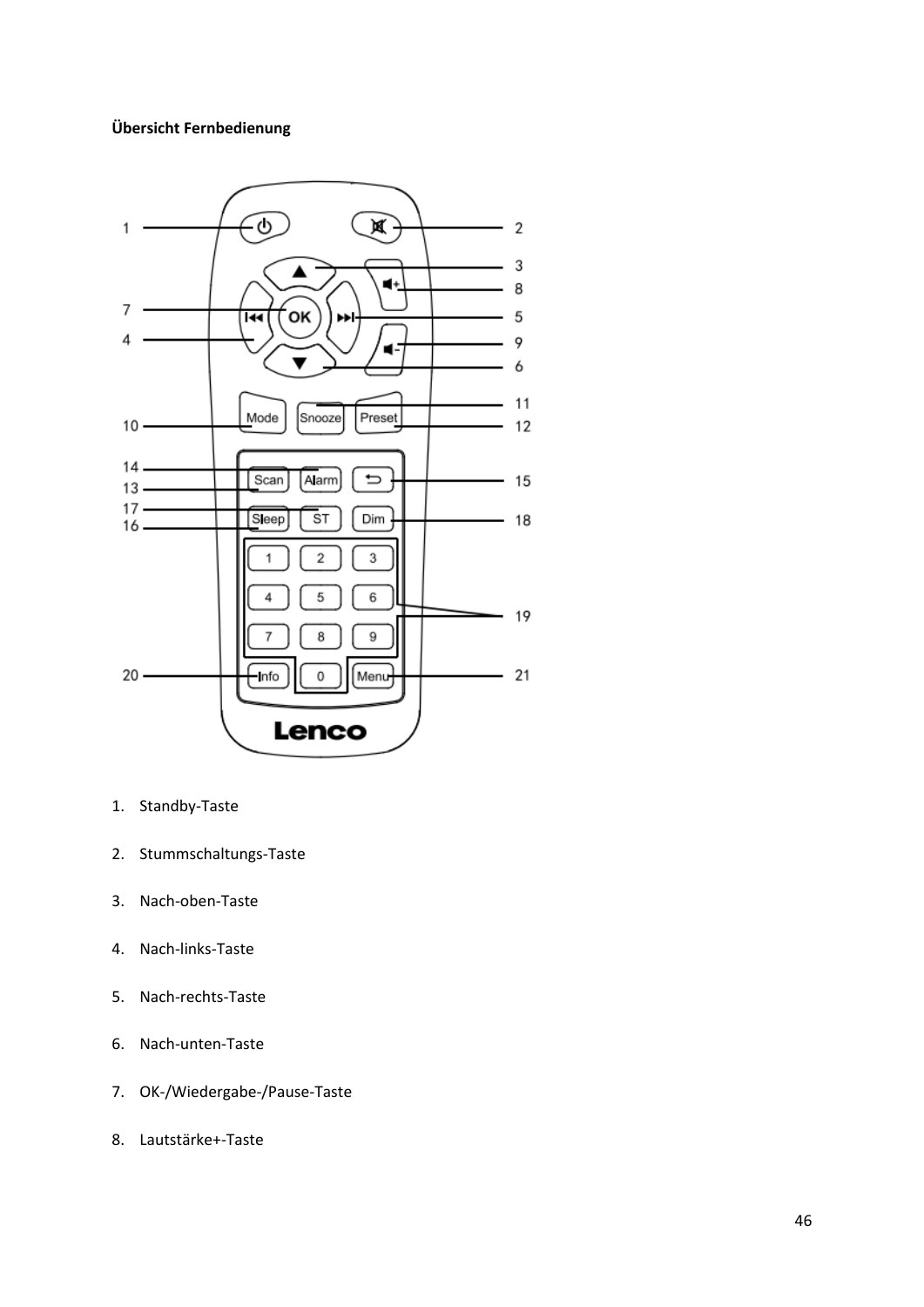- 9. Lautstärke–-Taste
- 10. Modus-Taste
- 11. Schlummerautomatik-Taste
- 12. Speicherplatz-Taste
- 13. Scannen-Taste
- 14. Wecker-Taste
- 15. Zurück-Taste
- 16. Abschaltautomatik-Taste
- 17. Stereo/Mono-Umschalttaste
- 18. Dimmer-Taste
- 19. Speicherplatznummer-Taste
- 20. Info-Taste
- 21. Menü-Taste

### **Erstinbetriebnahme**

Versichern Sie sich vor Inbetriebnahme des Geräts, das die auf dem Typenschild angegebene STROMSPANNUNG mit der Stromspannung vor Ort übereinstimmt.

Verwenden Sie zum Anschluss des Geräts an eine Haussteckdose das mitgelieferte Netzteil.

Schalten Sie das Gerät mit dem On/Off-Schalter auf der Rückseite des Geräts ein.

# **Erste Schritte – Grundlegende Bedienung**

## **Erste Schritte – Grundlegende Bedienung**

1. Schließen Sie den Netzadapter an der microUSB-Buchse an, ziehen Sie die Teleskopantenne vollständig heraus, stecken Sie den Netzadapter in eine Netzsteckdose und schalten Sie das Gerät anschließend ein.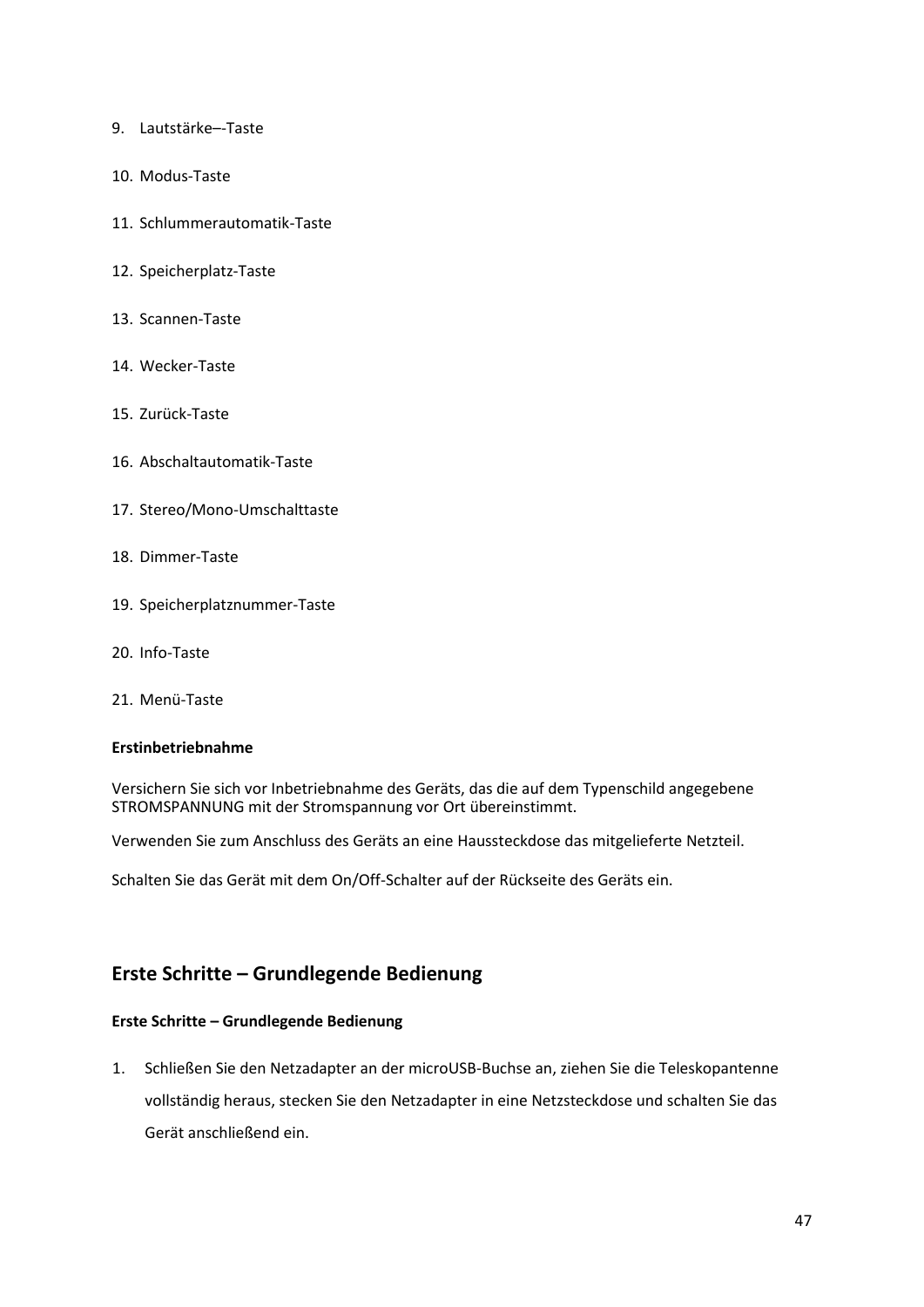- 2. Die Hintergrundbeleuchtung des Displays leuchtet und die Uhrzeit (00:00:00 die Uhrzeit ist noch nicht eingestellt) blinkt.
- 3. Wenn Sie das Radio das erste Mal benutzen, dann wechselt es automatisch in den DAB-Modus und führt einen vollständigen Scan durch. Auf dem Display wird "Scanning" (Scan läuft) zusammen mit einem Verlaufsbalken für die Anzeige des Scanfortschritts und die Gesamtanzahl gefundener Radiosender angezeigt.
- 4. Wenn das Scannen beendet wurde, gibt das Radio den ersten Radiosender in der alphanumerischen Liste wieder. Wenn das Radio keinen Radiosender finden kann, dann wird auf dem Display "No DAB Station" (Kein DAB-Sender) angezeigt.
- 5. Stellen Sie mit Hilfe des VOL(+/–)-Knopfes die gewünschte Lautstärke ein.
- 6. Drücken Sie die Taste STATIONS und bewegen Sie sich anschließend mit Hilfe des Druckdrehknopfes durch die Senderliste. Drücken Sie den OK-Knopf, wenn Sie den gewünschten Radiosender gefunden haben.
- 7. Drücken Sie die Taste MODE, um zwischen den Eingangsmodi DAB, FM, Bluetooth und AUX IN umzuschalten.
- 8. Drücken Sie die Standby-Taste kurz, um in den Standby-Modus zu wechseln.
- 9. Drücken Sie die Taste SLEEP, um die Abschaltautomatik einzustellen: Wählen Sie durch Drehen des VOL(+/–)-Knopfes zwischen Sleep off (Abschaltautomatik deaktiviert) – 15 minutes (15 min) – 30 minutes (30 min) – 45 minutes (45 min) – 60 minutes (60 min) – 90 minutes (90 min) aus. Das Radio wechselt in den Standby-Modus, wenn die ausgewählten Minuten abgelaufen sind.

# **Benutzung des Radios – DAB-Modus**

### **DAB-Modus – Vollständiger Scan**

Diese Funktion scannt nach allen verfügbaren DAB-Radiosendern auf dem VHF-Band III.

Drücken Sie im DAB-Modus die Taste MENU und drehen Sie dann den OK-Knopf,um "Full Scan" (Vollständiger Scan) auszuwählen. Drücken Sie ihn anschließend kurz, um den vollständigen DAB-Senderscan zu starten. Wenn das Scannen beendet wurde,kehrt das Radio zur Wiedergabe des zuletzt wiedergegebenen DAB-Radiosenders zurück.Nach dem vollständigen Scan werden alle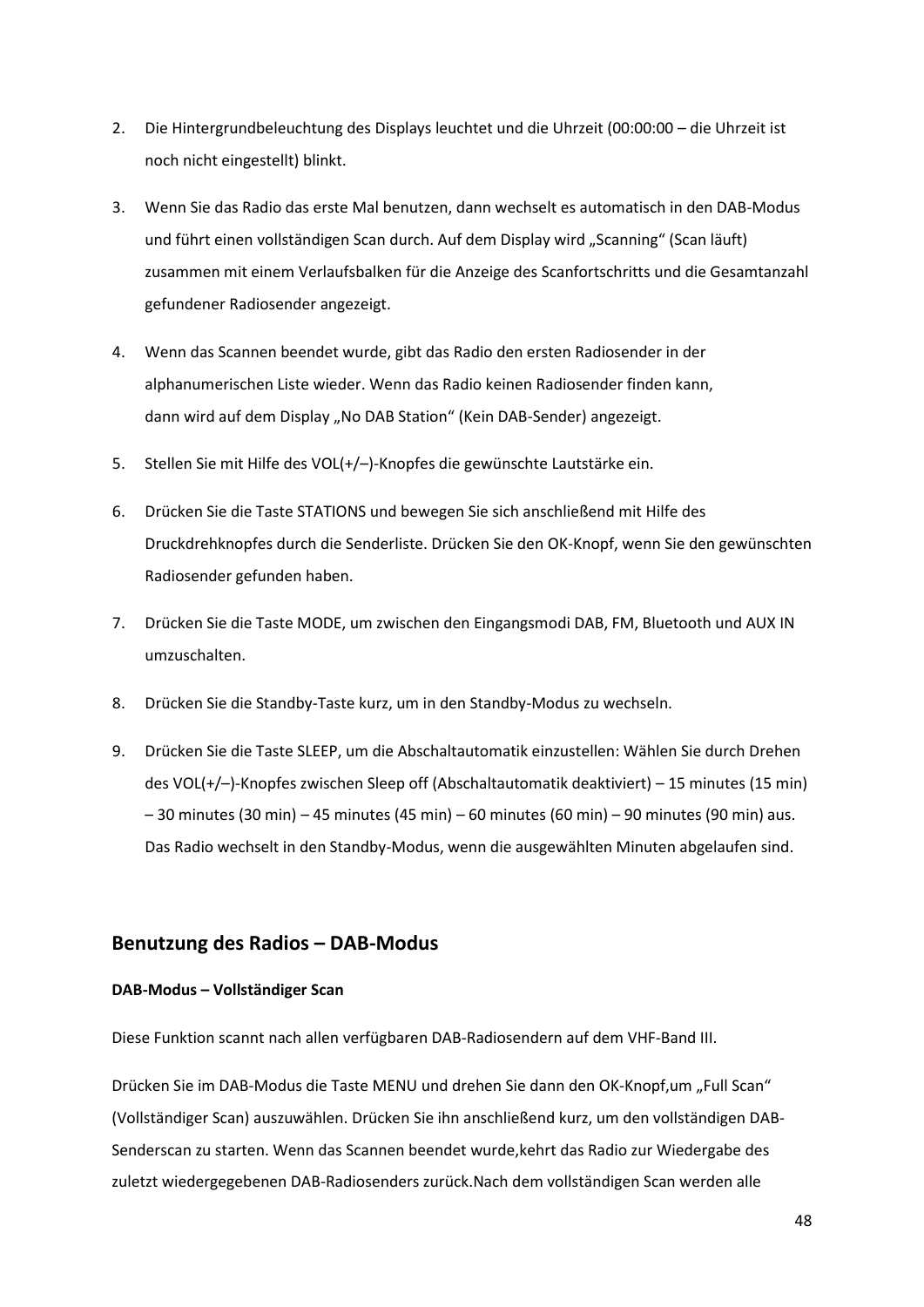gefundenen DAB-Radiosender in der Senderliste gespeichert, die Sie sich durch Drücken der Taste STATIONS anzeigen lassen können.

### **Bitte beachten Sie, dass die verfügbaren DAB+-Radiosender je nach Region variieren**

## **DAB-Modus – Manuelle Abstimmung**

Mit dieser Funktion können Sie per Hand ein bestimmtes oder ein neues Ensemble zu den auf dem Radio bereits vorhandenen Radiosendern hinzufügen.

Drücken Sie im DAB-Modus die Taste MENU und navigieren Sie mit Hilfe des OK-Knopfes bis zu "Manual tune" (Manuelle Abstimmung). Drücken Sie ihn anschließend, um Ihre Auswahl zu bestätigen.

Navigieren Sie mit Hilfe des OK-Knopfes solange, bis Sie die gewünschte Frequenz ausgewählt haben und drücken Sie ihn anschließend. Daraufhin wird sowohl die Frequenz und der Name des Ensembles als auch die Signalstärke angezeigt.

Drücken Sie den OK-Knopf erneut, damit das Ensemble hinzugefügt und dieser Radiosender wiedergegeben wird.

## **DAB-Modus – Senderbereinigung**

Diese Funktion entfernt nicht verfügbare Radiosender aus der Senderliste. Drücken Sie die Taste MUTE. Navigieren Sie mit dem OK-Knopf bis zur Option "Prune Invalid" (Senderbereinigung) und drücken Sie ihn anschließend, um Ihre Auswahl zu bestätigen.

Drehen Sie den OK-Knopf, um "Yes" (Ja) auszuwählen und die Bereinigung ungültiger/nicht verfügbarer Radiosender zu starten. Wenn Sie "No" (Nein) auswählen, dann wird der Vorgang abgebrochen.

## **DAB-Modus – DRC**

**DRC steht für Dynamic Range Compression (Dynamikbereichkompression). Bei der Dynamikbereichkompression wird die Lautstärke leiserer Teile des Audiosignals angehoben und die Lautstärke lauterer Teile des Audiosignals verringert.**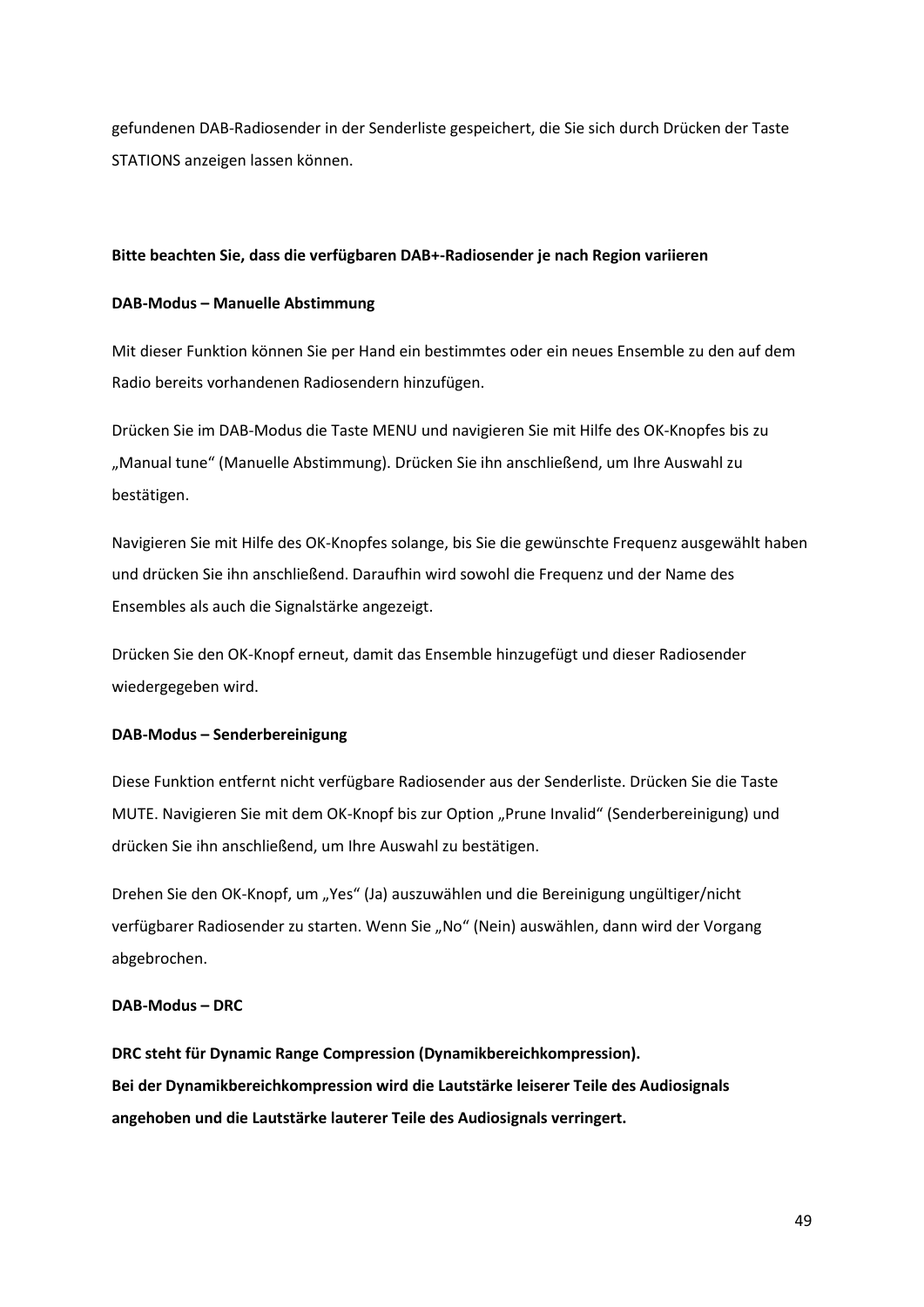Drücken Sie im DAB-Modus die Taste MENU und navigieren Sie mit Hilfe des OK-Knopfes bis zu "DRC" (Dynamikbereichkompression). Drücken Sie anschließend den OK-Knopf, um Ihre Auswahl zu bestätigen.

Wählen Sie nun mit dem OK-Knopf zwischen "off" (Aus), "high" (Stark) und "low" (Schwach) aus.Drücken Sie anschließend den OK-Knopf, um Ihre Auswahl zu bestätigen.

#### **DAB-Modus – Anzeigemodus**

Diese Funktion zeigt Ihnen verschiedene Informationen über den aktuell ausgewählten Radiosender an.

Drücken Sie den OK-Knopf mehrmals, um nacheinander die nachstehenden Informationen anzeigen zu lassen:

**DLS (Dynamic Label Segment)**/Radio text (Dynamischer Lauftext/Radiotext) – Der Radiosender kann einige Lauftextinformationen über das aktuelle Programm in seine Ausstrahlung einbetten.

**Ensemble/Multiplex (Gruppenname):** Ensemble/Multiplex bezeichnet eine Gruppe von Radiosendern, die auf einer gemeinsamen Frequenz gebündelt und ausgestrahlt werden.Es gibt lokale und nationale Multiplexer, wobei die lokalen Multiplexer Radiosender enthalten, die speziell für eine bestimmte Region vorgesehen sind.

**Frequency (Frequenz):** Auf dem Display wird die Frequenz des ausgestrahltenRadiosendersangezeigt.

**Signal strength (Signalstärke):** Auf dem Display wirdeinSchiebebalkenangezeigt, um überihn die Signalstärkeabzubilden. Je stärker das Signal ist, umso länger ist dieser Schiebebalken.

**Signal error (Signalfehler):** Signalfehler werden als Zahlen zwischen 0 und 99 angezeigt.Die Wiedergabequalität von Radiosendern mit einer Signalfehlerrate von mehr als 30 ist nicht mehr zufriedenstellend.

**Audio bit rate (Audio-Bitrate):** Auf der Anzeige wird die digitale Audio-Bitrate des gegenwärtig empfangenen Radiosenders angezeigt.

**Time and Date (Datum und Uhrzeit):** Sowohl das Datum als auch die Uhrzeit werden durch das Radio automatisch aktualisiert.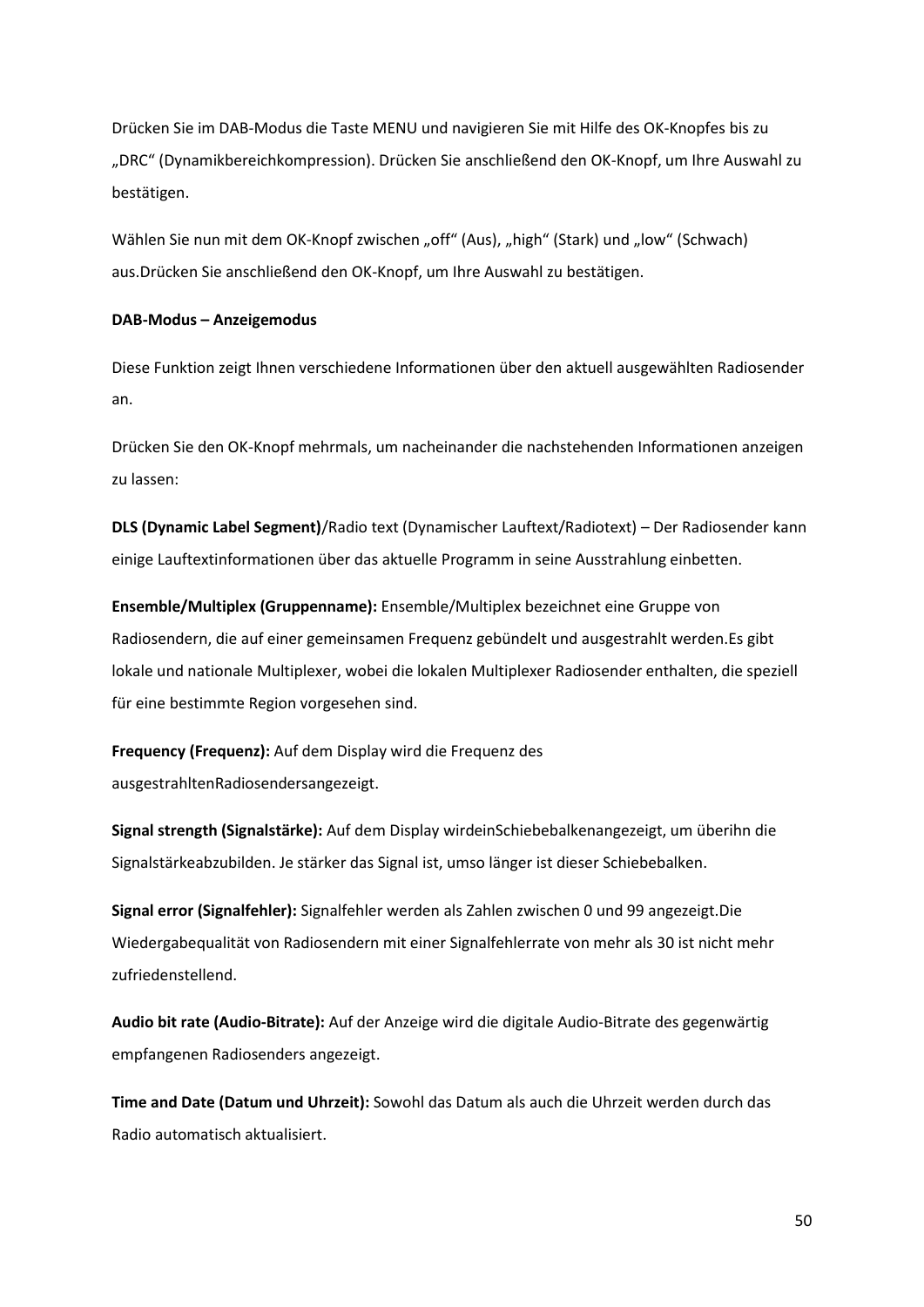### **DAB-Modus – Systemeinstellungen**

**Equalizer:** Drehen Sie den OK-Knopf, um zwischen Normal (Normal) – Classic (Klassik) – Jazz – Pop – Rock – Speech (Sprache) – My EQ (Benutzerdef. EQ) – My EQ set up (Treble, Bass) (Einstellungbenutzerdef. EQ (Höhen/Bässe)) auszuwählen.

### **Time/Date (Uhrzeit/Datum):** Uhrzeit/Datum einstellen

Wenn Sie den OK-Knopf drücken, dann blinkt die Tagesstelle. Drehen Sie anschließend den OK-Knopf, um den richtigen Tag auszuwählen und drücken Sie ihn anschließend, um Ihre Auswahl zu bestätigen.

Die Monatsstelle blinkt. Drehen Sie den OK-Knopf, um den richtigen Monat auszuwählen und drücken Sie ihn anschließend, um Ihre Auswahl zu bestätigen.

Die Jahresstelle blinkt. Drehen Sie den OK-Knopf, um das richtige Jahr auszuwählen und drücken Sie ihn anschließend, um Ihre Auswahl zu bestätigen.

Die Stundenstelle blinkt. Drehen Sie den OK-Knopf, um die richtige Stunde auszuwählen und drücken Sie ihn anschließend, um Ihre Auswahl zu bestätigen.

Die Minutenstelle blinkt. Drehen Sie den OK-Knopf, um die richtigen Minuten auszuwählen und drücken Sie ihn anschließend, um Ihre Auswahl zu bestätigen.

Hiermit ist die Einstellung von Datum und Uhrzeit abgeschlossen.

**Auto update (Automatische Aktualisierung):** Wählen Sie aus, über welche Quelle das Radio die Uhrzeit automatisch aktualisieren soll.

Sie können zwischen den nachfolgenden Optionen auswählen:

- **Any (Jede):** Aktualisierung der Uhrzeit über ein FM- oder DAB-Signal
- **From Digital Radio-update (Aktualisierung über Digitalradio):** Aktualisierung der Uhrzeit über ein DAB-Signal
- **From FM (Über FM):** Aktualisierung der Uhrzeit über einen RDS-Kanal
- **No update (Keine Aktualisierung):** Wenn Sie die Uhrzeit selbst einstellen möchten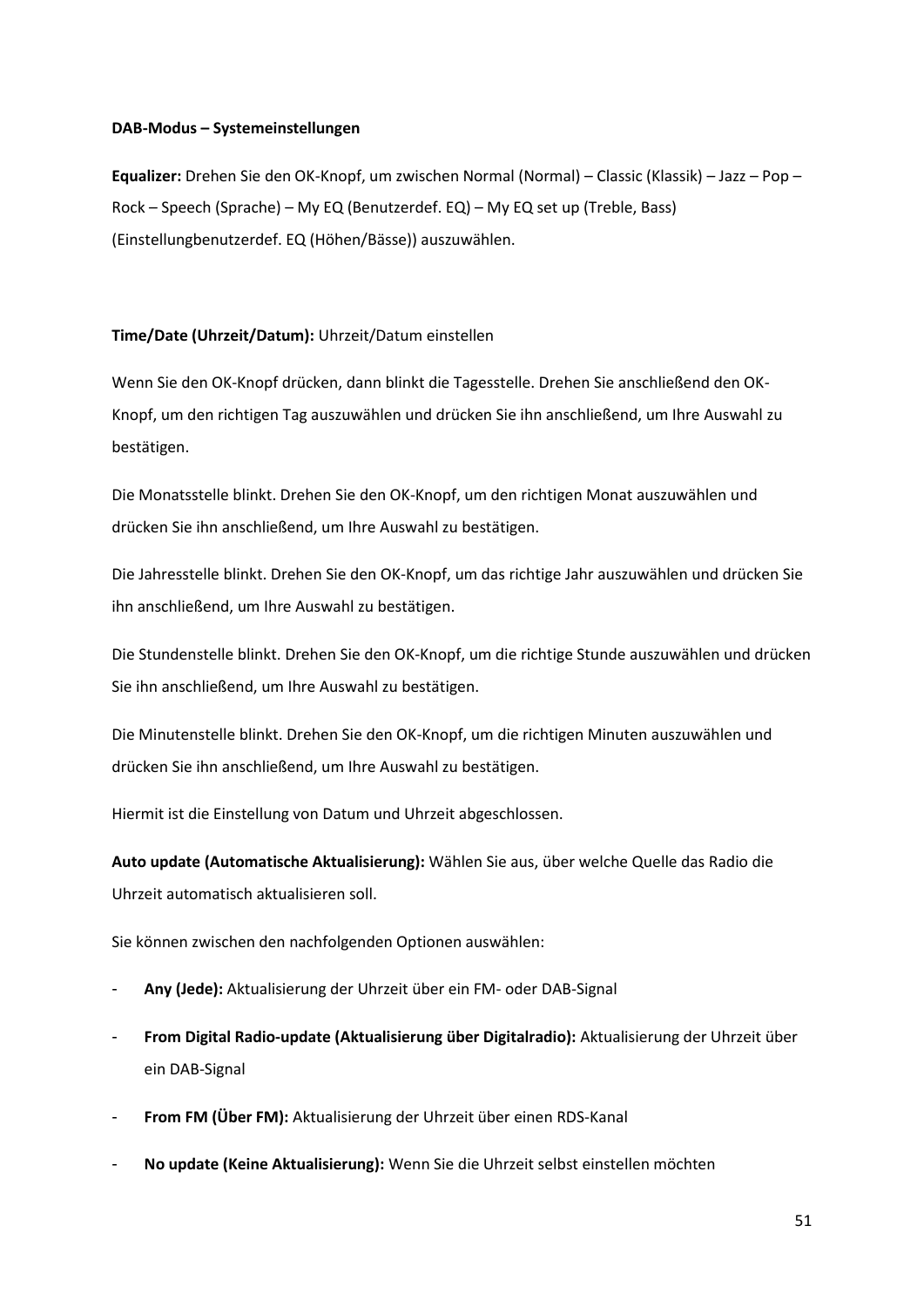**Set 12/24 hour (Auswahl 12/24-h-Anzeige):** Drehen Sie den OK-Knopf, um entweder die 12-Stunden- oder die 24-Stunden-Anzeige für die Uhrzeit auszuwählen

**Set date format (Auswahl Datumsformat):** Drehen Sie den OK-Knopf, um DD-MM-YYYY (TT/MM/JJJJ) oder MM-DD-YYYY (MM/TT/JJJJ) auszuwählen.

**Backlight (Hintergrundbeleuchtung):** Timeout (Zeitüberschreitung): On (Ein) – 10 sec (10 s) – 20 sec  $(20 s) - 30 sec (30 s) - 45 sec (45 s) - 60 sec (60 s) - 90 sec (90 s) - 120 sec (120 s) - 180 sec (180 s)$ 

Leuchtstärke im Betriebsmodus: Hoch – Mittel – Niedrig

Leuchtstärke abgeblendet: Hoch – Mittel – Niedrig

**Language (Sprache):** English, Nederlands, Deutsch, Italiano, Francais, Dansk

**Factory reset (Zurücksetzen auf Werkseinstellungen):** Drücken Sie den OK-Knopf und wählen Sie dann "Yes" (Ja) aus, um das Rücksetzen auf Werkseinstellung zu starten.

Software Update (Softwareaktualisierung): Drücken Sie den OK-Knopf und wählen Sie dann "Yes" (Ja) aus, um die Software bei Bedarf zu aktualisieren. Die Aktualisierung kann nur über ein microUSB-Kabel durchgeführt werden.

**Remark (Hinweis):** Wählen Sie die Option Softwareaktualisierung nur dann aus, wenn Sie eine Aktualisierung für dieses Gerät besitzen. (Wenn Sie versehentlich diese Option ausgewählt haben, dann starten Sie das Radio mit Hilfe der Ein/Aus-Taste neu)

**SW-Version (Softwareversion):** Drücken Sie den OK-Knopf, um sich die Systemversion anzeigen zu lassen.

#### **Benutzung des Radios – FM-Modus**

Drücken Sie bei eingeschaltetem Radio mehrmals die Taste MODE, um den FM-Modus auszuwählen. Auf dem Display wird "FM" sowie der Name oder wenn kein RDS-Signal verfügbar ist die Frequenz des aktuell ausgewählten Radiosenders angezeigt.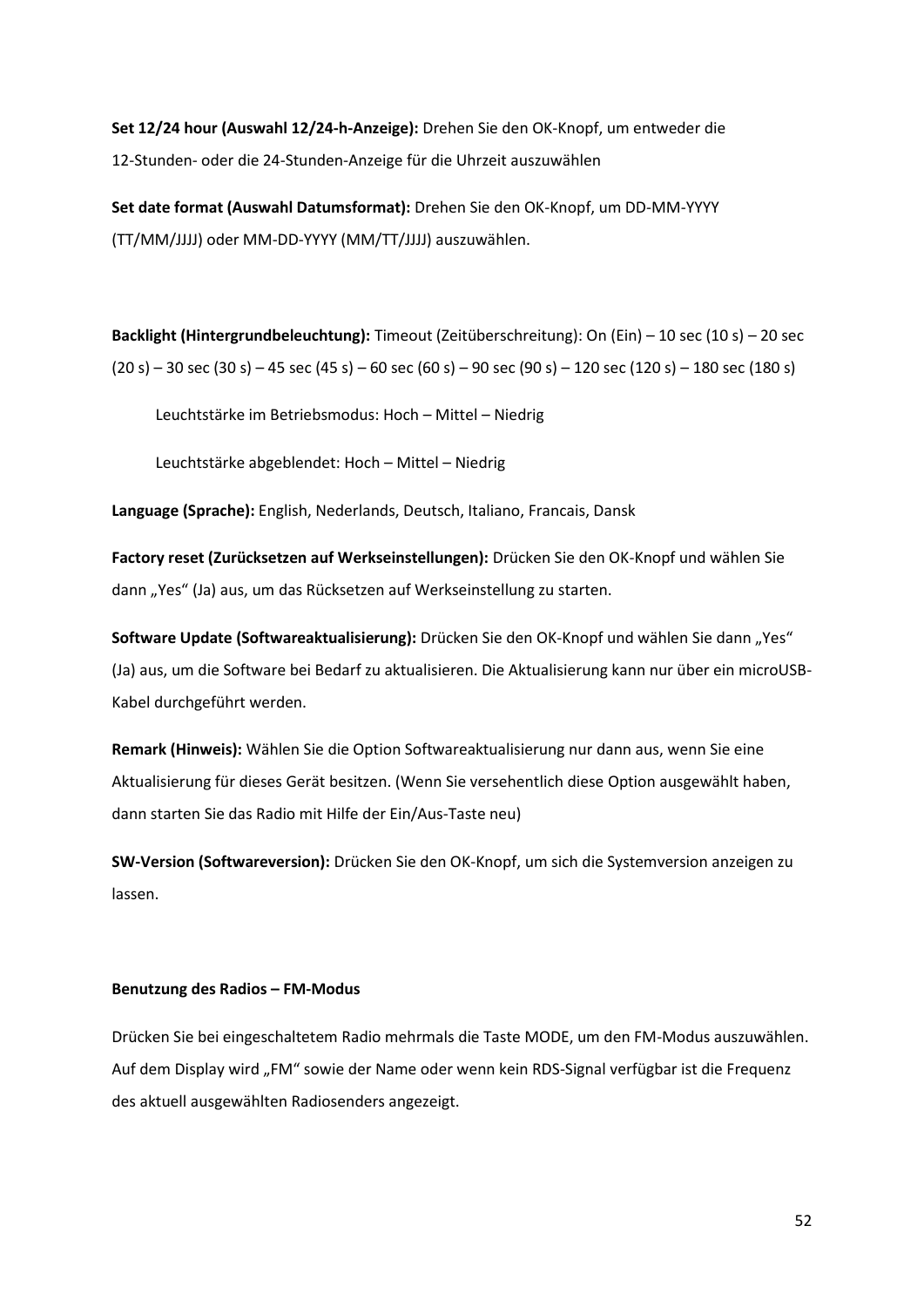#### **Manuelle Suche**

Drücken Sie für die manuelle Suche zuerst die Taste STATIONS kurz und drehen Sie dann den OK-Knopf nach rechts, um aufwärts zu scannen oder nach links, um abwärts zu scannen.

#### **Autom. Suche**

Halten Sie den OK-Knopf gedrückt, um die automatische Suche zu starten. Das Radio beginnt daraufhin, das Frequenzband zu scannen. Der Scan wird automatisch gestoppt, wenn ein Radiosender gefunden wurde.

Wenn Sie möchten, dass das Radio automatisch auf- oder abwärts sucht, dann müssen Sie eine manuelle Auf- oder Abwärtssuche durchführen, bevor Sie den OK-Knopf lange drücken.

#### **FM-Modus – Scaneinstellungen**

Drücken Sie die Taste MENU und drehen Sie dann den OK-Knopf, um "Scan setting" (Scaneinstellung) auszuwählen. Drücken Sie den OK-Knopf kurz und wählen Sie dann durch Drehen des OK-Knopfes zwischen "Strong stations only" (Nur starke Sender) oder "All stations" (Alle Sender) aus. Drücken Sie anschließend den OK-Knopf, um Ihre Auswahl zu bestätigen. Wenn Sie "Strong station only" (Nur starke Sender) auswählen, dannscannt das Radio nurnachRadiosendernmitstarkem Signal und gibtauchnurdiesewieder. Wenn Sie "All stations" (Alle Sender) auswählen, dannscannt das Radio auchnachRadiosendernmitschwachem Signal und gibtauchdiesewieder.

#### **FM-Modus – Audioeinstellungen**

Drücken Sie die Taste MENU und drehen Sie den OK-Knopf. Wählen Sie "Forced mono" (Mono erzwingen) "Yes" (Ja) oder "No" (Nein) aus und drücken Sie anschließend den OK-Knopf kurz, um Ihre Auswahl zu bestätigen. Wenn das Signal Ihres Lieblingsradiosenders schwach ist, dann wählen Sie "Forced mono Yes" (Mono erzwingen Ja) aus, um eine bessere Klangqualität zu erhalten.

**FM-Modus – Systemeinstellungen** (siehe DAB-Modus – Systemeinstellungen)

#### **FM-Displaymodi**

Diese Funktion ermöglicht, dass Informationen bzgl. des aktuell ausgewählten Radiosenders im Display angezeigt werden können. Drücken Sie mehrmals den OK-Knopf, um durch die angezeigten Informationen zu scrollen, die nachstehend erläutert werden.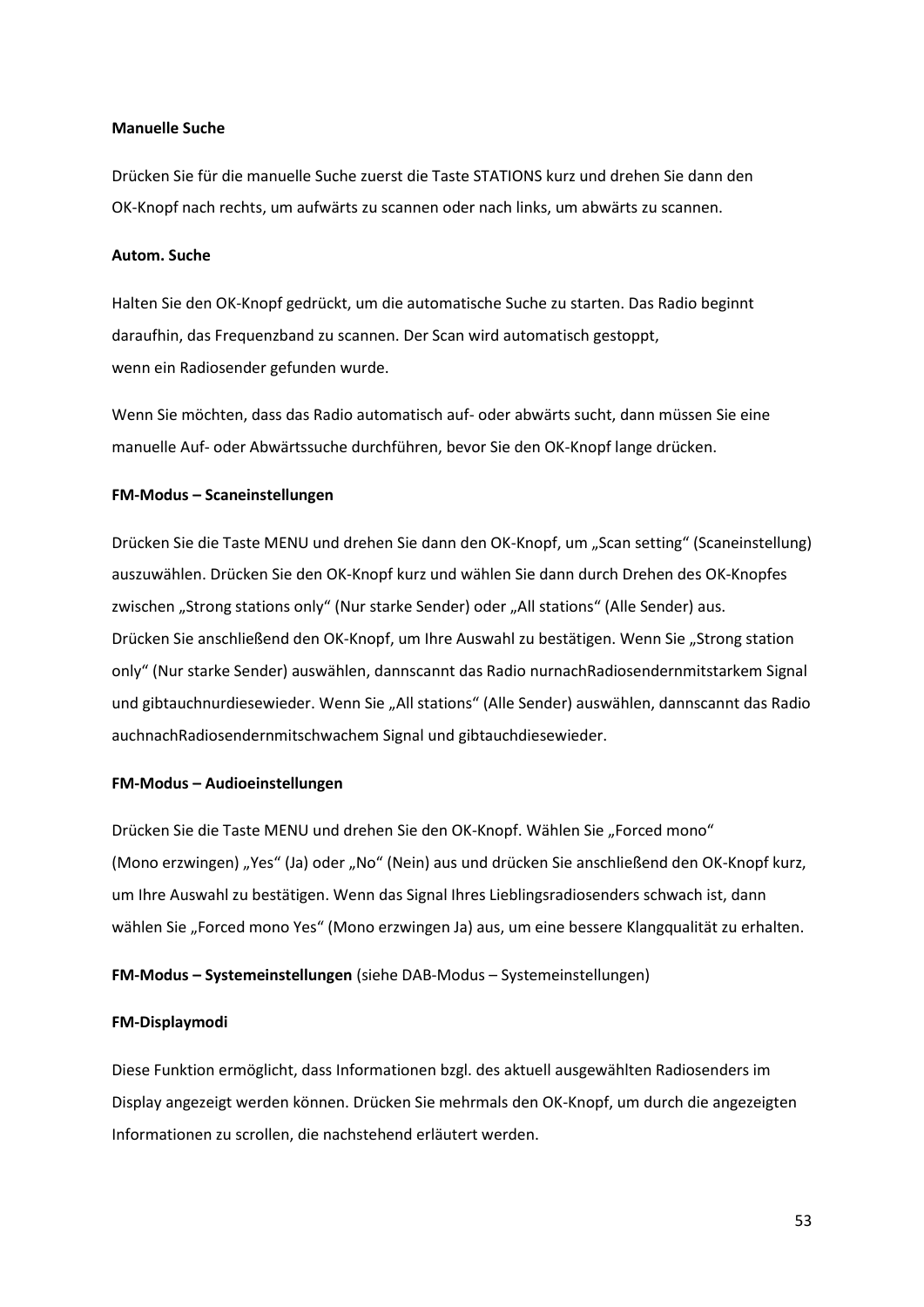**RDS (Lauftext):** Der aktuell ausgewählte Radiosender kann einige Lauftextinformationen über das aktuelle Programm in seine Ausstrahlung einbetten.

**Program type (Programmart):** Die Programmart beschreibt den Stil des gesendeten Programms.

**Station name (Name des Radiosenders):** Wie beispielsweise BBC RD zusammen mit der Frequenz in MHz

**Audio Mode (Audiomodus):** Auf dem Display wird angezeigt, ob der empfangene Radiosender in Mono oder Stereo ausstrahlt.

**Time/date (Uhrzeit/Datum):** Sowohl das Datum als auch die Uhrzeit werden durch das Radiozeitsignal (wenn RDS verfügbar ist) automatisch aktualisiert.

### **Radiobedienung – Senderspeicherfunktion**

Dieses Radio ermöglicht Ihnen, auf den Speicherplätzen bis zu 10 DAB- und 10 FM-Radiosender zu speichern. Durch Drücken der sich auf der Oberseite des Radios befindlichen Speicherplatztasten können Sie die auf diesen Tasten gespeicherten Radiosender schnell auswählen.

### **Speichern eines DAB-Radiosenders auf einem Speicherplatz**

Folgen Sie der obenerwähnten Anleitung für die Auswahl eines DAB-Radiosenders.

Halten Sie die Taste "Preset" gedrückt. Auf dem Display wird "1: (Empty)" (Speicherplatz 1: (Leer)) angezeigt. wenn Sie noch keinen Radiosender gespeichert haben.

Drehen Sie den OK-Knopf, um zu dem Speicherplatz (1 – 10) zu scrollen, auf dem Sie den Radiosender speichern möchten.

Drücken Sie den OK-Knopf kurz, um den Radiosender zu speichern. Auf dem Display wird die Mitteilung "Preset XX saved" (Speicherplatz XX gespeichert) angezeigt.

Hinweis: Auf der Oberseite des Radios befinden sich 5 separate Speicherplatztasten. Sie können jede dieser Speicherplatztasten gedrückt halten, um einen Radiosender zu speichern. Alternativ können Sie auch eine der Zifferntasten auf der Fernbedienung gedrückt halten, um einen Radiosender zu speichern. (Zifferntaste 0 = Speicherplatz 10)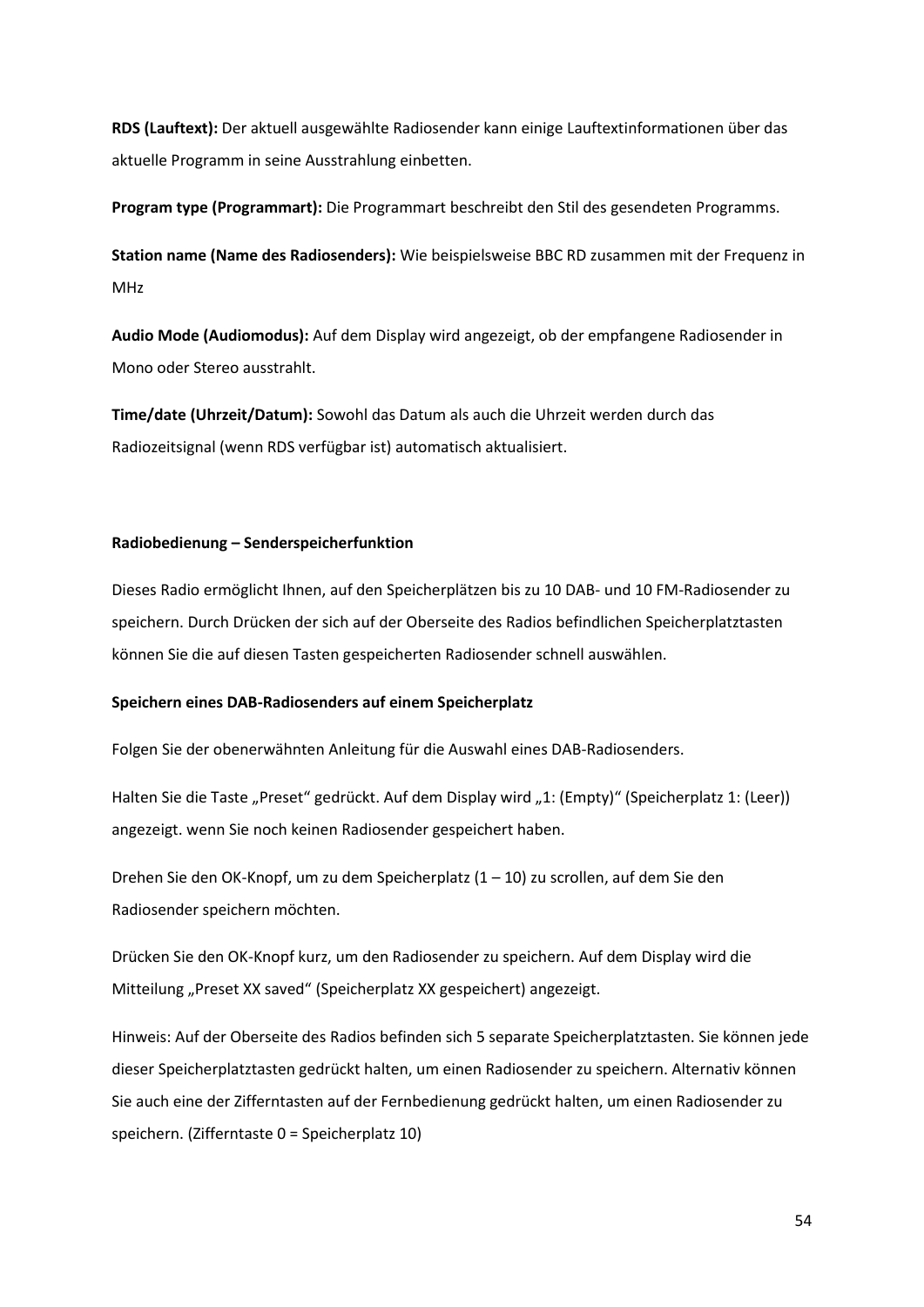#### **Abruf gespeicherter DAB-Radiosender**

Sie können Ihre gespeicherten Radiosender schnell abrufen, indem Sie die Taste PRESET drücken und anschließend durch Drehen des OK-Knopfes durch die Speicherplätze scrollen. Drücken Sie den OK-Knopf kurz, um den ausgewählten Radiosender wiederzugeben.

Wenn Sie einen leeren Speicherplatz auswählen sollten, dann wird im Display "Preset empty" (Unbelegter Speicherplatz) angezeigt.

Sie können aber auch die Speicherplätze 1 bis 5 schnell auswählen, indem Sie eine der Speicherplatztasten 1 – 5 auf der Oberseite des Radios drücken. Alternativ können Sie auch die Zifferntasten (0 – 9) auf der Fernbedienung drücken, um einen Speicherplatz auszuwählen (0 = Speicherplatz 10).

#### **Wecker einstellen**

Hinweis: Überprüfen Sie vor der Einstellung einer Weckzeit, dass am Radio die richtige Zeit und das richtige Datum anzeigt wird.

Im DAB- oder FM-Modus:

Drücken Sie die Taste ALARM auf der Vorderseite des Radios. Daraufhin wird "Alarm 1 off 6:00" (Weckruf 1 aus 6:00) angezeigt. Drücken Sie den OK-Knopf kurz.

Auf dem Display wird "Alarm 1 info" (Information Weckruf 1) angezeigt. Wählen Sie durch Drehen des OK-Knopfs "Alarm" (Weckruf) aus und drücken Sie ihn anschließend, um den Weckruf ein- oder auszuschalten.

Drehen Sie den OK-Knopf, um zu "Frequency" (Häufigkeit) zu scrollen. Sie können hier zwischen Daily (Täglich), Once (Einmal), Weekends (Am Wochenende) und Weekdays (Wochentags) auswählen. Drücken Sie den OK-Knopf kurz, um Ihre Auswahl zu bestätigen.

Drehen Sie den OK-Knopf, um zu "Wake Up Time" (Weckzeit) zu scrollen und drücken Sie ihn anschließend kurz. Die Stundenstelle blinkt.

Drehen Sie den OK-Knopf, um die gewünschte Stunde einzustellen und drücken Sie ihn anschließend kurz, um Ihre Auswahl zu bestätigen.

Die Minutenstelle blinkt.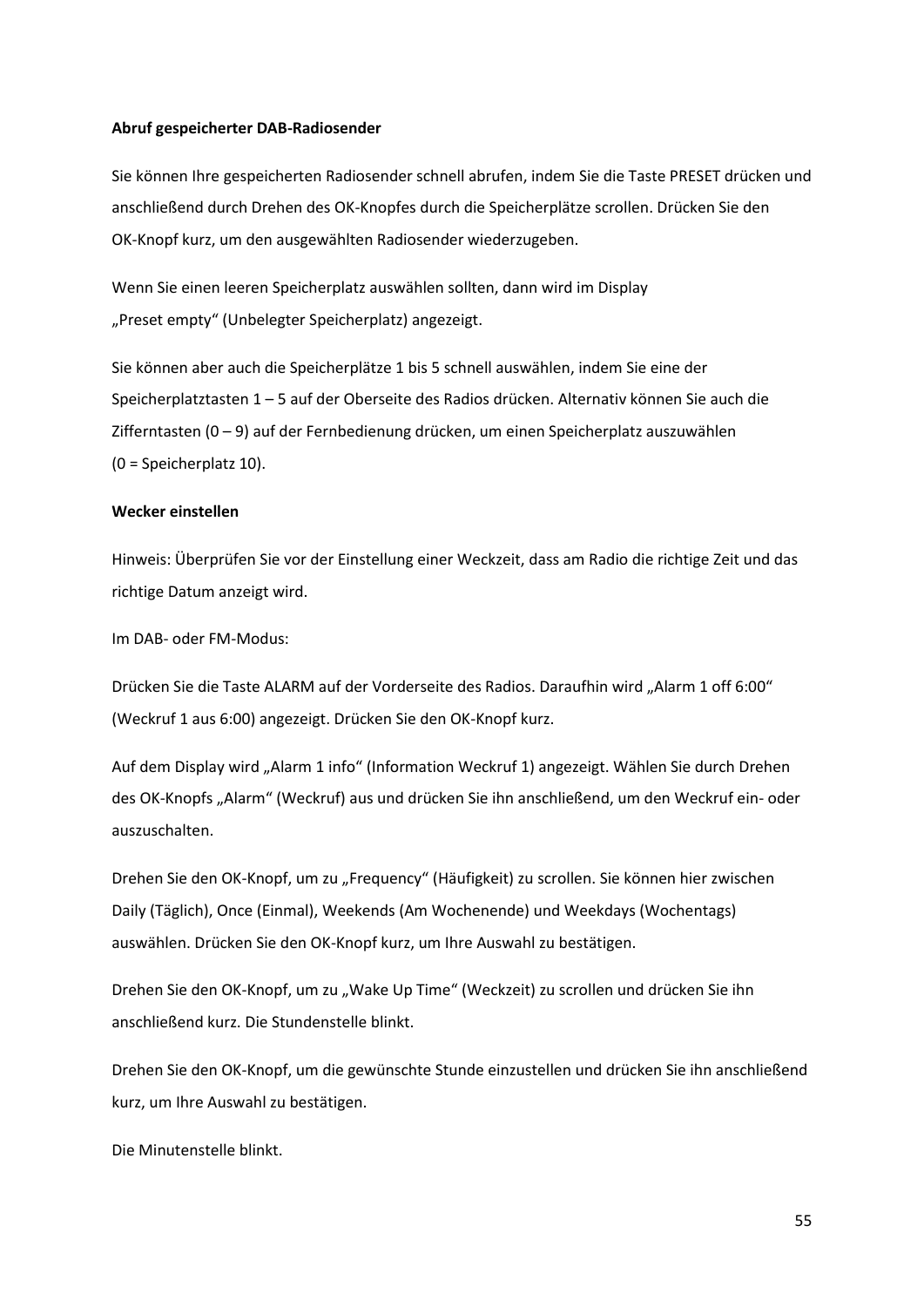Drehen Sie den OK-Knopf, um die gewünschten Minuten einzustellen und drücken Sie ihn anschließend kurz, um Ihre Auswahl zu bestätigen.

Drehen Sie den OK-Knopf, um zu "Source" (Wecktonquelle) zu scrollen. Sie können jetzt zwischen Buzzer (Summer), DAB+ Radio (DAB+-Radio) oder FM (FM-Radio) auswählen. Drücken Sie zum Bestätigen den OK-Knopf kurz.

Drehen Sie den OK-Knopf, um zu "Duration" (Dauer) zu scrollen. Sie können zwischen 15, 30, 45, 60, 90 oder 120 Minuten auswählen. Drücken Sie zum Bestätigen den OK-Knopf kurz. Drehen Sie den OK-Knopf und wählen Sie "Volume" (Lautstärke) aus, um die Lautstärke für Ihren Weckruf einzustellen. Ändern Sie die Lautstärke durch Drehen des OK-Knopfes. (Die minimale durch Sie auswählbare Lautstärke ist 4). Drücken Sie zum Bestätigen den OK-Knopf kurz. Der Wecker ist

nun einsatzbereit.

**Hinweis:** Die Wecktonlautstärke wird allmählich solange erhöht, bis sie die von Ihnen eingestellte Lautstärke erreicht hat.

### **Wiederholen Sie die obenstehenden Schritte, um Alarm 2 (Weckruf 2) einzustellen.**

### **Schlummerfunktion**

Wenn der Weckruf ertönt, dann können Sie den OK-Knopf drücken, um die Schlummerfunktion zu aktivieren. Die Standardschlummerzeit beträgt 9 Minuten. Hinweis: Sie können die Standby-Taste drücken, um die Schlummerfunktion auszuschalten.

### **Bluetooth-Funktionen**

Schalten Sie das Radio ein und drücken Sie dann die Taste MODE solange kurz, bis der Modus Bluetooth ausgewählt ist. Aktivieren Sie dann die Bluetooth-Funktion Ihres Bluetooth-fähigen Geräts und starten Sie die Suche nach Bluetooth-Geräten. Wählen Sie aus der Liste gefundener Geräte "Lenco DAR-030" aus. Tippen Sie es an, um zu koppeln. Wenn die Verbindung erfolgreich war, dann ertönt die Sprachmitteilung "Connected" (Verbunden).

Sie können für die Auswahl des vorherigen Titels die Taste STATIONS und für den nächsten Titel die Zurücktaste drücken.

Sie können den OK-Knopf drücken, um die Wiedergabe zu pausieren oder zu starten/fortzusetzen.

Sie können die Lautstärke einstellen, indem Sie den OK-Knopf in oder gegen den Uhrzeigersinn drehen (beachten Sie dabei, dass der Lautstärkepegel nicht mit dem Bluetooth-Gerät synchronisiert wird, was bedeutet, dass Sie die Lautstärke Ihres Bluetooth-Geräts zuerst per Hand anheben müssen).

Halten Sie einfach den OK-Knopf gedrückt, wenn Sie die aktuelle Verbindung trennen und eine Verbindung mit einem anderen Gerät herstellen möchten.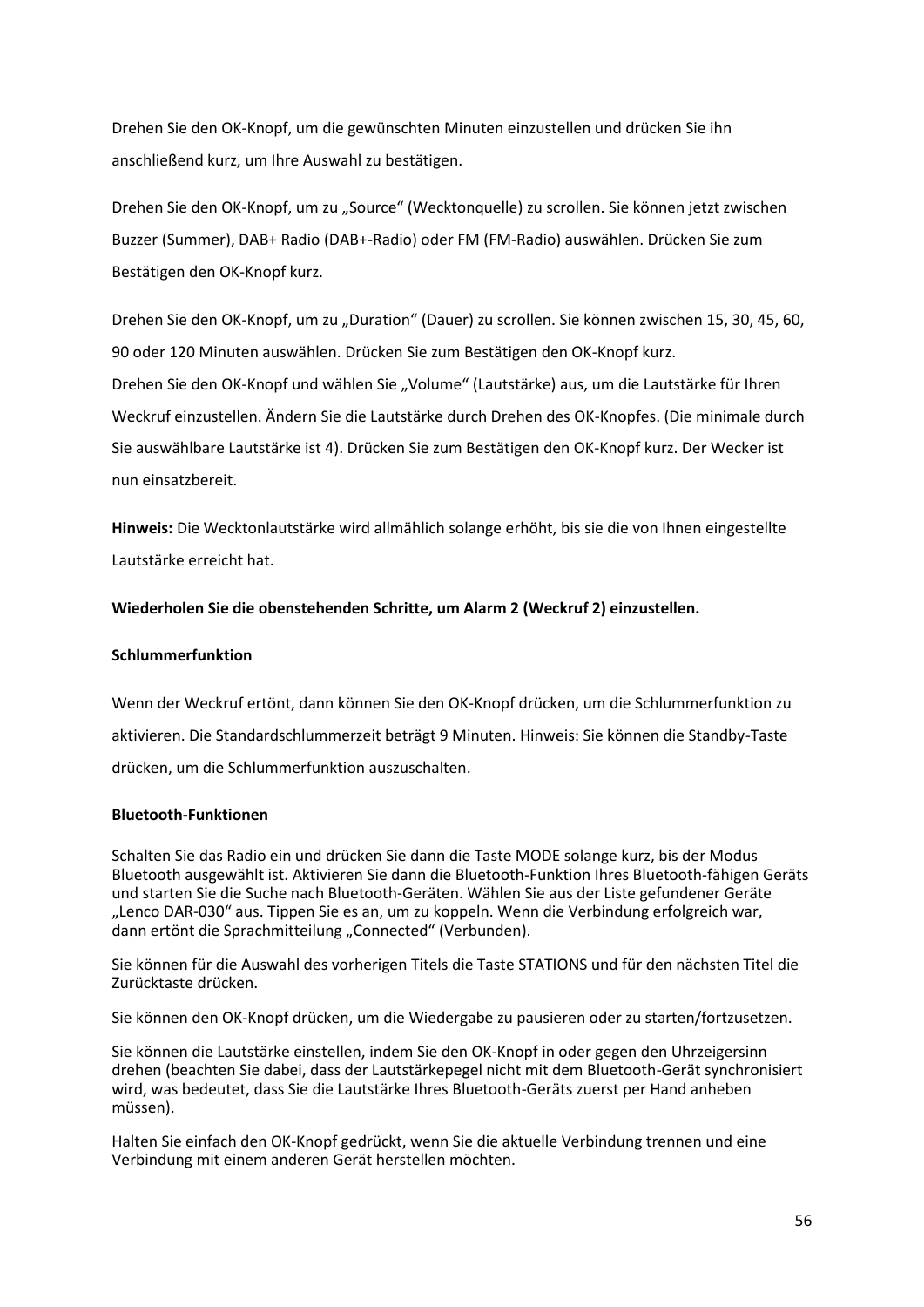"Dieses Produkt besitzt eine Bluetooth-**Empfang**sfunktion, **mit der Sie jedoch keine Klänge über Bluetooth übertragen können**: d. h. Sie können nur Bluetooth-Audiosignale von externen Quellen wie beispielsweise einem Smartphone kabellos empfangen."

# **Technische Daten**

| Anschlüsse                                                                                                                                                                                                                                                                                                  | MicroUSB für den Netzadapter, 3,5-mm-Kopfhörerausgang |  |
|-------------------------------------------------------------------------------------------------------------------------------------------------------------------------------------------------------------------------------------------------------------------------------------------------------------|-------------------------------------------------------|--|
| Netzadaptereingang                                                                                                                                                                                                                                                                                          | 100 - 240 V~, 50/60 Hz, max. 0,2 A                    |  |
| Netzadapterausgang                                                                                                                                                                                                                                                                                          | 5.0 $V/1,5 A$                                         |  |
| Leistungsaufnahme                                                                                                                                                                                                                                                                                           | 10 W (max.)                                           |  |
| Leistungsaufnahme (Standby)                                                                                                                                                                                                                                                                                 | < 1 W                                                 |  |
| Betriebstemperatur                                                                                                                                                                                                                                                                                          | $0 °C - 35 °C$                                        |  |
| <b>Betriebslage</b>                                                                                                                                                                                                                                                                                         | Horizontal                                            |  |
| Netzteil: (Nur für EU)<br>Hersteller: Shenzhen Adition Audio Science and Technology Co., Ltd<br>Modellnummer: AD080A0501500EU-MICROUSB<br>Verwenden Sie nur den originalen AC-Adapter<br>Verwenden Sie nur die im Handbuch angegebene Stromversorgung.<br>280 x 110 x 110 mm (B x T x H)<br>Geräteabmessung |                                                       |  |

Gewicht 890 g

HINWEIS: Nur die in dieser Bedienungsanleitung angegebene Stromversorgung benutzen.

| Informationen                               | Wert und Genauigkeit |
|---------------------------------------------|----------------------|
| Name des Herstellers oder der Handelsmarke, | Adition              |
| kommerzielle Zulassung und Anschrift        |                      |
| Modellidentifikator                         | AD080A0501500EU-     |
|                                             | MicroUSB             |
| Eingangsspannung                            | 100-240V             |
| Wechselstromfrequenz des AC-Eingangs        | 50/60Hz              |
| Ausgangsspannung                            | 5.0V                 |
| Ausgangsstrom                               | 1.5A                 |
| Ausgangsleistung                            | 7.5W                 |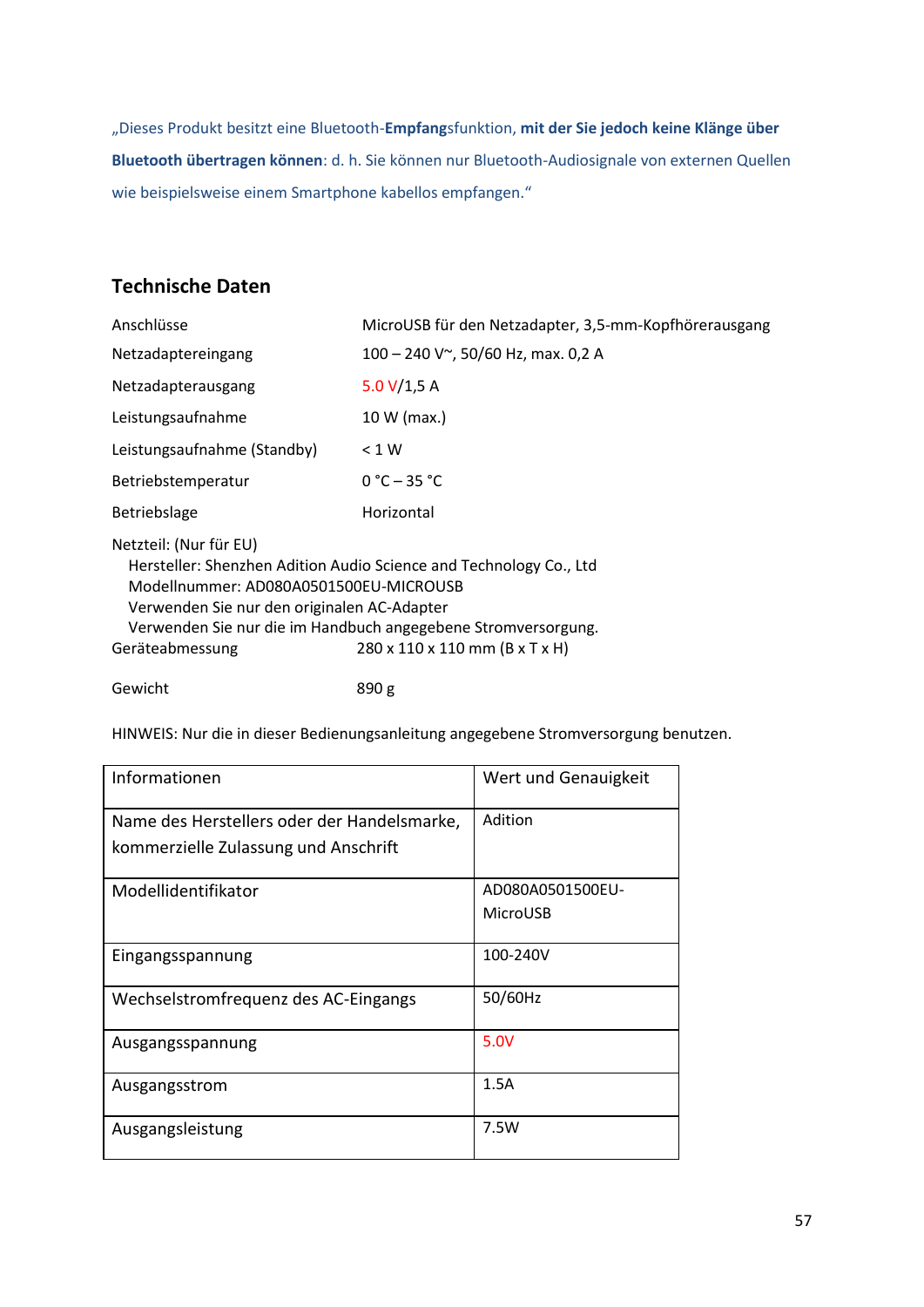| Durchschnittliche Effizienz bei Normallast | 77.33% |
|--------------------------------------------|--------|
| Effizienz bei Niederlast (10 %)            | 71.82% |
| Leistungsaufnahme bei Nulllast             | 0.04W  |

# **Garantie**

Lenco bietet Leistungen und Garantien im Einklang mit Europäischem Recht. Im Falle von Reparaturen (sowohl während als auch nach Ablauf der Garantiezeit) sollten Sie deshalb Ihren Einzelhändler kontaktieren.

Wichtiger Hinweis: Es ist nicht möglich, Produkte für Reparaturen direkt an Lenco zu schicken.

Wichtiger Hinweis: Wenn dieses Gerät für welchen Grund auch immer durch ein nicht offizielles Service-Center geöffnet wurde oder durch dieses Service-Center darauf zugegriffen wurde, erlischt die Garantie.

Dieses Gerät ist nicht für professionelle Zwecke geeignet. Falls das Gerät für professionelle Zwecke eingesetzt wird, erlöschen alle Garantieverpflichtungen seitens des Herstellers.

# **Haftungsausschluss**

Aktualisierungen der Firmware und/oder Hardware-Komponenten werden regelmäßig durchgeführt. Aus diesem Grund können einige der Anleitungen, Spezifikationen und Abbildungen in dieser Dokumentation zu dem Ihnen vorliegendem Gerät leicht abweichen. Alle in diesem Handbuch beschriebenen Elemente dienen nur zur Illustration und treffen auf Ihre individuelle Situation möglicherweise nicht zu. Aus der in diesem Handbuch getätigten Beschreibung können keine Rechtsansprüche oder Leistungsanforderungen geltend gemacht werden.

# **Entsorgung des Altgeräts**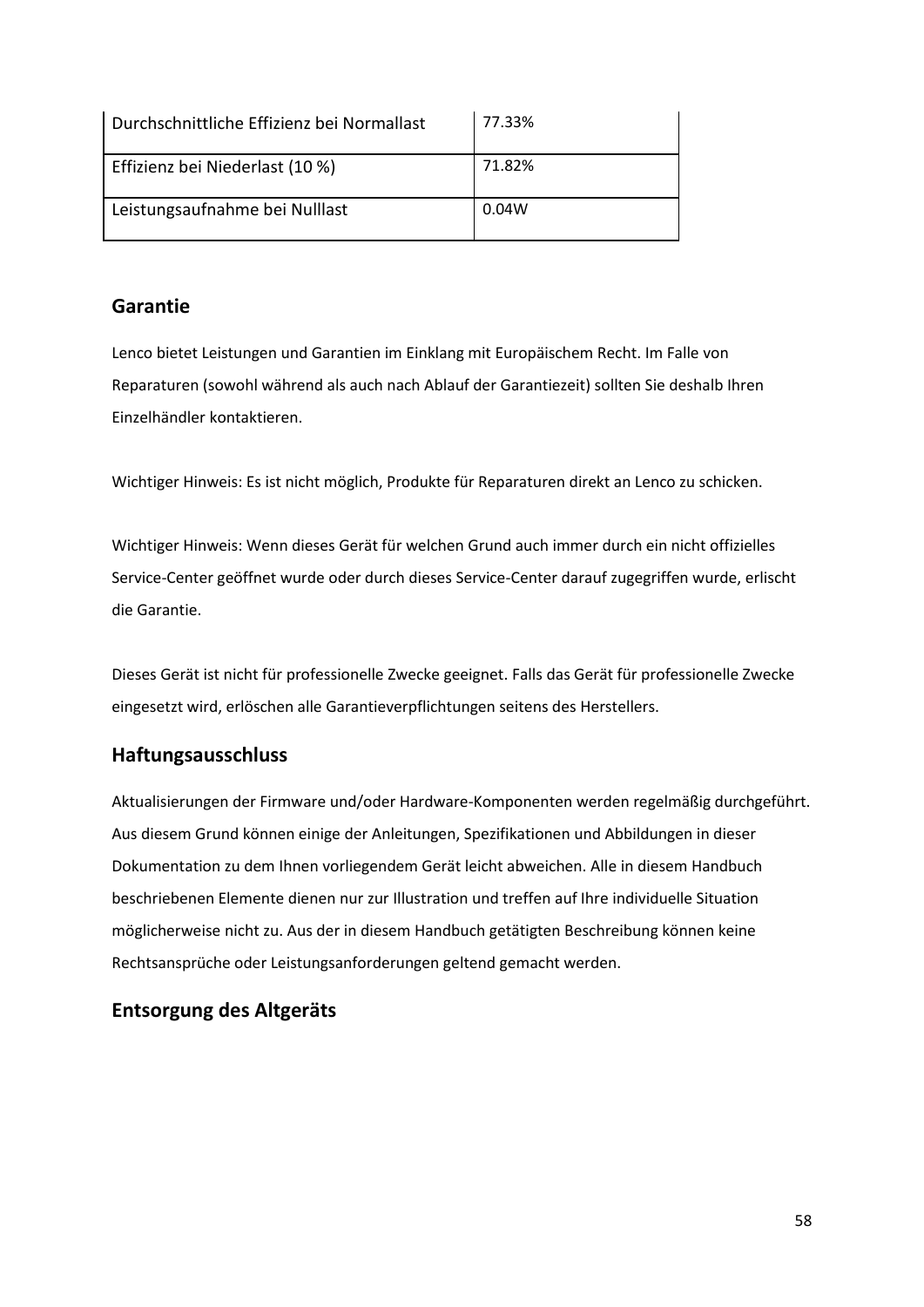

Dieses Symbol zeigt an, dass das entsprechende Produkt oder dessen Akku/Batterie in Europa nicht mit dem normalen Hausmüll entsorgt werden darf. Um die ordnungsgemäße Abfallbehandlung des Produkts und dessen Akku/Batterie zu gewährleisten, müssen diese im Einklang mit allen anwendbaren örtlichen Vorschriften zur Entsorgung von Elektrogeräten und Akkus/Batterien entsorgt werden. Dabei helfen Sie, natürliche Ressourcen zu schonen und Umweltschutzstandards zur Verwertung und Entsorgung von Altgeräten aufrecht zu halten (Richtlinie über Entsorgung Elektrischer und Elektronischer Altgeräte).

# **CE-Kennzeichen**

Hiermit erklärt Commaxx B.V. Wiebachstraat 37, 6466 NG Kerkrade, Die Niederlande, dass dieses Produkt den grundsätzlichen Anforderungen der EU-Richtlinie entspricht.

Die Konformitätserklärung kann unter folgendem Link abgerufen werden: [techdoc@commaxxgroup.com](mailto:techdoc@commaxxgroup.com)

 $\epsilon$ 

# **Service**

Besuchen Sie bitte für weitere Informationen und unseren Kundendienst unsere Homepage

### [www.lenco.com](http://www.lenco.com/)

Commaxx B.V. Wiebachstraat 37, 6466 NG Kerkrade, Die Niederlande.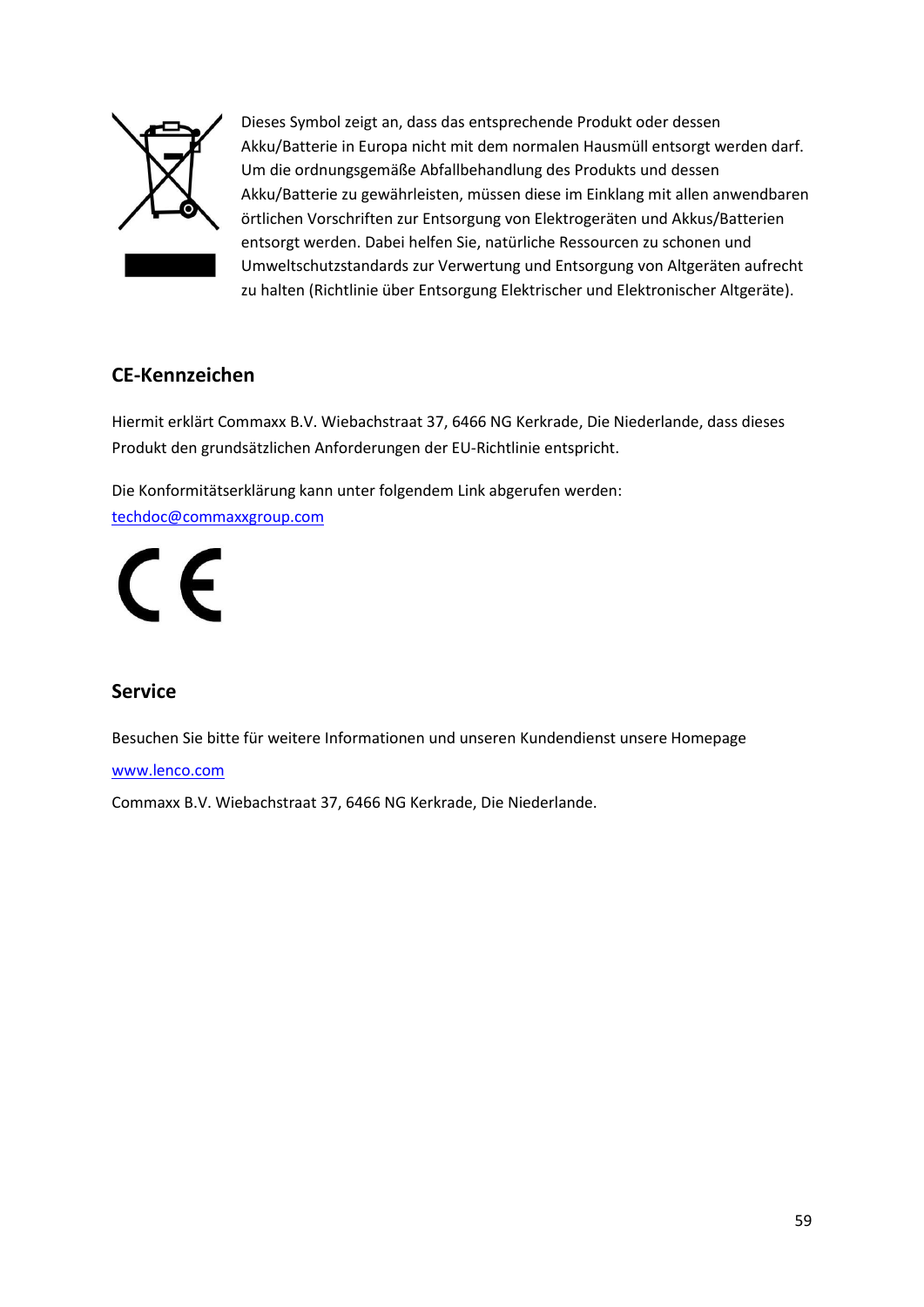#### **ATTENTION :**

L'utilisation de commandes ou d'ajustements ou l'exécution de procédures autres que celles spécifiées dans le présent document peuvent entraîner une exposition dangereuse aux radiations.

#### **PRÉCAUTIONS AVANT UTILISATION**

#### **GARDEZ CES INSTRUCTIONS À L'ESPRIT :**

- 30. Ne couvrez pas et n'obturez pas les ouvertures de ventilation. Lorsque vous placez l'appareil sur une étagère, laissez 5 cm (2") d'espace libre tout autour de l'appareil.
- 31. Installez-le conformément au mode d'emploi fourni.
- 32. Gardez l'appareil à l'écart des sources de chaleur telles que des radiateurs, appareils de chauffage, fours, bougies et autres produits générant de la chaleur ou une flamme nue. L'appareil ne peut être utilisé que dans des climats modérés. Les environnements extrêmement froids ou chauds doivent être évités. La plage de température de fonctionnement se situe entre 0° et 35° C.
- 33. Évitez d'utiliser l'appareil à proximité de champs magnétiques puissants.
- 34. Des décharges électrostatiques peuvent perturber le fonctionnement de cet appareil. Dans ce cas, il suffit de réinitialiser et de redémarrer l'appareil en suivant le mode d'emploi. Pendant le transfert de fichiers, manipulez l'appareil avec précaution et faites-le fonctionner dans un environnement sans électricité statique.
- 35. Mise en garde ! N'introduisez jamais un objet dans l'appareil par les ouvertures et les fentes de ventilation. Étant donné que des tensions élevées sont présentes à l'intérieur du produit, l'insertion d'un objet peut entraîner une électrocution et/ou court-circuiter les composants internes. Pour les mêmes raisons, ne versez pas de l'eau ou un liquide sur le produit.
- 36. Ne l'utilisez pas dans des endroits humides tels qu'une salle de bain, une cuisine pleine de vapeur ou à proximité d'une piscine.
- 37. L'appareil ne doit pas être exposé à des écoulements ou des éclaboussures et aucun objet contenant un liquide, tel qu'un vase, ne doit être posé sur ou près de l'appareil.
- 38. N'utilisez pas cet appareil lorsque de la condensation est possible. Lorsque l'appareil est utilisé dans une pièce humide et chaude, des gouttelettes d'eau ou de la condensation peuvent se former à l'intérieur de l'appareil et affecter son fonctionnement. Laissez l'appareil hors tension pendant 1 ou 2 heures avant de le mettre en marche : l'appareil doit être sec avant sa mise sous tension.
- 39. Bien que ce dispositif soit fabriqué avec le plus grand soin et contrôlé à plusieurs reprises avant de quitter l'usine, des problèmes peuvent néanmoins survenir, comme avec tous les appareils électriques. Si l'appareil émet de la fumée ou en cas d'accumulation excessive de la chaleur ou d'un phénomène inattendu, débranchez immédiatement la fiche d'alimentation du secteur.
- 40. Cet appareil doit fonctionner avec la source d'alimentation indiquée sur la plaque signalétique. Si vous n'êtes pas sûr du type d'alimentation utilisé chez vous, contactez votre revendeur ou le fournisseur local d'électricité.
- 41. Tenez l'appareil à l'abri des animaux. Certains animaux aiment ronger les cordons électriques.
- 42. Pour nettoyer l'appareil, servez-vous d'un chiffon doux et sec. N'utilisez pas de solvant ni d'autre liquide à base de pétrole. Pour enlever les taches importantes, vous pouvez vous servir d'un chiffon humide imbibé d'une solution de détergent diluée.
- 43. Le fournisseur n'est pas responsable des dommages ou pertes de données causés par un dysfonctionnement, une utilisation abusive, une modification de l'appareil ou un remplacement de la batterie.
- 44. N'interrompez pas la connexion lorsque l'appareil formate ou transfère des fichiers. Dans le cas contraire, les données pourraient être endommagées ou perdues.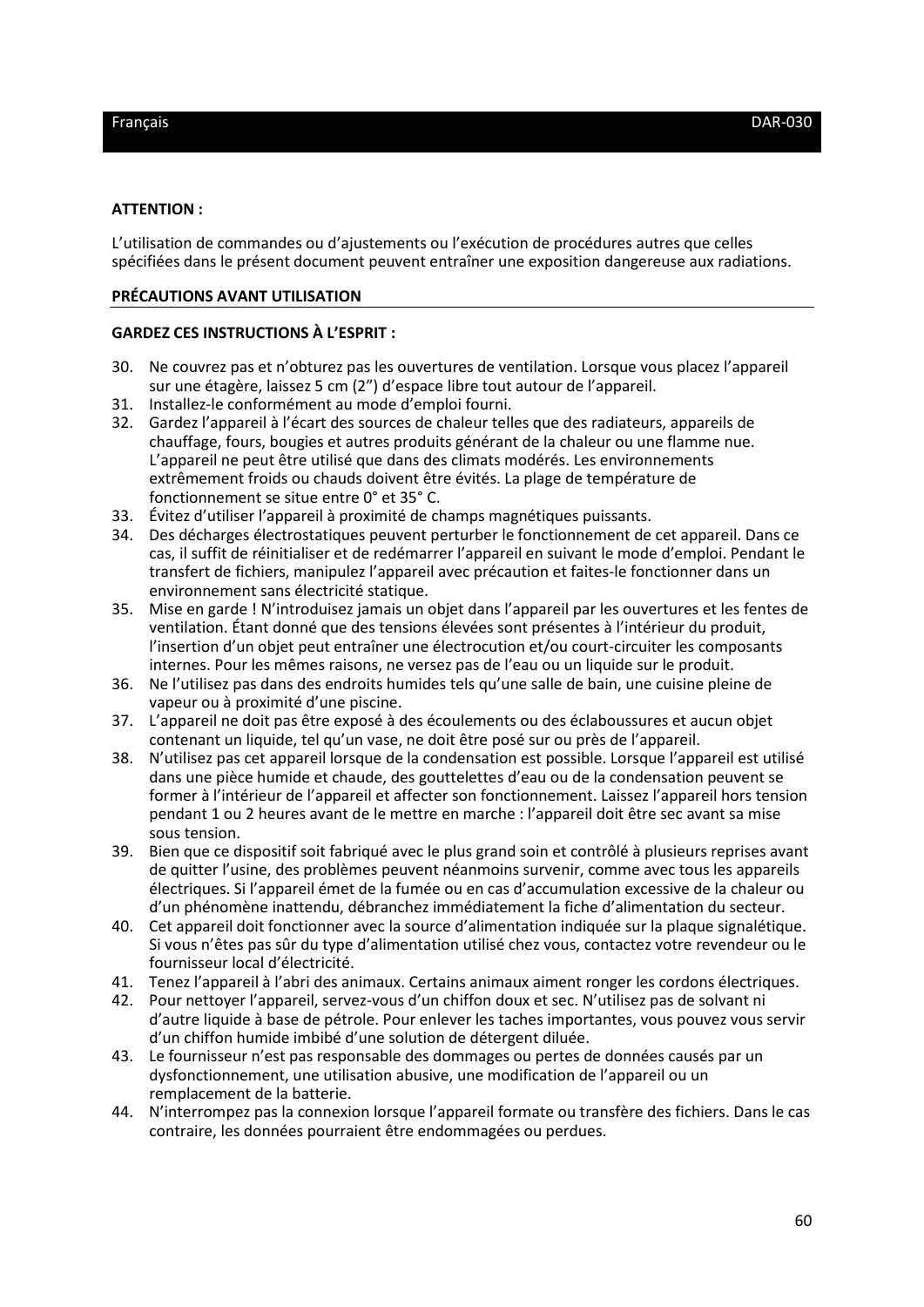- 45. Si l'appareil a une fonction de lecture USB, il faut brancher la clé USB directement sur l'appareil. N'utilisez pas un câble d'extension USB, car cela peut causer des interférences entraînant des pertes de données.
- 46. L'étiquette de classification se trouve sur le panneau inférieur ou arrière de l'appareil.
- 47. Cet appareil ne doit pas être utilisé par des personnes (y compris les enfants) souffrant de déficiences physiques, sensorielles ou mentales, ou d'un manque d'expérience et de connaissances, à moins qu'elles n'aient été supervisées ou qu'une personne responsable de leur sécurité ne leur ait donné des instructions sur l'utilisation correcte de l'appareil.
- 48. Ce produit est réservé à un usage non professionnel, et non pas à un usage commercial ni industriel.
- 49. Vérifiez que l'appareil est en position stable. La garantie ne couvre pas les dégâts occasionnés par l'utilisation de cet appareil en position instable, par les vibrations, les chocs ou par la nonobservation de tout autre avertissement ou précaution contenus dans ce mode d'emploi.
- 50. N'ouvrez jamais cet appareil.
- 51. Ne placez jamais cet appareil sur un autre appareil électrique.
- 52. Ne laissez pas les sacs en plastique à la portée des enfants.
- 53. Utilisez uniquement les accessoires recommandés par le fabricant.
- 54. Confiez l'entretien et les réparations à un personnel qualifié. Une réparation est nécessaire lorsque l'appareil a été endommagé de quelque façon que ce soit, par exemple lorsque le cordon d'alimentation ou la prise sont endommagés, lorsqu'un liquide s'est déversé ou des objets sont tombés sur l'appareil, lorsque l'appareil a été exposé à la pluie ou à l'humidité, lorsqu'il ne fonctionne pas correctement ou est tombé.
- 55. Une exposition prolongée à la musique avec un volume élevé peut entraîner une perte auditive temporaire ou permanente.
- 56. Si l'appareil est livré avec un câble d'alimentation ou un adaptateur secteur :
	- ⚫ En cas de problème, débranchez le cordon d'alimentation CA et confiez l'entretien à un personnel qualifié.
	- ⚫ Ne marchez pas sur l'adaptateur secteur ou ne le coincez pas. Faites très attention, en particulier à proximité des fiches et du point de sortie du câble. Ne placez pas d'objets lourds sur l'adaptateur secteur, car ils pourraient l'endommager. Gardez l'appareil hors de portée des enfants ! Ils pourraient se blesser gravement s'ils jouent avec le câble d'alimentation.
	- ⚫ Débranchez cet appareil pendant les orages ou lorsqu'il n'est pas utilisé pendant une longue durée.
	- La prise secteur doit être installée près de l'appareil et doit être facilement accessible.
	- ⚫ Ne surchargez pas les prises de courant ou les rallonges. Une surcharge peut entraîner un incendie ou une électrocution.
	- Les appareils de classe 1 doivent être branchés à une prise de courant disposant d'une connexion protectrice à la terre.
	- Les appareils à la norme de construction de classe 2 ne nécessitent pas de connexion à la terre.
	- ⚫ Tirez toujours sur la fiche pour débrancher le cordon de la prise secteur. Ne tirez pas sur le cordon d'alimentation. Cela pourrait provoquer un court-circuit.
	- ⚫ N'utilisez pas un cordon ou une fiche d'alimentation endommagé ni une prise desserrée. Vous courez un risque d'incendie ou de décharge électrique.
- 57. Si le produit contient ou est livré avec une télécommande contenant des piles boutons : Avertissement :
	- ⚫ « N'ingérez pas la pile, car vous risquez une brûlure chimique » ou une formule équivalente.
	- ⚫ La télécommande fournie contient une pile bouton/pièce de monnaie. Si la pile est avalée, elle peut causer de graves brûlures internes en seulement 2 heures et peut entraîner la mort.
	- ⚫ Tenez les piles neuves et usagées hors de portée des enfants.
	- ⚫ Si le compartiment à piles ne se ferme pas correctement, cessez d'utiliser l'appareil et tenez-le hors de portée des enfants.
	- ⚫ Si vous pensez que les piles ont été avalées ou placées à l'intérieur d'une partie du corps, consultez un médecin immédiatement.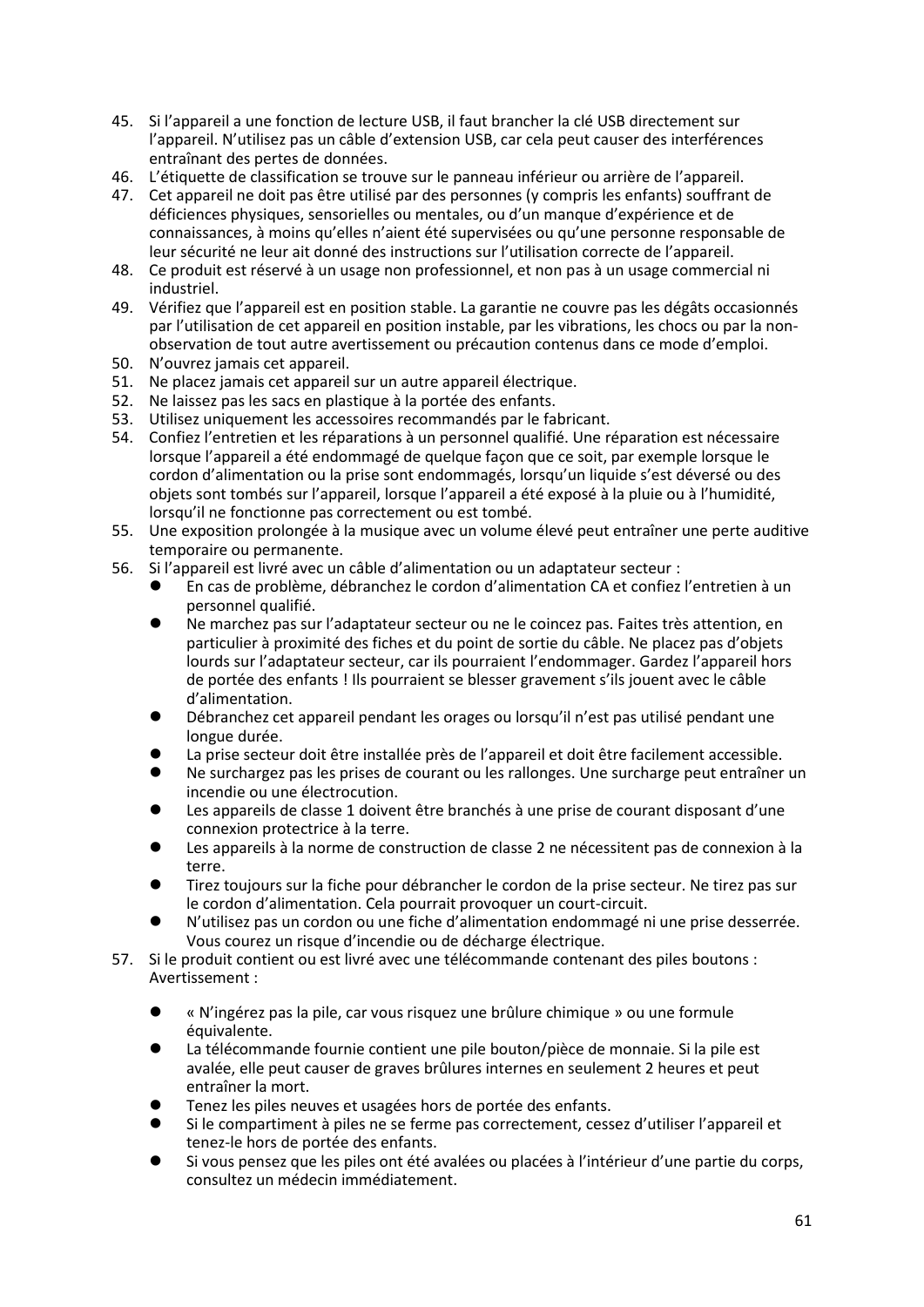- 58. Mise en garde relative à l'utilisation des piles :
	- ⚫ Risque d'explosion si la pile est mal remplacée. Remplacez les piles par des piles d'un type identique ou équivalent.
	- ⚫ Pendant l'utilisation, le stockage ou le transport, la pile ne doit pas être soumise à des températures extrêmement élevées ou basses, à une faible pression d'air à haute altitude.
	- Le remplacement d'une pile par une autre de type incorrect peut entraîner une explosion ou une fuite de liquide ou de gaz inflammable.
	- L'introduction d'une pile dans le feu ou dans un four chaud, l'écrasement ou le découpage mécanique peut entraîner une explosion.
	- ⚫ L'exposition d'une pile dans un environnement à température extrêmement élevée peut entraîner une explosion ou une fuite de liquide ou de gaz inflammable.
	- ⚫ L'exposition d'une pile à une pression d'air extrêmement basse peut entraîner une explosion ou une fuite de liquide ou de gaz inflammable.
	- ⚫ Veuillez considérer les questions environnementales lors de la mise au rebut des piles.

## **INSTALLATION**

- Déballez toutes les pièces et enlevez le matériau de protection.
- Ne connectez pas l'unité au secteur avant d'avoir vérifié la tension du secteur et avant que toutes les autres connexions n'aient été effectuées.

### **Accessoires :**

1. Mode d'emploi



2. Adaptateur de puissance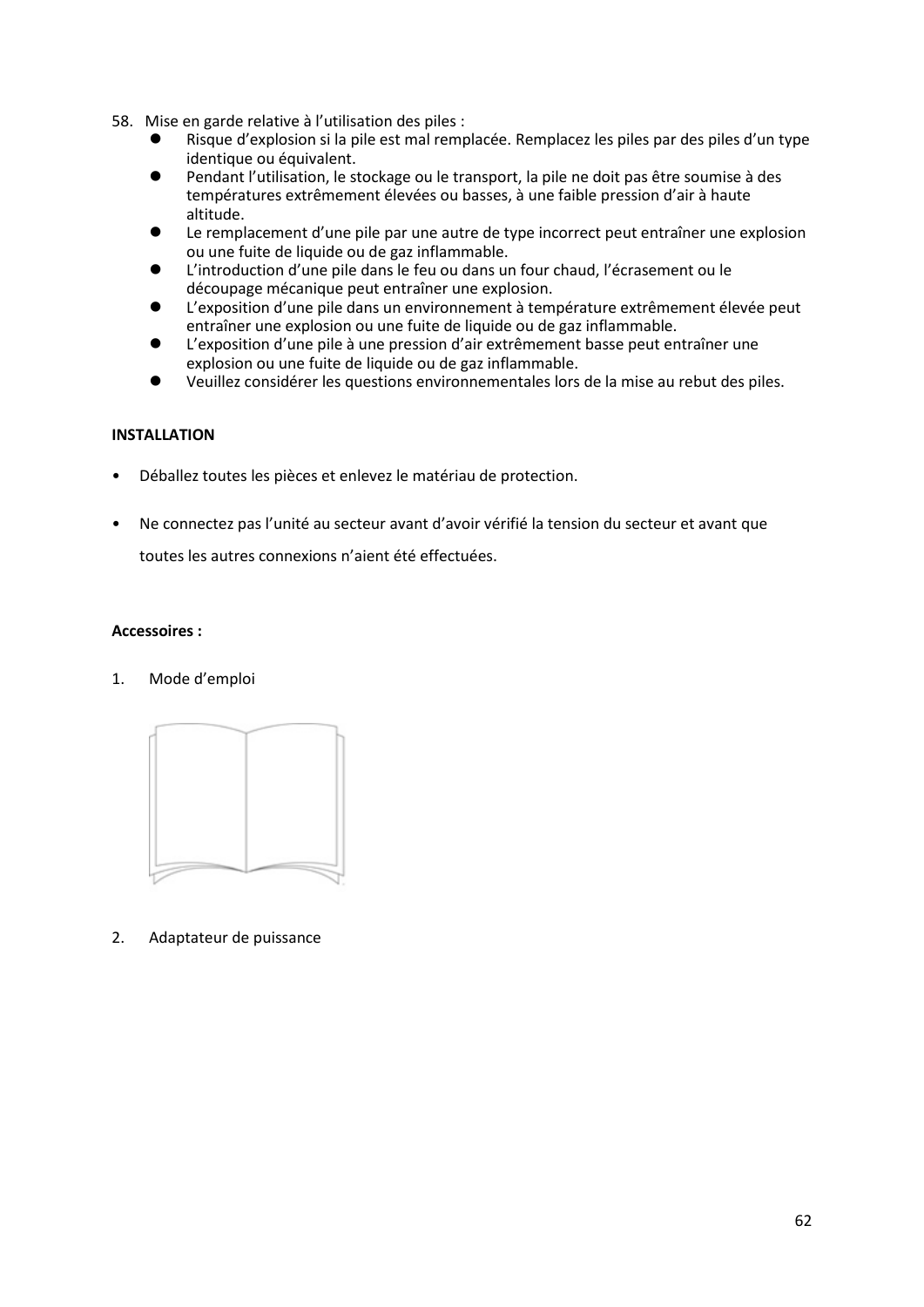

**3. Télécommande**

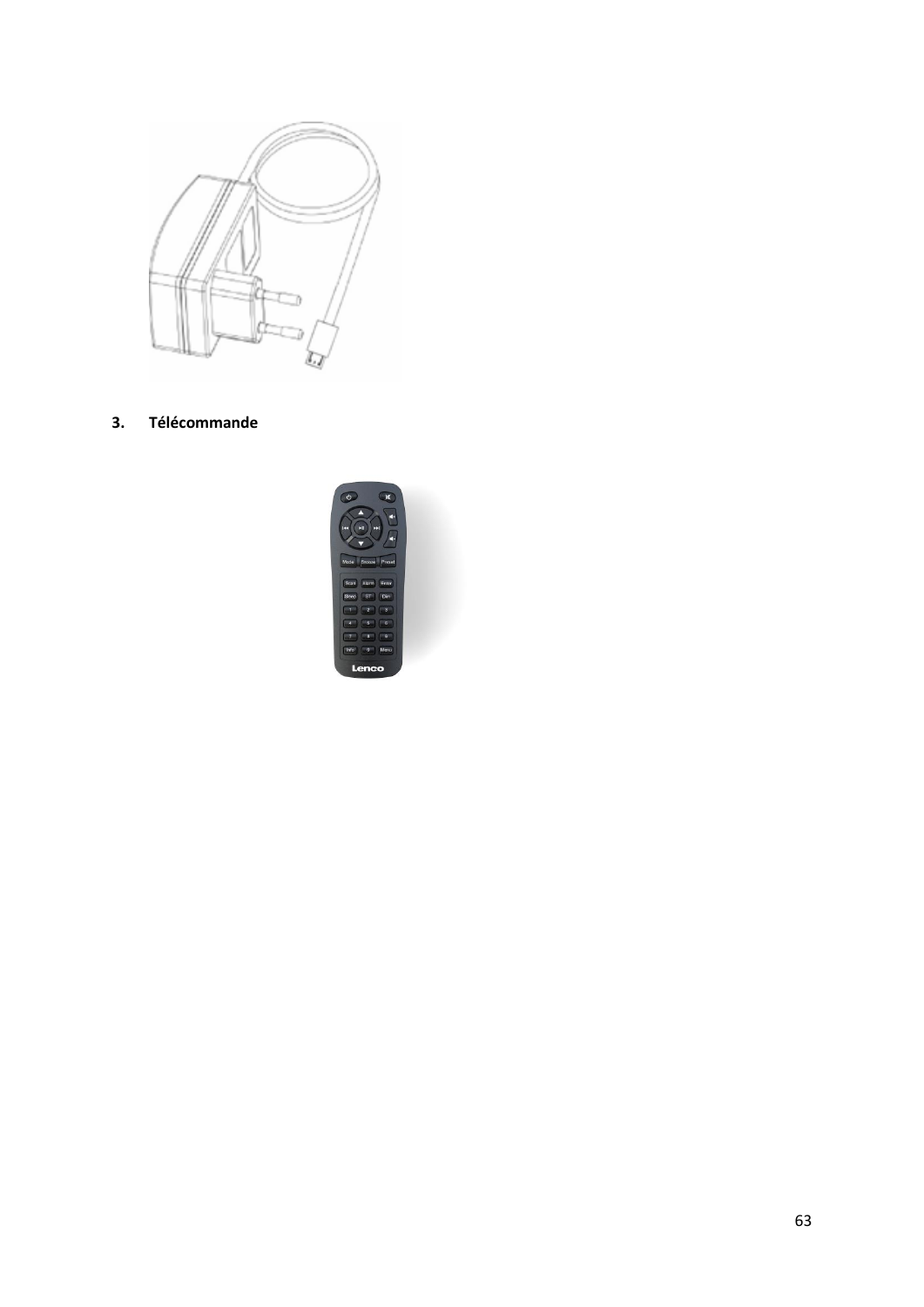# **Aperçu de la façade du produit**



- 1. Bouton gauche/de stations
- 2. Bouton du menu
- 3. Bouton veille
- 4. Bouton Mode
- 5. Bouton Présélection
- 6. Bouton Veille
- 7. Bouton Arrière/Droit
- 8. Bouton Alarme
- 9. Touche OK/Vol+/Vol-/Nagivation/Lecture/pause/Répétition/Info
- 10. Affichage couleur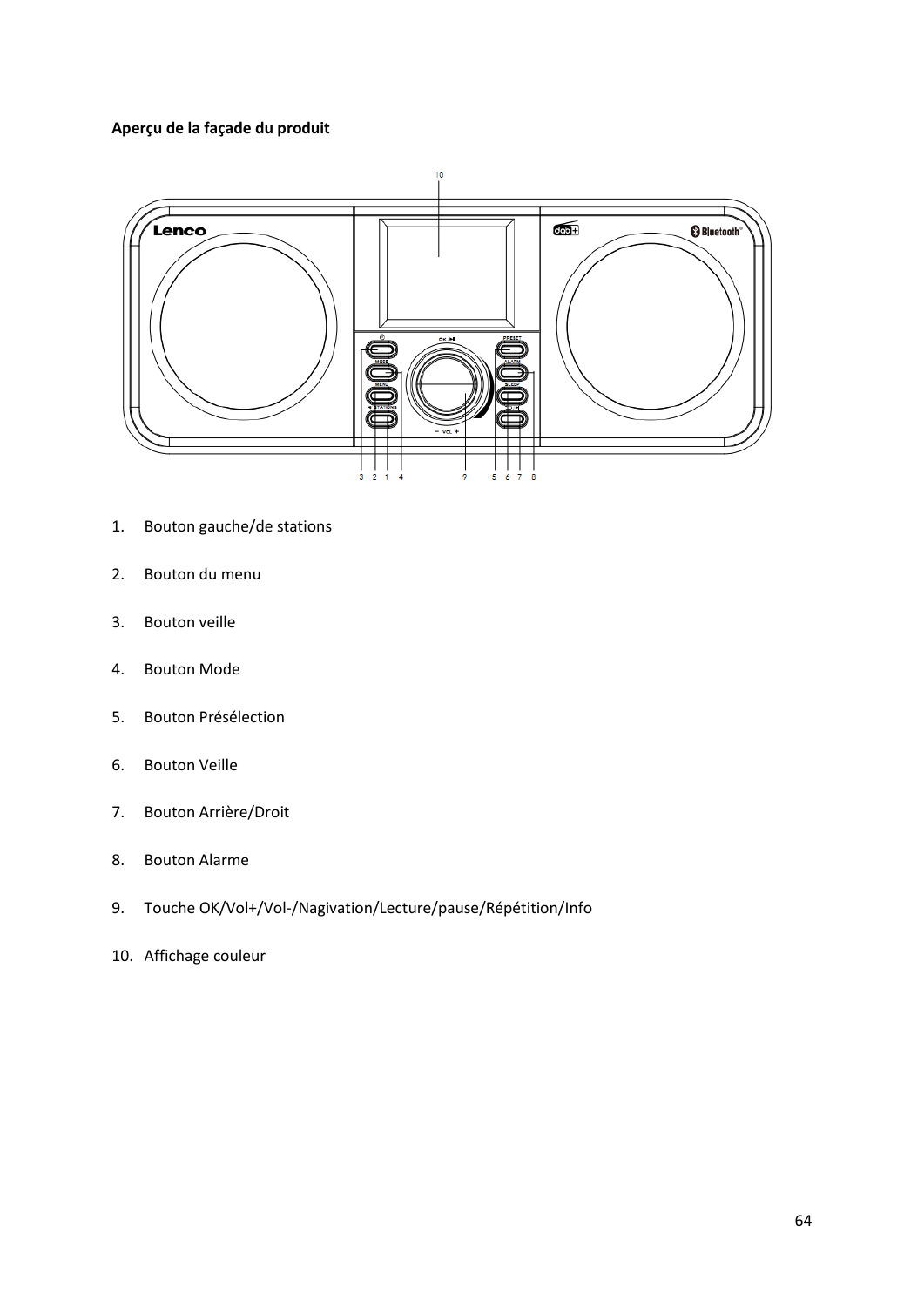## **Aperçu de la partie supérieure du produit**



11. 5 boutons de présélection

# **Aperçu de l'arrière du produit**



- 12. Interrupteur MARCHE/ARRÊT
- 13. Prise d'entrée CC
- 14. Prise de sortie pour casque
- 15. Antenne télescopique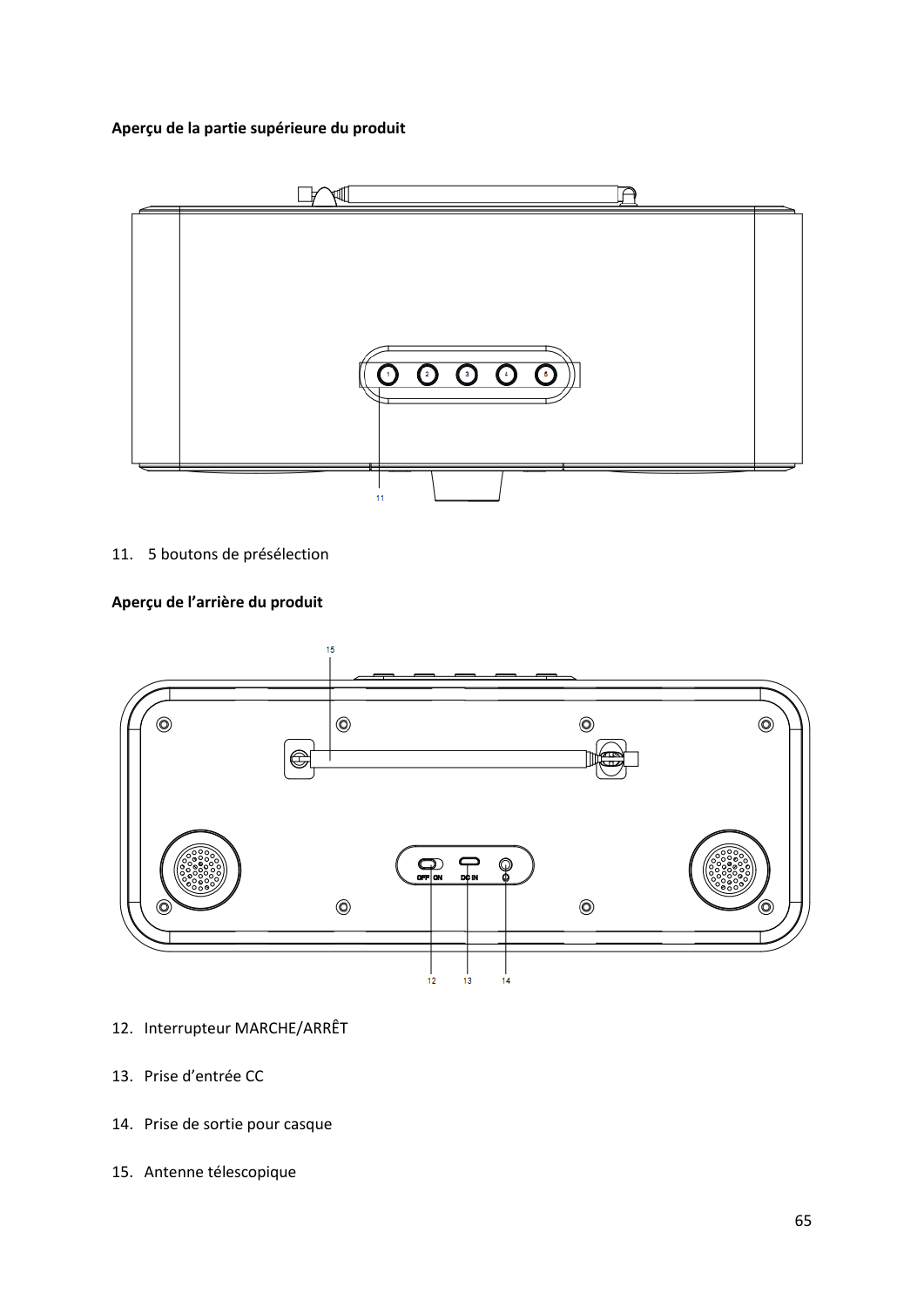## **Aperçu de la télécommande**



- 1. Bouton veille
- 2. Bouton Sourdine
- 3. Bouton Haut
- 4. Bouton Gauche
- 5. Bouton Droit
- 6. Bouton Bas
- 7. Bouton OK//Lecture/pause
- 8. Bouton Vol+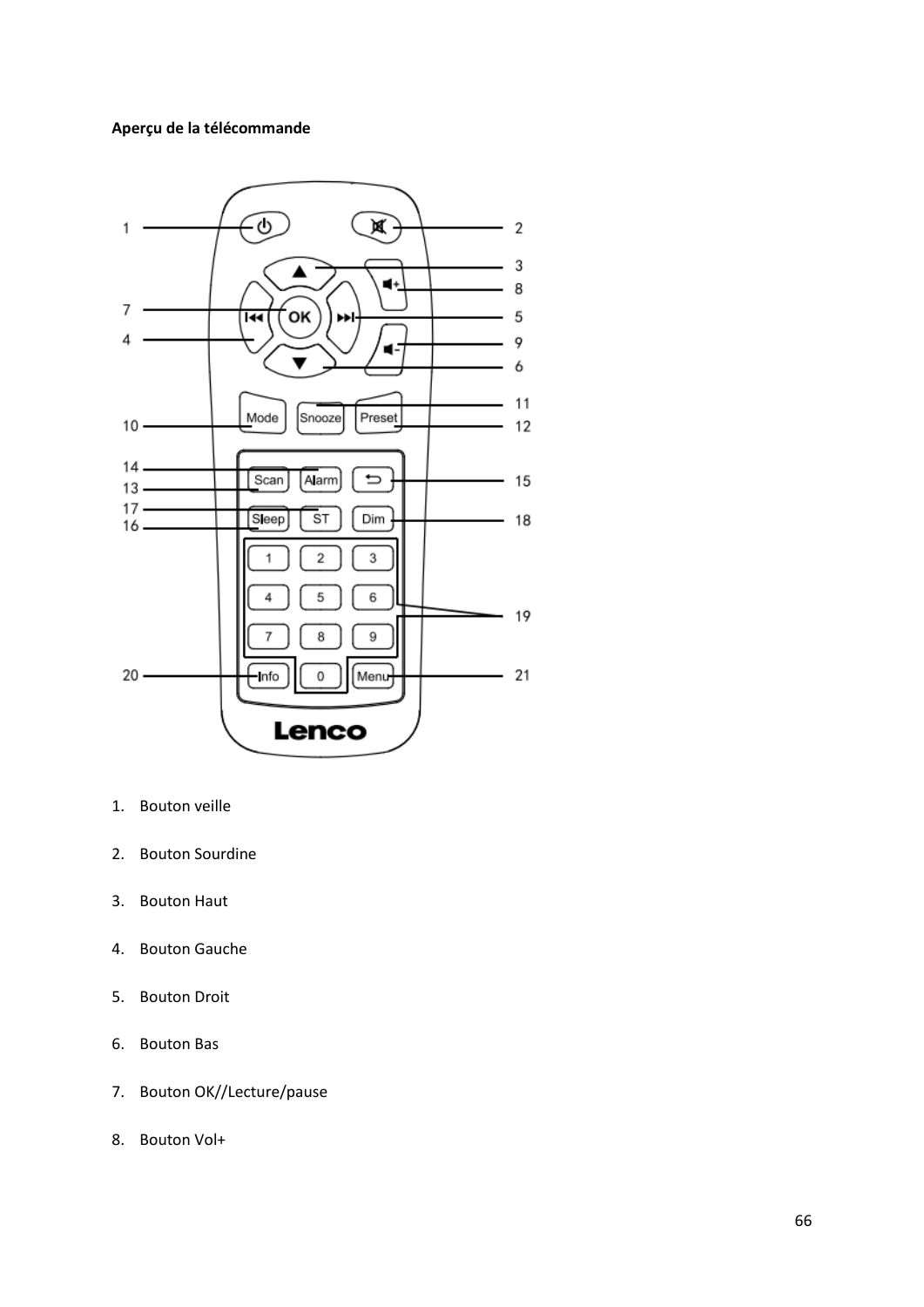- 9. Bouton Vol-
- 10. Bouton Mode
- 11. Touche rappel d'alarme
- 12. Bouton Présélection
- 13. Bouton Recherche
- 14. Bouton Alarme
- 15. Bouton Retour
- 16. Bouton Veille
- 17. Bouton Stéréo/Mono
- 18. Bouton Variateur
- 19. Touches numériques préréglées
- 20. Bouton Info
- 21. Bouton du menu

#### **Première utilisation**

Avant utilisation, vérifiez que la TENSION mentionnée sur l'étiquette de l'alimentation correspond à celle de votre secteur.

Utilisez l'adaptateur d'alimentation fourni pour brancher l'appareil à une prise secteur.

Mettez en marche l'appareil grâce à l'interrupteur d'alimentation à l'arrière.

# **Fonctionnement de base - Démarrage**

### **Fonctionnement de base - Démarrage**

- 1. Connectez l'adaptateur secteur à la prise micro USB, étendez complètement l'antenne télescopique, branchez l'appareil sur le secteur et allumez-le.
- 2. Le rétroéclairage de l'écran s'allume et l'horloge (00:00:00) (l'heure n'est pas réglée) clignote.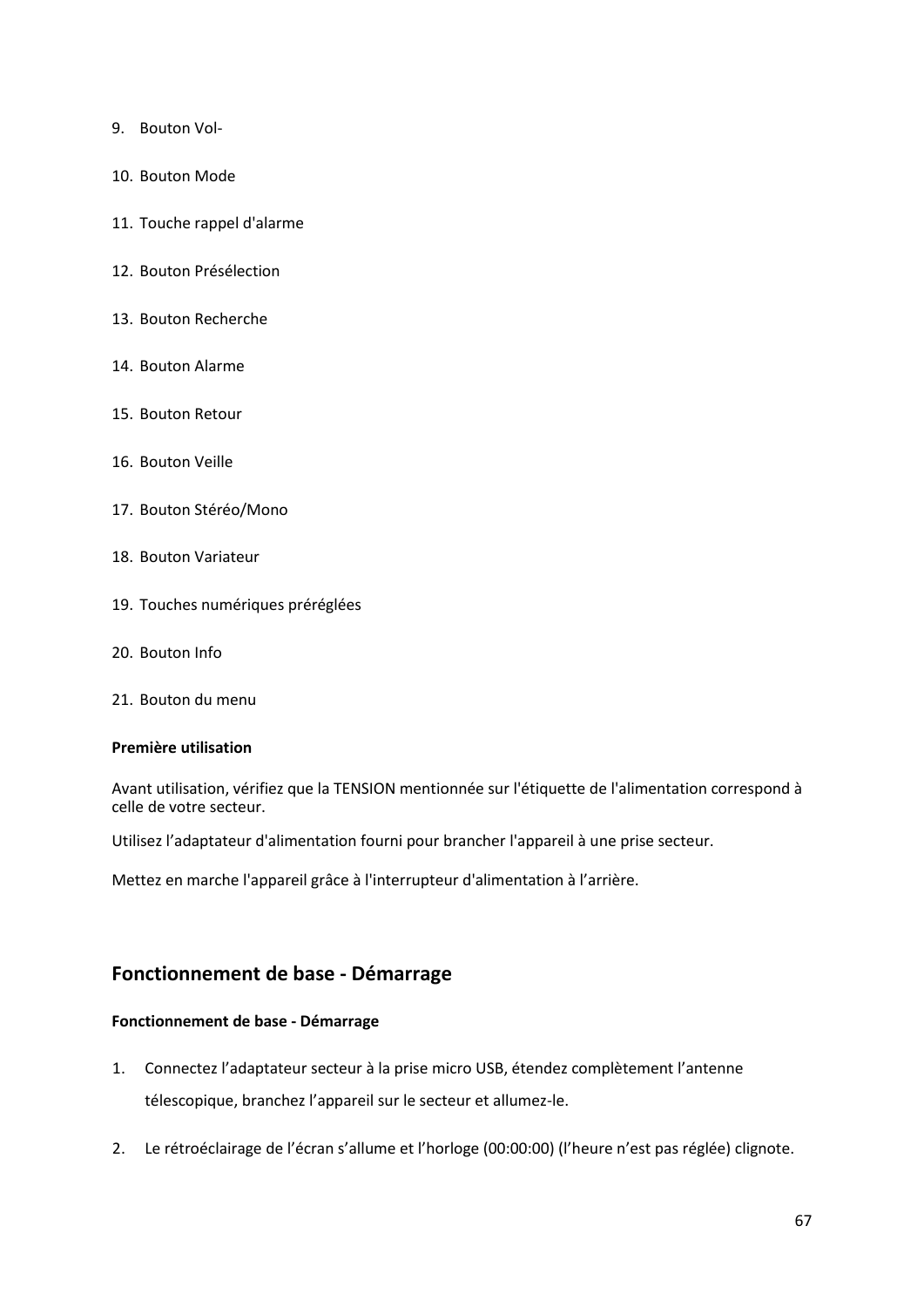- 3. Lors de la toute première utilisation, le mode DAB est automatiquement sélectionné et la radio effectue un balayage complet. L'écran affiche « Scanning » (Balayage) avec un indicateur à barres indiquant la progression du balayage et le nombre total de stations trouvées.
- 4. Une fois que la recherche est terminée, la radio lira la première station trouvée dans l'ordre alphanumérique. Si la radio ne trouve aucune station, le message « No DAB Station » (Aucune station DAB) s'affiche.
- 5. Réglez le volume au niveau de votre choix à l'aide du bouton VOL(+/-).
- 6. Appuyez sur la touche des stations et utilisez le bouton pour faire défiler la liste des stations. Appuyez sur le bouton OK une fois sur votre station favorite.
- 7. Appuyez sur la touche Mode pour basculer entre les modes d'entrée DAB, FM, Bluetooth et Aux,
- 8. Appuyez sur la touche de mise en veille pour passer en mode Standby « Standby » (veille).
- 9. Appuyez sur Sleep pour régler la minuterie de mise en veille : Tournez le bouton Volume pour choisir entre Sleep off (Veille désactivée)-15 minutes-30 minutes-45 mintues-60 minutes-90 minutes. La radio se met en veille lorsque le décompte du temps sélectionné est achevé.

# **Utilisation du mode DAB de la radio**

## **Mode DAB - Plein écran**

Cette fonction permet de rechercher toutes les stations DAB disponibles et les canaux de la Bande III.

En mode DAB, appuyez sur la touche Menu et tournez le bouton ok pour sélectionner « Full Scan » (Plein écran), puis appuyez brièvement sur le bouton ok pour lancer le balayage complet des stations DAB. Une fois le balayage terminé, la radio revient à la dernière station de radio DAB lue. Toutes les stations trouvées seront répertoriées dans la liste des stations qui s'affiche par une pression sur la touche « stations ».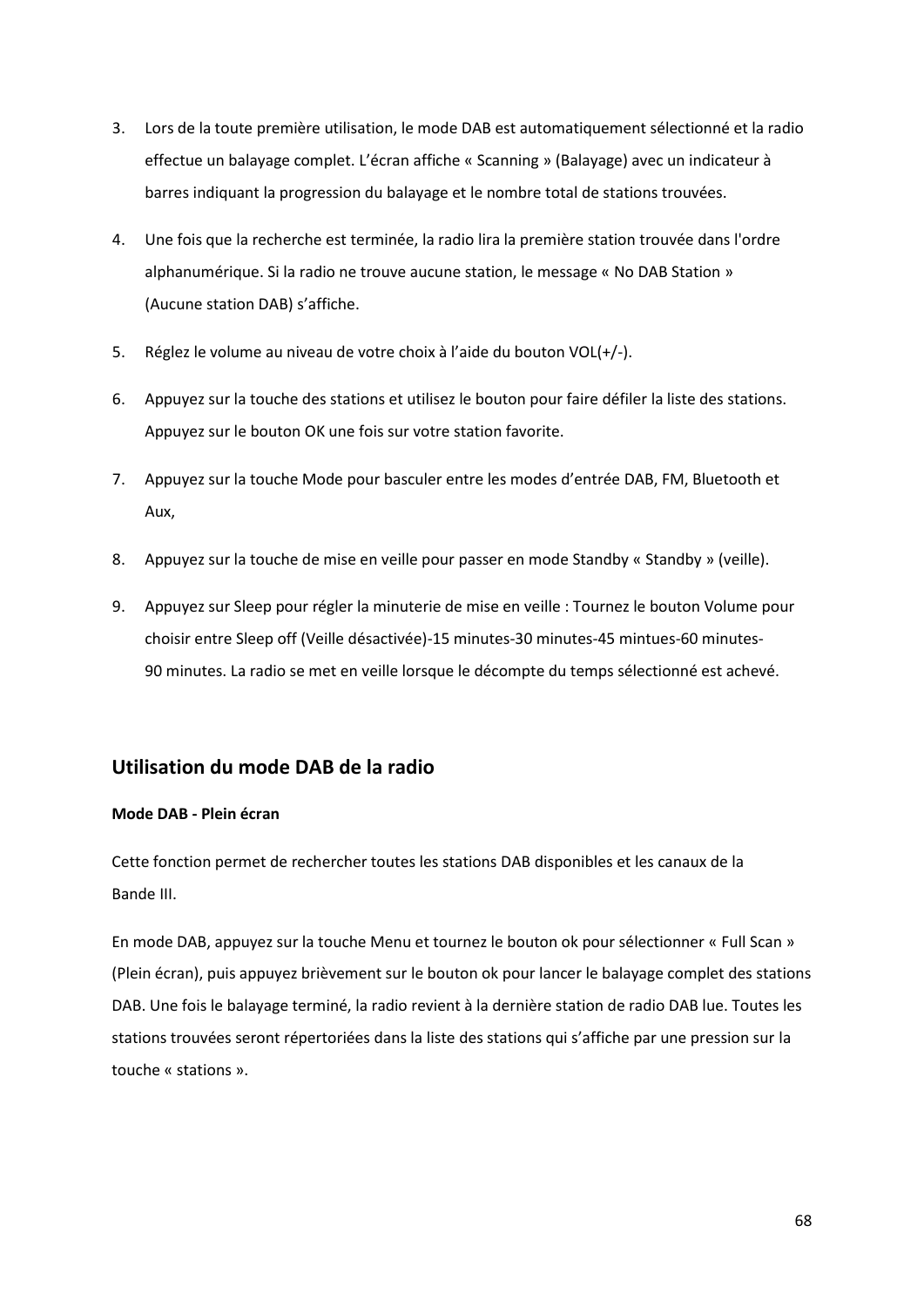### **Veuillez noter que les stations de radio DAB+ disponibles diffèrent d'une région/ville à l'autre.**

### **Mode DAB - Recherche manuelle**

Cette fonction permet d'ajouter un ensemble spécifique ou nouveau aux stations déjà disponibles sur la radio.

En mode DAB, appuyez sur la touche Menu et utilisez le bouton ok pour défiler jusqu'à ce que « Manual tune » (Recherche manuelle) soit en surbrillance, appuyez sur le bouton ok pour confirmer.

Utilisez le bouton ok pour naviguer jusqu'à ce que la fréquence de votre choix soit sélectionnée, puis appuyez sur le bouton ok, la fréquence et le nom de l'ensemble ainsi que l'intensité du signal s'affichent.

Appuyez à nouveau sur le bouton ok pour ajouter l'ensemble et syntoniser automatiquement cette station.

### **Mode DAB- Prune Invalid**

Cette fonction supprime les stations indisponibles de la liste des stations. Appuyez sur le bouton Menu. Utilisez le bouton ok pour défiler jusqu'à l'option « Prune Invalid » (effacer les stations non valables) et appuyez sur le bouton ok pour confirmer.

Tournez le bouton ok pour sélectionner (yes) (oui) afin de trier les stations invalides/non disponibles. Si vous sélectionnez (No) (Non), l'opération sera annulée.

### **Mode DAB- DRC**

**DRC renvoie à la compression de plage dynamique, et il s'agit d'augmenter l'intensité sonore la plus faible du signal audio, et de diminuer l'intensité sonore la plus forte.**

En mode DAB, appuyez sur la touche Menu et utilisez le bouton ok pour défiler jusqu'à ce que « DRC » soit en surbrillance. Appuyez sur le bouton ok pour confirmer.

Maintenant, utilisez le bouton ok pour défiler entre les niveaux off, high, low (désactivé, élevé, bas). Appuyez sur le bouton ok pour confirmer votre choix.

## **Mode DAB- mode affichage**

Cette fonction affiche diverses informations sur la station actuelle.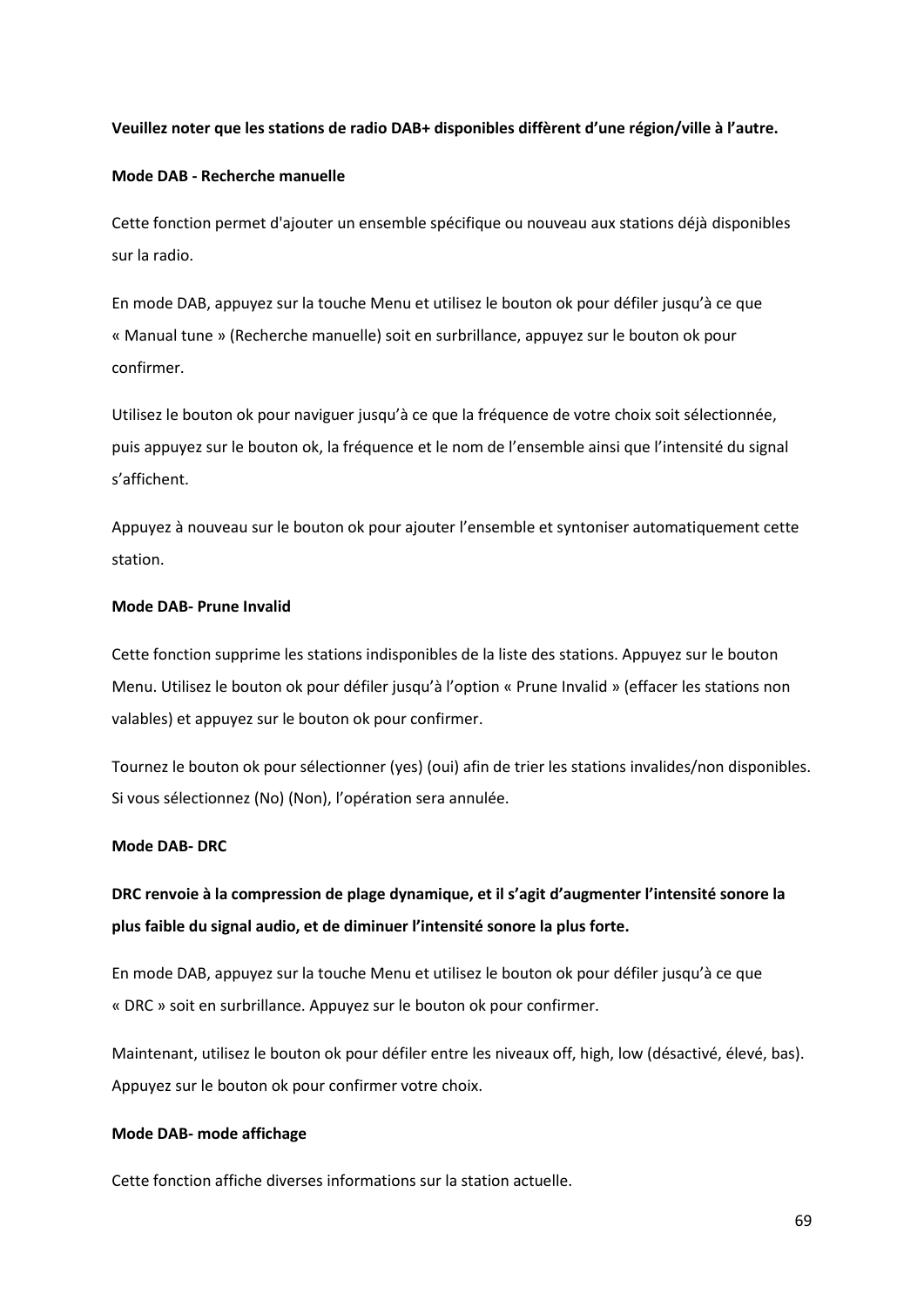Appuyez plusieurs fois sur le bouton ok pour faire défiler les informations suivantes :

**DLS (segment d'étiquette dynamique)**/texte radio- La station de radio peut inclure un message défilant sur le programme en cours.

**Ensemble/multiplexe (nom de groupe) :** L'ensemble/le multiplex est un groupe de stations qui sont regroupées et transmises ensemble en une seule fréquence. Il existe des multiplexes nationaux et locaux ; les locaux contiennent des stations qui sont spécifiques à votre zone locale.

**Frequency (Fréquence) :** L'écran affiche la fréquence de la station diffusée.

**Signal strength (Puissance du Signal) :** L'écran affiche une barre de défilement pour indiquer l'intensité du signal. Plus le signal est puissant, plus la barre est longue.

**Signal error (Erreur de signal) :** Elle s'affiche sous la forme d'un nombre compris entre 0 et 99. Il n'est pas possible d'écouter de façon satisfaisante une station de radio ayant un taux d'erreur de signal supérieur ou égal à 30.

**Audio bit rate (Débit binaire audio) :** L'écran affiche le débit binaire audio numérique du signal de réception en cours.

**Time and date (Heure et date) :** l'heure et la date seront automatiquement mises à jour par la radio.

### **Mode DAB- Réglages du système**

**Equalizer (Égaliseur) :** Tournez le bouton ok pour choisir entre les réglages -Normal-Classic (Classique)-Jazz-Pop-Pop-Rock-Speech (Voix)-My EQ-My EQ set up (Réglez) (Treble, Bass) (Aigus, Graves).

### **Time/Date (Heure/date) :** Réglage de l'heure/date

Appuyez sur le bouton ok, le chiffre de la date clignote, tournez le bouton ok pour choisir la date correcte et appuyez sur le bouton ok pour confirmer.

Le chiffre du mois commence à clignoter. Tournez le bouton ok pour choisir le mois approprié et appuyez sur le bouton ok pour confirmer.

Le chiffre de l'année commence à clignoter. Tournez le bouton ok pour choisir l'année appropriée et appuyez sur le bouton ok pour confirmer.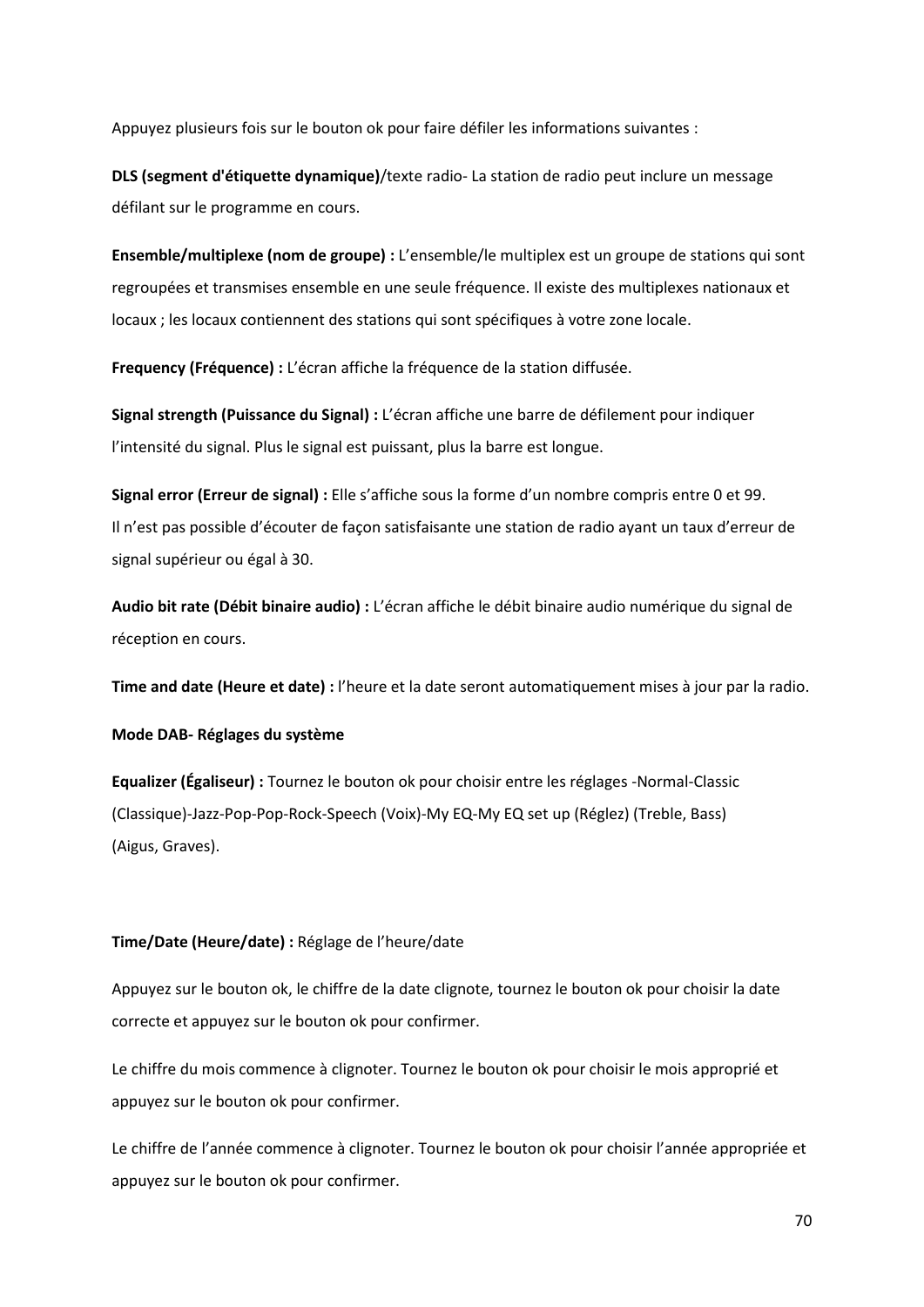Le chiffre de l'heure commence à clignoter. Tournez le bouton ok pour choisir l'heure appropriée et appuyez sur le bouton ok pour confirmer.

Le chiffre de minute commence à clignoter. Tournez le bouton ok pour choisir la minute appropriée et appuyez sur le bouton ok pour confirmer.

La configuration heure/date est maintenant terminée.

**Auto update (mise à jour automatique) :** Choisissez la source à partir de laquelle la radio mettra l'heure à jour automatiquement.

Vous pouvez choisir parmi les options suivantes :

- **Any (Toutes) :** la mise à jour de l'heure sera effectuée à partir du signal DAB ou FM
- **From Digital Radio (Depuis la radio numérique) :** mise à jour de l'heure à partir du signal DAB
- **From FM (Depuis la radio FM) :** mise à jour de l'heure depuis un canal RDS
- **No update (Aucune mise à jour) :** si vous souhaitez régler l'heure manuellement

**Set 12/24 hour (Réglage du format de 12/24 heures) :** Tournez le bouton ok pour choisir de régler l'affichage de l'heure sur le format 24 heures ou 12 heures.

**Set date format (Réglage du format de la date) :** Tournez le bouton ok pour choisir DD-MM-YYYY or MM-DD-YYYY (JJ-MM-AAAA ou MM-JJ-AAAA).

**Backlight (Rétroéclairage) :**Délaid'attente : on (activé)-10 s-20 s-30 s-45 s-60 s-90 s-120 s-180 s

Niveau Activé : Élevé-Moyen-Bas

Niveau de luminosité : Élevé-Moyen-Bas

**Language (Langue) :** English, Nederlands, Deutsch, Italiano, Francais, Dansk

**Factory reset (réinitialisation des réglages d'usine) :** Appuyez sur le bouton Ok et choisissez « Yes » (Oui) pour démarrer la réinitialisation aux paramètres d'usine.

**Software Update (Mise à jour du logiciel) :** Appuyez sur le bouton ok et choisissez « Yes » (Oui) pour mettre à jour le logiciel si nécessaire. La mise à jour ne peut se faire qu'avec un câble micro usb.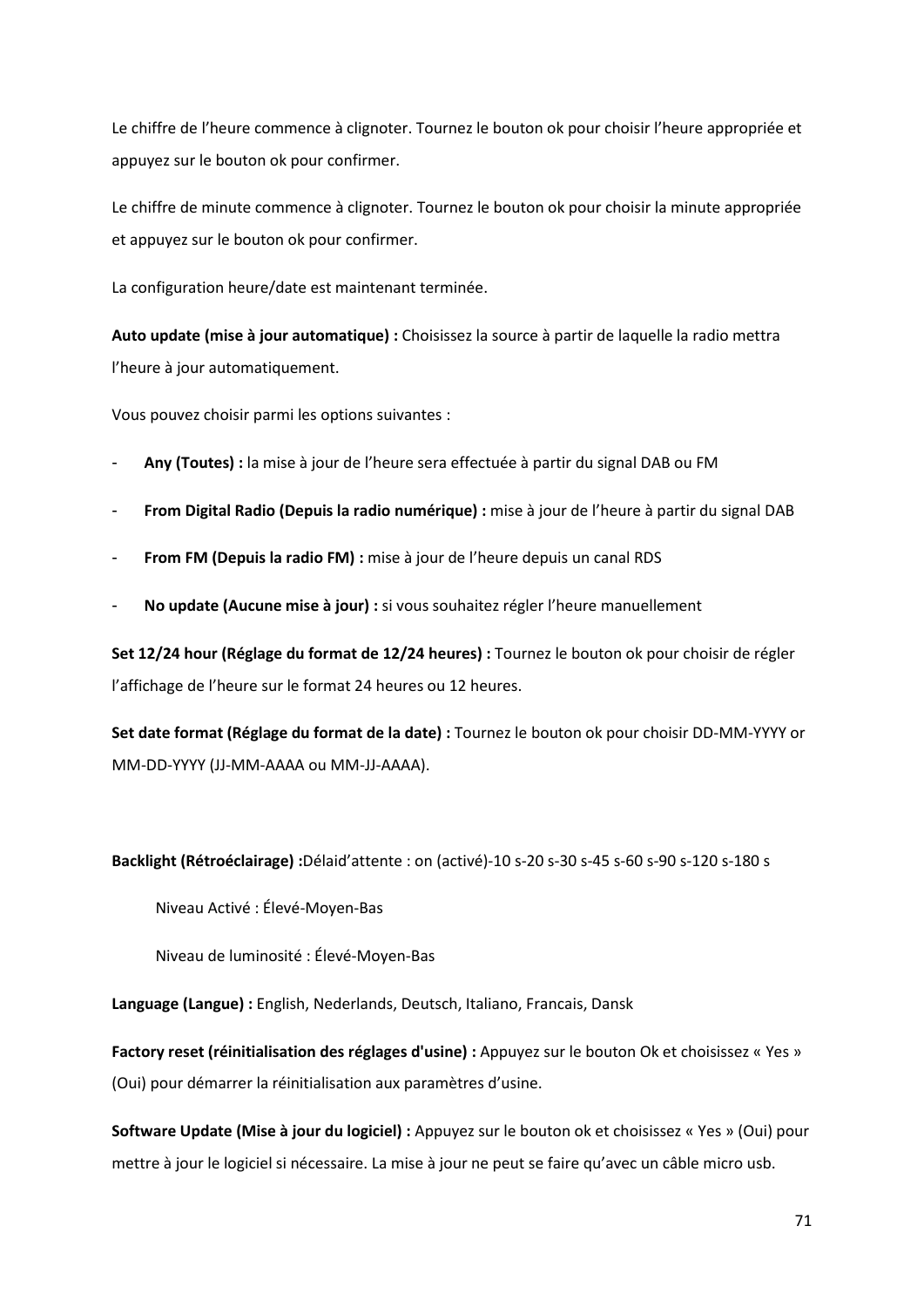**Remark (Remarque) :** ne sélectionnez l'option Software Update (Mise à jour du logiciel) que si vous avez une mise à jour pour cet appareil. (si vous avez accidentellement sélectionné cette option, utilisez l'option off/on (Marche/arrêt) pour réinitialiser la radio)

**SW version (version SW) :** Appuyez sur OK pour afficher la version du système.

#### **Utilisation du mode FM de la radio**

Allumez la radio, appuyez plusieurs fois sur la touche Mode et sélectionnez le mode FM. Si RDS n'est pas disponible, l'écran affiche « FM » et le nom ou la fréquence de la station en cours.

#### **Rech manuelle**

Pour effectuer une recherche manuelle, appuyez d'abord sur le bouton des stations brièvement, puis tournez le bouton ok vers la droite pour effectuer une recherche vers le haut, ou vers la gauche pour effectuer une recherche vers le bas.

#### **Rech. Auto**

Pour lancer la recherche automatique, appuyez sur le bouton ok et maintenez-le enfoncé. La radio commence le balayage de la bande de fréquences. La recherche s'arrête automatiquement lorsqu'une station a été trouvée.

Si vous souhaitez que la radio recherche automatiquement vers le bas ou vers le haut, vous devez effectuer une recherche manuelle vers le bas ou vers le haut avant d'appuyer longuement sur la touche ok.

#### **Mode FM- Réglages de la recherche**

Appuyez sur la touche Menu et tournez le bouton ok pour sélectionner « Scan setting » (Réglages de la recherche). Appuyez brièvement sur le bouton ok et choisissez entre « Strong stations only »(Stations fortes uniquement) ou « All stations » (Toutes les stations) en tournant le bouton ok. Appuyez sur le bouton ok pour confirmer votre choix. Si vous choisissez « Strong stations only »(Stations fortes uniquement), la radio ne balayera et ne jouera que les stations avec un signal fort. Si vous choisissez « All stations » (Toutes les stations), la radio balayera et jouera également les stations avec un signal faible.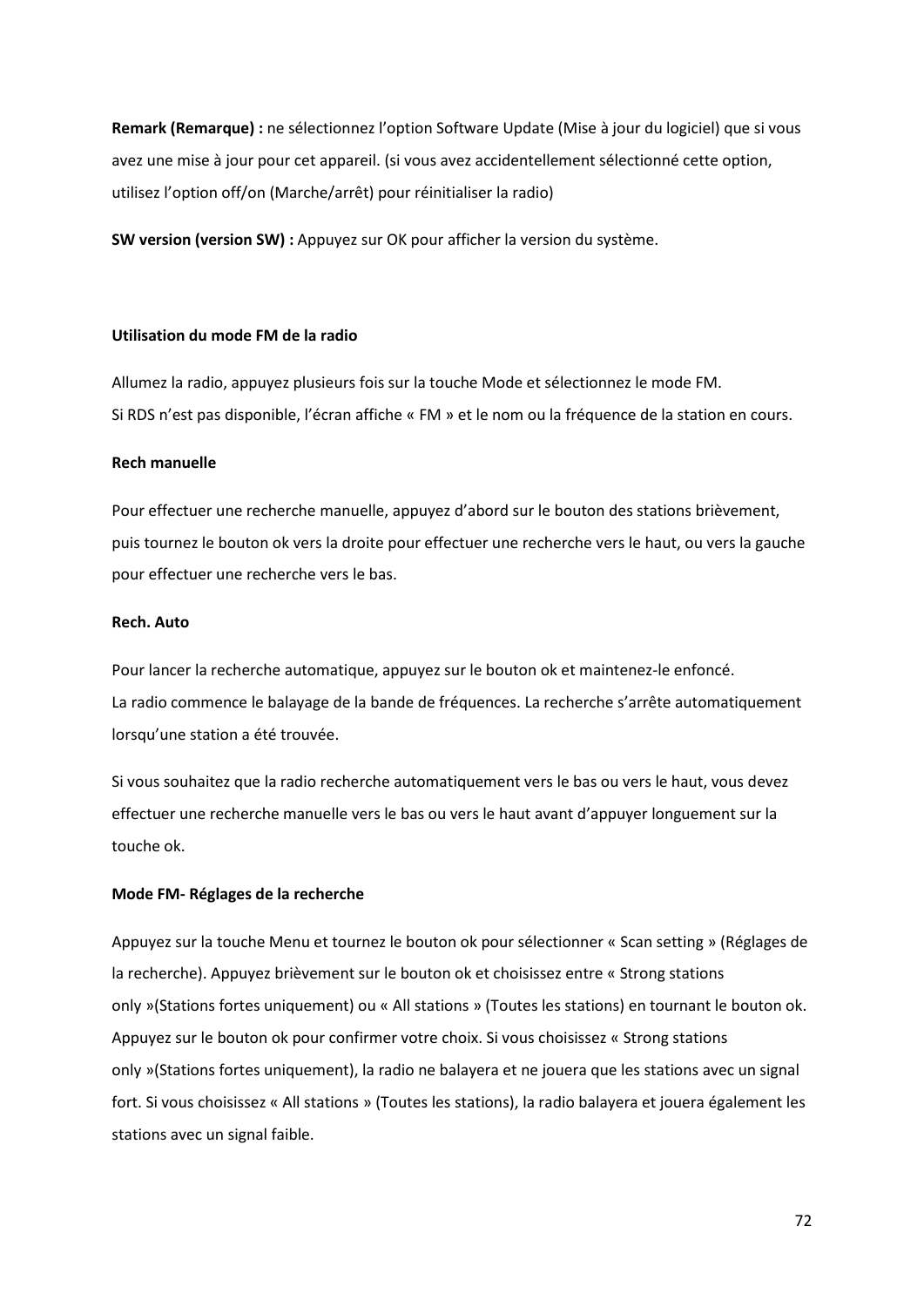#### **Mode FM- Réglages audio**

Appuyez sur la touche Menu et tournez le bouton ok. Choisissez « Forced mono » (Mono forcé) « Yes » (Oui) ou « No » (Non) et appuyez brièvement sur le bouton ok pour confirmer. Si le signal de vos stations de radio préférées est faible, choisissez « Forced mono » (Mono forcé) « Yes » (Oui) pour obtenir une meilleure qualité sonore.

**Mode FM- Réglages du système** (Voir Mode DAB- Réglages du système)

#### **Modes d'affichage FM**

Cette fonction permet d'afficher à l'écran les informations relatives à la station en cours, appuyez brièvement sur le bouton ok à plusieurs reprises pour faire défiler les écrans d'information suivants

**RDS (Texte défilant) :** La station de radio sélectionnée peut contenir un message défilant au sujet du programme en cours.

**Program type (Type de programme) :** Il décrit le type d'émission diffusée.

**Nom de la station :** comme BBC RD de la Fréquence en Mhz

**Audio Mode (Mode audio) :** L'afficheur indique si la station reçue est stéréo ou mono.

**Time/date (Heure/date) :** l'heure et la date seront automatiquement mises à jour par le signal horaire de la radio (si RDS est disponible).

## **Utilisation de la fonction de station radio préréglée**

Cette radio vous permet de mémoriser jusqu'à 10 stations de radio DAB et 10 stations de radio FM comme préréglées. Les stations de radio préréglées peuvent être rapidement sélectionnées à l'aide de la touche « preset » (Préréglage) de la radio.

## **Mémorisation des stations DAB comme préréglées**

Suivez les instructions ci-dessus pour sélectionner une station radio DAB.

Maintenez enfoncé le bouton « preset » (préréglage). « 1 : (Empty) »(Vide) s'affiche. Si aucune station précédente n'a été mémorisée.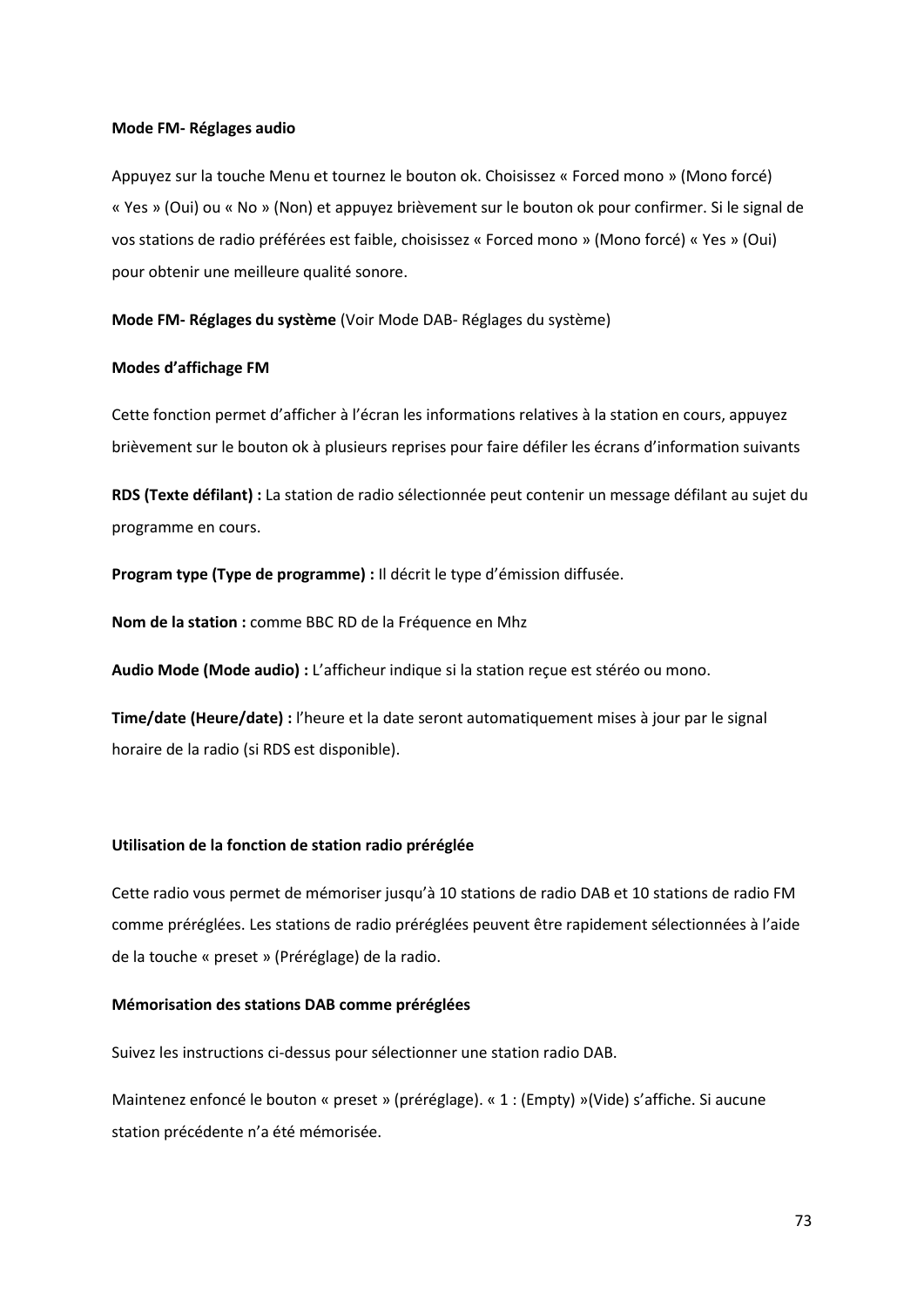Tournez le bouton ok pour faire défiler l'emplacement prédéfini sur lequel vous souhaitez stocker les stations radio (1-10).

Appuyez brièvement sur le bouton de sélection pour mémoriser la station. Le message « Preset XX saved » (Préréglage XX sauvegardé) s'affiche à l'écran.

Remarque : Il y a 5 boutons de préréglage séparés au-dessus de la radio. Vous pouvez appuyer sur chaque bouton et le maintenir enfoncé pour mémoriser une station. Vous pouvez également appuyer sur les touches numériques de la télécommande et les maintenir enfoncées pour mémoriser une station. (Touche 0 = préréglage 10)

#### **Accès aux stations préréglées DAB**

Vous pouvez rapidement sélectionner vos préréglages en appuyant sur le bouton Préréglage, puis tournez le bouton ok pour faire défiler les préréglages enregistrés. Appuyez brièvement sur le bouton ok pour choisir la station sélectionnée.

Si vous choisissez un préréglage vide, « Preset empty » (préréglage vide) s'affiche.

Pour sélectionner rapidement les préréglages 1 à 5, vous pouvez appuyer brièvement sur les boutons 1 à 5 en haut de la radio ; vous pouvez également appuyer sur les chiffres 0-9 de la télécommande pour sélectionner un préréglage (où 0 = préréglage 10).

#### **Réglage d'alarme**

Remarque : Vérifiez que l'heure et la date de la radio sont correctes avant de régler une alarme.

En mode DAB ou FM :

Appuyez sur la touche « Alarm » à l'avant de la radio, « Alarm 1 off 6:00 » (Alarme 1 désactivée 6:00) s'affiche. Appuyez brièvement sur le bouton ok.

« Alarm 1 info » (Info alarme 1) s'affiche. Tournez le bouton ok sur « Alarme » (Alarme) et appuyez brièvement sur le bouton ok pour activer ou désactiver l'alarme.

Tournez le bouton ok pour faire défiler jusqu'à « frequency » (fréquence). Vous pouvez choisir Daily, Once, Weekends or Weekdays (Quotidien, Une fois, Week-end ou Jours de semaine). Appuyez brièvement sur le bouton ok pour confirmer votre sélection.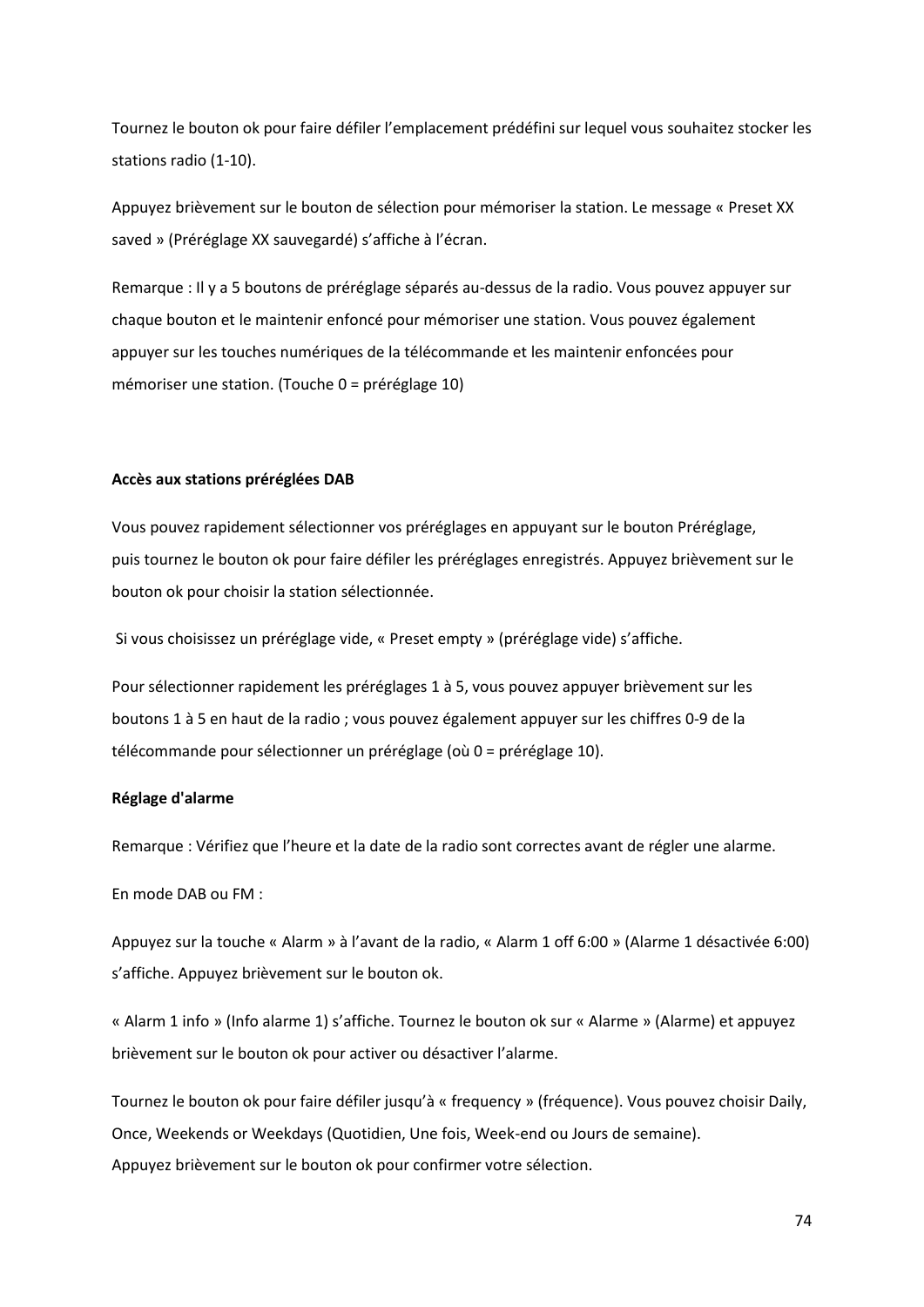Tournez le bouton ok pour faire défiler jusqu'à « Wake Up Time » (Heure de réveil) et appuyez brièvement sur le bouton ok. Les chiffres de l'heure commencent à clignoter.

Tournez le bouton ok pour régler l'heure souhaitée et appuyez brièvement sur le bouton ok pour confirmer.

Les chiffres de minute commencent à clignoter.

Tournez le bouton ok pour régler les minutes souhaitées et appuyez brièvement sur le bouton ok pour confirmer.

Tournez le bouton ok pour faire défiler jusqu'au son de l'alarme « Source ». Vous avez le choix entre Buzzer, DAB+ Radio ou FM. Appuyez brièvement sur le bouton OK pour confirmer.

Tournez le bouton ok pour faire défiler jusqu'à « duration » (durée). Vous pouvez choisir entre 15, 30, 45, 60, 90 ou 120 minutes. Appuyez brièvement sur le bouton OK pour confirmer. Tournez le bouton ok et sélectionnez « Volume » pour régler le volume de votre alarme. Tournez le bouton ok pour régler le volume. (Le volume minimum que vous pouvez sélectionner est 4). Appuyez brièvement sur le bouton OK pour confirmer. Votre alarme est maintenant prête à fonctionner.

**Remarque :** Le volume de l'alarme augmente progressivement jusqu'à atteindre le niveau que vous avez réglé.

## **Répétez les étapes ci-dessus pour régler l'alarme 2.**

## **Fonction de rappel d'alarme**

Lorsque l'alarme retentit, vous pouvez appuyer sur le bouton ok pour répéter. Le temps de répétition par défaut est de 9 minutes. Remarque : Vous pouvez appuyer sur la touche de mise en veille pour désactiver la fonction de répétition.

## **Fonction Bluetooth**

Allumez la radio et appuyez brièvement sur le bouton Mode jusqu'à ce que le mode Bluetooth soit sélectionné. Activez le Bluetooth sur votre appareil Bluetooth, recherchez les appareils et sélectionnez « Lenco DAR-030 ». Cliquez dessus pour appairer. Une fois la connexion établie, vous entendrez une voix « connected ».

Vous pouvez appuyer sur le bouton des stations pour sélectionner la piste précédente ou sur le bouton Retour pour passer à la piste suivante.

Vous pouvez appuyer sur le bouton ok pour lire ou suspendre la lecture de la musique.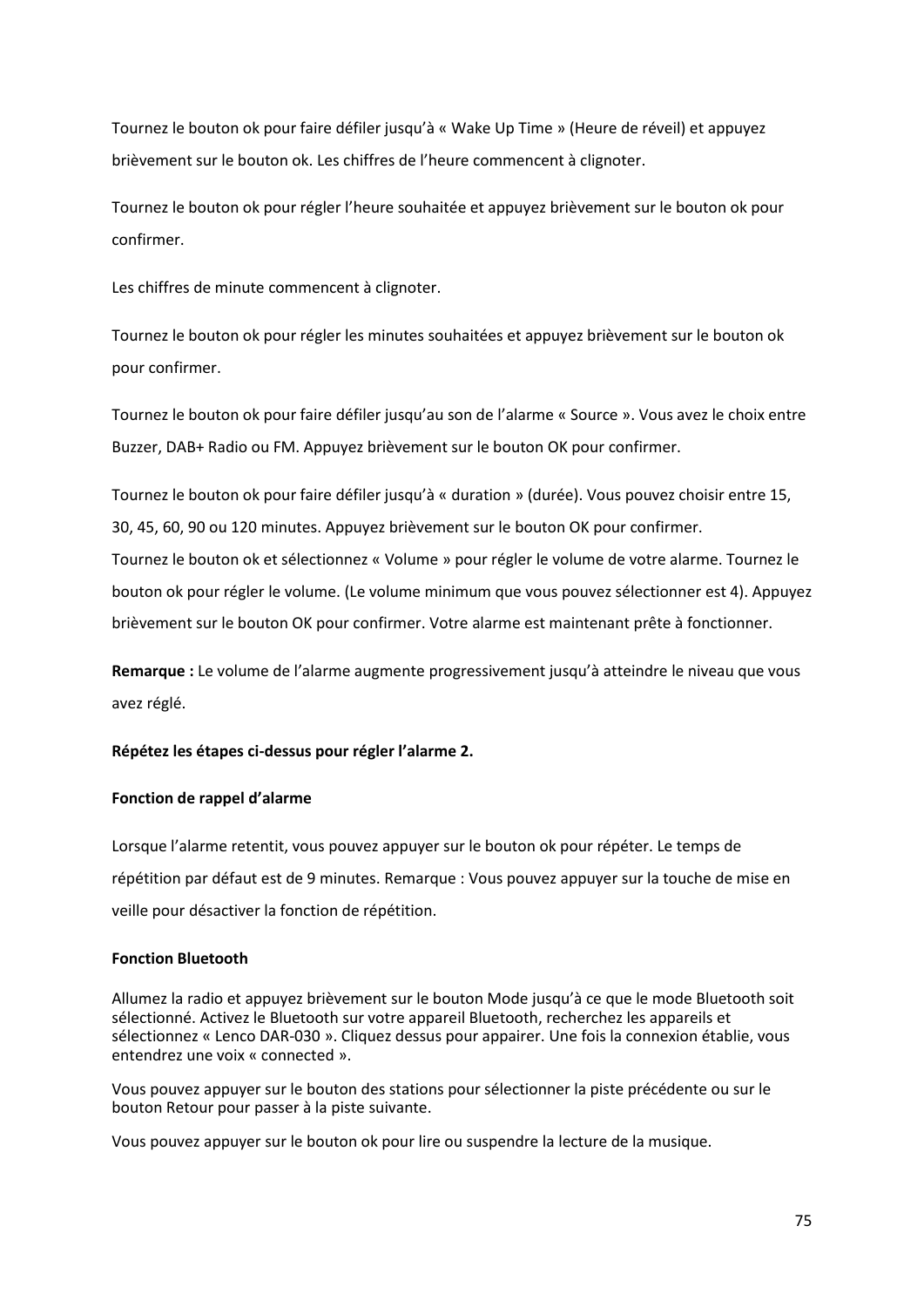Le volume peut être réglé en tournant le bouton ok vers le haut ou vers le bas (notez que le niveau de volume n'est pas synchronisé avec le périphérique Bluetooth, ce qui signifie que vous devez d'abord augmenter manuellement le volume de votre périphérique Bluetooth).

Pour déconnecter l'appairage existant et appairer un nouvel appareil, il suffit d'appuyer sur le bouton ok et de le maintenir enfoncé.

Cet appareil est doté d'une fonction de **réception** Bluetooth. **Vous ne pourrez transmettre aucun son Bluetooth via la platine tourne-disque** : cela signifie que vous pouvez recevoir sans fil un signal sonore Bluetooth à partir d'une source externe, par ex. un smartphone.

# **Caractéristiques techniques**

| Connexions                                                                    | Micro usb pour adaptateur secteur, sortie casque 3,5 mm |  |  |
|-------------------------------------------------------------------------------|---------------------------------------------------------|--|--|
| Entrée de l'adaptateur secteur                                                | 100-240 V ~ 50/60 Hz, 0,2 A max.                        |  |  |
| Sortie de l'adaptateur secteur                                                | 5.0 $V/1,5 A$                                           |  |  |
| Puissance absorbée                                                            | 10 W max                                                |  |  |
| Puissance consommée (veille)                                                  | < 1 W                                                   |  |  |
| Température de fonctionnement                                                 | $0^{\circ}$ C-35 $^{\circ}$ C                           |  |  |
| Position de fonctionnement                                                    | Horizontal                                              |  |  |
| Adaptateur d'alimentation : (pour l'Europe uniquement)                        |                                                         |  |  |
| Fabricant: Shenzhen Adition Audio Science and Technology Co., Ltd             |                                                         |  |  |
| Numéro du modèle : AD080A0501500EU-MICROUSB                                   |                                                         |  |  |
| Utilisez uniquement l'adaptateur CA d'origine                                 |                                                         |  |  |
| Utilisez uniquement l'alimentation électrique indiquée dans le mode d'emploi. |                                                         |  |  |
| Dim. de l'unité                                                               | 280 x 110 x 110 mm (LxPxH)                              |  |  |
|                                                                               |                                                         |  |  |

Poids 890 g

REMARQUE : Utilisez uniquement la tension d'alimentation indiquée dans ce manuel.

| <b>Informations</b>                                                 | Valeur et précision          |
|---------------------------------------------------------------------|------------------------------|
| Nom ou marque du fabricant, enregistrement<br>commercial et adresse | Adition                      |
| Référence du modèle                                                 | AD080A0501500EU-<br>MicroUSB |
| Tension d'entrée                                                    | 100-240V                     |
| Fréquence du CA d'entrée                                            | 50/60Hz                      |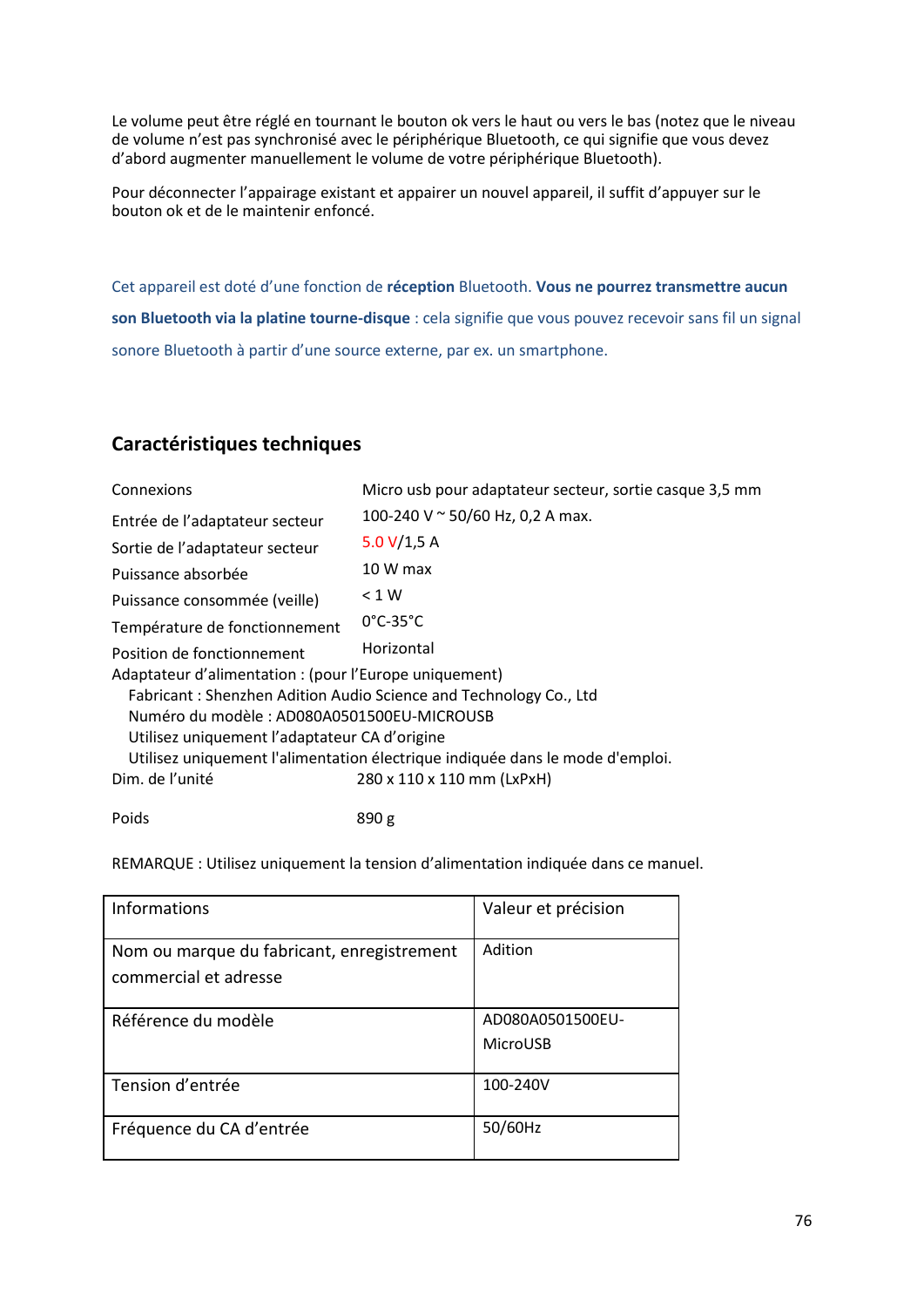| Tension de sortie                   | 5.0V   |
|-------------------------------------|--------|
| Courant de sortie                   | 1.5A   |
| Puissance de sortie                 | 7.5W   |
| Rendement moyen en mode actif       | 77.33% |
| Rendement à faible charge (10 %)    | 71.82% |
| Consommation électrique sans charge | 0.04W  |

# **Garantie**

Lenco propose un service et une garantie conformément à la législation européenne, ce qui signifie qu'en cas de besoin de réparation (aussi bien pendant et après la période de garantie), vous pouvez contacter votre revendeur le plus proche.

Remarque importante : Il n'est pas possible de renvoyer l'appareil pour réparation directement à Lenco.

Remarque importante : Si l'appareil est ouvert ou modifié de quelque manière que ce soit par un réparateur non agréé, la garantie serait caduque.

Cet appareil ne convient pas à une utilisation professionnelle. En cas d'utilisation professionnelle, les obligations de garantie du fabricant seront annulées.

## **Clause de non-responsabilité**

Des mises à jour du logiciel et/ou des composants informatiques sont régulièrement effectuées. Il se peut donc que certaines instructions, caractéristiques et images présentes dans ce document diffèrent légèrement de votre configuration spécifique. Tous les articles décrits dans ce guide sont fournis uniquement à des fins d'illustration et peuvent ne pas s'appliquer à une configuration spécifique. Aucun droit légal ne peut être obtenu depuis les informations contenues dans ce manuel.

## **Mise au rebut de l'appareil usagé**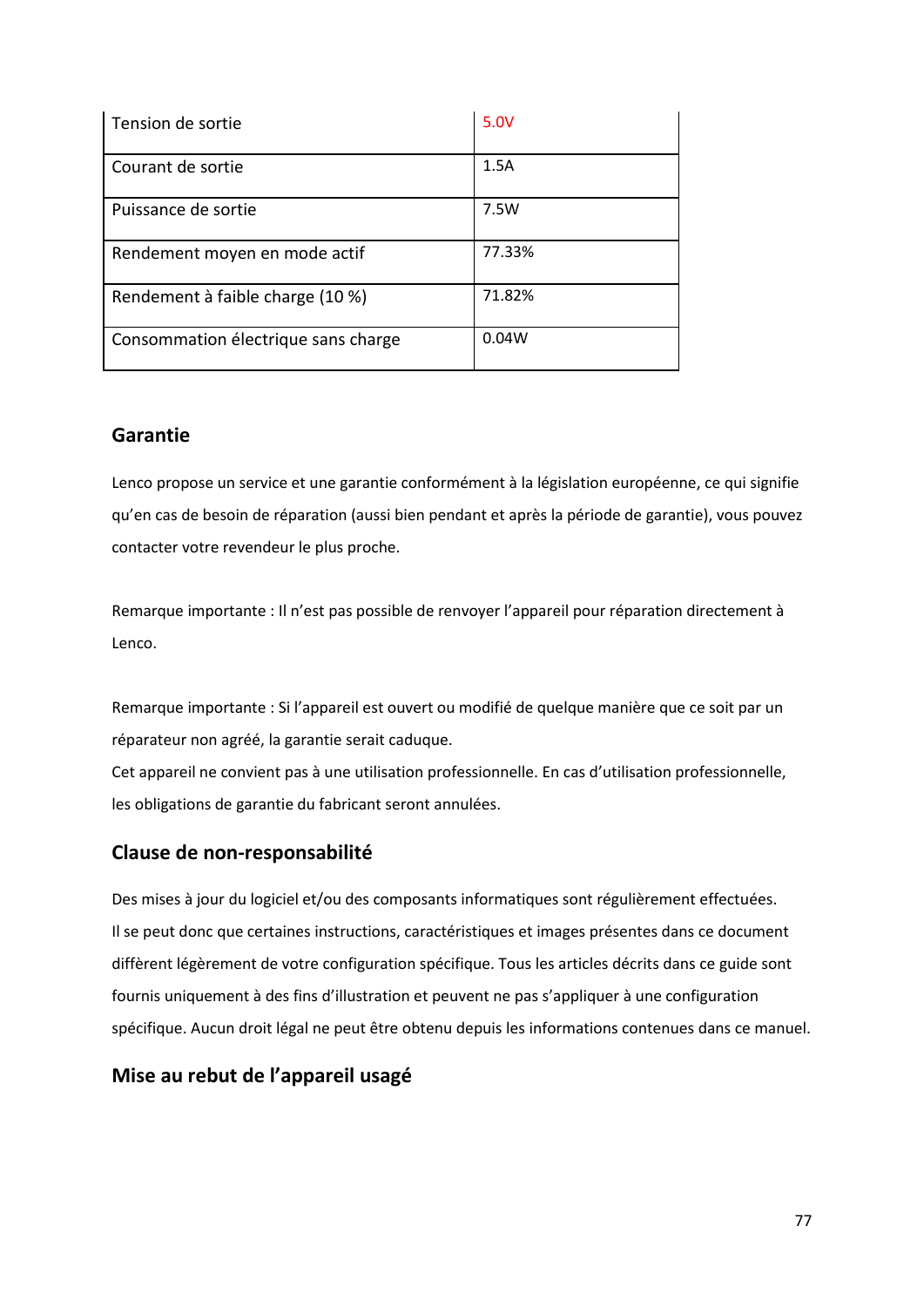

Ce symbole indique que le produit électrique concerné ainsi que les piles ne doivent pas être jetés avec les autres déchets ménagers en Europe. Pour garantir un traitement correct des piles et de l'appareil usagés, veuillez les mettre au rebut conformément aux réglementations locales en vigueur relatives aux appareils électriques et autres piles. En agissant de la sorte, vous contribuerez à la préservation des ressources naturelles et à l'amélioration des niveaux de protection environnementale concernant le traitement et la destruction des déchets électriques (directive sur les déchets des équipements électriques et électroniques).

# **Marquage CE**

Par la présente, Commaxx B.V. Wiebachstraat 37, 6466 NG Kerkrade, Pays-Bas, déclare que ce produit est conforme aux exigences principales des directives européennes.

La déclaration de conformité peut être consultée à l'adresse [techdoc@commaxxgroup.com](mailto:techdoc@commaxxgroup.com)

# $\epsilon$

# **Service après-vente**

Pour en savoir plus et obtenir de l'assistance, visitez [www.lenco.com](http://www.lenco.com/) Commaxx B.V. Wiebachstraat 37, 6466 NG Kerkrade, Pays-Bas.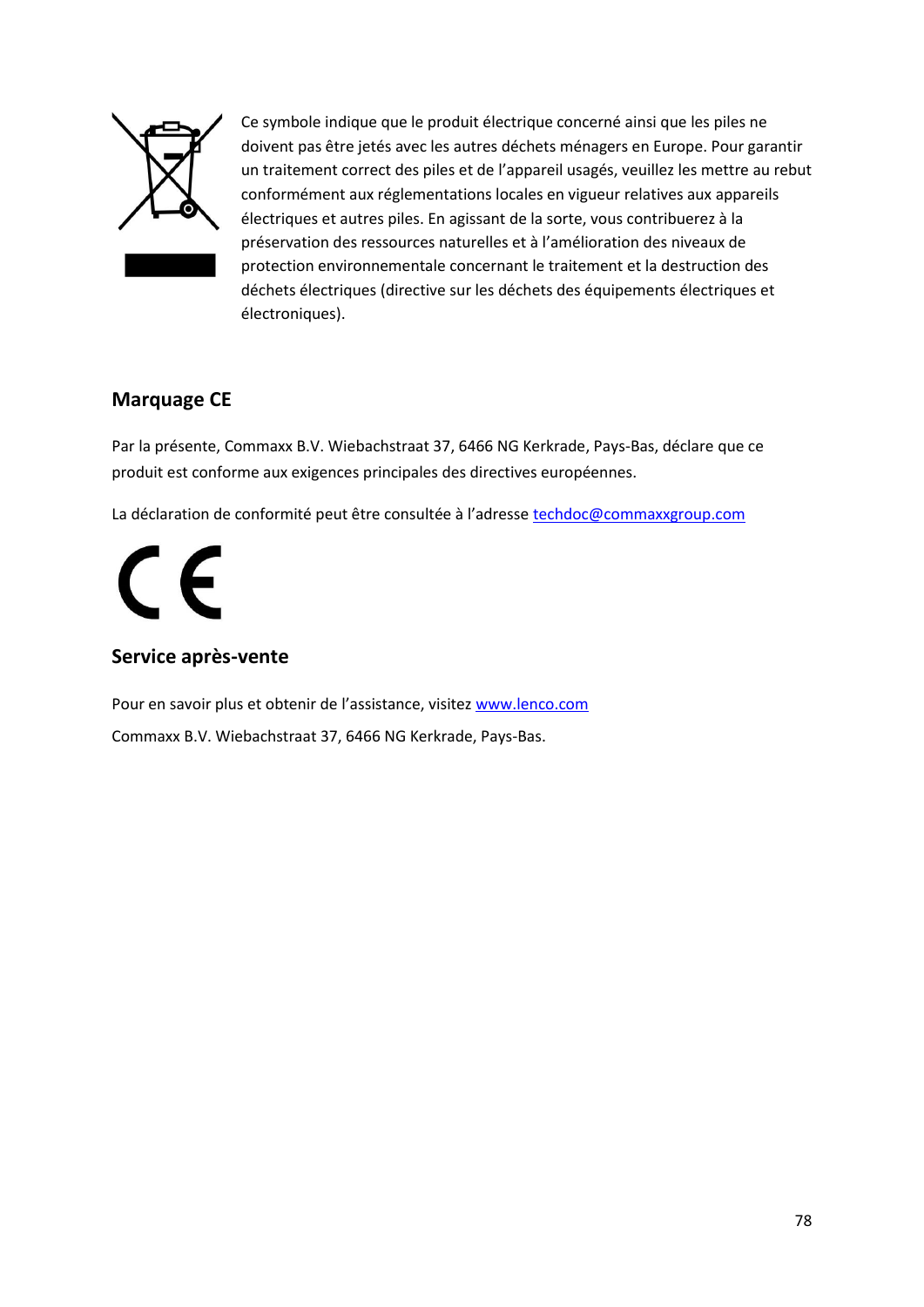#### **PRECAUCIÓN:**

El uso de controles o ajustes o rendimiento de procedimientosexceptoaquellos que los aquíespecificadospuedeprovocarunaexposiciónpeligrosa a la radiación.

#### **PRECAUCIONES PREVIAS AL USO**

#### **TENGA ESTAS INSTRUCCIONES EN MENTE:**

- 59. No cubra o bloqueeningunaapertura de ventilación. Cuando coloque el dispositivo en unaestantería, deje 5 cm (2") de espacio libre alrededor de todo el dispositivo.
- 60. Instálelo conforme al manual de usuario que se adjunta.
- 61. Mantenga el aparatoalejado de fuentes de calor, comoradiadores, calentadores, estufas, velas u otrosproductos que generencalor o llamaviva. El aparato solo puedeusarse en climasmoderados. Se deben evitar los ambientesextremadamentefríos o cálidos. La gama de temperatura de funcionamiento es de entre 0° y 35°C.
- 62. Evite usar el dispositivocerca de campos magnéticosfuertes.
- 63. Una descargaelectrostáticapuedeentorpecer el uso normal de estedispositivo. En talcaso, simplementereinícielosiguiendo el manual de instrucciones. Durante la transmisión de archivos, porfavormanéjelo con cuidadoopérelo en un entorno libre de electricidadestática.
- 64. ¡Advertencia!Nuncainserte un objeto en el producto a través de las ventilaciones o aperturas. Alto voltajefluye a travésdelproducto e insertar un objetopuedeprovocarunadescargaeléctrica y/o un cortocircuito de sus componentesinternos. Por el mismo motivo, no derrame agua o líquidos en el producto.
- 65. No lo utilice en zonas húmedas, comocuartos de baño, cocinas en las que se forme vapor ni cerca de piscinas.
- 66. El aparato no debeexponerse a goteos o salpicaduras y asegúrese de que se colocan sobre o cercadelaparatoobjetosllenos de líquidos, comojarrones.
- 67. No use este dispositivocuando se puedaproducircondensación. Cuando la unidad se usa en una sala húmedacálida, se puedenformargotitas de agua o condensación en el interior de la unidad y estapuede no funcionaradecuadamente;deje que la unidad se apaguedurante 1 o 2 horas antes de volver a encender la unidad: el aparatodebeestarseco antes de conectarse a unafuente de alimentación.
- 68. Aunque este dispositivoestáfabricado con el máximocuidado y comprobado varias veces antes de salir de fábrica, todavía es posible que se puedanproducirproblemas, al igual que con todos los aparatoseléctricos. Si observa la aparición de humo, unaacumulaciónexcesiva de calor o cualquierotrofenómenoinesperado, deberádesconectarinmediatamente el enchufe de la toma de corriente.
- 69. Este dispositivodebefuncionar con unafuente de alimentación que se especifica en la etiqueta de especificaciones. Si no estásegurodeltipo de alimentación que se usa en su hogar, consulte con el distribuidor o unacompañíaeléctrica local.
- 70. Manténgaloalejado de los animales. A algunos animales les encanta morder los cables de alimentación.
- 71. Para limpiar el dispositivo use un pañoseco y suave. No utilicelíquidosdisolventes ni con base de petróleo. Para eliminarmanchasdifíciles, puedeusar un pañohúmedo con detergentediluido.
- 72. El proveedor no asumeningunaresponsabilidadpordaños o datosperdidosprovocadospor un funcionamientoincorrecto, usoincorrecto, modificacióndeldispositivo o sustitución de la batería.
- 73. No interrumpa la conexióncuando el dispositivoestéformateando o transfiriendoarchivos. En caso contrario, los datos se pueden estropear o perder.
- 74. Si la unidaddispone de función de reproducción USB, se debeconectar la memoria USB directamente en la unidad. No utilice un cable de extensión USB ya que puedencrearinterferencias que causenunapérdida de datos.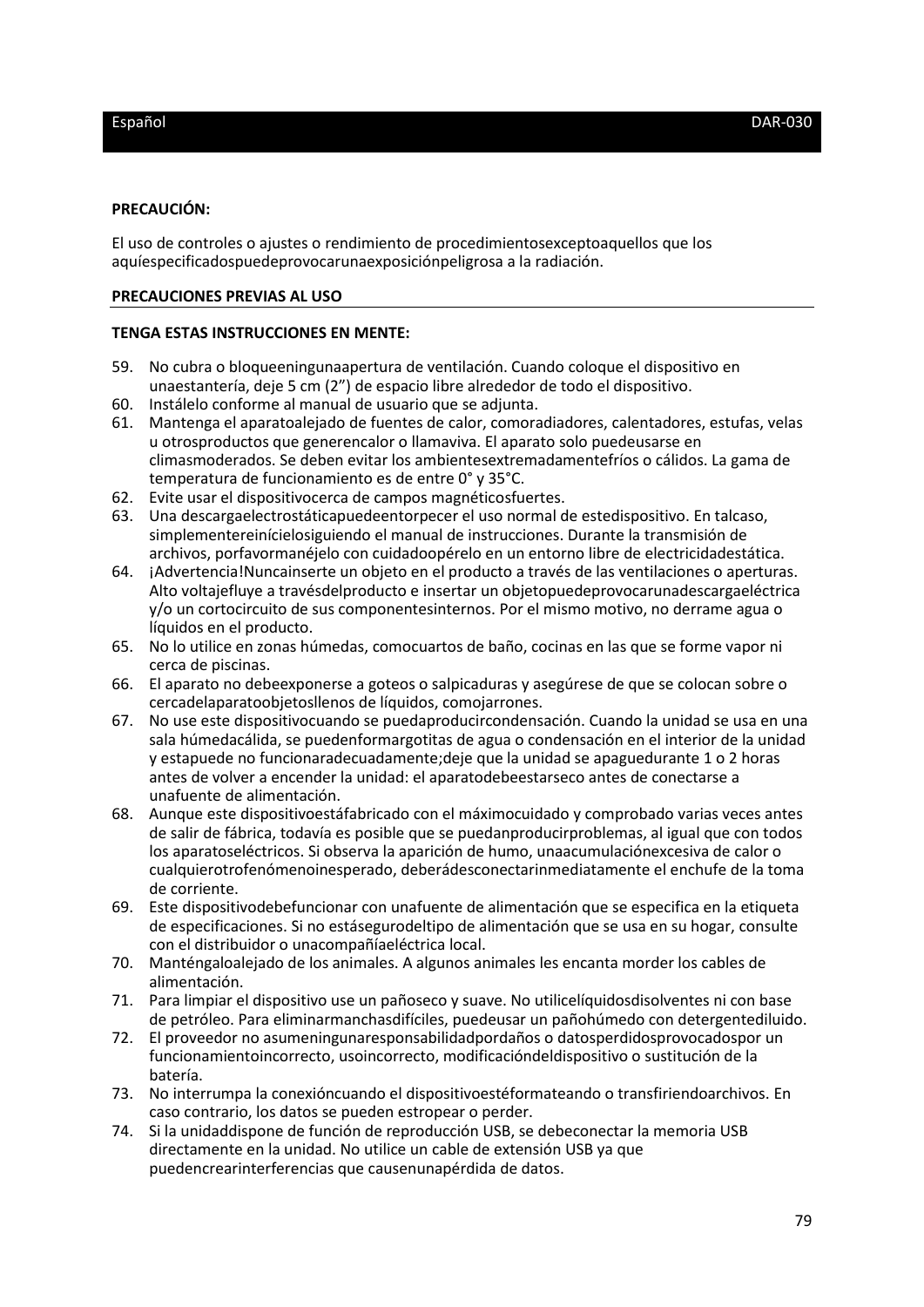- 75. La etiquetacalificativa se encuentra en la parte inferior o en el panel posteriordelaparato.
- 76. Este dispositivo no estádiseñado para su usopor parte de personas (incluyendoniños) con discapacidadfísica, sensorial o mental o con falta de experiencia o conocimientos, salvo que se les haya dadosupervisión o instruccionesacercadelusocorrectodeldispositivopor parte de una persona responsable de su seguridad.
- 77. Este producto está diseñado para un uso no profesional únicamente y no para un uso comercial o industrial.
- 78. Asegúrese de que la unidadestéfijada en unaposiciónestable. La garantía no cubrirá los dañosderivados de usar este producto en unaposicióninestable, vibraciones o golpes o por no seguirotrasadvertencias o precauciones que aparecen en este manual de usuario.
- 79. Nunca retire la carcasadeldispositivo.
- 80. Nuncacoloque este dispositivo sobre otroequipoeléctrico.
- 81. Mantenga las bolsas de plásticofueradelalcance de los niños.
- 82. Use únicamente los dispositivos/accesoriosespecificadospor el fabricante.
- 83. Remitatodas las reparaciones al personal cualificado. Es necesario el mantenimientocuando el aparatopresentacualquiertipo de daño, por ejemplo, el cable de alimentación o el enchufepresentandaños; se ha vertidolíquidosobre el aparato; se hancaídoobjetosen el aparato; el aparato se ha expuesto a la lluvia o humedad; el aparato no funcionanormalmente o se ha caído.
- 84. Una largaexposición a sonidoselevados de reproductores de música personales puedeprovocarunapérdida de audición temporal o permanente.
- 85. Si el productoviene con un cable de alimentación o un adaptador de corriente de CA:
	- ⚫ Si se producecualquierproblema, desconecte el cable de alimentación CA y remítalo a mantenimientopor parte de personalcualificado.
	- ⚫ No pise o pince el adaptador de alimentación. Tengamuchocuidado, en especial en las zonas alrededor de las tomas y el punto de salidadelcable. No coloqueobjetospesados en el adaptador de alimentación, ya que puedendañarlo. ¡Mantenga el dispositivofueradelalcance de los niños! Si juegan con el cable de alimentación, puedesufrirlesiones graves.
	- ⚫ Desconecte el dispositivodurantetormentaseléctricas o cuando no vaya a usarseduranteperiodosprolongados de tiempo.
	- La salida de la toma debeinstalarsecercadelequipo y debeserfácilmenteaccesible.
	- ⚫ No sobrecargue las tomas CA o los cables de extensión. La sobrecargapuedeprovocar un incendio o unadescargaeléctrica.
	- ⚫ Los dispositivos con construcción de Clase 1 deben estarconectados a una toma de corriente con unaconexión a tierraprotegida.
	- ⚫ Los dispositivos con construcción de Clase 2 no requierenunaconexión a tierra.
	- ⚫ Sujetesiempre el enchufecuando los extraiga de la toma de corriente. No tire delcable de alimentación. Estopuedeprovocar un cortocircuito.
	- ⚫ No utilice un cable de alimentación o enchufedeteriorado o una toma suelta. Si lo hace, podríaprovocar un incendio o unadescargaeléctrica.
- 86. Si el productocontiene o se entrega con un mando a distancia que contiene pilas de botón / celdas:

Advertencia:

- ⚫ "Ni ingiera la pila, riesgo de quemaduraquímica" o frase equivalente.
- ⚫ [El mando a distancia que se suministra] Este productocontieneuna pila de tipobotón/moneda. Si la pila se traga, puedeprovocar graves quemaduras internas en sólo 2 horas y podríaocasionar la muerte.
- ⚫ Mantenga las pilas nuevas o usadasfueradelalcance de los niños.
- ⚫ Si el compartimiento de las pilas no se cierracorrectamente, deje de usar el producto y no lo deje al alcance los niños.
- ⚫ Si tiene la sospecha de que una pila ha sidoingerida o se encuentra en algúnlugardelcuerpo, busque inmediatamenteatenciónmédica.
- 87. Precaución sobre el uso de las pilas:
	- ⚫ Existe riesgo de explosión si la pila no se sustituyecorrectamente. Sustitúyala únicamente con otra del mismo tipo u otro equivalente.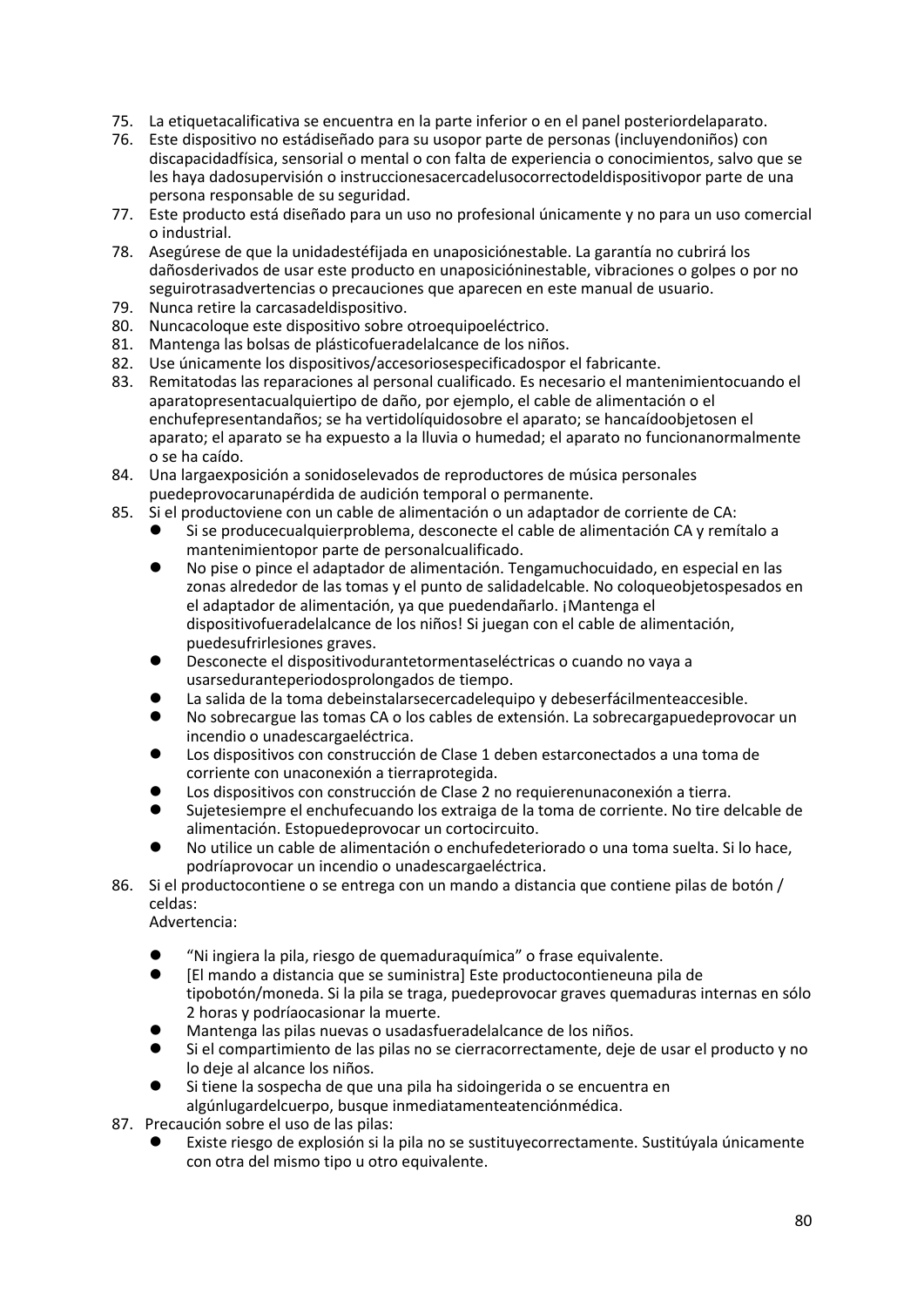- ⚫ No se pueden exponer las pilas a temperaturas extremadamente altas o bajas, baja presión de aire a gran altitud durante el uso, almacenamiento o transporte.
- Si cambia la pila porotra que no sea la correcta, se puedeproducirunaexplosión o la fuga de líquidos o gasesinflamables.
- Si arroja la pila al fuego o a un hornocaliente, o aplasta o cortarmecánicamenteuna pila, podríaprovocarunaexplosión.
- Si dejauna pila en un lugar con temperaturasextremadamentealtas, se puedeproducirunaexplosión o unafuga de líquido o gasinflamable.
- ⚫ Si se expone la pila a unapresiónde aireextremadamentebaja, se puedeproducirunaexplosión o la fuga de líquidos o gasesinflamables.
- Se debeprestaratención a los aspectosmedioambientales sobre la eliminación de baterías.

## **INSTALACIÓN**

- Desembale todas las piezas y retire el material protector.
- No conecte la unidad a la corrienteeléctrica antes de comprobar la tensión de la corriente y antes de que se hayanhechotodas las demásconexiones.

## **Accesorios:**

1. Manual del usuario



## 2. Adaptador de corriente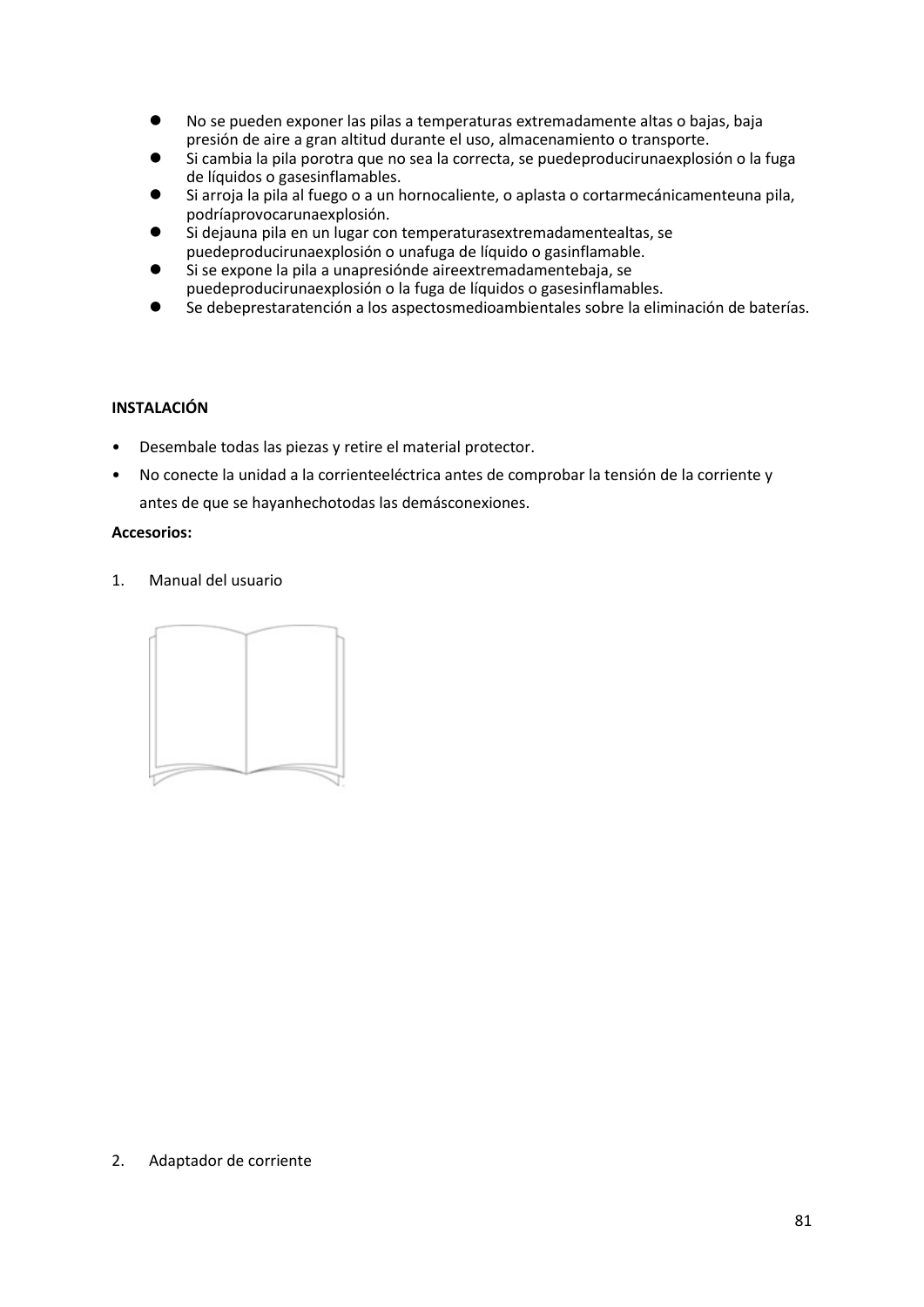

**3. Mando a distancia**

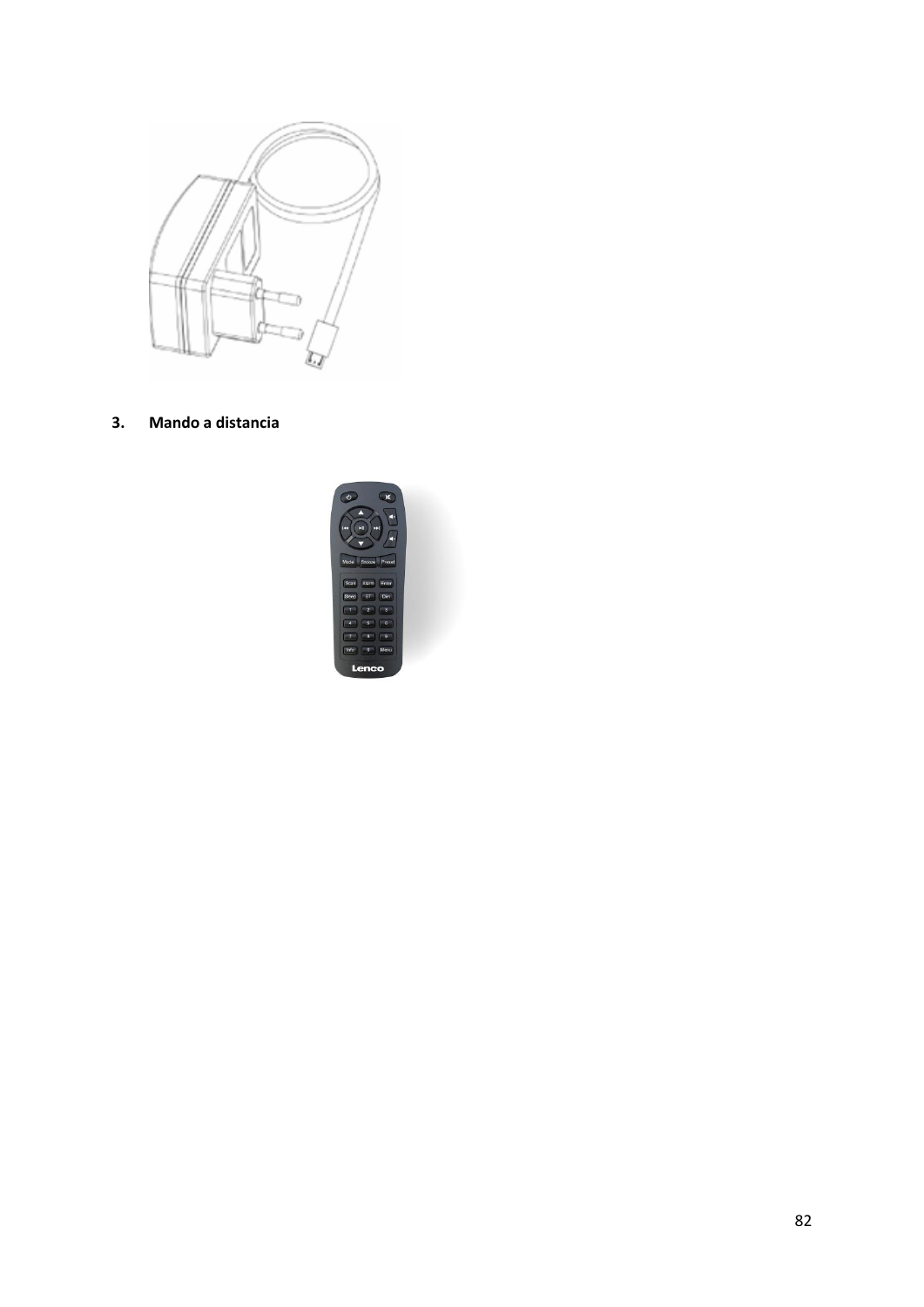## **Vista general delantera del producto**



- 1. Botón izquierdo/emisoras
- 2. Botón de menú
- 3. Botón de modo de espera
- 4. Botón de Modo
- 5. Botón de Presintonía
- 6. Botón de apagado automático
- 7. Botón atrás / derecho
- 8. Botón alarma
- 9. Dial OK/Vol+/Vol-/Navegar/reproducción/pausa/retardo/Información
- 10. Pantalla a color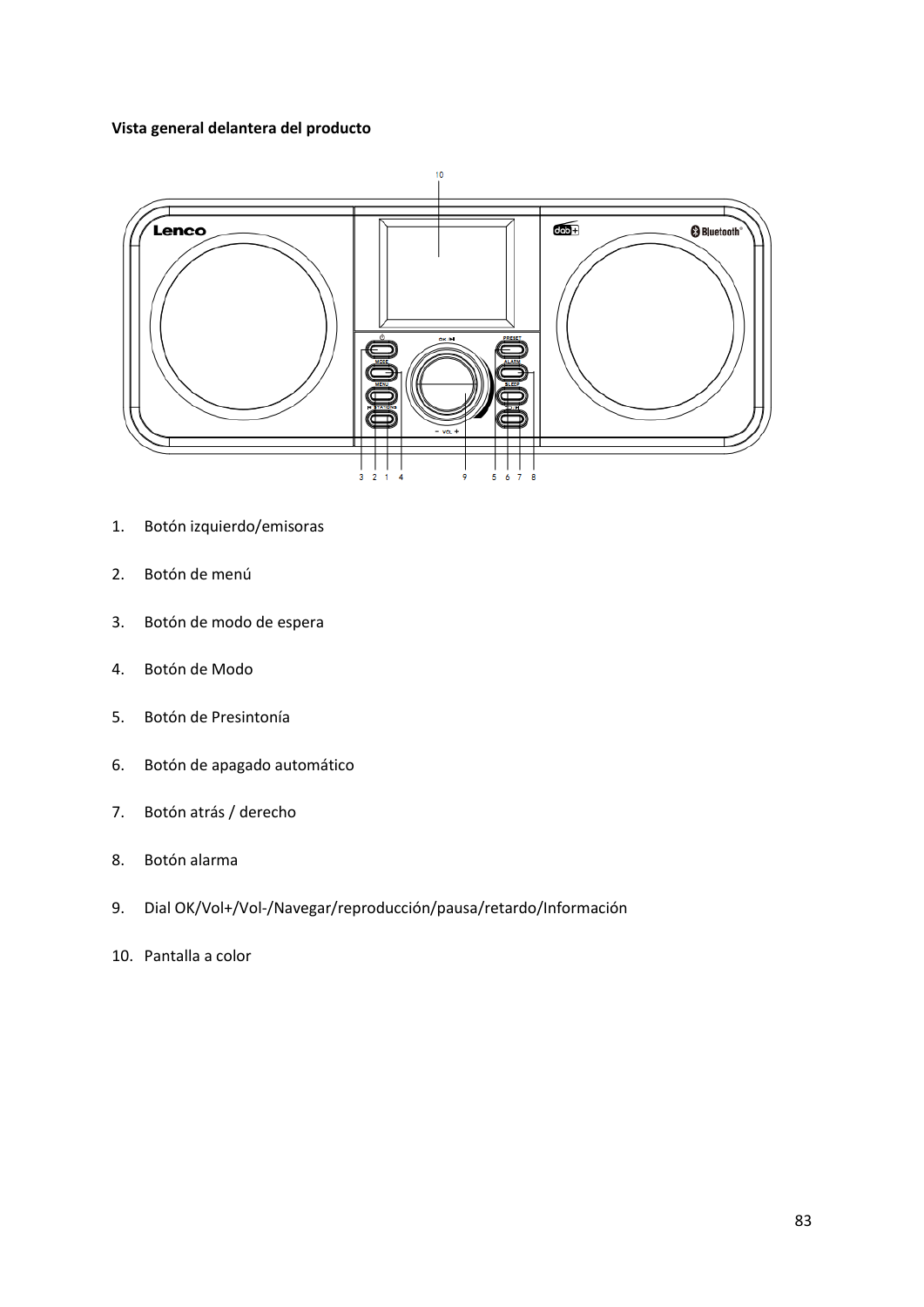## **Vista general de la parte superior del producto**



11. 5 botones de presintonización

#### **Vista general de la parte posterior del producto**



- 12. Botón del interruptor ON/OFF
- 13. Toma de entrada de corriente CC
- 14. Toma de salida de auriculares
- 15. Antena telescópica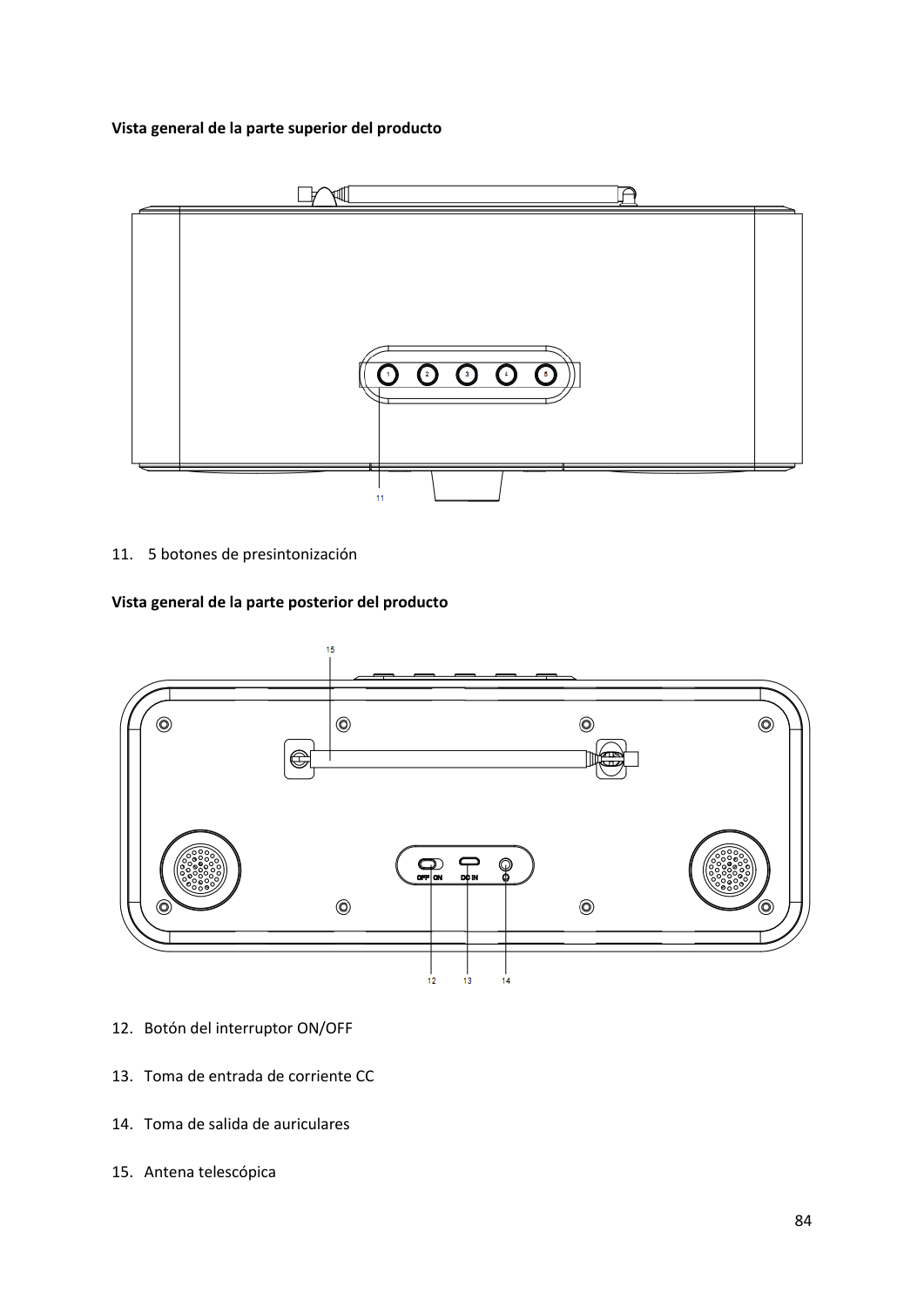## **Vista general del mando a distancia**



- 1. Botón de modo de espera
- 2. Botón Silencio
- 3. Botón arriba
- 4. Botón izquierda
- 5. Botón derecha
- 6. Botón abajo
- 7. Botón OK/reproducción/pausa
- 8. Botón Volumen +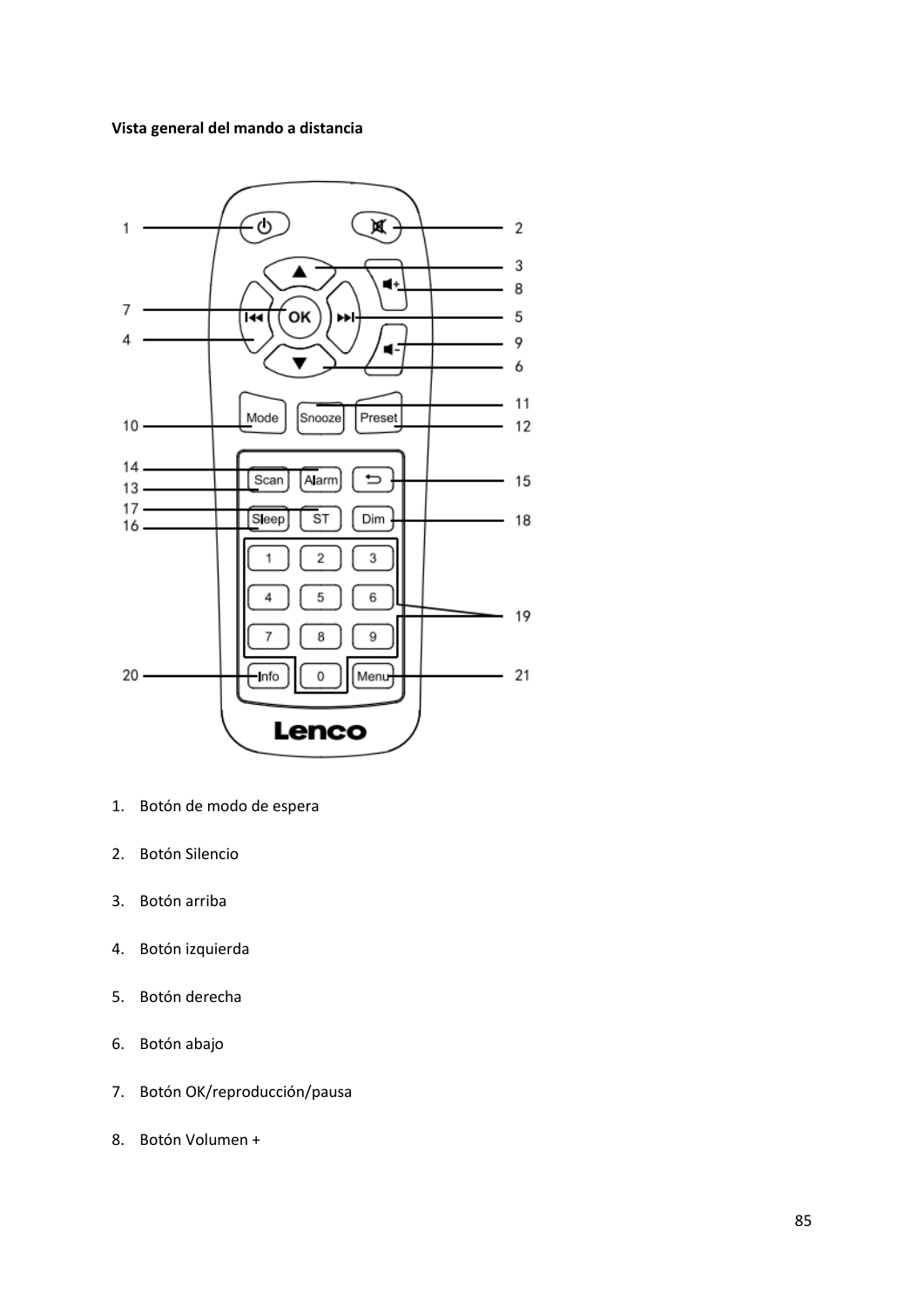- 9. Botón Volumen -
- 10. Botón de Modo
- 11. Botón de posponer alarma
- 12. Botón de Presintonía
- 13. Botón de Búsqueda de emisoras
- 14. Botón alarma
- 15. Botón atrás
- 16. Botón de apagado automático
- 17. Botón estéreo/mono
- 18. Botón regulador de brillo
- 19. Botones de números de presintonías
- 20. Botón de información
- 21. Botón de menú

## **Uso inicial**

Antes de utilizarlo, asegúrese de que la TENSIÓN indicada en la alimentación eléctrica sea siempre la misma que la tensión de su red.

Utilice el adaptador de corriente incluido para conectar el dispositivo a la toma de corriente del hogar.

Encienda el dispositivo usando el interruptor de la parte trasera.

## **Funcionamiento básico - empezando**

## **Funcionamiento básico - empezando**

1. Conecte el adaptador de corriente a la toma micro USB, exteineda completamente la antena telecópica, y enchúfelo y enciéndalo con la corriente eléctrica.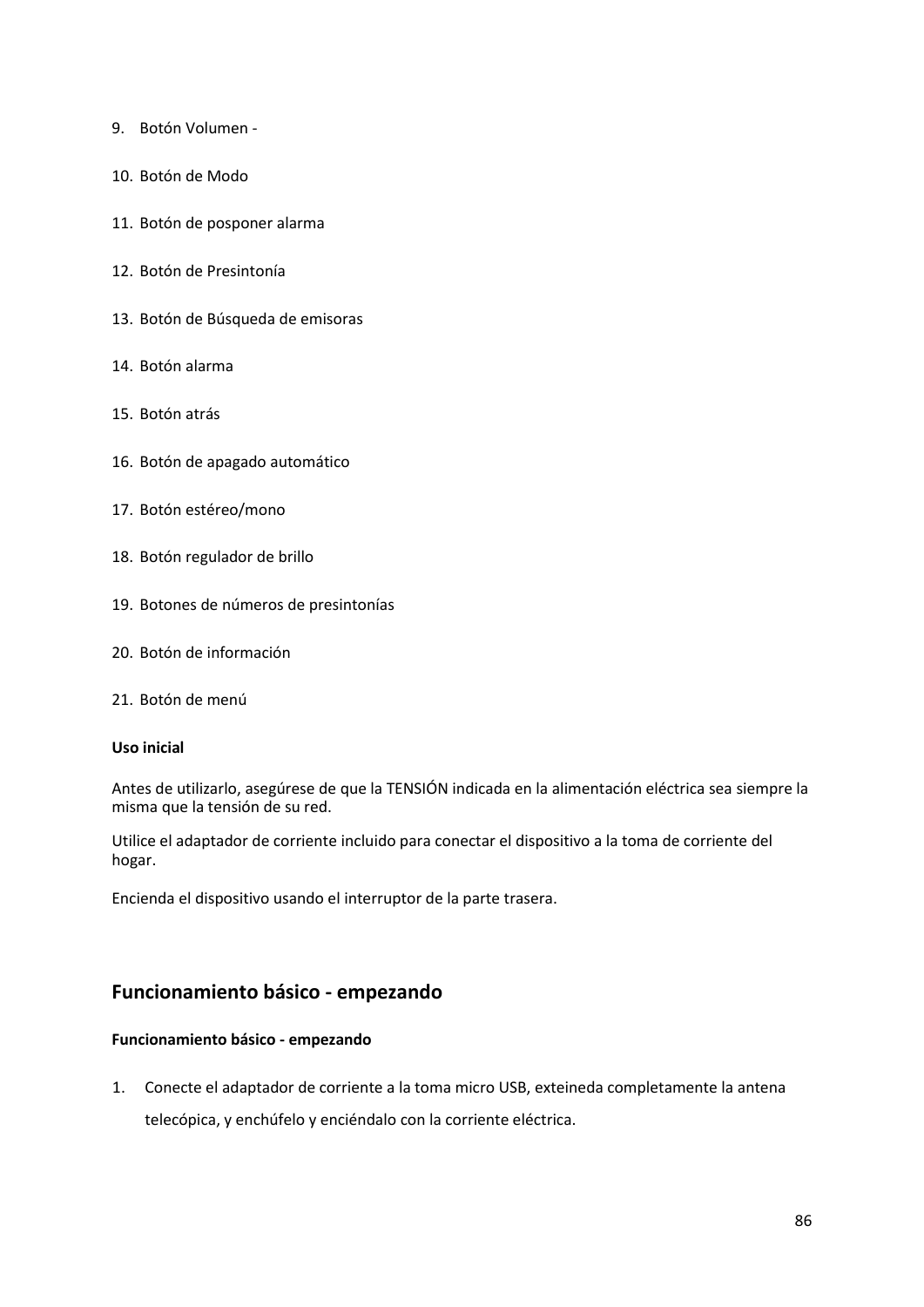- 2. La retroiluminación de la pantalla se iluminará y el reloj (00:00:00) parpadeará (la hora no está configurada).
- 3. En el primer uso se seleccionará automáticamente el modo DAB y la radio realizará una búsqueda completa. La pantalla mostrará "Scanning" (Buscando) con un indicador de barras que muestra el progreso de la búsqueda y el número total de emisoras encontradas.
- 4. Una vez haya terminado la búsqueda, la radio reproducirá la primera emisora encontrada en orden alfanumérico. Si la radio no encuentra ninguna emisora, se mostrará "No DAB station" (Sin emisoras DAB).
- 5. Ajuste el volumen al nivel que desee usando el dial VOL (+/-).
- 6. Pulse el botón de las emisoras y use el dial para desplazarse por la lista de emisoras. Pulse el dial OK en su emisora favorita.
- 7. Pulse el botón Mode para cambiar el modo entre DAB, FM, Bluetooth y entrada Auxiliar.
- 8. Pulse brevemente el botón de encendido para entrar en modo "En espera".
- 9. Pulse Sleep para configurar el temporizador de retardo: Use el dial Volume y gírelo para elegir entre Sleep Off (Retardo apagado)-15 minutos-30 minutos-45 minutos-60 minutos-90 minutos. La radio entrará en modo en espera cuando haya finalizado la cuenta atrás de los minutos seleccionados.

# **Uso de la radio - Modo DAB**

## **Modo DAB - Búsqueda completa**

Esta función buscará todas las emisoras DAB disponibles, canales de la Banda III.

En modo DAB, pulse el botón Menu y gire el dial OK para seleccionar "Full Scan" (Búsqueda completa) y después pulse brevemente el dial OK para iniciar la búsqueda completa DAB. Cuando haya finalizado la búsqueda, la radio volverá a la última emisora de radio DAB que se haya reproducido. Todas las emisoras encontradas se enumerarán en la lista de emisoras, que se muestra cuando se pulsa en botón "stations".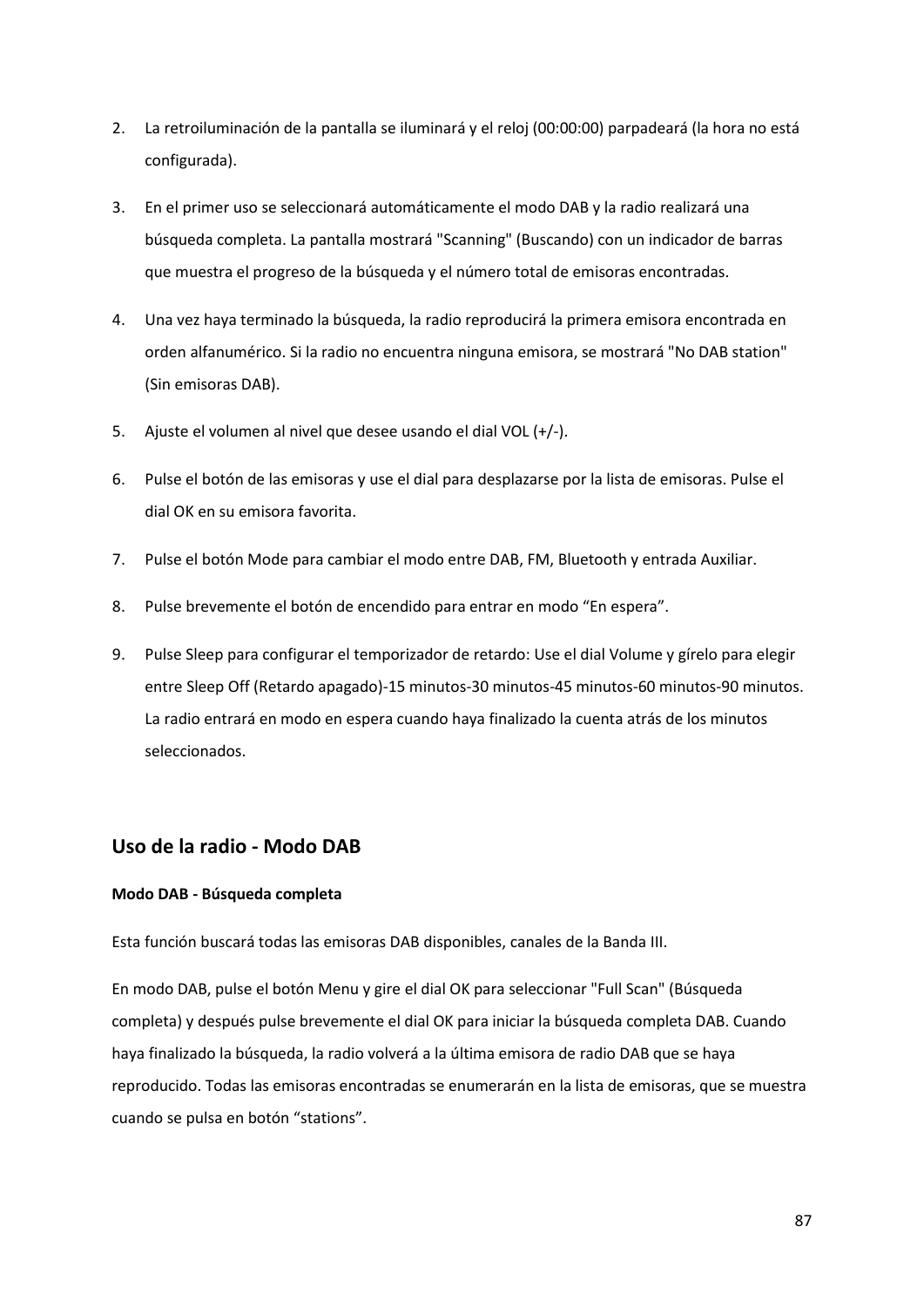## **Tenga en cuenta que las emisoras de radio DAB+ difieren según región/ciudad.**

## **Modo DAB - Sintonización manual**

Esta función permite añadir manualmente un conjunto nuevo o específico a las emisoras ya disponibles en la radio.

En modo DAB, pulse el botón Menu y use el dial OK para navegar hasta que se resalte "Manual tune" (Sintonización manual); pulse el dial OK para confirmarlo.

Use el dial OK para navegar hasta que se seleccione la frecuencia que desee y posteriormente pulse el dial OK; se mostrarán la frecuencia el nombre del grupo y la fuerza de la señal.

Vuelva a pulsar el dial OK para añadir el grupo y sintonizar automáticamente esa emisora.

#### **Modo DAB - Recorte no válido**

Esta función eliminará emisoras no disponibles de la lista de emisoras. Pulse el botón Menu. Use el dial OK para navegar a la opción "Prune Invalid" (Recorte no válido) y pulse el dial OK para confirmarlo.

Gire el dial OK para seleccionar [Yes (Sí)] y proceder al recorte de las emisoras no válidas/no disponibles. Si se selecciona (No) se cancelará la operación.

## **Modo DAB - DRC**

**DRC significa compresión de alcance dinámico y trata de aumentar el volumen de las partes más silenciosas de la señal de audio y disminuir el volumen de las partes más ruidosas.**

En modo DAB, pulse el botón Menu y después use el dial OK para navegar hasta que se resalte "DRC". Pulse el dial OK para confirmarlo.

Ahora use el dial OK para cambiar entre apagado, nivel alto y bajo. Pulse el dial OK para confirmar su elección.

## **Modo DAB - Modo pantalla**

Esta función mostrará información diversa sobre la emisora actual.

Pulse el dial OK de forma reiterada para desplazarse por la siguiente información: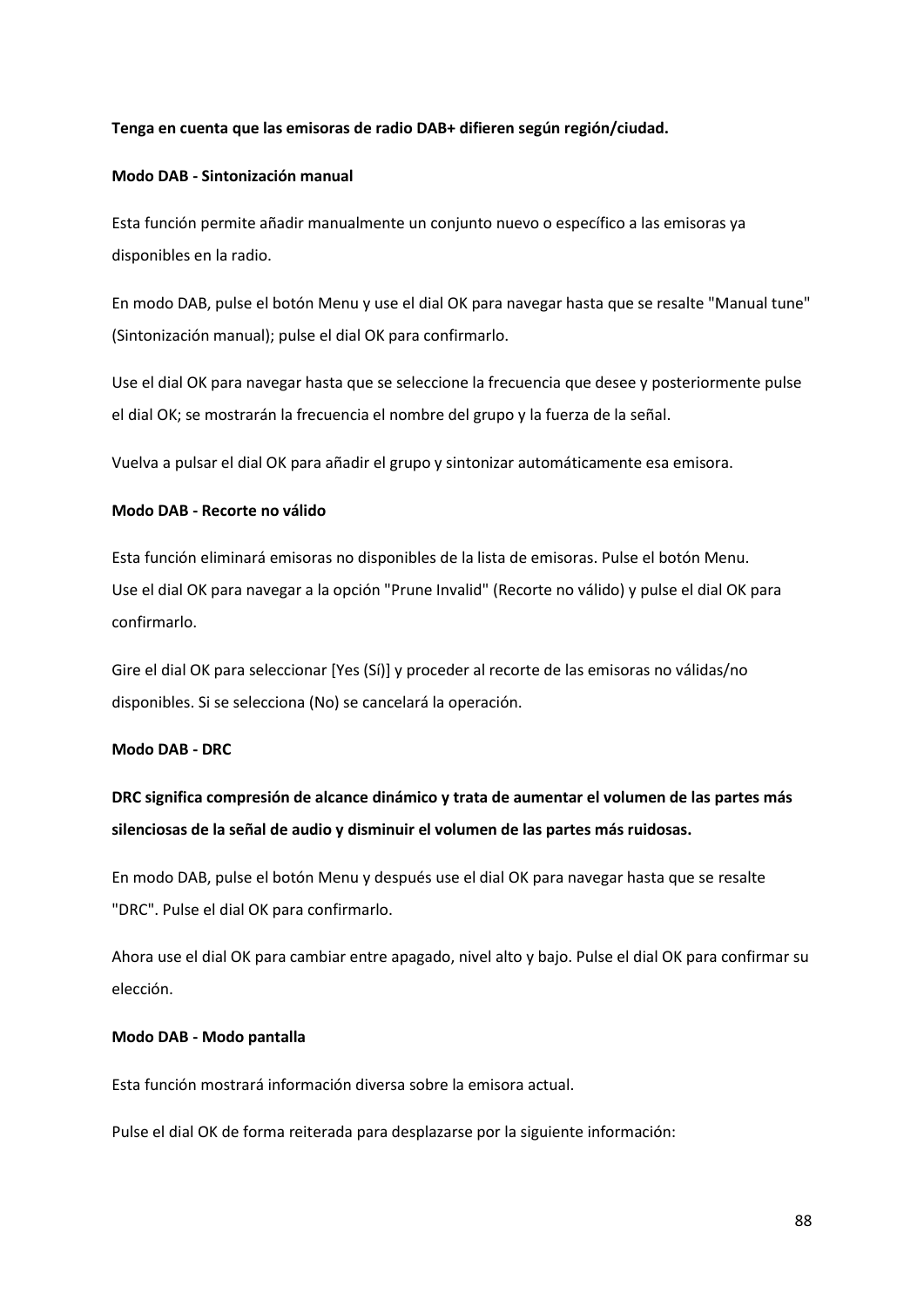**DLS (Segmento de etiqueta dinámica)**/Texto de radio: La emisora de radio puede incluir un mensaje que se desplaza sobre el programa actual.

**Conjunto/Multiplex (Nombre de grupo):** El conjunto/multiplex es un grupo de emisoras que están unidas y transmiten juntas en una única frecuencia. Existen múltiplex nacionales y locales. Los locales contienen emisoras específicas de la zona local.

**Frequency (Frecuencia):** La pantalla mostrará la frecuencia de la emisora que se está retransmitiendo.

**Signal strength (Intensidad de señal):** La pantalla mostrará una barra de desplazamiento para indicar la fuerza de la señal. Cuanto mayor sea la intensidad, más larga será la barra.

**Signal error (Error de señal):** Esta se muestra como un número entre 0-99. No es posible escuchar de forma satisfactoria una emisora de radio con una tasa de error de señal de 30 o superior.

**Audio bit rate (Tasa de bits de audio):** La pantalla mostrará la velocidad de bits de audio digital que se reciben.

**Time and date (Fecha y hora):** La radio actualizará automáticamente la fecha y la hora.

**Modo DAB - Configuración del sistema**

**Equalizer (Ecualizador):** Gire el dial OK para elegir entre Normal-Classic-Jazz-Pop-Rock-Speech-My EQ-My EQ set up (Treble, Bass) (Normal-Clásica-Jazz-Pop-Rock-Discurso-Mi EQ-Mi configuración de EQ (Agudos, bajos))

## **Time/Date (Hora/Fecha):** Fecha/Hora

Pulse el dial OK, los dígitos de la fecha parpadearán; gire el dial OK para elegir la fecha correcta y pulse el dial OK para confirmarlo.

Los dígitos de los meses empezarán a parpadear. Gire el dial OK para elegir el mes correcto y pulse el dial OK para confirmarlo.

Los dígitos del año empezarán a parpadear. Gire el dial OK para elegir el año correcto y pulse el dial OK para confirmarlo.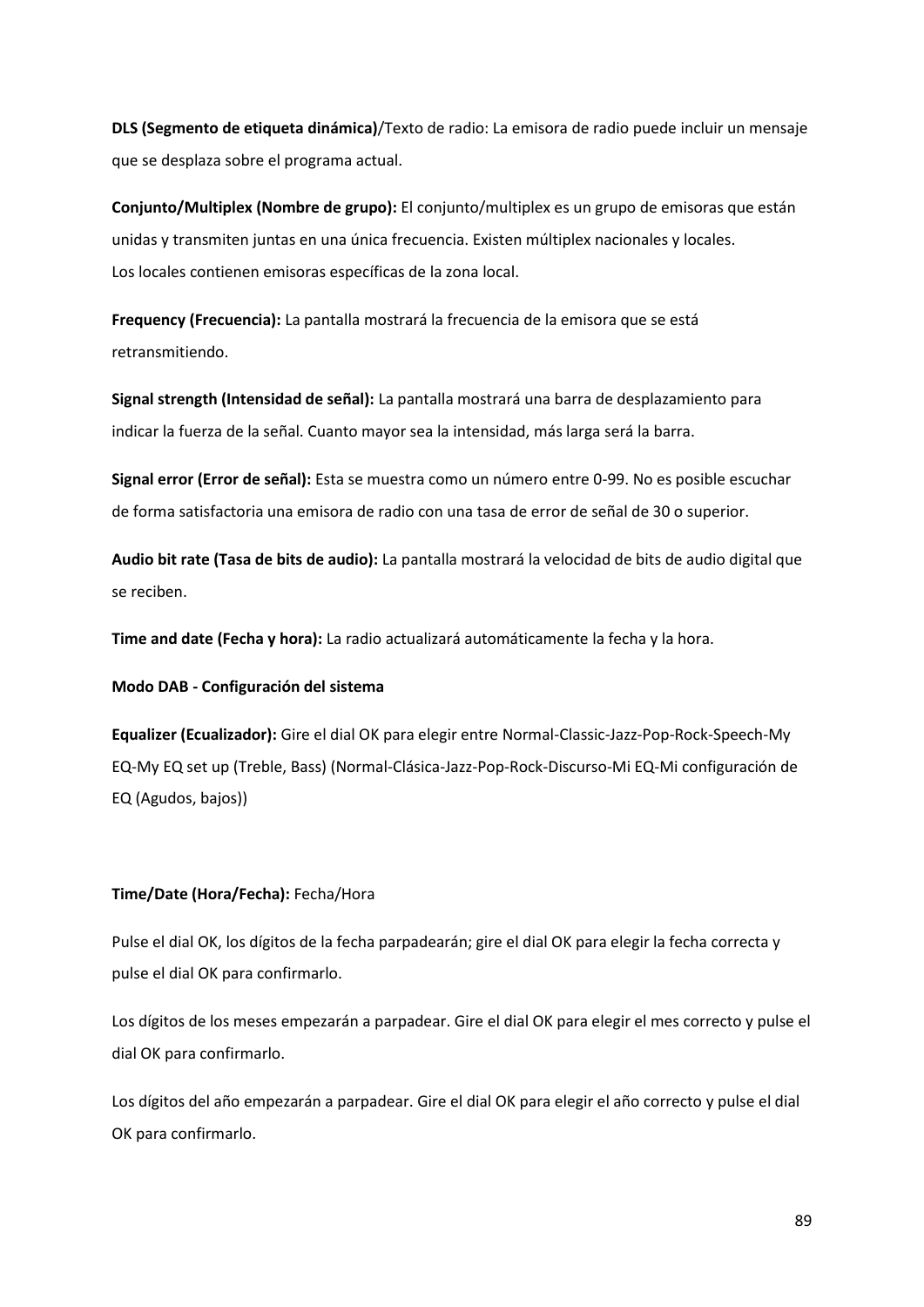Los dígitos de la hora empezarán a parpadear. Gire el dial OK para elegir la hora correcta y pulse el dial OK para confirmarlo.

Los dígitos de los minutos empezarán a parpadear. Gire el dial OK para elegir los minutos correctos y pulse el dial OK para confirmarlo.

Ahora ha terminado la configuración de la hora/fecha.

**Auto update (Actualización automática):** Elija de qué fuente actualizará automáticamente la radio la hora.

Puede elegir entre las siguientes opciones:

- **Any (Cualquiera):** Actualiza la hora desde la señal DAB o FM
- **From Digital Radio-update (De la actualización de radio digital):** Actualiza la hora de la señal DAB
- **From FM (De FM):** Actualiza la hora desde un canal RDS
- **No update (Sin actualización):** Si desea configurar la hora manualmente

**Set 12/24 hour (Ajustar 12/24 h):** Gire el dial OK para elegir la pantalla horaria de 24 horas o de 12 horas.

**Set date format (Formato fecha):** Gire el dial OK para elegir DD-MM-YYYY or MM-DD-YYYY (DD-MM-AAAA o MM-DD-AAAA).

**Backlight (Retroiluminación):** Receso: On (Encendido)-10 seg-20 seg-30 seg-45 seg-60 seg-90 seg-120 seg-180 seg

Nivel de encendido: Alto-Medio-Bajo

Nivel de atenuación: Alto-Medio-Bajo

**Language (Idioma):** English, Nederlands, Deutsch, Italiano, Francais, Dansk

**Factory reset (Restaurar valores de fábrica):** Pulse el dial OK y elija "Yes" (Sí) para iniciar el reinicio a fábrica.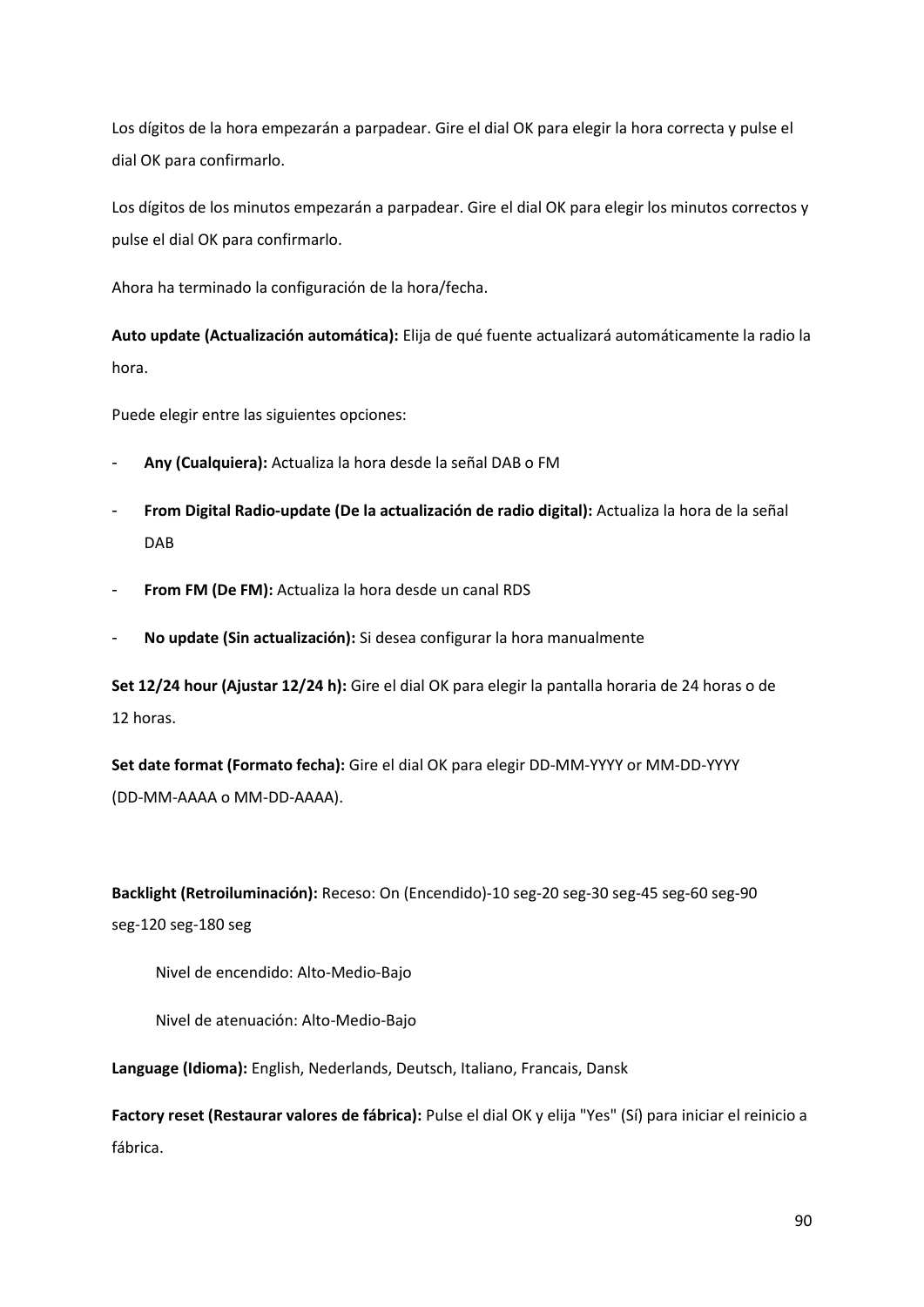**Software Update (Actualización del software):** Pulse el dial OK y elija "Yes" (sí) para actualizar el software si es necesario. La actualización puede hacerse con un cable Micro USB.

**Remark (Observación):** Seleccione la opción de actualización de software solo si dispone de una actualización para esta unidad. (si selecciona esta opción por accidente, use el botón de encendido/apagado para reiniciar la radio).

**SW version (Versión del software):** Pulse OK para ver la versión del sistema.

#### **Uso de la radio - MODO FM**

Encienda la radio, pulse el botón Mode y seleccione el modo FM. La pantalla mostrará "FM" y el nombre de la emisora o frecuencia actual si no dispone de RDS.

#### **Busq. manual**

Para buscar manualmente, primero pulse brevemente el botón Stations y después gire el dial OK a la derecha para buscar hacia arriba o gire OK a la izquierda para buscar hacia abajo.

#### **Bus auto**

Para iniciar la búsqueda automática, mantenga pulsado el dial OK. La radio empieza a buscar la banda de frecuencia. Se detendrá automáticamente cuando se haya encontrado una emisora.

Si desea que la radio busque automáticamente hacia abajo o hacia arriba debe realizar una búsqueda manual hacia arriba o hacia abajo antes de pulsar durante un periodo prolongado de tiempo el botón OK.

## **Modo FM - Configuración de la búsqueda**

Pulse el botón Menu y gire el dial OK para seleccionar "Scan setting" (Configuración de la búsqueda). Pulse brevemente el dial OK y elija entre "Strong stations only" (Solo emisoras fuertes) o "All stations" (Todas las emisoras) girando el dial OK. Pulse el dial OK para confirmar su elección. Si elige "Strong stations only" (Solo emisoras fuertes), la radio solo buscará y reproducirá emisoras con una señal fuertel. Si selecciona "All stations" (Todas las emisoras) , la radio asimismo buscará y reproducirá emisoras con una señal débil.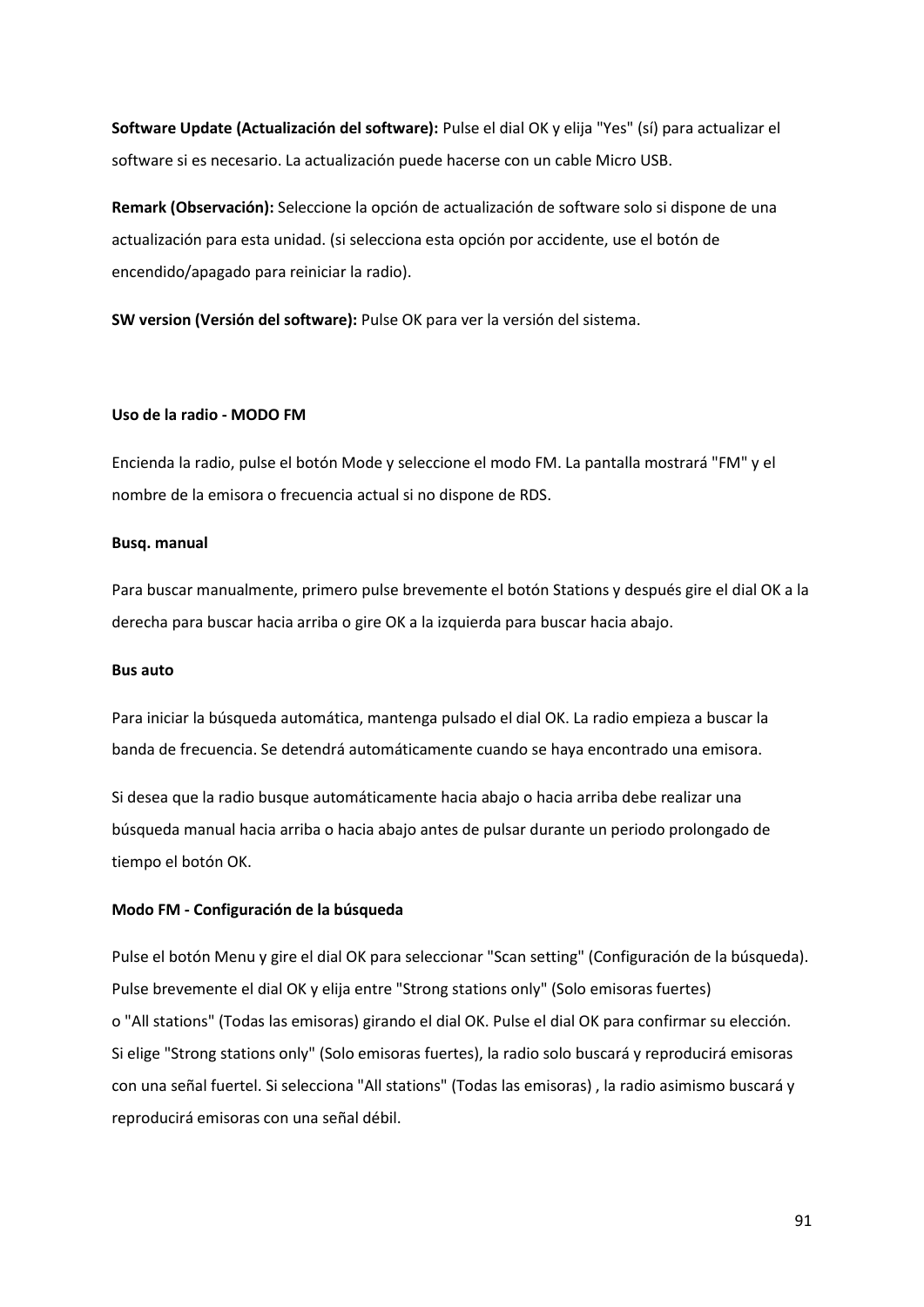#### **Modo FM - Configuración de audio**

Pulse el botón Menu y gire el dial OK. Elija "Forced mono" (Mono forzado) "Yes" (Sí)' o "No" y pulse brevemente el dial OK para confirmarlo. Si la señal de sus emisoras de radio favoritas en débil, entonces elija "Forced mono" (Mono forzado) "Yes" (Sí)' para conseguir una mejor calidad del sonido.

**Modo FM - Configuración del sistema**(véase configuración del sistema modo DAB)

#### **Modos de pantalla FM**

Esta función permite obtener información de la emisora actual y que se muestre en la pantalla; pulse el dial OK de forma reiterada para desplazarse a través de las siguientes pantallas de información.

**RDS (texto desplazado):** El sistema de radio actual seleccionado puede incluir un mensaje que se desplaza sobre el programa actual.

**Program type (Tipo de programa):** Esto describe el estilo del programa que se está emitiendo.

**Station name (Nombre de la emisora):** como BBC RD de la frecuencia en Mhz

**Audio Mode (Modo de audio):** La pantalla mostrará si la emisora que se recibe es estéreo o mono.

**Time/date (Hora/fecha):** se actualizarán automáticamente la fecha y la hora mediante la señal horaria de la radio (si dispone de RDS).

## **Uso de la radio - Función de emisoras presintonizadas**

Este radio le permite guardar hasta 10 emisoras de radio DAB y 10 emisoras de radio FM como presintonías. Las presintonías son emisoras de radio que se seleccionan rápidamente usando el botón "preset" de la radio.

#### **Guardar emisoras DAB como presintonías**

Siga las instrucciones que aparecen arriba para seleccionar una emisora de radio DAB.

Mantenga pulsado el botón "preset". "1: se muestra "Empty" (Vacío). Si no se ha guardado una emisora anteriormente.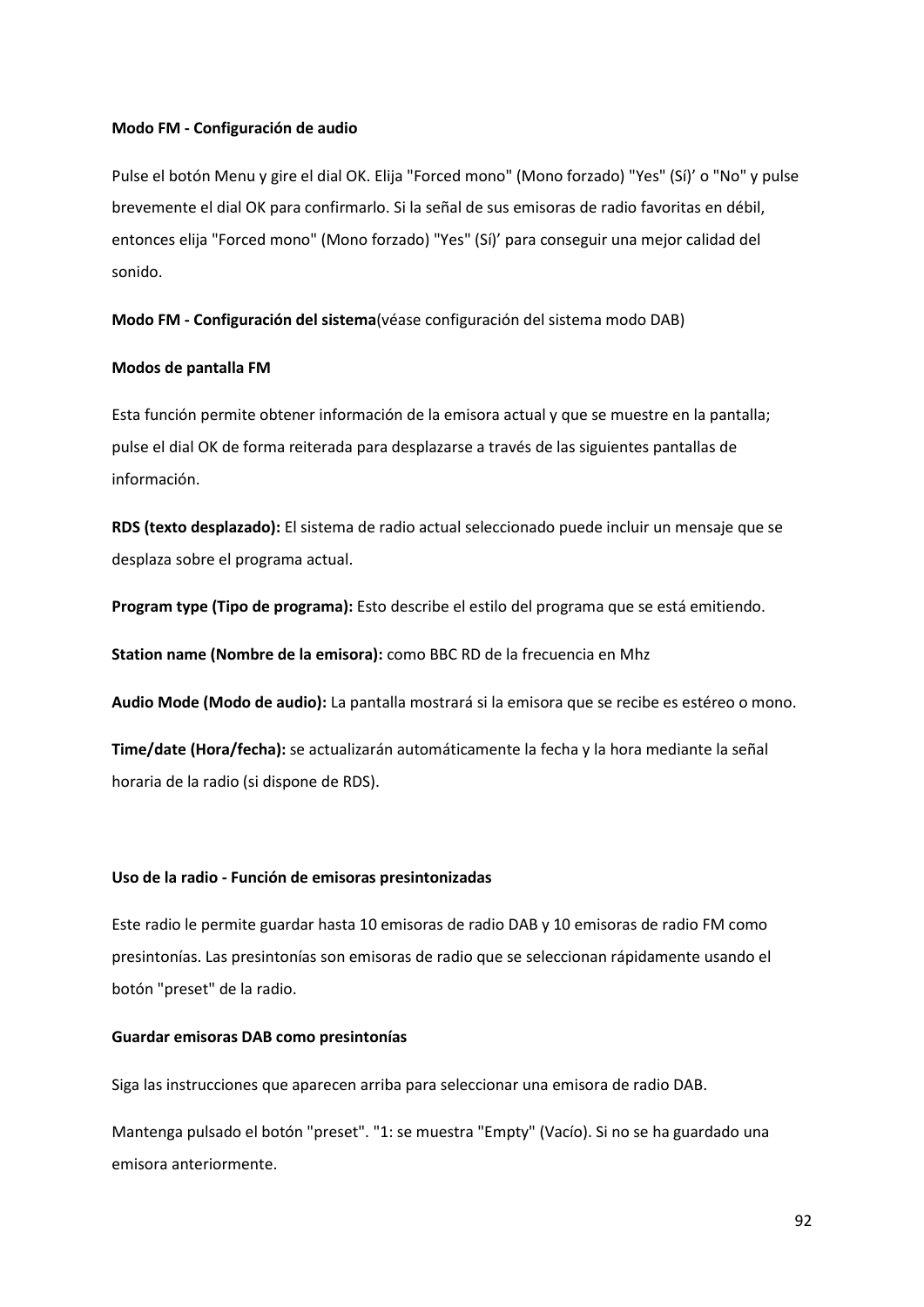Gire el dial OK para desplazarse por la ubicación de presintonías que desee guardar como emisoras de radio (1-10).

Pulse brevemente el dial Select para guardar la emisora. Aparecerá en la pantalla el mensaje "Preset XX saved" (Presintonía XX guardada).

Nota: Existen 5 botones de presintonía separado en la parte superior de la radio. Puede mantener pulsado cada botón para guardar una emisora. Asimismo puede mantener pulsado los botones numéricos del mando a distancia para guardar una emisora. (botón 0 = presintonía 10)

#### **Recordar las emisoras DAB prestintonizadas**

Puede seleccionar rápidamente las presintonías pulsando el botón Preset y después girando el dial OK para desplazarse por las presintonías guardadas. Pulse brevemente el día OK para elegir la emisora seleccionada.

Si elige una presintonía vacía, se mostrará "Preset empty" (Presintonía vacía).

Para seleccionar rápidamente la presintonía del 1 al 5, puede pulsar brevemente los botones 1 – 5 situados en la parte superior de la radio pero también es posible pulsar los números 0-9 del mando a distancia para seleccionar una presintonía (donde 0 = presintonía 10)

#### **Ajustar la alarma**

Nota: Compruebe que la radio tiene la fecha y hora correctas antes de configurar la alarma.

En modo DAB o FM:

Pulse el botón "Alarm" situado en la parte delantera de la radio; se muestra "Alarm 1 off 6:00" (Alarma 1 desconectada 6:00). Pulse brevemente el dial OK.

Se muestra "Alarm 1 info" (Información de Alarma 1). Gire el dial OK gasta "Alarm" y pulse brevemente el dial OK para encender o apagar la alarma.

Gire el dial OK para desplazarse hasta "Frequency" (Frecuencia). Puede elegir diariamente, una vez, fines de semana o días laborables. Pulse brevemente el dial OK para confirmar su selección.

Gire el dial OK para desplazarse hasta "Wake Up Time" (Hora de levantarse) y pulse brevemente el dial OK. Los dígitos de la hora empezarán a parpadear.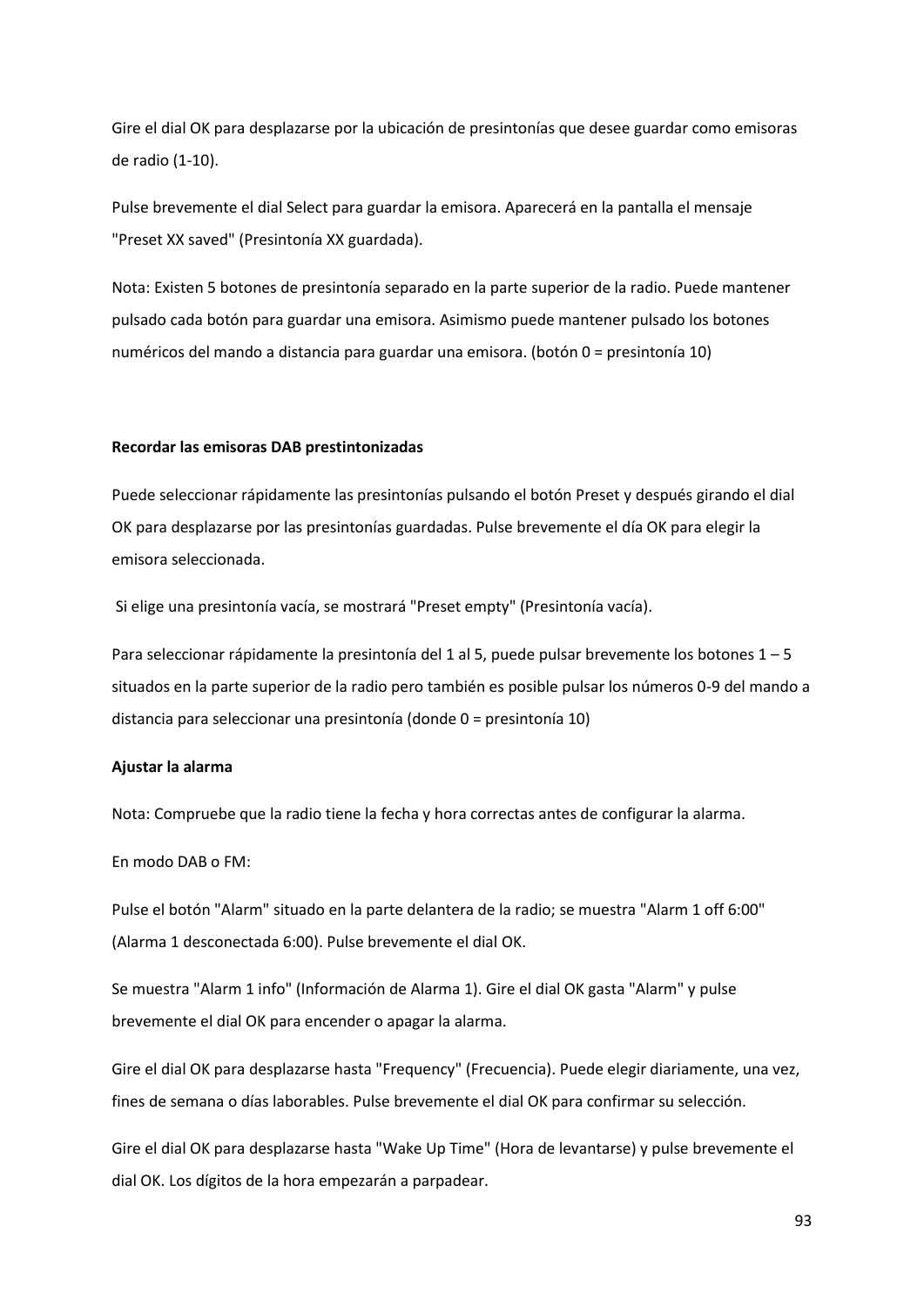Gire el dial OK para configurar la hora que desee y después pulse brevemente el dial OK para confirmarlo.

Los dígitos de los minutos empezarán a parpadear.

Gire el dial OK para configurar los minutos que desee y después pulse brevemente el dial OK para confirmarlo.

Gire el dial OK para desplazarse al sonido de la alarma "source" (fuente). Puede elegir entre pitido, radio DAB+ o FM. Pulse brevemente el botón OK para confirmarlo.

Gire el dial OK para desplazarse a "duration (duración)". Puede elegir entre 15, 30, 45, 60, 90 o 120 minutos. Pulse brevemente el dial OK para confirmarlo.

Gire el dial OK y seleccione "Volume" (Volumen) para configurar el volumen de la alarma. Gire el dial OK para configurar el volumen. (El volumen mínimo que puede seleccionar es 4). Pulse brevemente el dial OK para confirmarlo. La alarma está lista para su uso.

**Nota:** El volumen de la alarma aumentará progresivamente hasta que alcance el volumen de la alarma que haya configurado.

## **Repita los pasos que aparecen arriba para configurar la Alarma 2.**

## **Función de repetición**

Cuando suene la alarma, puede pulsar el dial OK para iniciar el retardo. El retardo predeterminado es de 9 minutos. Nota: Puede pulsar el botón "Standy" para detener la función retardo.

## **Función Bluetooth**

Encienda la radio y pulse brevemente el botón Mode hasta que se seleccione el modo Bluetooth. Conecte el Bluetooth de su dispositivo Bluetooth, busque dispositivos y seleccione "Lenco DAR-030". Haga clic en el mismo para emparejarlo. Cuando se haya conectado correctamente, oirá una voz que dice ·"connected" (conectado).

Puede pulsar el botón Stations para seleccionar la pista anterior o el botón atrás para ir a la pista siguiente.

Puede pulsar el dial OK para reproducir o hacer una pausa en la reproducción de música.

Se puede ajustar el volumen girando el dial OK hacia arriba o hacia abajo (tenga en cuenta que el nivel de volumen no está sincronizado con el dispositivo Bluetooth, lo que significa que tiene primero que subir manualmente el volumen de su dispositivo Bluetooth).

Para desconectar el emparejamiento existente y emparejarlo con un nuevo dispositivo, simplemente mantenga pulsado el dial OK.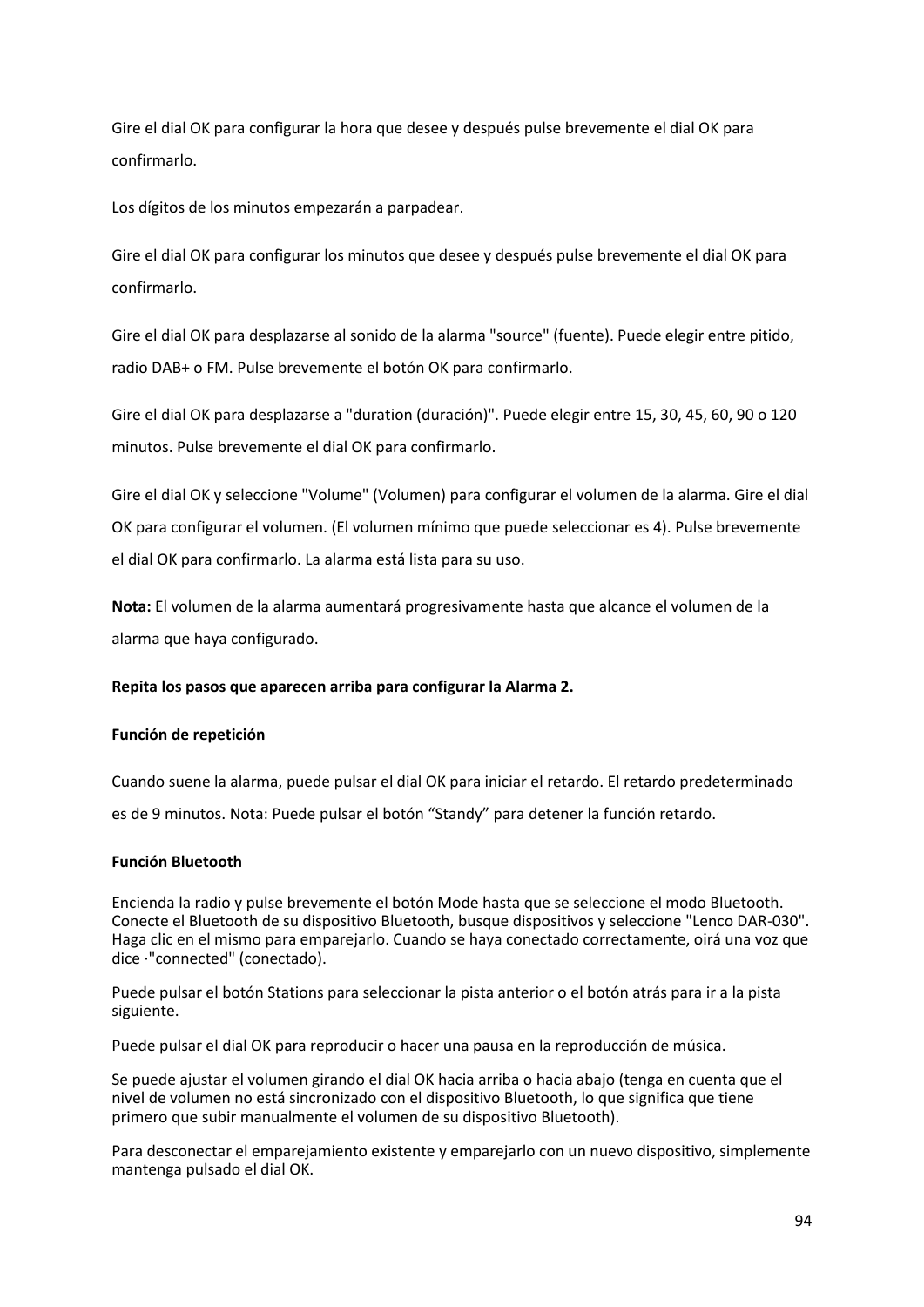«Este producto dispone de una función de **recepción** bluetooth, **no puede transmitir ningún sonido bluetooth con ella**: esto significa que puede recibir de forma inalámbrica una señal de sonido bluetooth desde una fuente externa como un smartphone».

# **Especificaciones Técnicas**

| Conexiones                                                                                                                                                                                                                                                                                                                                         | Micro USB para el adaptador de alimentación, salida de<br>auriculares de 3.5 mm |  |
|----------------------------------------------------------------------------------------------------------------------------------------------------------------------------------------------------------------------------------------------------------------------------------------------------------------------------------------------------|---------------------------------------------------------------------------------|--|
| Entradadeladaptador de<br>alimentación                                                                                                                                                                                                                                                                                                             | 100-240 V~50/60 Hz, 0,2 A máx                                                   |  |
| Salida del adaptador de<br>alimentación                                                                                                                                                                                                                                                                                                            | 5.0 $V/1,5 A$                                                                   |  |
| Consumo de energía                                                                                                                                                                                                                                                                                                                                 | 10 W (max)                                                                      |  |
| Consumo de energía (en espera)                                                                                                                                                                                                                                                                                                                     | $<$ 1 W                                                                         |  |
| Temperatura de funcionamiento                                                                                                                                                                                                                                                                                                                      | $0 °C-35 °C$                                                                    |  |
| Posición de funcionamiento                                                                                                                                                                                                                                                                                                                         | Horizontal                                                                      |  |
| Adaptador de corriente: (sólo para la UE)<br>Fabricante: Shenzhen Adition Audio Science and Technology Co., Ltd<br>Número de modelo: AD080A0501500EU-MICROUSB<br>Utilice únicamente el adaptador de CA original<br>Utilice únicamente la fuente de alimentación indicada en las instrucciones de uso.<br>Dim. unidad<br>280 x 110 x 110 mm (AxDxA) |                                                                                 |  |
| Peso                                                                                                                                                                                                                                                                                                                                               | 890 g                                                                           |  |

NOTA: Use únicamente la alimentación que se enumera en este manual.

| Información                                                                      | Valor y precisión            |
|----------------------------------------------------------------------------------|------------------------------|
| Nombre de los fabricantes o marcas<br>registradas, registrocomercial y dirección | Adition                      |
| Identificador del modelo                                                         | AD080A0501500EU-<br>MicroUSB |
| Tensión de entrada                                                               | 100-240V                     |
| Frecuencia CA de entrada                                                         | 50/60Hz                      |
| Tensión de salida                                                                | 5.0V                         |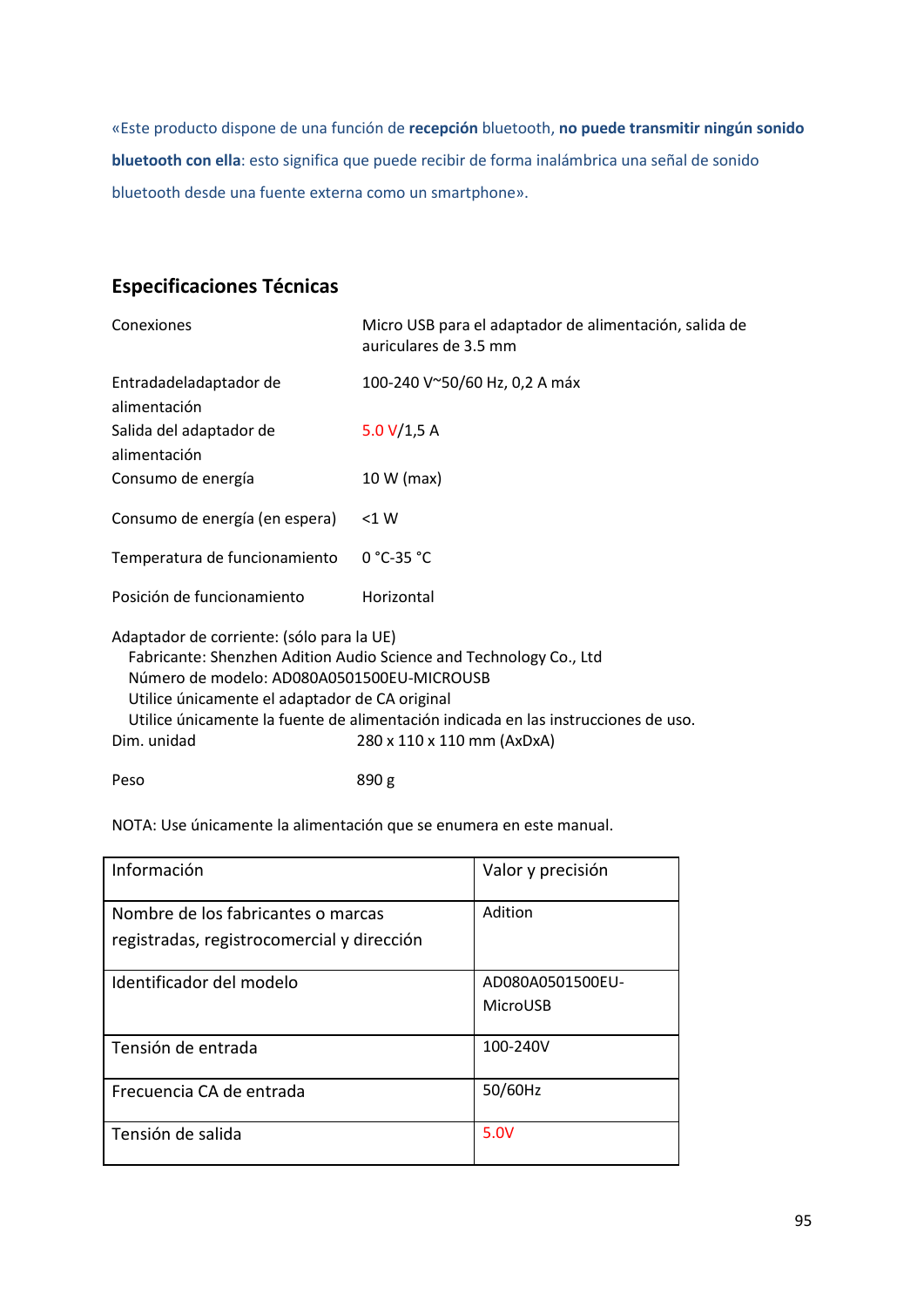| Corriente de salida           | 1.5A   |
|-------------------------------|--------|
| Potencia de salida            | 7.5W   |
| Eficiencia activa media       | 77.33% |
| Eficiencia a carga baja (10%) | 71.82% |
| Consumo energético sin carga  | 0.04W  |

# **Garantía**

Lenco ofrece servicio y garantía en cumplimiento con las leyes de la Unión Europea, lo cual implica que, en caso de que su producto precise ser reparado (tanto durante como después del periodo de garantía), deberá contactar directamente con su distribuidor.

Nota importante: No es posible enviar sus reparaciones directamente a Lenco.

Nota importante: Si la unidad es abierta por un centro de servicio no oficial, la garantía quedará anulada.

Este aparato no es adecuado para el uso profesional. En caso de darle un uso profesional, todas las obligaciones de garantía del fabricante quedarán anuladas.

# **Exención de responsabilidad**

Regularmente se llevan a cabo actualizaciones en el Firmware y en los componentes del hardware. Por esta razón, algunas de las instrucciones, especificaciones e imágenes incluidas en este documento pueden diferir ligeramente respecto a su situación particular. Todos los elementos descritos en esta guía tienen un objetivo de mera ilustración, y pueden no ser de aplicación en su situación particular. No se puede obtener ningún derecho ni derecho legal a partir de la descripción hecha en este manual.

# **Eliminación del antiguo dispositivo**